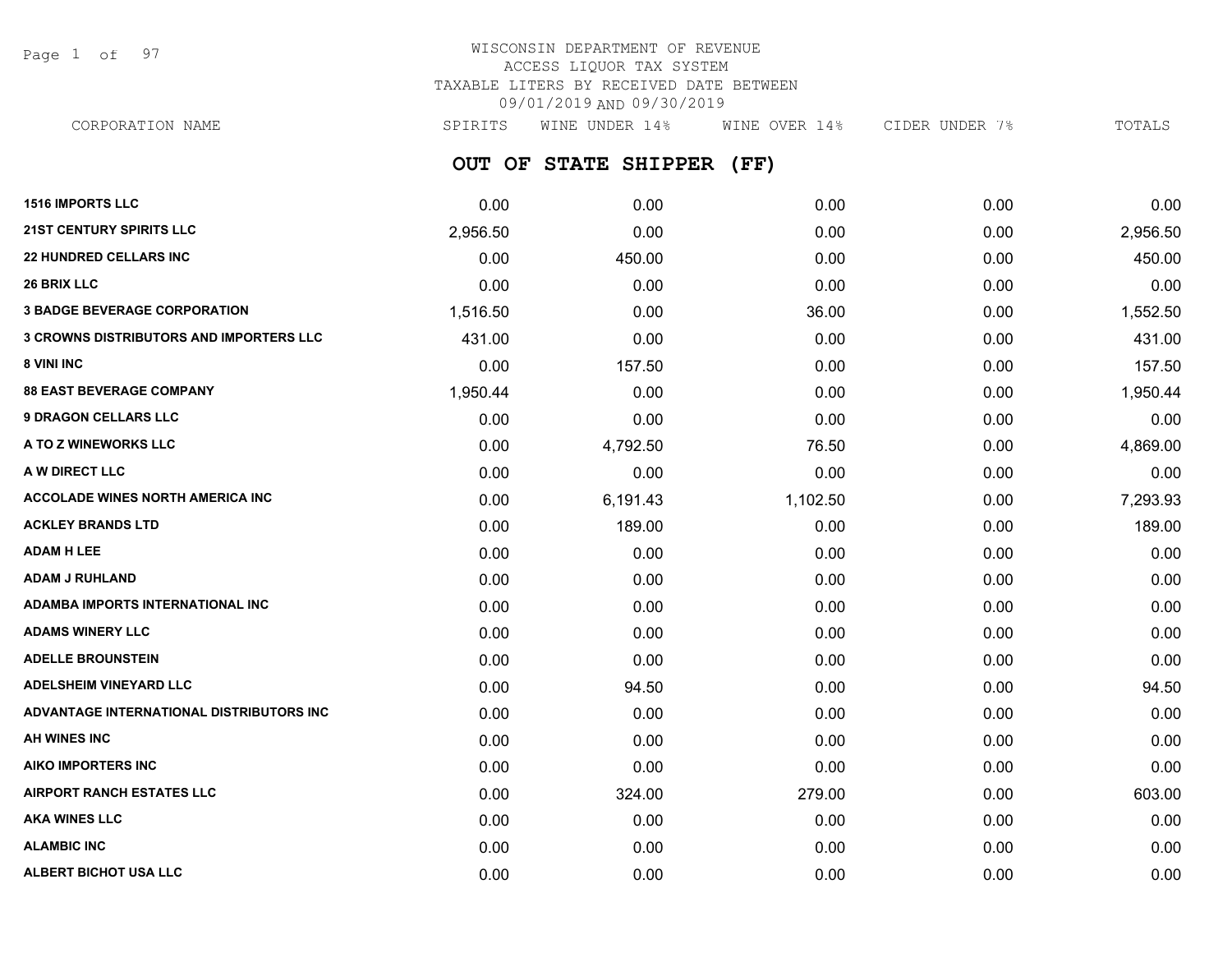Page 2 of 97

| CORPORATION NAME                       | SPIRITS | WINE UNDER 14% | WINE OVER 14% | CIDER UNDER 7% | TOTALS    |
|----------------------------------------|---------|----------------|---------------|----------------|-----------|
| ALEJANDRO BULGHERONI ESTATE LLC        | 0.00    | 0.00           | 0.00          | 0.00           | 0.00      |
| ALEXANDRIA NICOLE CELLARS LLC          | 0.00    | 0.00           | 0.00          | 0.00           | 0.00      |
| ALL BRAZILIAN IMPORT & EXPORT INC      | 0.00    | 0.00           | 0.00          | 0.00           | 0.00      |
| <b>ALLIED IMPORTERS USA LTD</b>        | 0.00    | 558.00         | 0.00          | 0.00           | 558.00    |
| <b>ALLORO VINEYARD INC</b>             | 0.00    | 0.00           | 189.00        | 0.00           | 189.00    |
| <b>ALLTECH'S BEVERAGE DIVISION LLC</b> | 261.00  | 0.00           | 0.00          | 0.00           | 261.00    |
| <b>ALPHA &amp; OMEGA WINERY LLC</b>    | 0.00    | 0.00           | 27.00         | 0.00           | 27.00     |
| ALPHA MARKETING NETWORK INC            | 0.00    | 0.00           | 840.00        | 0.00           | 840.00    |
| <b>ALTAMAR BRANDS LLC</b>              | 54.00   | 0.00           | 0.00          | 0.00           | 54.00     |
| <b>ALTAMURA WINERY INC</b>             | 0.00    | 0.00           | 0.00          | 0.00           | 0.00      |
| <b>AMAVI CELLARS LLC</b>               | 0.00    | 0.00           | 0.00          | 0.00           | 0.00      |
| <b>AMBRABEV LLC</b>                    | 0.00    | 0.00           | 0.00          | 0.00           | 0.00      |
| <b>AMERICAN BEVERAGE CORP</b>          | 0.00    | 40,687.26      | 0.00          | 0.00           | 40,687.26 |
| <b>AMERICAN ESTATES WINES INC</b>      | 0.00    | 0.00           | 0.00          | 0.00           | 0.00      |
| AMERICAN NORTHWEST DISTRIBUTORS INC    | 0.00    | 0.00           | 0.00          | 0.00           | 0.00      |
| AMERICAN VINTAGE BEVERAGE INC.         | 0.00    | 0.00           | 0.00          | 0.00           | 0.00      |
| <b>AMERICAN VINTNERS LLC</b>           | 0.00    | 99.00          | 67.50         | 0.00           | 166.50    |
| <b>AMERICAN WINE TRADE INC</b>         | 0.00    | 45.00          | 0.00          | 0.00           | 45.00     |
| <b>AMICUS CELLARS LLC</b>              | 0.00    | 0.00           | 0.00          | 0.00           | 0.00      |
| <b>AMIR PEAY</b>                       | 0.00    | 0.00           | 0.00          | 0.00           | 0.00      |
| AMRUSS, INC.                           | 0.00    | 0.00           | 0.00          | 0.00           | 0.00      |
| <b>AMUSE BOUCHE LLC</b>                | 0.00    | 0.00           | 0.00          | 0.00           | 0.00      |
| <b>ANCHOR DISTILLING COMPANY LLC</b>   | 0.00    | 0.00           | 0.00          | 0.00           | 0.00      |
| <b>ANCIEN WINES INC</b>                | 0.00    | 0.00           | 0.00          | 0.00           | 0.00      |
| <b>ANCIENT PEAK INC</b>                | 0.00    | 0.00           | 0.00          | 0.00           | 0.00      |
| ANDERSONS CONN VALLEY WINERY INC       | 0.00    | 0.00           | 0.00          | 0.00           | 0.00      |
| <b>ANDIS WINES LLC</b>                 | 0.00    | 0.00           | 0.00          | 0.00           | 0.00      |
| <b>ANDREW FOX</b>                      | 0.00    | 0.00           | 0.00          | 0.00           | 0.00      |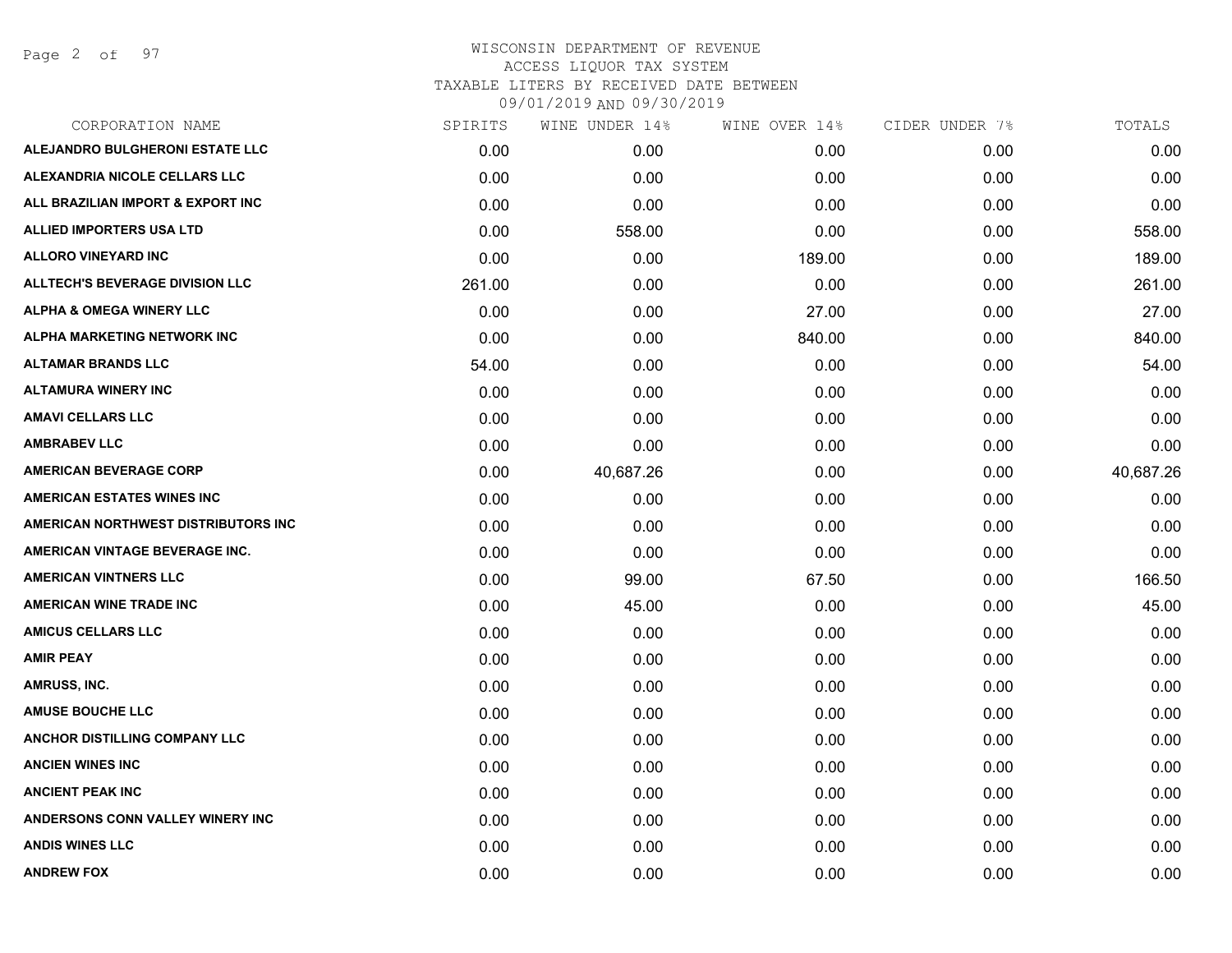Page 3 of 97

| CORPORATION NAME                                | SPIRITS   | WINE UNDER 14% | WINE OVER 14% | CIDER UNDER 7% | TOTALS    |
|-------------------------------------------------|-----------|----------------|---------------|----------------|-----------|
| <b>ANDREW T BECKSTOFFER</b>                     | 0.00      | 189.00         | 0.00          | 0.00           | 189.00    |
| <b>ANGELA OSBORNE</b>                           | 0.00      | 0.00           | 0.00          | 0.00           | 0.00      |
| <b>ANHEUSER-BUSCH COMPANIES LLC</b>             | 0.00      | 0.00           | 0.00          | 24,758.74      | 24,758.74 |
| <b>ANNE HUBATCH</b>                             | 0.00      | 324.00         | 0.00          | 0.00           | 324.00    |
| <b>ANTHONY BOZZANO</b>                          | 0.00      | 0.00           | 0.00          | 0.00           | 0.00      |
| <b>ANTHONY M TRUCHARD</b>                       | 0.00      | 0.00           | 342.00        | 0.00           | 342.00    |
| <b>ANTIPODEAN WINES LLC</b>                     | 0.00      | 252.00         | 0.00          | 0.00           | 252.00    |
| <b>APOLOGUE LLC</b>                             | 0.00      | 0.00           | 0.00          | 0.00           | 0.00      |
| <b>APOSTROPHE BRANDS LLC</b>                    | 252.00    | 0.00           | 0.00          | 0.00           | 252.00    |
| <b>APPELLATION TRADING COMPANY LLC</b>          | 0.00      | 0.00           | 0.00          | 0.00           | 0.00      |
| <b>APPELLATIONS LP</b>                          | 0.00      | 0.00           | 0.00          | 0.00           | 0.00      |
| <b>ARANO LLC</b>                                | 0.00      | 126.00         | 0.00          | 0.00           | 126.00    |
| <b>ARCHANA A DAVE</b>                           | 0.00      | 0.00           | 0.00          | 0.00           | 0.00      |
| <b>ARCHER ROOSE INC</b>                         | 0.00      | 0.00           | 0.00          | 0.00           | 0.00      |
| <b>AREL GROUP WINE &amp; SPIRITS INC</b>        | 0.00      | 22.50          | 0.00          | 0.00           | 22.50     |
| <b>ARETE WINES LLC</b>                          | 0.00      | 0.00           | 0.00          | 0.00           | 0.00      |
| <b>ARIETTA INC</b>                              | 0.00      | 0.00           | 0.00          | 0.00           | 0.00      |
| <b>ARNOLD ANTON CARLSON</b>                     | 0.00      | 5,670.00       | 0.00          | 0.00           | 5,670.00  |
| <b>ARNOT-ROBERTS LLC</b>                        | 0.00      | 0.00           | 0.00          | 0.00           | 0.00      |
| <b>ARPENT LLC</b>                               | 0.00      | 0.00           | 0.00          | 0.00           | 0.00      |
| <b>ARTISANAL DISTILLATES INC.</b>               | 177.94    | 0.00           | 0.00          | 0.00           | 177.94    |
| <b>ARTISANAL IMPORTS INC</b>                    | 0.00      | 0.00           | 0.00          | 0.00           | 0.00      |
| <b>ASAP IMPORTS CO.</b>                         | 126.62    | 189.02         | 0.00          | 0.00           | 315.64    |
| <b>ASCENT WINES INC</b>                         | 0.00      | 126.00         | 0.00          | 0.00           | 126.00    |
| <b>ASSOCIATED BREWING COMPANY</b>               | 13,286.80 | 0.00           | 0.00          | 0.00           | 13,286.80 |
| <b>ASV WINES INC</b>                            | 0.00      | 567.00         | 0.00          | 0.00           | 567.00    |
| <b>ATHENEE IMPORTERS &amp; DISTRIBUTORS LTD</b> | 0.00      | 243.00         | 22.50         | 0.00           | 265.50    |
| <b>ATLAS WINE COMPANY LLC</b>                   | 0.00      | 126.00         | 0.00          | 0.00           | 126.00    |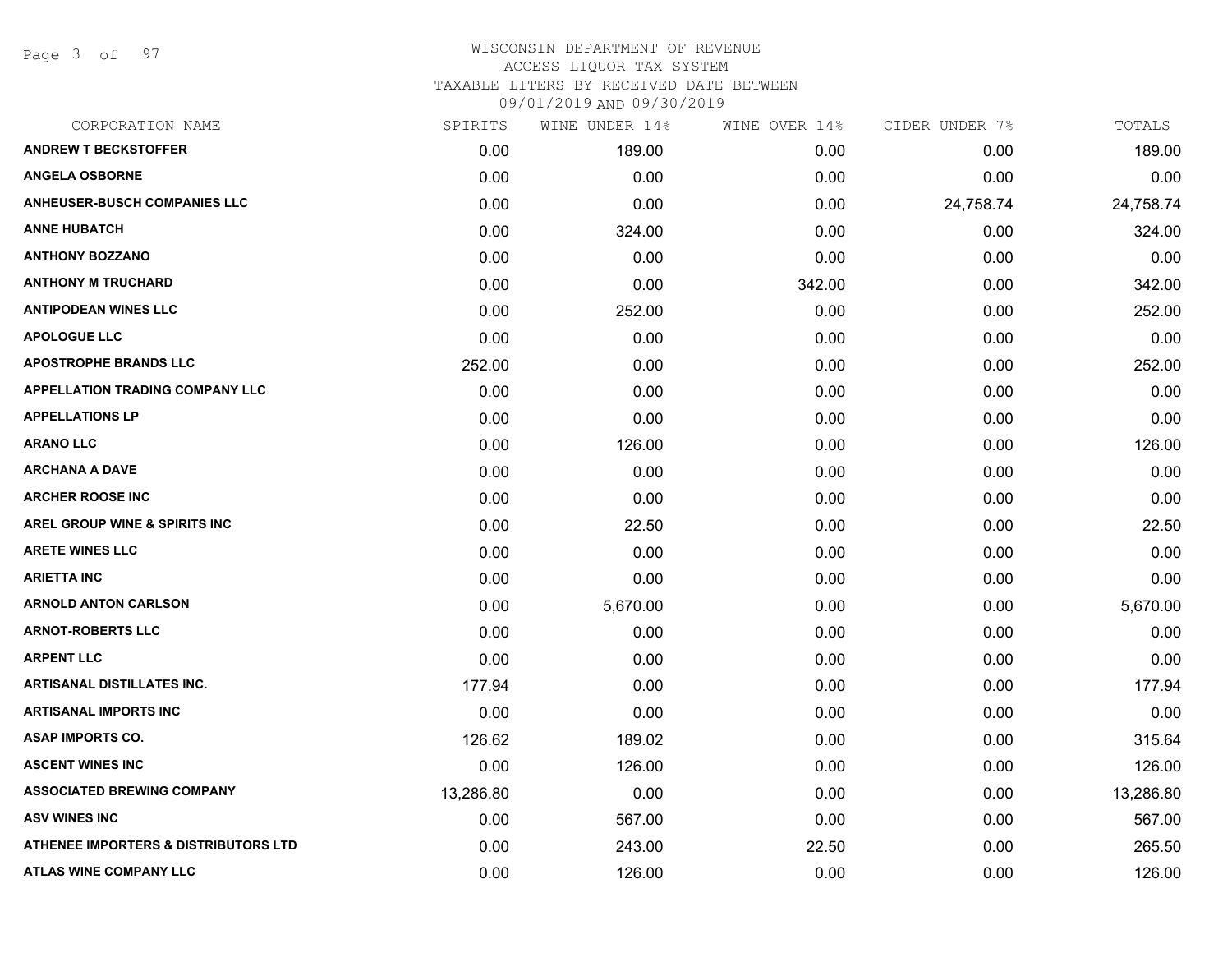Page 4 of 97

# WISCONSIN DEPARTMENT OF REVENUE ACCESS LIQUOR TAX SYSTEM TAXABLE LITERS BY RECEIVED DATE BETWEEN

| CORPORATION NAME                           | SPIRITS    | WINE UNDER 14% | WINE OVER 14% | CIDER UNDER 7% | TOTALS     |
|--------------------------------------------|------------|----------------|---------------|----------------|------------|
| <b>ATOMIC BRANDS INC</b>                   | 4,932.93   | 0.00           | 0.00          | 0.00           | 4,932.93   |
| <b>AUGUST WINE GROUP LLC</b>               | 0.00       | 2,007.00       | 0.00          | 0.00           | 2,007.00   |
| <b>AUSTIN WHISKEY COMPANY, LLC</b>         | 0.00       | 0.00           | 0.00          | 0.00           | 0.00       |
| <b>AUSTRAL WINES LLC</b>                   | 0.00       | 0.00           | 0.00          | 0.00           | 0.00       |
| <b>AV BRANDS INC</b>                       | 0.00       | 0.00           | 0.00          | 0.00           | 0.00       |
| AVA FOOD LABS, INC                         | 0.00       | 0.00           | 0.00          | 0.00           | 0.00       |
| AVV WINERY CO LLC                          | 0.00       | 504.00         | 0.00          | 0.00           | 504.00     |
| <b>AXIOS INC</b>                           | 0.00       | 0.00           | 0.00          | 0.00           | 0.00       |
| <b>AZZURRE SPIRITS CORPORATION</b>         | 0.00       | 0.00           | 0.00          | 0.00           | 0.00       |
| <b>B &amp; I OVERSEAS TRADING INC</b>      | 0.00       | 0.00           | 0.00          | 0.00           | 0.00       |
| <b>B UNITED INTERNATIONAL INC</b>          | 0.00       | 0.00           | 667.17        | 0.00           | 667.17     |
| <b>B. NEKTAR LLC</b>                       | 0.00       | 0.00           | 0.00          | 0.00           | 0.00       |
| BACARDI U.S.A., INC.                       | 184,497.60 | 341.61         | 864.00        | 0.00           | 185,703.21 |
| <b>BACCHUS TECHNOLOGIES LLC</b>            | 0.00       | 1,629.00       | 333.00        | 0.00           | 1,962.00   |
| <b>BACIO DIVINO CELLARS LLC</b>            | 0.00       | 0.00           | 0.00          | 0.00           | 0.00       |
| <b>BADGER MOUNTAIN INC</b>                 | 0.00       | 1,035.00       | 0.00          | 0.00           | 1,035.00   |
| <b>BALCONES DISTILLING LLC</b>             | 0.00       | 0.00           | 0.00          | 0.00           | 0.00       |
| <b>BANFI PRODUCTS CORPORATION</b>          | 94.50      | 1,483.50       | 27.00         | 0.00           | 1,605.00   |
| <b>BANSHEE WINES LLC</b>                   | 0.00       | 1,206.00       | 693.00        | 0.00           | 1,899.00   |
| <b>BANVILLE &amp; JONES WINE MERCHANTS</b> | 0.00       | 669.00         | 157.50        | 0.00           | 826.50     |
| <b>BANZAI BEVERAGE CORPORATION</b>         | 0.00       | 0.00           | 0.00          | 839.00         | 839.00     |
| <b>BARGETTOS SANTA CRUZ WINERY INC</b>     | 0.00       | 0.00           | 0.00          | 0.00           | 0.00       |
| <b>BARLOW VINEYARDS LLC</b>                | 0.00       | 0.00           | 0.00          | 0.00           | 0.00       |
| <b>BARNARD GRIFFIN INC</b>                 | 0.00       | 0.00           | 0.00          | 0.00           | 0.00       |
| <b>BARNETT VINEYARDS LP</b>                | 0.00       | 0.00           | 0.00          | 0.00           | 0.00       |
| <b>BARON FRANCOIS LTD</b>                  | 67.50      | 0.00           | 0.00          | 0.00           | 67.50      |
| <b>BATTAGLIA DISTRIBUTING CORP INC</b>     | 0.00       | 0.00           | 0.00          | 0.00           | 0.00       |
| <b>BAUM WINE IMPORTS INC</b>               | 18.00      | 4,843.50       | 943.50        | 0.00           | 5,805.00   |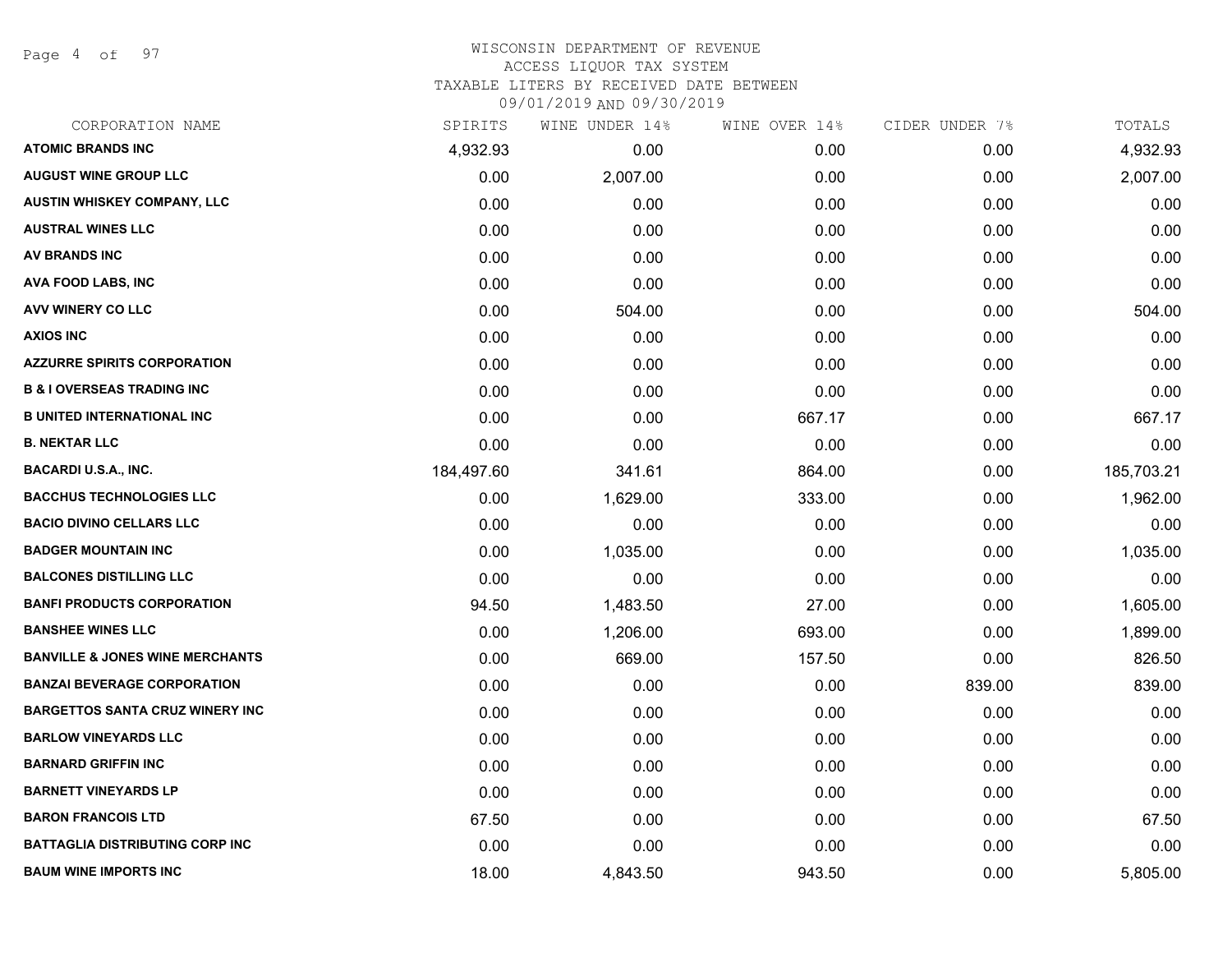Page 5 of 97

| CORPORATION NAME                                | SPIRITS | WINE UNDER 14% | WINE OVER 14% | CIDER UNDER 7% | TOTALS   |
|-------------------------------------------------|---------|----------------|---------------|----------------|----------|
| <b>BEATBOX BEVERAGES LLC</b>                    | 0.00    | 0.00           | 0.00          | 0.00           | 0.00     |
| <b>BEATBOX BEVERAGES LLC</b>                    | 0.00    | 0.00           | 0.00          | 0.00           | 0.00     |
| <b>BEAUX FRERES LLC</b>                         | 0.00    | 0.00           | 0.00          | 0.00           | 0.00     |
| <b>BEDFORD &amp; GROVE LLC</b>                  | 13.50   | 0.00           | 0.00          | 0.00           | 13.50    |
| <b>BEDROCK WINE COMPANY LP</b>                  | 0.00    | 0.00           | 0.00          | 0.00           | 0.00     |
| <b>BENDISTILLERY INC</b>                        | 0.00    | 0.00           | 0.00          | 0.00           | 0.00     |
| <b>BENNETT LANE WINERY LLC</b>                  | 0.00    | 0.00           | 0.00          | 0.00           | 0.00     |
| <b>BENOVIA WINERY LLC</b>                       | 0.00    | 0.00           | 0.00          | 0.00           | 0.00     |
| <b>BEPPE &amp; THE ARCHITECT LLC</b>            | 0.00    | 0.00           | 0.00          | 0.00           | 0.00     |
| <b>BERGSTROM WINES LLC</b>                      | 0.00    | 63.00          | 0.00          | 0.00           | 63.00    |
| <b>BERNARDUS LLC</b>                            | 0.00    | 0.00           | 0.00          | 0.00           | 0.00     |
| BETHEL HEIGHTS VINEYARD INC                     | 0.00    | 99.00          | 0.00          | 0.00           | 99.00    |
| <b>BETTER BRANDS INTERNATIONAL</b>              | 0.00    | 630.00         | 252.00        | 0.00           | 882.00   |
| <b>BETZ CELLARS LLC</b>                         | 0.00    | 0.00           | 0.00          | 0.00           | 0.00     |
| <b>BEVAN CELLARS, LLC</b>                       | 0.00    | 0.00           | 0.00          | 0.00           | 0.00     |
| <b>BEVERAGE BROTHERS INC</b>                    | 0.00    | 0.00           | 0.00          | 0.00           | 0.00     |
| BEVERAGE GROUP INTERNATIONAL LLC                | 0.00    | 441.00         | 0.00          | 0.00           | 441.00   |
| <b>BIAGIO CRU &amp; ESTATE WINES LLC</b>        | 0.00    | 0.00           | 0.00          | 0.00           | 0.00     |
| BIEN NACIDO VINEYARDS OF RANCHO TEPUSQUET<br>LP | 0.00    | 0.00           | 0.00          | 0.00           | 0.00     |
| <b>BIGHORN CELLARS LLC</b>                      | 0.00    | 0.00           | 0.00          | 0.00           | 0.00     |
| <b>BILTMORE ESTATE WINE COMPANY</b>             | 0.00    | 0.00           | 0.00          | 0.00           | 0.00     |
| <b>BLACK ROCK SPIRITS LLC</b>                   | 261.00  | 0.00           | 0.00          | 0.00           | 261.00   |
| <b>BLACKBIRD VINEYARDS LLC</b>                  | 0.00    | 0.00           | 0.00          | 0.00           | 0.00     |
| <b>BLAKE FARMS HARD APPLE CIDER LLC</b>         | 0.00    | 58.67          | 0.00          | 4,719.78       | 4,778.45 |
| <b>BLAUM BROS DISTILLING CO LLC</b>             | 224.78  | 0.00           | 0.00          | 0.00           | 224.78   |
| <b>BLUE FARM, LLC</b>                           | 0.00    | 0.00           | 0.00          | 0.00           | 0.00     |
| <b>BLUE RIDGE DISTILLING CO INC</b>             | 0.00    | 0.00           | 0.00          | 0.00           | 0.00     |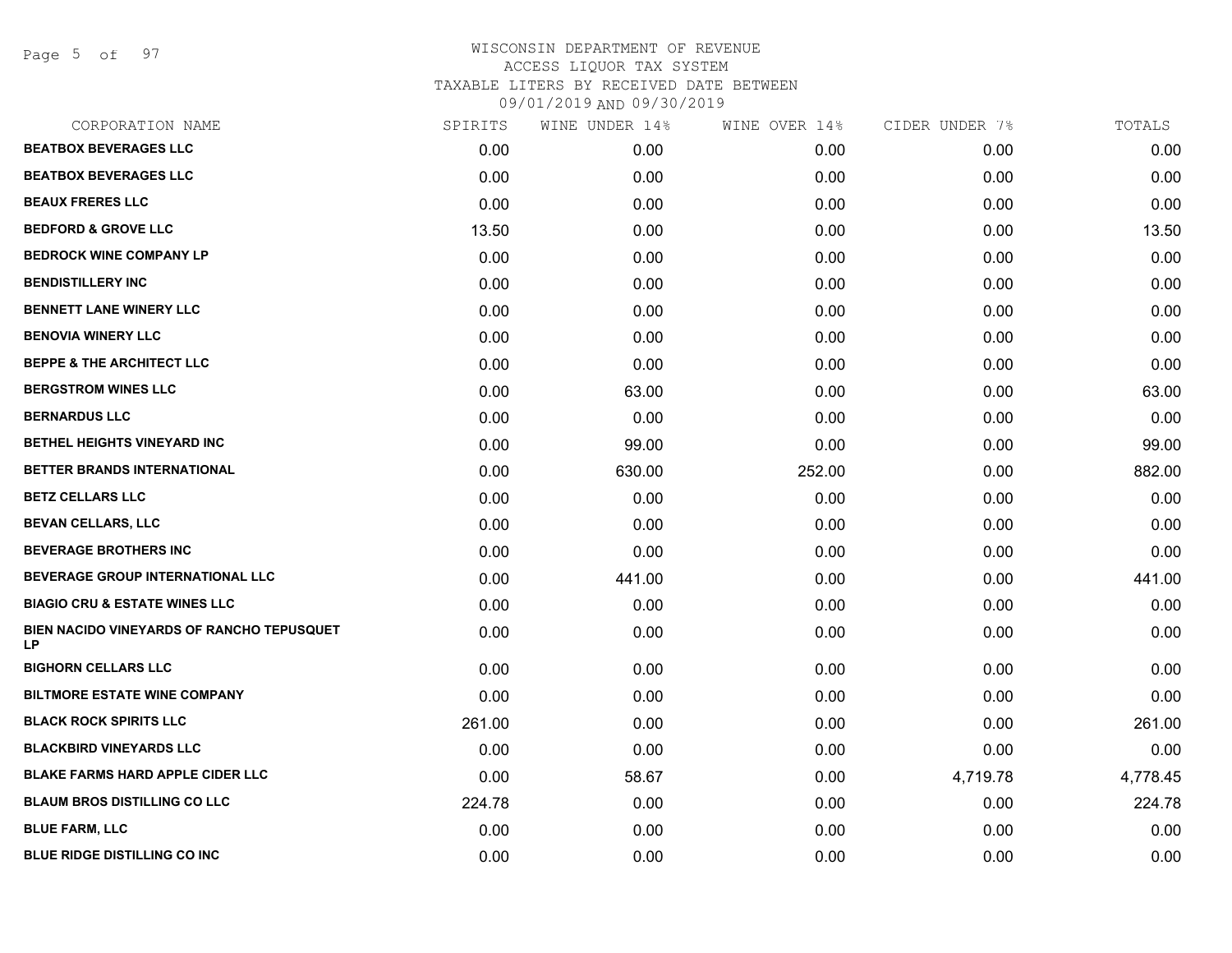Page 6 of 97

| CORPORATION NAME                        | SPIRITS    | WINE UNDER 14% | WINE OVER 14% | CIDER UNDER 7% | TOTALS     |
|-----------------------------------------|------------|----------------|---------------|----------------|------------|
| <b>BNA WINE GROUP LLC</b>               | 0.00       | 669.00         | 148.50        | 0.00           | 817.50     |
| <b>BOEGER WINERY INC</b>                | 0.00       | 18.00          | 0.00          | 0.00           | 18.00      |
| <b>BOGLE VINEYARDS INC</b>              | 0.00       | 15,120.00      | 14,166.00     | 0.00           | 29,286.00  |
| <b>BONANNO VINTNERS LLC</b>             | 0.00       | 189.00         | 315.00        | 0.00           | 504.00     |
| <b>BONNY DOON WINERY INC</b>            | 0.00       | 54.00          | 0.00          | 0.00           | 54.00      |
| <b>BOOKER VINEYARD &amp; WINERY</b>     | 0.00       | 0.00           | 0.00          | 0.00           | 0.00       |
| <b>BOSTON BEER CORPORATION</b>          | 0.00       | 0.00           | 0.00          | 128,585.71     | 128,585.71 |
| <b>BOUCHAINE VINEYARDS INC</b>          | 0.00       | 0.00           | 0.00          | 0.00           | 0.00       |
| <b>BOUNDARY BREAKS LLC</b>              | 0.00       | 0.00           | 0.00          | 0.00           | 0.00       |
| <b>BOURGET IMPORTS LLC</b>              | 0.00       | 0.00           | 0.00          | 0.00           | 0.00       |
| <b>BOUTINOT USA INC</b>                 | 0.00       | 0.00           | 0.00          | 0.00           | 0.00       |
| <b>BRASSFIELD ESTATE WINERY LLC</b>     | 0.00       | 0.00           | 1,332.00      | 0.00           | 1,332.00   |
| <b>BRAZOS WINE IMPORTS LLC</b>          | 0.00       | 1,062.00       | 0.00          | 0.00           | 1,062.00   |
| <b>BRIAN CARTER CELLARS LLC</b>         | 0.00       | 0.00           | 0.00          | 0.00           | 0.00       |
| <b>BRICKELL WINES LLC</b>               | 0.00       | 0.00           | 0.00          | 0.00           | 0.00       |
| <b>BRIDGEVIEW VINEYARDS INC</b>         | 0.00       | 126.00         | 0.00          | 0.00           | 126.00     |
| <b>BRIGHT CELLARS INC</b>               | 0.00       | 0.00           | 0.00          | 0.00           | 0.00       |
| <b>BROADBENT SELECTIONS INC</b>         | 0.00       | 660.00         | 261.00        | 0.00           | 921.00     |
| <b>BRONCO WINE COMPANY</b>              | 0.00       | 76,132.36      | 852.00        | 0.00           | 76,984.36  |
| BROTHERS INTERNATIONAL FOOD CORPORATION | 0.00       | 0.00           | 0.00          | 0.00           | 0.00       |
| <b>BROVO SPIRITS LLC</b>                | 0.00       | 0.00           | 0.00          | 0.00           | 0.00       |
| <b>BROWNE FAMILY WINES LLC</b>          | 0.00       | 0.00           | 0.00          | 0.00           | 0.00       |
| <b>BROWN-FORMAN CORPORATION</b>         | 263,937.69 | 9,643.03       | 396.00        | 0.00           | 273,976.72 |
| <b>BRUTOCAO CELLARS LP</b>              | 0.00       | 2.25           | 0.00          | 0.00           | 2.25       |
| <b>BRYN MAWR VINEYARDS INC</b>          | 0.00       | 0.00           | 0.00          | 0.00           | 0.00       |
| <b>BUCKLER FAMILY VINEYARDS LLC</b>     | 0.00       | 0.00           | 0.00          | 0.00           | 0.00       |
| <b>BUEHLER VINEYARDS INC</b>            | 0.00       | 0.00           | 0.00          | 0.00           | 0.00       |
| <b>BULGARIAN MASTER VINTNERS LLC</b>    | 0.00       | 0.00           | 0.00          | 0.00           | 0.00       |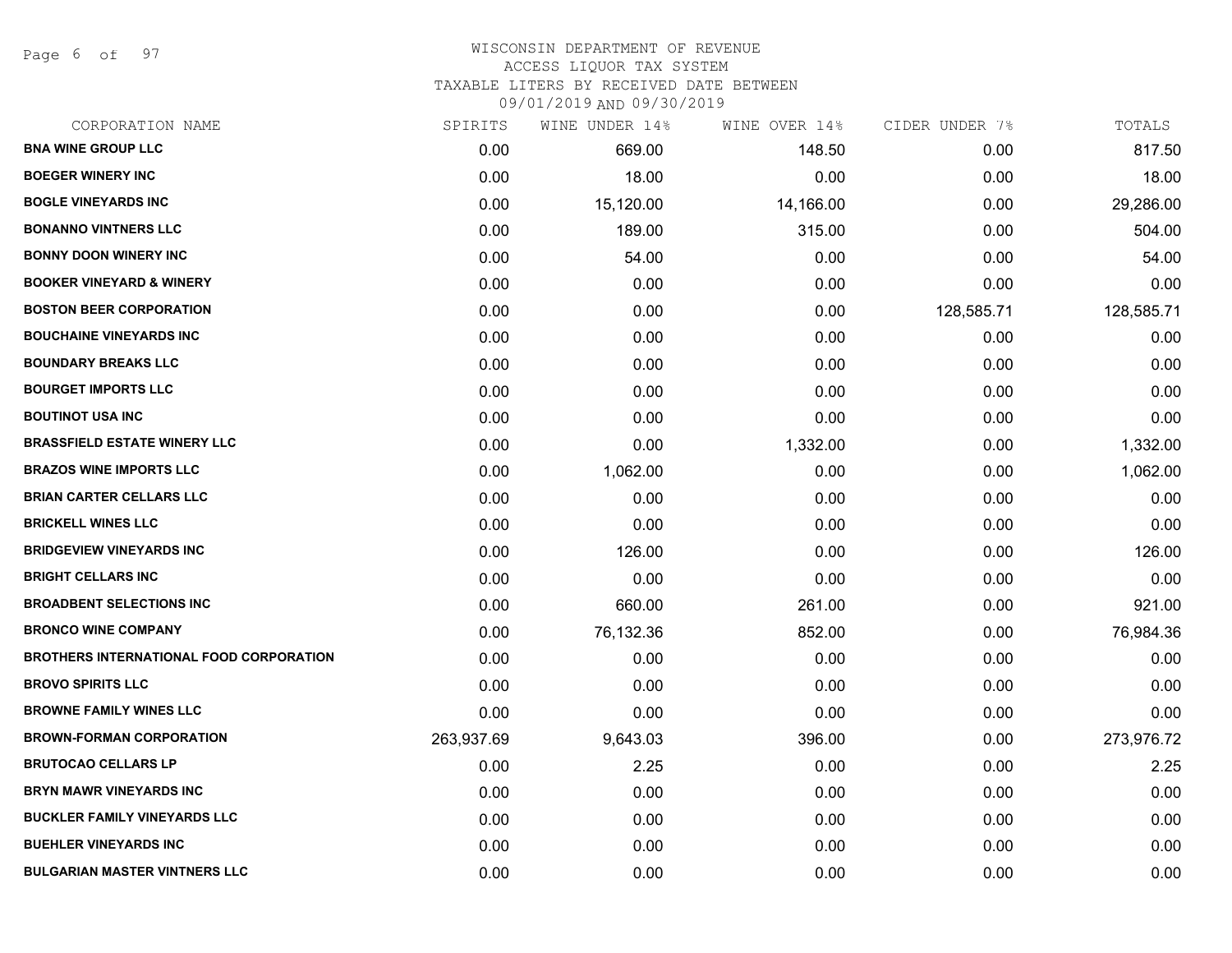Page 7 of 97

| CORPORATION NAME                            | SPIRITS | WINE UNDER 14% | WINE OVER 14% | CIDER UNDER 7% | TOTALS    |
|---------------------------------------------|---------|----------------|---------------|----------------|-----------|
| <b>BULLY HILL VINEYARDS INC</b>             | 0.00    | 0.00           | 0.00          | 0.00           | 0.00      |
| <b>BUONCRISTIANI WINE CO LLC</b>            | 0.00    | 0.00           | 0.00          | 0.00           | 0.00      |
| <b>BURGESS CELLARS INC</b>                  | 0.00    | 0.00           | 0.00          | 0.00           | 0.00      |
| <b>BUZZBALLZ LLC</b>                        | 0.00    | 0.00           | 0.00          | 0.00           | 0.00      |
| <b>BUZZBOX BEVERAGES INC</b>                | 0.00    | 0.00           | 0.00          | 0.00           | 0.00      |
| <b>BWSC LLC</b>                             | 0.00    | 0.00           | 0.00          | 0.00           | 0.00      |
| <b>BYMOFO LLC</b>                           | 0.00    | 0.00           | 0.00          | 0.00           | 0.00      |
| <b>C &amp; C WINE SERVICES INC</b>          | 0.00    | 0.00           | 0.00          | 0.00           | 0.00      |
| <b>C MONDAVI &amp; SONS</b>                 | 0.00    | 20,952.00      | 522.00        | 0.00           | 21,474.00 |
| <b>CABERNET CORP</b>                        | 0.00    | 598.50         | 0.00          | 0.00           | 598.50    |
| <b>CAFFO BEVERAGES INC</b>                  | 0.00    | 0.00           | 0.00          | 0.00           | 0.00      |
| <b>CAIN CELLARS INC</b>                     | 0.00    | 0.00           | 0.00          | 0.00           | 0.00      |
| <b>CAL VIN ENTERPRISES CORPORATION</b>      | 0.00    | 504.00         | 63.00         | 0.00           | 567.00    |
| <b>CALCAREOUS VINEYARD LLC</b>              | 0.00    | 0.00           | 0.00          | 0.00           | 0.00      |
| <b>CALIFORNIA CIDER COMPANY</b>             | 0.00    | 0.00           | 0.00          | 24,246.70      | 24,246.70 |
| <b>CALIFORNIA VINEYARDS INC</b>             | 0.00    | 0.00           | 0.00          | 0.00           | 0.00      |
| <b>CALIFORNIA WINE WORKS LLC</b>            | 0.00    | 0.00           | 0.00          | 0.00           | 0.00      |
| <b>CALLUNA VINEYARDS LLC</b>                | 0.00    | 0.00           | 0.00          | 0.00           | 0.00      |
| <b>CAMARDA CORP</b>                         | 0.00    | 0.00           | 0.00          | 0.00           | 0.00      |
| <b>CAMARENA IMPORTS LLC</b>                 | 0.00    | 0.00           | 0.00          | 0.00           | 0.00      |
| <b>CAMPARI AMERICA LLC</b>                  | 0.00    | 0.00           | 0.00          | 0.00           | 0.00      |
| <b>CAMPBELL &amp; MCGILL SELECTIONS LLC</b> | 0.00    | 0.00           | 126.00        | 0.00           | 126.00    |
| <b>CANNON RIVER WINERY LLC</b>              | 0.00    | 0.00           | 0.00          | 0.00           | 0.00      |
| <b>CAPARONE WINERY LLC</b>                  | 0.00    | 126.00         | 0.00          | 0.00           | 126.00    |
| <b>CAPE CLASSICS INC</b>                    | 0.00    | 621.00         | 0.00          | 0.00           | 621.00    |
| <b>CARDINAL SPIRITS LLC</b>                 | 0.00    | 0.00           | 0.00          | 0.00           | 0.00      |
| <b>CARDINAL WINE GROUP LLC</b>              | 0.00    | 0.00           | 0.00          | 0.00           | 0.00      |
| <b>CARDWELL HILL CELLARS LLC</b>            | 0.00    | 36.00          | 0.00          | 0.00           | 36.00     |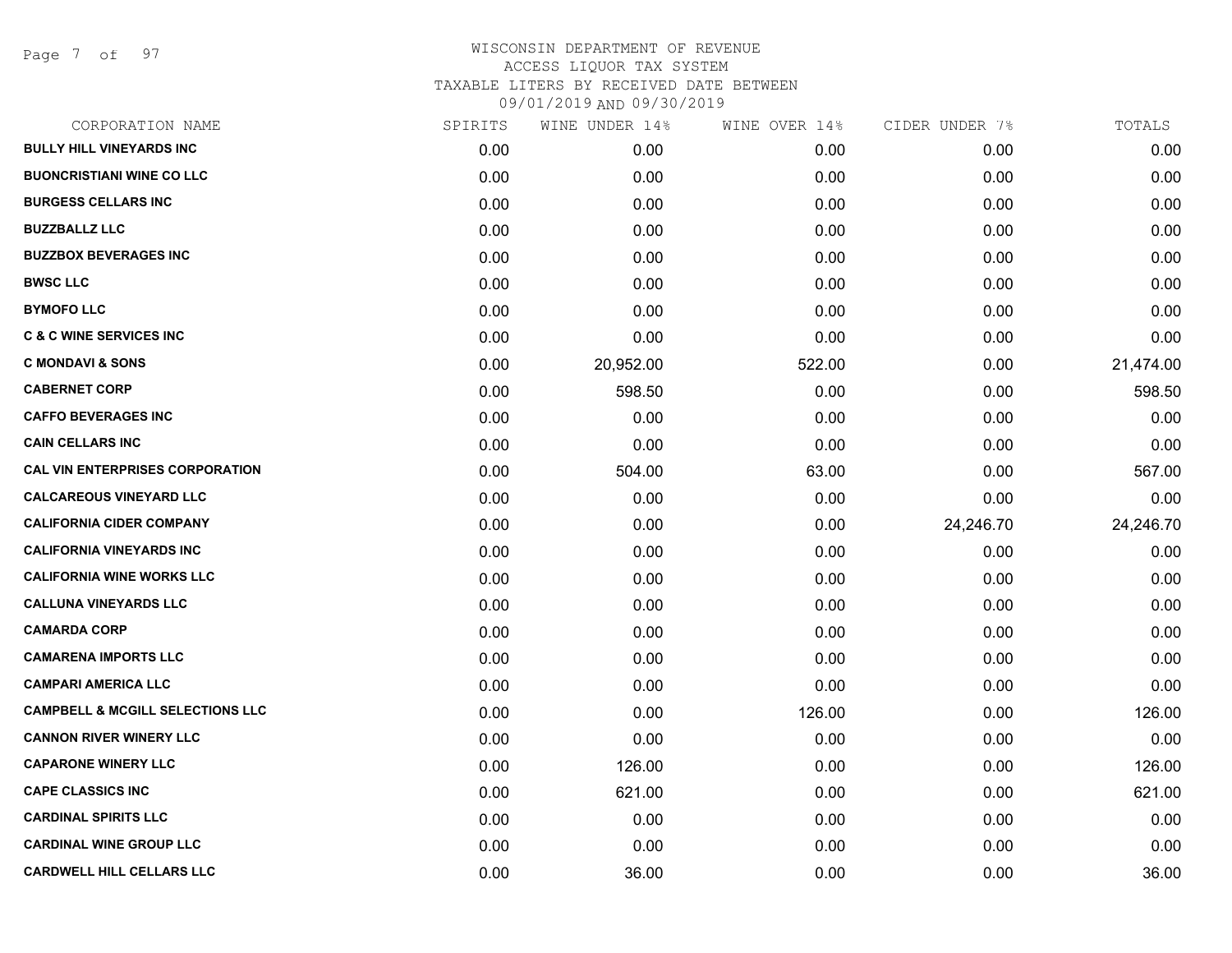Page 8 of 97

| CORPORATION NAME                            | SPIRITS   | WINE UNDER 14% | WINE OVER 14% | CIDER UNDER 7% | TOTALS    |
|---------------------------------------------|-----------|----------------|---------------|----------------|-----------|
| <b>CARIBBEAN DISTILLERS LLC</b>             | 0.00      | 0.00           | 0.00          | 0.00           | 0.00      |
| <b>CARIBBEAN SPIRITS INC</b>                | 0.00      | 0.00           | 0.00          | 0.00           | 0.00      |
| <b>CARL THOMA</b>                           | 0.00      | 391.50         | 0.00          | 0.00           | 391.50    |
| <b>CARLOS HUBNER-ARTETA</b>                 | 0.00      | 0.00           | 0.00          | 0.00           | 0.00      |
| <b>CARLSON VINEYARDS INC</b>                | 0.00      | 0.00           | 0.00          | 0.00           | 0.00      |
| <b>CAROLINA DISTRIBUTION LLC</b>            | 0.00      | 0.00           | 0.00          | 0.00           | 0.00      |
| <b>CARRIAGE HOUSE IMPORTS, LTD.</b>         | 180.00    | 0.00           | 0.00          | 0.00           | 180.00    |
| <b>CASTLE BRANDS USA CORP</b>               | 3,601.50  | 0.00           | 0.00          | 0.00           | 3,601.50  |
| <b>CASTORO CELLARS</b>                      | 0.00      | 567.00         | 0.00          | 0.00           | 567.00    |
| <b>CAYMUS VINEYARDS INC</b>                 | 0.00      | 0.00           | 0.00          | 0.00           | 0.00      |
| <b>CEDAR KNOLL VINEYARDS INC</b>            | 0.00      | 0.00           | 0.00          | 0.00           | 0.00      |
| <b>CELEBRATION DISTILLATION CORPORATION</b> | 0.00      | 0.00           | 0.00          | 0.00           | 0.00      |
| <b>CELLARS INTERNATIONAL INC</b>            | 0.00      | 971.90         | 0.00          | 0.00           | 971.90    |
| <b>CELLIER WINES DISTRIBUTING INC</b>       | 0.00      | 0.00           | 0.00          | 0.00           | 0.00      |
| <b>CENTER VALLEY ORCHARDS LLC</b>           | 0.00      | 0.00           | 0.00          | 0.00           | 0.00      |
| <b>CHAISE VENTURES INC</b>                  | 0.00      | 0.00           | 0.00          | 0.00           | 0.00      |
| <b>CHANNING DAUGHTERS WINERY LLC</b>        | 0.00      | 0.00           | 0.00          | 0.00           | 0.00      |
| <b>CHAPPELLET WINERY INC</b>                | 0.00      | 0.00           | 504.00        | 0.00           | 504.00    |
| <b>CHARBAUT AMERICA INC</b>                 | 0.00      | 0.00           | 0.00          | 0.00           | 0.00      |
| <b>CHARLES &amp; MARTHA BARRA</b>           | 0.00      | 54.00          | 180.00        | 0.00           | 234.00    |
| <b>CHARLES JACQUIN ET CIE INC</b>           | 10,850.52 | 0.00           | 49.47         | 0.00           | 10,899.99 |
| <b>CHARLES NEAL SELECTIONS INC</b>          | 0.00      | 252.00         | 0.00          | 0.00           | 252.00    |
| <b>CHARLES REININGER LLC</b>                | 0.00      | 0.00           | 0.00          | 0.00           | 0.00      |
| <b>CHATEAU BARNABY LLC</b>                  | 0.00      | 0.00           | 0.00          | 0.00           | 0.00      |
| <b>CHATEAU DIANA LLC</b>                    | 0.00      | 2,667.10       | 135.00        | 0.00           | 2,802.10  |
| <b>CHATHAM IMPORTS INC</b>                  | 1,361.25  | 0.00           | 0.00          | 0.00           | 1,361.25  |
| <b>CHEHALEM INC</b>                         | 0.00      | 0.00           | 0.00          | 0.00           | 0.00      |
| <b>CHICAGO DISTILLING COMPANY LLC</b>       | 0.00      | 0.00           | 0.00          | 0.00           | 0.00      |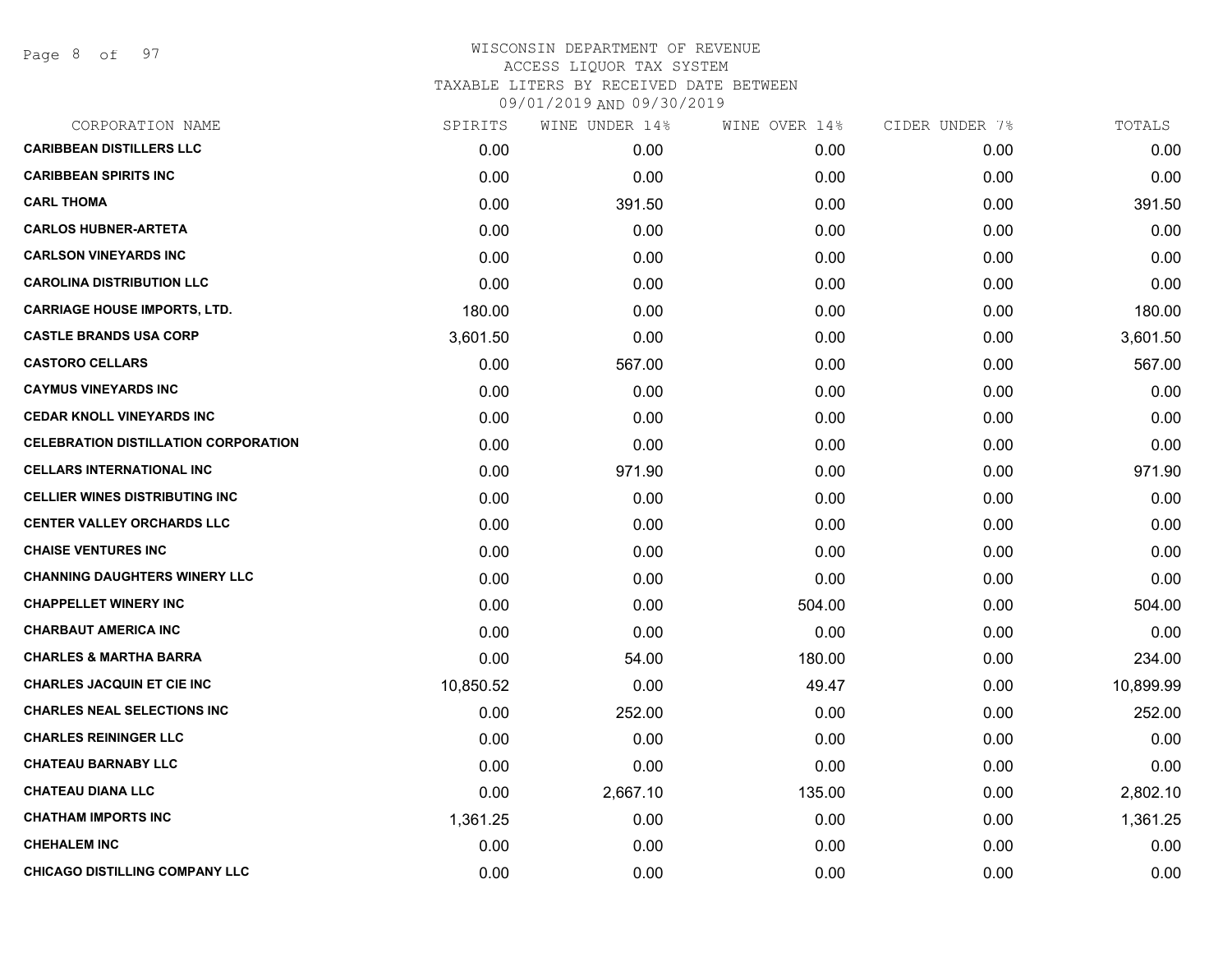Page 9 of 97

| SPIRITS   | WINE UNDER 14% | WINE OVER 14% |           | TOTALS         |
|-----------|----------------|---------------|-----------|----------------|
| 0.00      | 0.00           | 0.00          | 0.00      | 0.00           |
| 0.00      | 0.00           | 0.00          | 0.00      | 0.00           |
| 0.00      | 0.00           | 0.00          | 16,906.57 | 16,906.57      |
| 0.00      | 0.00           | 0.00          | 0.00      | 0.00           |
| 0.00      | 0.00           | 0.00          | 0.00      | 0.00           |
| 0.00      | 0.00           | 0.00          | 0.00      | 0.00           |
| 0.00      | 405.00         | 0.00          | 0.00      | 405.00         |
| 0.00      | 0.00           | 0.00          | 0.00      | 0.00           |
| 0.00      | 0.00           | 0.00          | 0.00      | 0.00           |
| 0.00      | 0.00           | 0.00          | 0.00      | 0.00           |
| 0.00      | 157.50         | 0.00          | 0.00      | 157.50         |
| 0.00      | 0.00           | 0.00          | 0.00      | 0.00           |
| 0.00      | 2,898.00       | 1,134.00      | 0.00      | 4,032.00       |
| 0.00      | 315.00         | 0.00          | 0.00      | 315.00         |
| 0.00      | 387.00         | 495.00        | 0.00      | 882.00         |
| 0.00      | 0.00           | 0.00          | 0.00      | 0.00           |
| 0.00      | 0.00           | 0.00          | 0.00      | 0.00           |
| 0.00      | 0.00           | 0.00          | 0.00      | 0.00           |
| 0.00      | 0.00           | 0.00          | 0.00      | 0.00           |
| 0.00      | 0.00           | 0.00          | 0.00      | 0.00           |
| 0.00      | 0.00           | 0.00          | 0.00      | 0.00           |
| 84,040.80 | 237, 143.05    | 7,080.00      | 0.00      | 328,263.85     |
| 0.00      | 0.00           | 126.00        | 0.00      | 126.00         |
| 0.00      | 0.00           | 0.00          | 0.00      | 0.00           |
| 1,012.50  | 0.00           | 0.00          | 0.00      | 1,012.50       |
| 0.00      | 526.50         | 3,384.00      | 0.00      | 3,910.50       |
| 0.00      | 0.00           | 0.00          | 0.00      | 0.00           |
| 0.00      | 450.00         | 0.00          | 0.00      | 450.00         |
|           |                |               |           | CIDER UNDER 7% |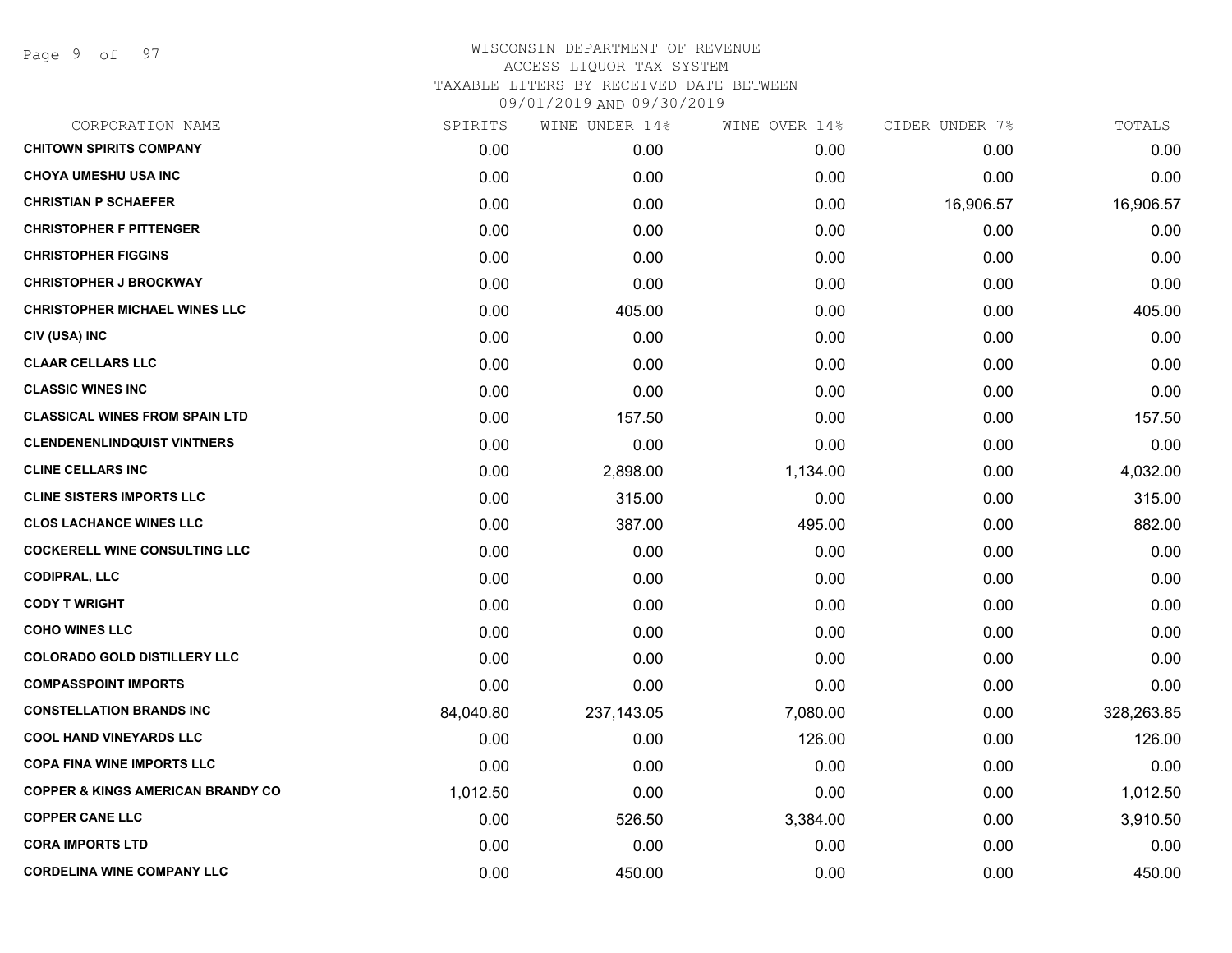Page 10 of 97

#### WISCONSIN DEPARTMENT OF REVENUE ACCESS LIQUOR TAX SYSTEM

TAXABLE LITERS BY RECEIVED DATE BETWEEN

| CORPORATION NAME                                   | SPIRITS  | WINE UNDER 14% | WINE OVER 14% | CIDER UNDER 7% | TOTALS   |
|----------------------------------------------------|----------|----------------|---------------|----------------|----------|
| <b>CORK ALLIANCE INC</b>                           | 0.00     | 2,088.00       | 0.00          | 0.00           | 2,088.00 |
| <b>CORNERSTONE CELLARS LLC</b>                     | 0.00     | 0.00           | 0.00          | 0.00           | 0.00     |
| <b>CORNERSTONE U.S. WINE IMPORTS INC</b>           | 0.00     | 0.00           | 0.00          | 0.00           | 0.00     |
| <b>CORY J MICHAL</b>                               | 0.00     | 0.00           | 0.00          | 0.00           | 0.00     |
| <b>COUNTRY HERITAGE WINERY &amp; VINEYARD INC.</b> | 0.00     | 0.00           | 0.00          | 0.00           | 0.00     |
| <b>COUP DE FOUDRE LLC</b>                          | 0.00     | 0.00           | 0.00          | 0.00           | 0.00     |
| <b>COURAGEOUS INC</b>                              | 0.00     | 0.00           | 0.00          | 0.00           | 0.00     |
| <b>CRACOVIA BRANDS INC</b>                         | 58.50    | 18.00          | 36.00         | 0.00           | 112.50   |
| <b>CRAFTED ARTISAN MEADERY LLC</b>                 | 0.00     | 0.00           | 0.00          | 0.00           | 0.00     |
| <b>CRAIG S HANDLY</b>                              | 0.00     | 0.00           | 0.00          | 0.00           | 0.00     |
| <b>CREATIVE WINE CONCEPTS INC</b>                  | 0.00     | 0.00           | 0.00          | 0.00           | 0.00     |
| <b>CREW WINE COMPANY LLC</b>                       | 0.00     | 2,073.00       | 0.00          | 0.00           | 2,073.00 |
| <b>CRIBARI VINEYARDS INC</b>                       | 0.00     | 0.00           | 0.00          | 0.00           | 0.00     |
| <b>CRIMSON WINE GROUP LTD</b>                      | 0.00     | 0.00           | 0.00          | 0.00           | 0.00     |
| <b>CRISPIN CIDER COMPANY</b>                       | 0.00     | 0.00           | 0.00          | 0.00           | 0.00     |
| <b>CRISTOM VINEYARDS INC</b>                       | 0.00     | 0.00           | 0.00          | 0.00           | 0.00     |
| <b>CROSSLAND VINEYARDS</b>                         | 0.00     | 0.00           | 0.00          | 0.00           | 0.00     |
| <b>CROWN POINT WINERY LLC</b>                      | 0.00     | 0.00           | 0.00          | 0.00           | 0.00     |
| <b>CRUSE WINE COMPANY, LLC</b>                     | 0.00     | 0.00           | 0.00          | 0.00           | 0.00     |
| <b>CULT OF 8</b>                                   | 0.00     | 967.50         | 153.00        | 0.00           | 1,120.50 |
| <b>CUNAT PREMIUM VINEYARDS LLC</b>                 | 0.00     | 0.00           | 0.00          | 0.00           | 0.00     |
| <b>CUSHMAN WINERY CORPORATION</b>                  | 0.00     | 0.00           | 0.00          | 0.00           | 0.00     |
| <b>CUTWATER SPIRITS LLC</b>                        | 9,372.00 | 0.00           | 0.00          | 0.00           | 9,372.00 |
| <b>CUVAISON INC</b>                                | 0.00     | 0.00           | 0.00          | 0.00           | 0.00     |
| <b>D &amp; D VINEYARDS INC</b>                     | 0.00     | 0.00           | 0.00          | 0.00           | 0.00     |
| <b>D MYERS LLC</b>                                 | 0.00     | 0.00           | 0.00          | 0.00           | 0.00     |
| <b>D.G.L. DISTRIBUTORS, INC</b>                    | 0.00     | 0.00           | 0.00          | 0.00           | 0.00     |
| <b>DAEDALUS CELLARS CO</b>                         | 0.00     | 0.00           | 0.00          | 0.00           | 0.00     |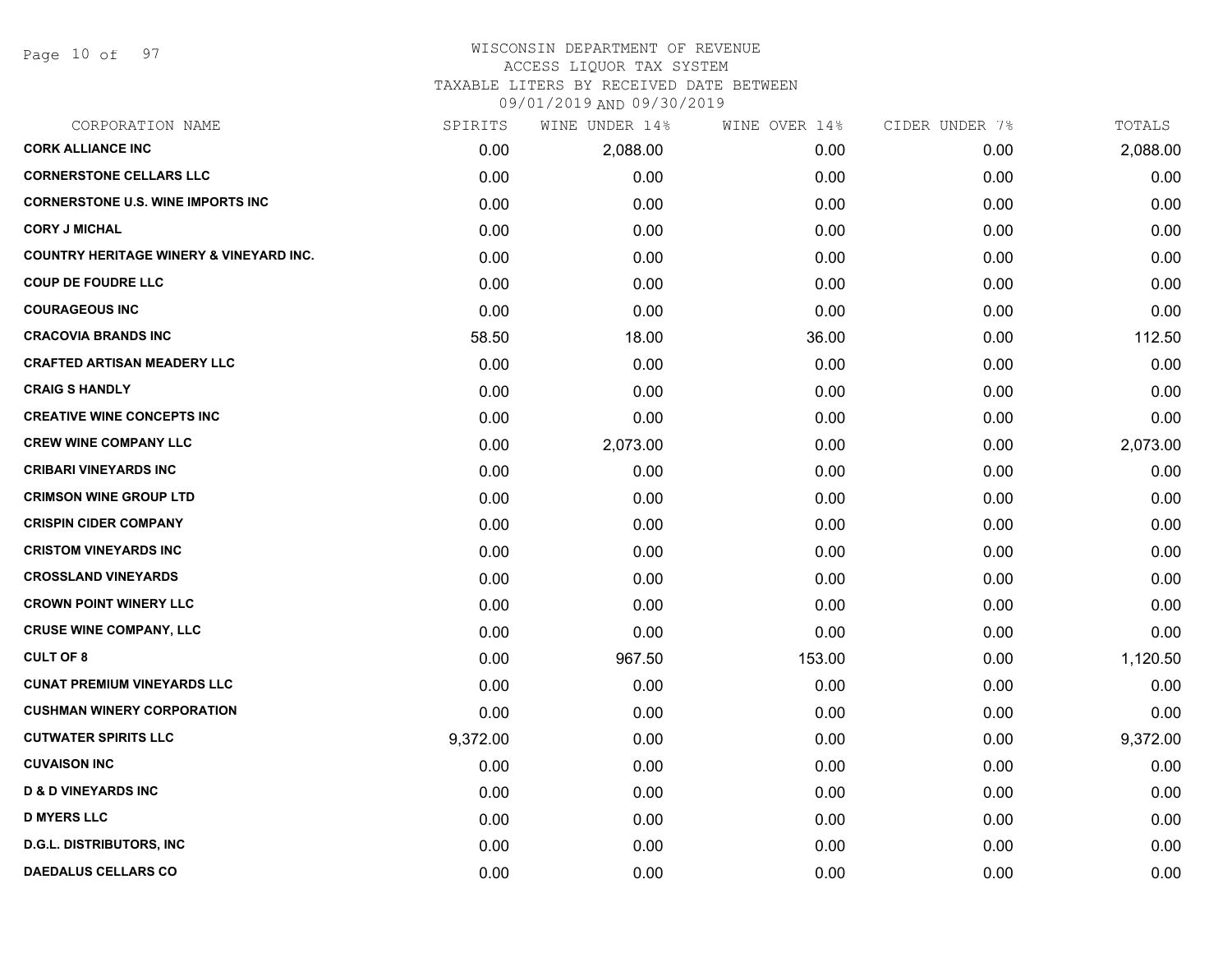Page 11 of 97

|          | WINE UNDER 14% |           |               | TOTALS         |
|----------|----------------|-----------|---------------|----------------|
| 0.00     | 0.00           | 0.00      | 0.00          | 0.00           |
| 0.00     | 0.00           | 0.00      | 0.00          | 0.00           |
| 0.00     | 0.00           | 0.00      | 0.00          | 0.00           |
| 0.00     | 36.00          | 0.00      | 0.00          | 36.00          |
| 0.00     | 0.00           | 0.00      | 0.00          | 0.00           |
| 0.00     | 0.00           | 0.00      | 0.00          | 0.00           |
| 0.00     | 0.00           | 777.00    | 0.00          | 777.00         |
| 0.00     | 0.00           | 0.00      | 0.00          | 0.00           |
| 0.00     | 0.00           | 45.00     | 0.00          | 45.00          |
| 0.00     | 0.00           | 0.00      | 0.00          | 0.00           |
| 0.00     | 0.00           | 0.00      | 0.00          | 0.00           |
| 0.00     | 886.50         | 0.00      | 0.00          | 886.50         |
| 0.00     | 54.00          | 0.00      | 0.00          | 54.00          |
| 0.00     | 0.00           | 0.00      | 0.00          | 0.00           |
| 2,693.62 | 38,200.89      | 9,257.32  | 0.00          | 50,151.83      |
| 0.00     | 0.00           | 1,008.00  | 0.00          | 1,008.00       |
| 595.50   | 697.56         | 70.92     | 0.00          | 1,363.98       |
| 0.00     | 0.00           | 0.00      | 0.00          | 0.00           |
| 0.00     | 838.00         | 18.00     | 0.00          | 856.00         |
| 0.00     | 0.00           | 0.00      | 0.00          | 0.00           |
| 0.00     | 0.00           | 0.00      | 0.00          | 0.00           |
| 0.00     | 12,600.00      | 0.00      | 0.00          | 12,600.00      |
| 0.00     | 208,937.94     | 19,984.50 | 0.00          | 228,922.44     |
| 0.00     | 0.00           | 0.00      | 0.00          | 0.00           |
| 0.00     | 0.00           | 0.00      | 0.00          | 0.00           |
| 0.00     | 0.00           | 0.00      | 0.00          | 0.00           |
| 0.00     | 0.00           | 0.00      | 0.00          | 0.00           |
| 0.00     | 0.00           | 0.00      | 0.00          | 0.00           |
|          | SPIRITS        |           | WINE OVER 14% | CIDER UNDER 7% |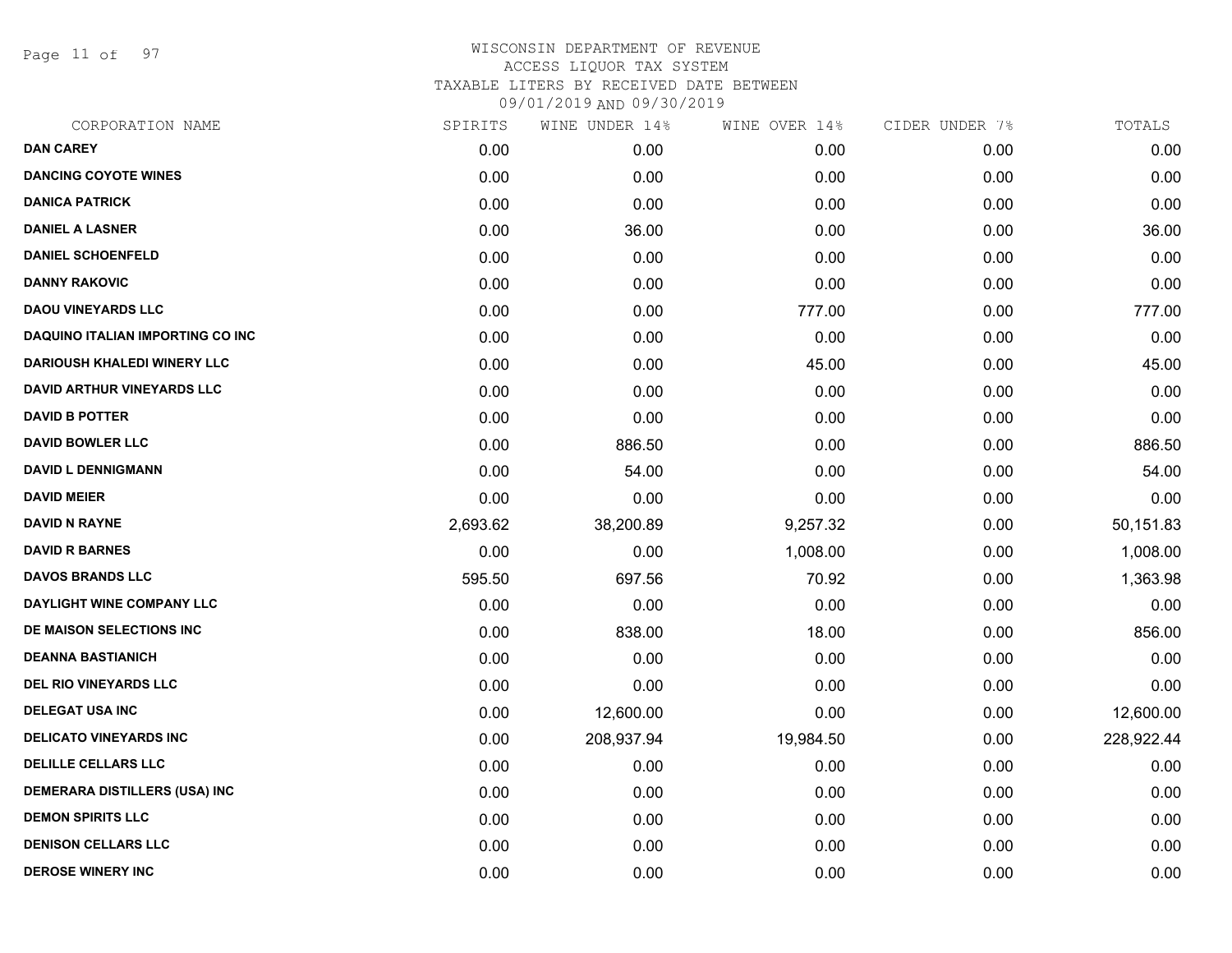Page 12 of 97

| CORPORATION NAME                                              | SPIRITS    | WINE UNDER 14% | WINE OVER 14% | CIDER UNDER 7% | TOTALS     |
|---------------------------------------------------------------|------------|----------------|---------------|----------------|------------|
| <b>DERRICK C MANCINI</b>                                      | 0.00       | 0.00           | 0.00          | 0.00           | 0.00       |
| <b>DESTILADOS DE MEXICO LLC</b>                               | 0.00       | 0.00           | 0.00          | 0.00           | 0.00       |
| <b>DIAGEO AMERICAS, INC.</b>                                  | 335,556.75 | 0.00           | 0.00          | 0.00           | 335,556.75 |
| <b>DIAMOND IMPORTERS INC</b>                                  | 0.00       | 495.00         | 0.00          | 0.00           | 495.00     |
| <b>DISARONNO INTERNATIONAL LLC</b>                            | 1,380.00   | 99.00          | 0.00          | 0.00           | 1,479.00   |
| <b>DISTILLERS WAY, LLC</b>                                    | 0.00       | 0.00           | 0.00          | 0.00           | 0.00       |
| <b>DIVOT ENTERPRISES LLC</b>                                  | 0.00       | 0.00           | 0.00          | 0.00           | 0.00       |
| DOMAINE DE LA TERRE ROUGE LTD                                 | 0.00       | 0.00           | 252.00        | 0.00           | 252.00     |
| <b>DOMAINE DE MARIA SOTER LLC</b>                             | 0.00       | 252.00         | 0.00          | 0.00           | 252.00     |
| <b>DOMAINE SERENE VINEYARDS &amp; WINERY INC</b>              | 0.00       | 135.00         | 36.00         | 0.00           | 171.00     |
| <b>DOMAINE ST GEORGE</b>                                      | 0.00       | 0.00           | 0.00          | 0.00           | 0.00       |
| DON SEBASTIANI & SONS INTERNATIONAL WINE<br><b>NEGOCIANTS</b> | 0.00       | 12,156.00      | 2,268.00      | 0.00           | 14,424.00  |
| <b>DONALD ALDRIDGE</b>                                        | 0.00       | 0.00           | 0.00          | 0.00           | 0.00       |
| <b>DONALD E HAGGE</b>                                         | 0.00       | 0.00           | 0.00          | 0.00           | 0.00       |
| DOUBLE DIAMOND DISTILLERY LLC                                 | 169.00     | 0.00           | 0.00          | 0.00           | 169.00     |
| <b>DOUBLE DOWN SPIRITS LLC</b>                                | 58.50      | 0.00           | 0.00          | 0.00           | 58.50      |
| <b>DOYNA LTD</b>                                              | 0.00       | 0.00           | 0.00          | 0.00           | 0.00       |
| <b>DRAKE MAKES WINE, INC.</b>                                 | 0.00       | 0.00           | 0.00          | 0.00           | 0.00       |
| DREYER WINE LLC                                               | 0.00       | 0.00           | 0.00          | 0.00           | 0.00       |
| <b>DREYFUS ASHBY INC</b>                                      | 0.00       | 3,127.50       | 265.50        | 0.00           | 3,393.00   |
| <b>DRG IMPORTS LLC</b>                                        | 0.00       | 415.00         | 0.00          | 0.00           | 415.00     |
| DRY CREEK VINEYARD INC                                        | 0.00       | 1,087.50       | 1,368.00      | 0.00           | 2,455.50   |
| <b>DUCKHORN WINE COMPANY</b>                                  | 0.00       | 2,583.00       | 3,415.50      | 0.00           | 5,998.50   |
| <b>DUGGANS DISTILLERS PRODUCTS CORPORATION</b>                | 0.00       | 0.00           | 0.00          | 0.00           | 0.00       |
| <b>DUMOL WINERY LLC</b>                                       | 0.00       | 0.00           | 0.00          | 0.00           | 0.00       |
| <b>DUNHAM CELLARS LLC</b>                                     | 0.00       | 0.00           | 0.00          | 0.00           | 0.00       |
| <b>DUNN VINEYARDS LLC</b>                                     | 0.00       | 0.00           | 0.00          | 0.00           | 0.00       |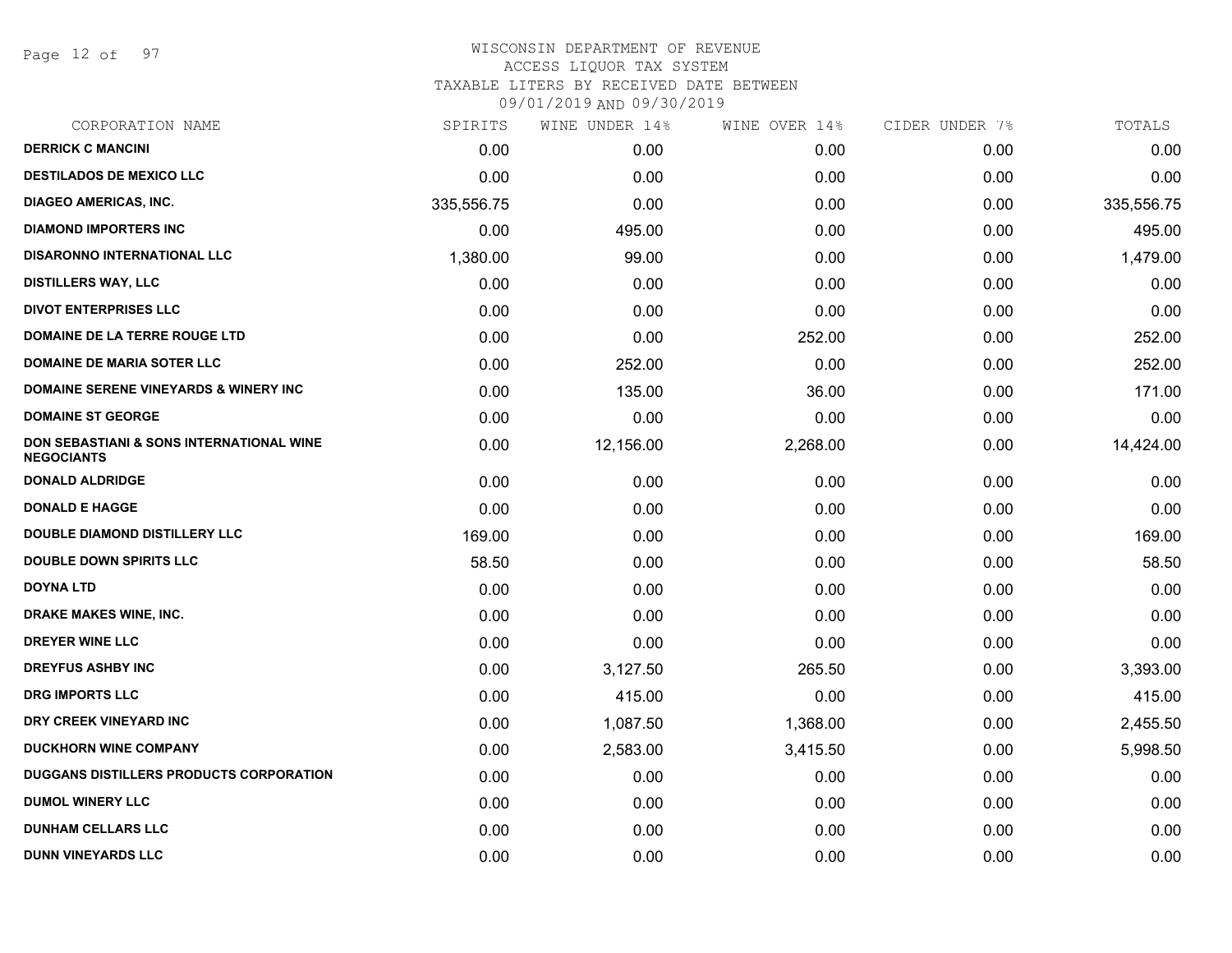Page 13 of 97

#### WISCONSIN DEPARTMENT OF REVENUE ACCESS LIQUOR TAX SYSTEM

TAXABLE LITERS BY RECEIVED DATE BETWEEN

| CORPORATION NAME                          | SPIRITS    | WINE UNDER 14% | WINE OVER 14% | CIDER UNDER 7% | TOTALS       |
|-------------------------------------------|------------|----------------|---------------|----------------|--------------|
| <b>DUVEL MOORTGAT USA LTD</b>             | 1,703.43   | 0.00           | 0.00          | 0.00           | 1,703.43     |
| <b>DV SPIRITS LLC</b>                     | 977.00     | 0.00           | 0.00          | 0.00           | 977.00       |
| E & J GALLO WINERY                        | 188,814.66 | 883,635.46     | 35,925.00     | 0.00           | 1,108,375.12 |
| <b>EAGLE EYE IMPORTS LLC</b>              | 0.00       | 603.00         | 0.00          | 0.00           | 603.00       |
| <b>EAGLE ROCK INVESTMENTS INC.</b>        | 0.00       | 0.00           | 0.00          | 0.00           | 0.00         |
| <b>EAGLES LANDING WINERY LLC</b>          | 0.00       | 609.00         | 0.00          | 0.00           | 609.00       |
| <b>EASTERN LIQUORS USA INC</b>            | 0.00       | 0.00           | 0.00          | 0.00           | 0.00         |
| <b>EBERLE WINERY LP</b>                   | 0.00       | 0.00           | 0.00          | 0.00           | 0.00         |
| <b>ECOSUR GROUP LLC</b>                   | 0.00       | 0.00           | 0.00          | 0.00           | 0.00         |
| EHREN JORDAN WINE CELLARS LLC             | 0.00       | 0.00           | 0.00          | 0.00           | 0.00         |
| <b>EIGHT BOTTLES LLC</b>                  | 0.00       | 0.00           | 0.00          | 0.00           | 0.00         |
| <b>ELK COVE VINEYARDS INC</b>             | 0.00       | 0.00           | 0.00          | 0.00           | 0.00         |
| <b>ELLEN FORREST</b>                      | 0.00       | 0.00           | 0.00          | 0.00           | 0.00         |
| <b>ELV-OREGON LLC</b>                     | 0.00       | 0.00           | 0.00          | 0.00           | 0.00         |
| <b>ELYSE WINERY LLC</b>                   | 0.00       | 0.00           | 0.00          | 0.00           | 0.00         |
| <b>EMCO CHEMICAL DISTRIBUTORS, INC.</b>   | 0.00       | 0.00           | 0.00          | 0.00           | 0.00         |
| <b>EMERINE ESTATES INC</b>                | 0.00       | 0.00           | 0.00          | 0.00           | 0.00         |
| <b>EMILIO GUGLIELMO WINERY INC</b>        | 0.00       | 0.00           | 0.00          | 0.00           | 0.00         |
| <b>EMPSON USA INC</b>                     | 0.00       | 5,731.99       | 45.00         | 0.00           | 5,776.99     |
| <b>ENOS VINEYARDS INC</b>                 | 0.00       | 0.00           | 504.00        | 0.00           | 504.00       |
| <b>ENOTEC IMPORTS INC</b>                 | 0.00       | 1,134.00       | 0.00          | 0.00           | 1,134.00     |
| <b>ENOVATION BRANDS INC</b>               | 0.00       | 629.86         | 0.00          | 0.00           | 629.86       |
| <b>ENTENTE SPIRITS LLC</b>                | 0.00       | 0.00           | 0.00          | 0.00           | 0.00         |
| <b>EOLA HILLS WINE CELLARS INC</b>        | 0.00       | 0.00           | 0.00          | 0.00           | 0.00         |
| <b>EPICUREAN WINES LLC</b>                | 4.50       | 882.00         | 216.00        | 0.00           | 1,102.50     |
| <b>ERIC FLANAGAN</b>                      | 0.00       | 0.00           | 0.00          | 0.00           | 0.00         |
| <b>ERIC TRUMP WINE MANUFACTURING LLC</b>  | 0.00       | 0.00           | 0.00          | 0.00           | 0.00         |
| <b>EUROPEAN IMPORTS &amp; EXPORTS LLC</b> | 0.00       | 0.00           | 0.00          | 0.00           | 0.00         |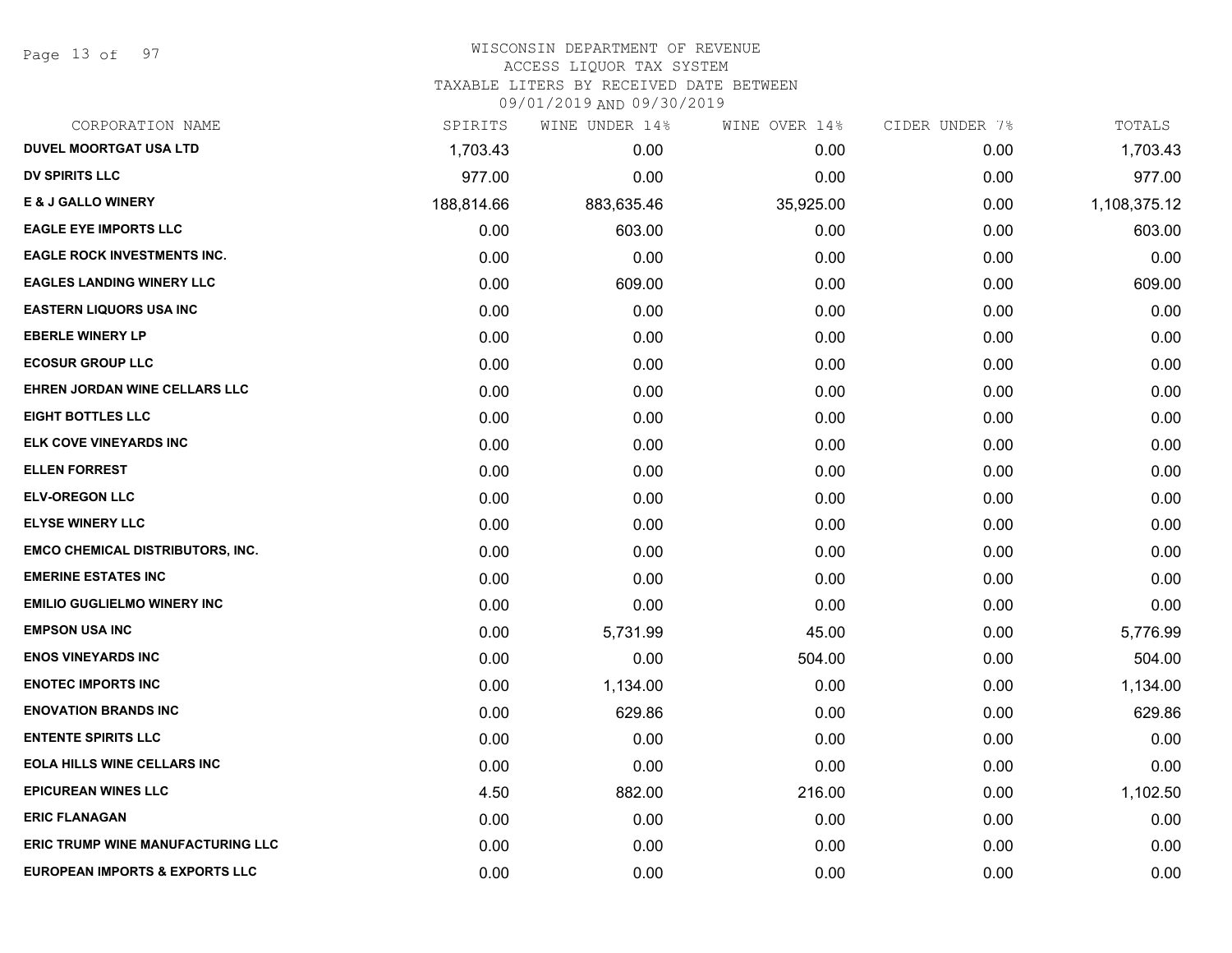Page 14 of 97

### WISCONSIN DEPARTMENT OF REVENUE ACCESS LIQUOR TAX SYSTEM TAXABLE LITERS BY RECEIVED DATE BETWEEN

| CORPORATION NAME                                 | SPIRITS    | WINE UNDER 14% | WINE OVER 14% | CIDER UNDER 7% | TOTALS     |
|--------------------------------------------------|------------|----------------|---------------|----------------|------------|
| <b>EVAKI INC</b>                                 | 0.00       | 0.00           | 0.00          | 0.00           | 0.00       |
| <b>EVAN FRAZIER</b>                              | 0.00       | 0.00           | 0.00          | 0.00           | 0.00       |
| <b>EVATON INC</b>                                | 36.00      | 153.00         | 0.00          | 0.00           | 189.00     |
| EVESHAM WOOD VINEYARD AND WINERY LLC             | 0.00       | 0.00           | 0.00          | 0.00           | 0.00       |
| <b>EXPERIENCE WINES LLC</b>                      | 0.00       | 0.00           | 0.00          | 0.00           | 0.00       |
| <b>F KORBEL &amp; BROS INC</b>                   | 0.00       | 0.00           | 0.00          | 0.00           | 0.00       |
| F L NAVARRO LIMITED                              | 0.00       | 0.00           | 0.00          | 0.00           | 0.00       |
| <b>F&amp;F FINE WINES INTERNATIONAL INC</b>      | 0.00       | 1,419.00       | 31.50         | 0.00           | 1,450.50   |
| <b>FAMILY &amp; FARMERS LLC</b>                  | 0.00       | 126.00         | 0.00          | 0.00           | 126.00     |
| <b>FAMOUS BRANDS LLC</b>                         | 0.00       | 0.00           | 0.00          | 0.00           | 0.00       |
| <b>FANTIS IMPORTS INC</b>                        | 0.00       | 27.72          | 0.00          | 0.00           | 27.72      |
| <b>FAR NORTH SPIRITS INC</b>                     | 0.00       | 0.00           | 0.00          | 0.00           | 0.00       |
| <b>FASEL SHENSTONE LLC</b>                       | 0.00       | 0.00           | 423.00        | 0.00           | 423.00     |
| <b>FERMENTED SCIENCES II INC</b>                 | 0.00       | 0.00           | 0.00          | 0.00           | 0.00       |
| <b>FERRARI CARANO VINEYARDS &amp; WINERY LLC</b> | 0.00       | 3,312.00       | 297.00        | 0.00           | 3,609.00   |
| <b>FETZER VINEYARDS</b>                          | 54.00      | 44,962.50      | 693.00        | 0.00           | 45,709.50  |
| <b>FIFTH GENERATION INC</b>                      | 239,060.40 | 0.00           | 0.00          | 0.00           | 239,060.40 |
| FIFTY FOURTH STREET ENTERPRISES LLC              | 0.00       | 0.00           | 0.00          | 0.00           | 0.00       |
| FIOR DI SOLE, LLC                                | 0.00       | 729.00         | 0.00          | 0.00           | 729.00     |
| <b>FIRESTEED CORPORATION</b>                     | 0.00       | 0.00           | 0.00          | 0.00           | 0.00       |
| <b>FISHER VINEYARDS</b>                          | 0.00       | 0.00           | 0.00          | 0.00           | 0.00       |
| <b>FITVINE LLC</b>                               | 0.00       | 0.00           | 1,638.00      | 0.00           | 1,638.00   |
| <b>FIVE GRAPES LLC</b>                           | 0.00       | 0.00           | 0.00          | 0.00           | 0.00       |
| <b>FJN FINE WINES LLC</b>                        | 0.00       | 0.00           | 0.00          | 0.00           | 0.00       |
| <b>FLORA SPRINGS WINE COMPANY</b>                | 0.00       | 0.00           | 0.00          | 0.00           | 0.00       |
| <b>FN CELLARS LLC</b>                            | 0.00       | 0.00           | 211.50        | 0.00           | 211.50     |
| <b>FOLEY FAMILY WINES INC</b>                    | 9.00       | 26,725.50      | 4,809.00      | 0.00           | 31,543.50  |
| <b>FOLIO WINE COMPANY LLC</b>                    | 0.00       | 2,419.18       | 252.00        | 0.00           | 2,671.18   |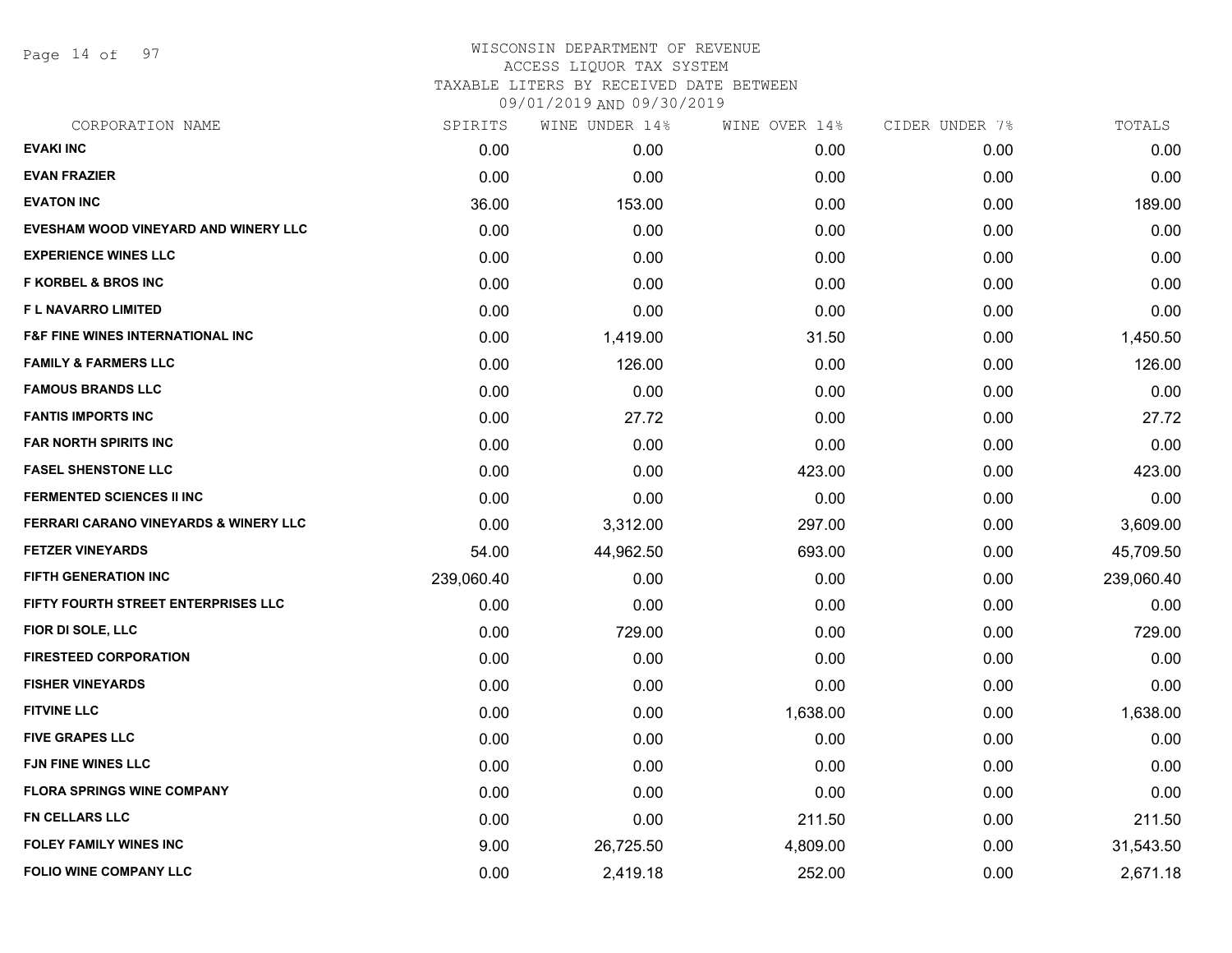Page 15 of 97

### WISCONSIN DEPARTMENT OF REVENUE ACCESS LIQUOR TAX SYSTEM TAXABLE LITERS BY RECEIVED DATE BETWEEN

| CORPORATION NAME                              | SPIRITS  | WINE UNDER 14% | WINE OVER 14% | CIDER UNDER 7% | TOTALS    |
|-----------------------------------------------|----------|----------------|---------------|----------------|-----------|
| FORT ROSS VINEYARD & WINERY LLC               | 0.00     | 0.00           | 378.00        | 0.00           | 378.00    |
| <b>FORWARD CIDER LLC</b>                      | 0.00     | 0.00           | 0.00          | 0.00           | 0.00      |
| <b>FOUR BEARS WINERY LLC</b>                  | 0.00     | 0.00           | 0.00          | 0.00           | 0.00      |
| <b>FOUR DAUGHTERS VINEYARD AND WINERY LLC</b> | 0.00     | 1,080.00       | 0.00          | 12,951.22      | 14,031.22 |
| <b>FOUR ROSES DISTILLERY LLC</b>              | 8,130.00 | 0.00           | 0.00          | 0.00           | 8,130.00  |
| <b>FOWLES WINE USA INC</b>                    | 0.00     | 414.00         | 126.00        | 0.00           | 540.00    |
| <b>FOXEN VINEYARD INC</b>                     | 0.00     | 0.00           | 0.00          | 0.00           | 0.00      |
| <b>FRANCIS COPPOLA WINERY LLC</b>             | 0.00     | 8,363.45       | 2,745.00      | 0.00           | 11,108.45 |
| <b>FRANK FAMILY VINEYARDS LLC</b>             | 0.00     | 0.00           | 918.00        | 0.00           | 918.00    |
| <b>FRANK LIN DISTILLERS PRODUCTS LTD</b>      | 4,280.24 | 0.00           | 0.00          | 0.00           | 4,280.24  |
| <b>FRED C SCHERRER</b>                        | 0.00     | 0.00           | 0.00          | 0.00           | 0.00      |
| <b>FREDERICK WILDMAN &amp; SONS LTD</b>       | 0.00     | 0.00           | 0.00          | 0.00           | 0.00      |
| <b>FREIXENET USA INC</b>                      | 0.00     | 0.00           | 0.00          | 0.00           | 0.00      |
| <b>FREY VINEYARDS LTD</b>                     | 0.00     | 0.00           | 0.00          | 0.00           | 0.00      |
| <b>FRITZ CELLARS INC</b>                      | 0.00     | 0.00           | 0.00          | 0.00           | 0.00      |
| <b>FROGS LEAP WINERY</b>                      | 0.00     | 630.00         | 0.00          | 0.00           | 630.00    |
| <b>FRONTIER CORPORATION</b>                   | 0.00     | 0.00           | 0.00          | 0.00           | 0.00      |
| <b>FRUIT OF THE VINES INC.</b>                | 0.00     | 954.10         | 0.00          | 0.00           | 954.10    |
| FULL THROTTLE SLOON SHINE LLC                 | 0.00     | 0.00           | 0.00          | 0.00           | 0.00      |
| <b>FULTON STREET BREWERY LLC</b>              | 0.00     | 0.00           | 0.00          | 0.00           | 0.00      |
| <b>FUSED WINES LP</b>                         | 0.00     | 0.00           | 0.00          | 0.00           | 0.00      |
| <b>G K SKAGGS INC</b>                         | 0.00     | $-360.00$      | 0.00          | 0.00           | $-360.00$ |
| G.S.W.C. INC.                                 | 0.00     | 0.00           | 0.00          | 0.00           | 0.00      |
| <b>GALENA AVIATION, LLC</b>                   | 0.00     | 189.00         | 0.00          | 0.00           | 189.00    |
| <b>GAMBA VINEYARDS AND WINERY LLC</b>         | 0.00     | 0.00           | 0.00          | 0.00           | 0.00      |
| <b>GAMBLE FAMILY VINEYARDS LLC</b>            | 0.00     | 0.00           | 0.00          | 0.00           | 0.00      |
| <b>GARBER &amp; COMPANY INC</b>               | 0.00     | 0.00           | 0.00          | 0.00           | 0.00      |
| <b>GEORGE BOZIC JR</b>                        | 66.00    | 27.00          | 0.00          | 0.00           | 93.00     |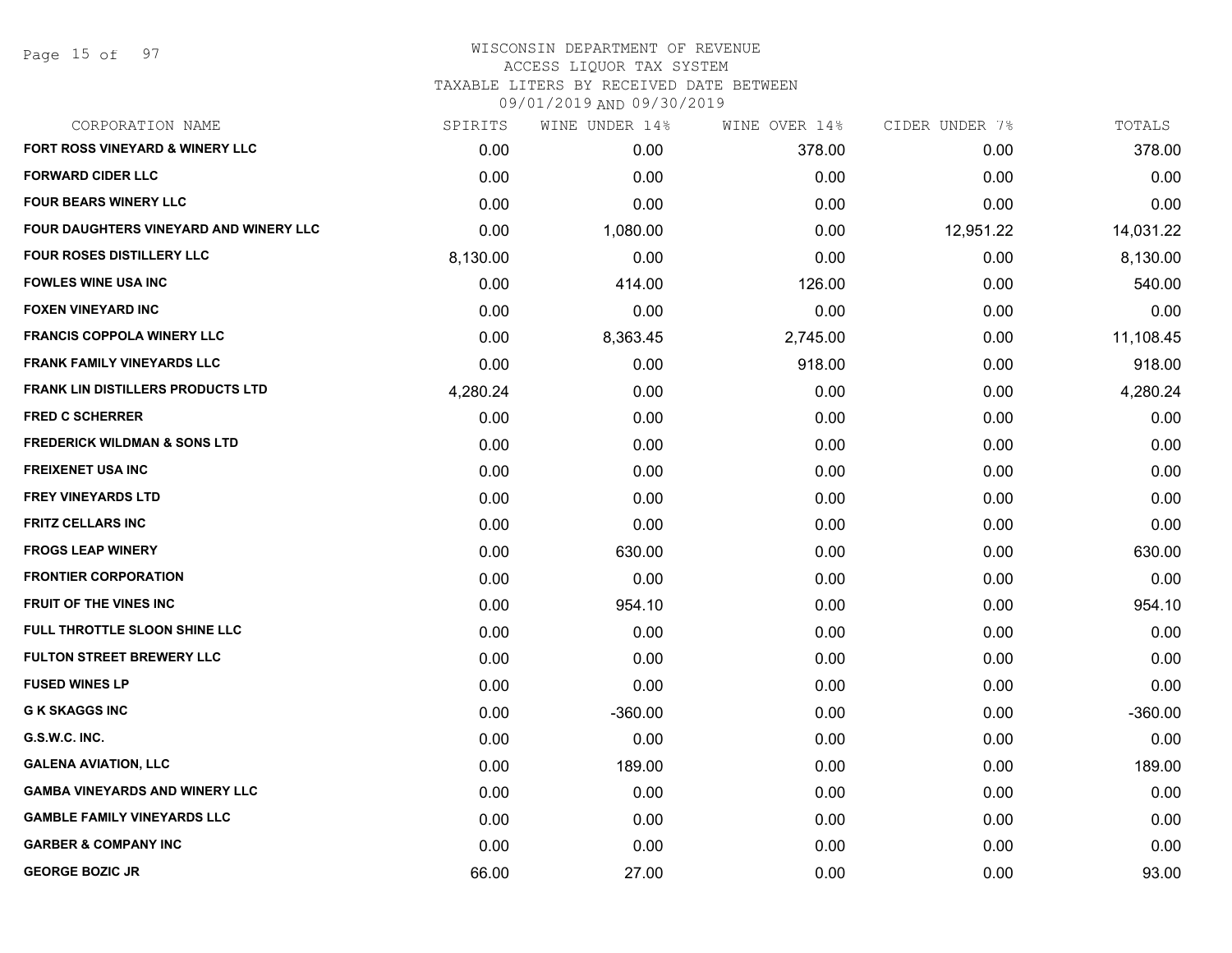Page 16 of 97

# WISCONSIN DEPARTMENT OF REVENUE ACCESS LIQUOR TAX SYSTEM

TAXABLE LITERS BY RECEIVED DATE BETWEEN

| CORPORATION NAME                                    | SPIRITS  | WINE UNDER 14% | WINE OVER 14% | CIDER UNDER 7% | TOTALS   |
|-----------------------------------------------------|----------|----------------|---------------|----------------|----------|
| <b>GERBER, GERBER &amp; GERBER DISCLAIMER TRUST</b> | 0.00     | 567.00         | 0.00          | 0.00           | 567.00   |
| <b>GF WINES LLC</b>                                 | 0.00     | 279.00         | 0.00          | 0.00           | 279.00   |
| <b>GH HOLDINGS LP</b>                               | 0.00     | 0.00           | 0.00          | 0.00           | 0.00     |
| <b>GIBSON WINE COMPANY</b>                          | 0.00     | 0.00           | 0.00          | 0.00           | 0.00     |
| <b>GILBERT CELLARS LLC</b>                          | 0.00     | 0.00           | 0.00          | 0.00           | 0.00     |
| <b>GILDARDO PARTIDA LLC</b>                         | 0.00     | 0.00           | 0.00          | 0.00           | 0.00     |
| <b>GLOBAL SPIRITS USA LLC</b>                       | 1,920.00 | 0.00           | 0.00          | 0.00           | 1,920.00 |
| <b>GLOBAL VINEYARD IMPORTERS INC</b>                | 0.00     | 2,259.00       | 184.50        | 0.00           | 2,443.50 |
| <b>GLUNZ FAMILY WINERY &amp; CELLARS INC</b>        | 0.00     | 0.00           | 0.00          | 0.00           | 0.00     |
| <b>GNEKOW FAMILY WINERY LLC</b>                     | 0.00     | 0.00           | 0.00          | 0.00           | 0.00     |
| <b>GOAMERICAGO BEVERAGES LLC</b>                    | 0.00     | 0.00           | 0.00          | 0.00           | 0.00     |
| <b>GOLDSCHMIDT VINEYARDS LLC</b>                    | 0.00     | 378.00         | 94.50         | 0.00           | 472.50   |
| <b>GOOSE EGG, LLC</b>                               | 0.00     | 0.00           | 0.00          | 0.00           | 0.00     |
| <b>GOOSE RIDGE LLC</b>                              | 0.00     | 27.00          | 153.00        | 0.00           | 180.00   |
| <b>GORDON BROTHERS CELLARS INC</b>                  | 0.00     | 0.00           | 0.00          | 0.00           | 0.00     |
| <b>GRAPE EXPECTATIONS, INC</b>                      | 0.00     | 0.00           | 0.00          | 0.00           | 0.00     |
| <b>GRAPE VISIONS LLC</b>                            | 0.00     | 0.00           | 0.00          | 0.00           | 0.00     |
| <b>GRAPES &amp; BARLEY LLC</b>                      | 0.00     | 0.00           | 0.00          | 0.00           | 0.00     |
| <b>GRAPES OF SPAIN INC</b>                          | 0.00     | 0.00           | 0.00          | 0.00           | 0.00     |
| <b>GRATON SPIRITS COMPANY LLC</b>                   | 0.00     | 0.00           | 0.00          | 0.00           | 0.00     |
| <b>GRAY DUCK SPIRITS LLC</b>                        | 0.00     | 0.00           | 0.00          | 0.00           | 0.00     |
| <b>GREAT SMOKY MTS DISTILLERY, INC</b>              | 0.00     | 0.00           | 0.00          | 0.00           | 0.00     |
| <b>GREENFIELD GLOBAL USA INC</b>                    | 0.00     | 0.00           | 0.00          | 0.00           | 0.00     |
| <b>GREG &amp; GREG INC</b>                          | 0.00     | 63.00          | 0.00          | 0.00           | 63.00    |
| <b>GREG &amp; PAM HARRINGTON WINES LLC</b>          | 0.00     | 0.00           | 0.00          | 0.00           | 0.00     |
| <b>GREG SANDERS</b>                                 | 0.00     | 0.00           | 0.00          | 0.00           | 0.00     |
| <b>GREGORY F BUONOCORE</b>                          | 0.00     | 162.00         | 0.00          | 0.00           | 162.00   |
| <b>GREGORY GRAZIANO</b>                             | 0.00     | 0.00           | 0.00          | 0.00           | 0.00     |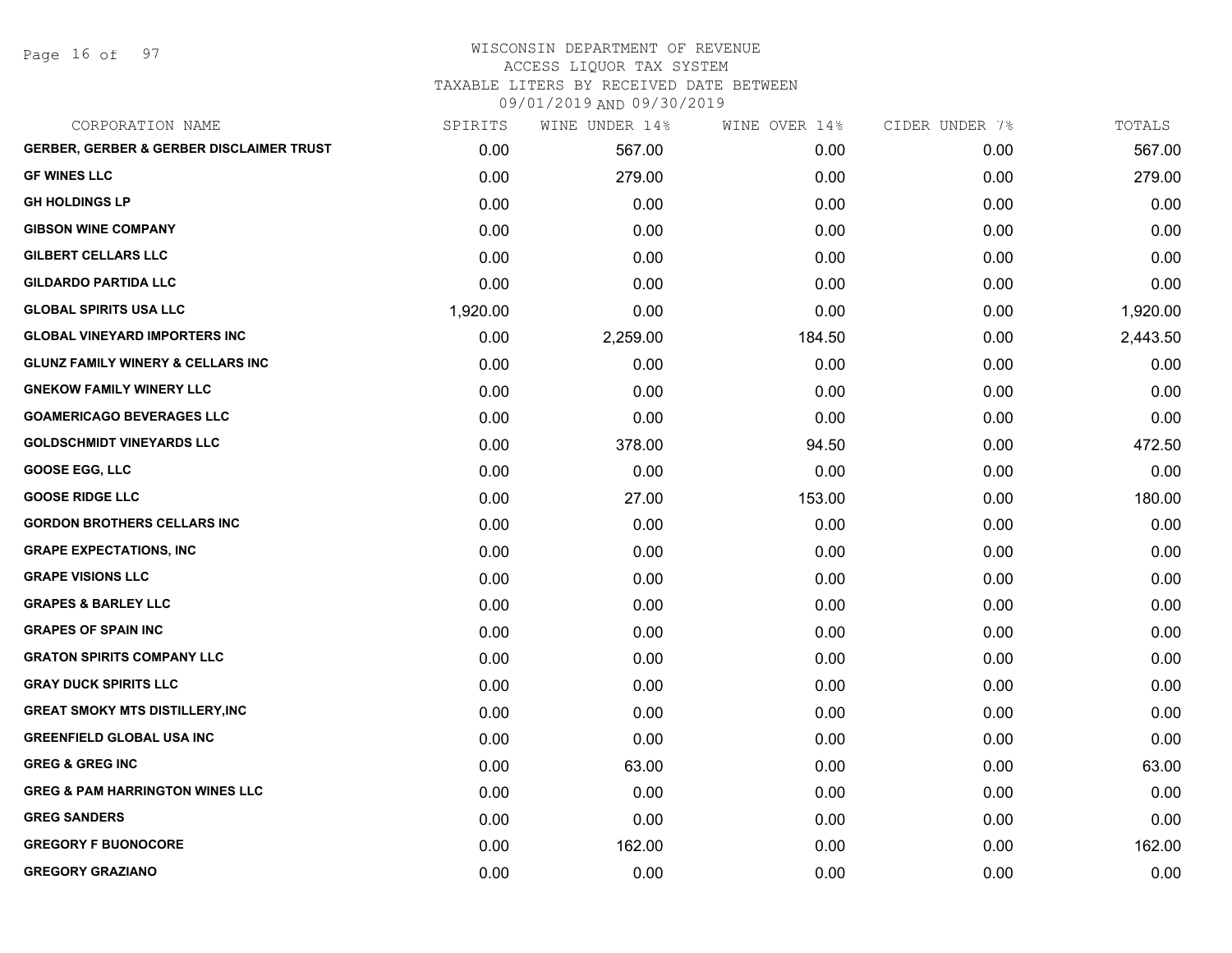Page 17 of 97

| CORPORATION NAME                        | SPIRITS    | WINE UNDER 14% | WINE OVER 14% | CIDER UNDER 7% | TOTALS     |
|-----------------------------------------|------------|----------------|---------------|----------------|------------|
| <b>GRGICH HILLS CELLAR</b>              | 0.00       | 72.00          | 252.00        | 0.00           | 324.00     |
| <b>GRIEB OPTIMAL WINECRAFTING LLC</b>   | 0.00       | 0.00           | 0.00          | 0.00           | 0.00       |
| <b>GROTH VINEYARDS &amp; WINERY LLC</b> | 0.00       | 0.00           | 0.00          | 0.00           | 0.00       |
| <b>GUARACHI WINE PARTNERS INC</b>       | 0.00       | 0.00           | 0.00          | 0.00           | 0.00       |
| <b>H ERIK ZETTERSTROM</b>               | 0.00       | 0.00           | 0.00          | 0.00           | 0.00       |
| <b>H2 VINO LLC</b>                      | 0.00       | 495.00         | 0.00          | 0.00           | 495.00     |
| <b>HAAS BROTHERS INC</b>                | 0.00       | 0.00           | 0.00          | 0.00           | 0.00       |
| <b>HAHN ESTATE</b>                      | 0.00       | 0.00           | 0.00          | 0.00           | 0.00       |
| <b>HALBY MARKETING INC</b>              | 0.00       | 0.00           | 0.00          | 0.00           | 0.00       |
| <b>HALCYON SYNDICATE LTD LLC</b>        | 0.00       | 0.00           | 0.00          | 0.00           | 0.00       |
| <b>HALCYON WINES LLC</b>                | 0.00       | 0.00           | 0.00          | 0.00           | 0.00       |
| <b>HALL WINES LLC</b>                   | 0.00       | 0.00           | 0.00          | 0.00           | 0.00       |
| <b>HAMEL FAMILY WINES LLC</b>           | 0.00       | 0.00           | 0.00          | 0.00           | 0.00       |
| <b>HAND PICKED SELECTIONS INC</b>       | 0.00       | 1,125.00       | 126.00        | 0.00           | 1,251.00   |
| <b>HARDY USA LTD</b>                    | 0.00       | 0.00           | 0.00          | 0.00           | 0.00       |
| <b>HARLAN ESTATE WINERY INC</b>         | 0.00       | 0.00           | 0.00          | 0.00           | 0.00       |
| <b>HARRIS &amp; HARRIS</b>              | 0.00       | 0.00           | 0.00          | 0.00           | 0.00       |
| <b>HAWAII SEA SPIRITS LLC</b>           | 225.00     | 0.00           | 0.00          | 0.00           | 225.00     |
| <b>HDD LLC</b>                          | 0.00       | 0.00           | 0.00          | 0.00           | 0.00       |
| <b>HEADFRAME SPIRITS INC</b>            | 0.00       | 0.00           | 0.00          | 0.00           | 0.00       |
| <b>HEARTLAND DISTILLERS LLC</b>         | 0.00       | 0.00           | 0.00          | 0.00           | 0.00       |
| <b>HEAVEN HILL SALES CO.</b>            | 248,875.80 | 0.00           | 1,638.00      | 0.00           | 250,513.80 |
| <b>HEINEKEN USA INCORPORATED</b>        | 0.00       | 0.00           | 0.00          | 10,453.00      | 10,453.00  |
| <b>HEITZ WINE CELLARS</b>               | 0.00       | 27.00          | 139.50        | 0.00           | 166.50     |
| <b>HEMINGWAY RUM COMPANY LLC</b>        | 0.00       | 0.00           | 0.00          | 0.00           | 0.00       |
| <b>HEMISPHERE WINE COMPANY INC</b>      | 0.00       | 0.00           | 0.00          | 0.00           | 0.00       |
| <b>HEMISPHERES LLC</b>                  | 0.00       | 0.00           | 0.00          | 0.00           | 0.00       |
| <b>HENDRY PREMIUM IMPORTS INC</b>       | 0.00       | 0.00           | 0.00          | 0.00           | 0.00       |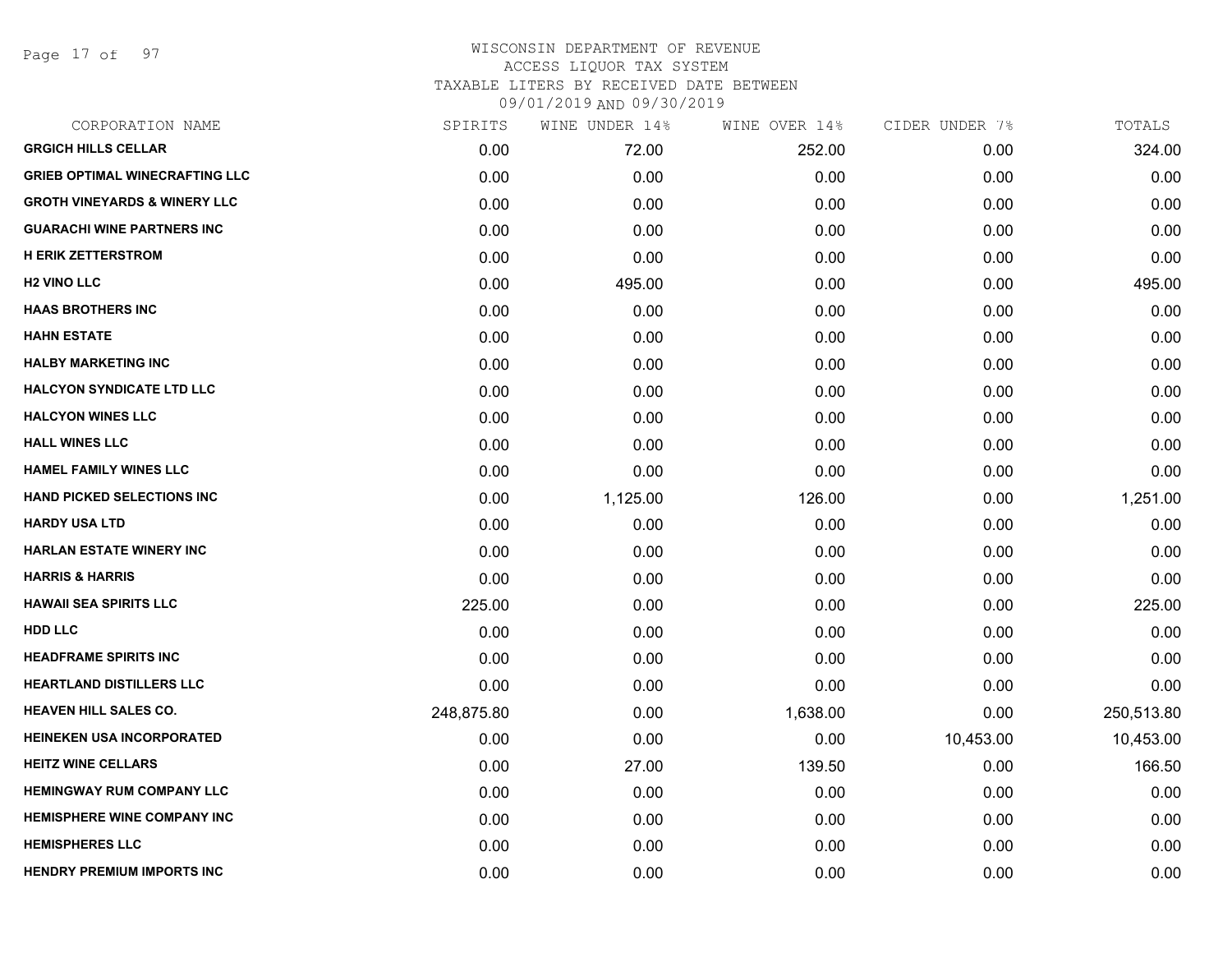Page 18 of 97

| CORPORATION NAME                       | SPIRITS  | WINE UNDER 14% | WINE OVER 14% | CIDER UNDER 7% | TOTALS   |
|----------------------------------------|----------|----------------|---------------|----------------|----------|
| <b>HENRIOT INC</b>                     | 0.00     | 507.00         | 0.00          | 0.00           | 507.00   |
| <b>HENRY CORNELL</b>                   | 0.00     | 0.00           | 0.00          | 0.00           | 0.00     |
| <b>HENRY STEELE IMPORTS LLC</b>        | 0.00     | 0.00           | 0.00          | 0.00           | 0.00     |
| <b>HERITAGE DISTILLING COMPANY INC</b> | 0.00     | 0.00           | 0.00          | 0.00           | 0.00     |
| <b>HERITAGE WINE CELLARS LTD</b>       | 0.00     | 990.00         | 0.00          | 0.00           | 990.00   |
| <b>HERMAN STORY WINES INC</b>          | 0.00     | 2.38           | 7.13          | 0.00           | 9.51     |
| <b>HERON WINES INC</b>                 | 0.00     | 0.00           | 0.00          | 0.00           | 0.00     |
| <b>HIDALGO IMPORTS LLC</b>             | 0.00     | 0.00           | 0.00          | 0.00           | 0.00     |
| <b>HILL ESTATES INC</b>                | 0.00     | 0.00           | 0.00          | 0.00           | 0.00     |
| <b>HIRSCH WINERY LLC</b>               | 0.00     | 0.00           | 0.00          | 0.00           | 0.00     |
| <b>HIWWS INC</b>                       | 0.00     | 0.00           | 0.00          | 0.00           | 0.00     |
| HONEOYE FALLS DISTILLERY LLC           | 0.00     | 0.00           | 0.00          | 0.00           | 0.00     |
| <b>HONEYWOOD INC</b>                   | 0.00     | 0.00           | 0.00          | 0.00           | 0.00     |
| HONIG VINEYARD AND WINERY LLC          | 0.00     | 405.00         | 148.50        | 0.00           | 553.50   |
| <b>HOOD RIVER DISTILLERS INC</b>       | 1,716.00 | 0.00           | 0.00          | 0.00           | 1,716.00 |
| <b>HOPE WINE LLC</b>                   | 0.00     | 252.00         | 0.00          | 0.00           | 252.00   |
| <b>HORN ENTERPRISES INC</b>            | 0.00     | 0.00           | 0.00          | 0.00           | 0.00     |
| <b>HOTALING &amp; CO., LLC</b>         | 0.00     | 0.00           | 0.00          | 0.00           | 0.00     |
| <b>HOTCOOP LLC</b>                     | 0.00     | 0.00           | 0.00          | 0.00           | 0.00     |
| <b>HOURGLASS WINE COMPANY INC</b>      | 0.00     | 0.00           | 0.00          | 0.00           | 0.00     |
| <b>HPS EPICUREAN</b>                   | 153.00   | 0.00           | 0.00          | 0.00           | 153.00   |
| <b>HUA YUAN</b>                        | 0.00     | 0.00           | 0.00          | 0.00           | 0.00     |
| <b>HUBER ORCHARDS INC</b>              | 0.00     | 0.00           | 0.00          | 0.00           | 0.00     |
| <b>HUDSON WINE BROKERS LLC</b>         | 0.00     | 252.00         | 189.00        | 0.00           | 441.00   |
| HUNEEUS VINTNERS LLC                   | 0.00     | 810.00         | 738.00        | 0.00           | 1,548.00 |
| <b>HUSCH VINEYARDS INC</b>             | 0.00     | 153.00         | 0.00          | 0.00           | 153.00   |
| <b>HYATT FARM PARTNERSHIP</b>          | 0.00     | 0.00           | 0.00          | 0.00           | 0.00     |
| <b>IAN BRAND</b>                       | 0.00     | 0.00           | 0.00          | 0.00           | 0.00     |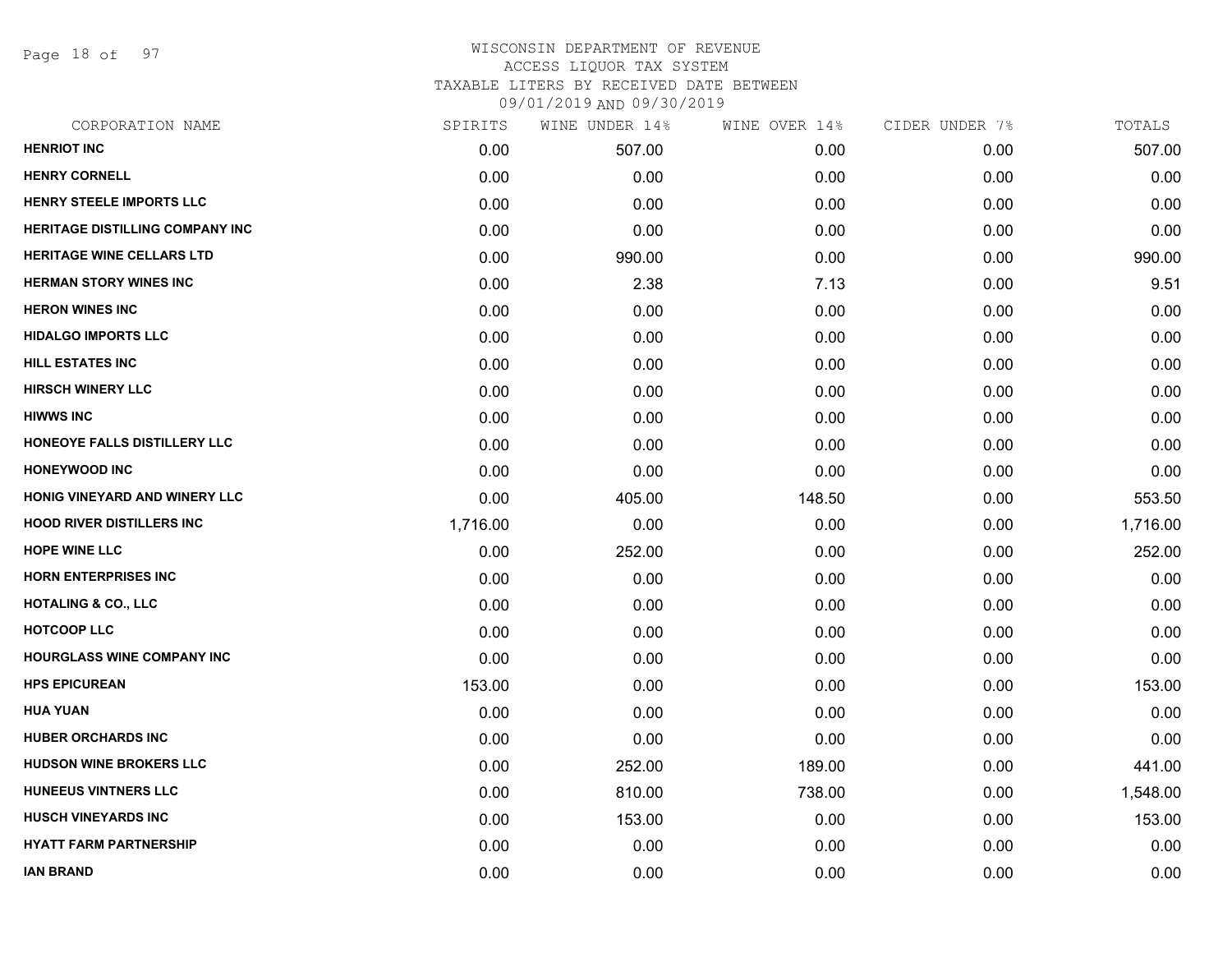Page 19 of 97

| CORPORATION NAME                                  | SPIRITS   | WINE UNDER 14% | WINE OVER 14% | CIDER UNDER 7% | TOTALS    |
|---------------------------------------------------|-----------|----------------|---------------|----------------|-----------|
| <b>IDEAL WINE &amp; SPIRITS CO INC</b>            | 0.00      | 0.00           | 0.00          | 0.00           | 0.00      |
| <b>ILLAHE VINEYARDS AND WINERY INC</b>            | 0.00      | 189.00         | 0.00          | 0.00           | 189.00    |
| <b>ILLYRIAN IMPORT INC</b>                        | 0.00      | 0.00           | 0.00          | 0.00           | 0.00      |
| <b>IMPERIAL BRANDS INC</b>                        | 6,391.50  | 0.00           | 0.00          | 0.00           | 6,391.50  |
| <b>IMPEX BEVERAGES INC</b>                        | 840.00    | 0.00           | 0.00          | 0.00           | 840.00    |
| IN AGAVE WE TRUST LLC                             | 47.40     | 0.00           | 0.00          | 0.00           | 47.40     |
| <b>INDIGENOUS SELECTIONS LLC</b>                  | 0.00      | 459.00         | 0.00          | 0.00           | 459.00    |
| <b>INDIGO WINE GROUP LLC</b>                      | 0.00      | 648.00         | 63.00         | 0.00           | 711.00    |
| <b>INFINIUM SPIRITS INC.</b>                      | 25,758.90 | 0.00           | 0.00          | 0.00           | 25,758.90 |
| <b>INNO VINO INTERNATIONAL INC</b>                | 0.00      | 0.00           | 0.00          | 0.00           | 0.00      |
| <b>INTERNATIONAL DISTILLERS &amp; VINTERS LTD</b> | 0.00      | 0.00           | 0.00          | 0.00           | 0.00      |
| <b>INTERNATIONAL VINES INC</b>                    | 0.00      | 2,067.00       | 75.00         | 0.00           | 2,142.00  |
| <b>INTERSECT BEVERAGE LLC</b>                     | 0.00      | 0.00           | 0.00          | 0.00           | 0.00      |
| <b>INTERTRADE USA COMPANY</b>                     | 0.00      | 0.00           | 0.00          | 0.00           | 0.00      |
| <b>INVESTOR'S OF AMERICA LP</b>                   | 0.00      | 0.00           | 0.00          | 0.00           | 0.00      |
| <b>INVOER EKKE LLC</b>                            | 0.00      | 0.00           | 0.00          | 0.00           | 0.00      |
| <b>IRON HORSE VINEYARDS LP</b>                    | 0.00      | 0.00           | 0.00          | 0.00           | 0.00      |
| <b>ISANTI SPIRITS LLC</b>                         | 0.00      | 0.00           | 0.00          | 0.00           | 0.00      |
| <b>J &amp; D WINES INC</b>                        | 198.00    | 0.00           | 0.00          | 0.00           | 198.00    |
| <b>J LOHR WINERY CORP</b>                         | 0.00      | 9,414.00       | 819.00        | 0.00           | 10,233.00 |
| J PEDRONCELLI WINERY                              | 0.00      | 126.00         | 0.00          | 0.00           | 126.00    |
| <b>J WILLETT COMPANIES</b>                        | 0.00      | 0.00           | 0.00          | 0.00           | 0.00      |
| <b>JACK POUST &amp; COMPANY INC</b>               | 0.00      | 522.00         | 72.00         | 0.00           | 594.00    |
| <b>JACKSON FAMILY ENTERPRISES INC</b>             | 0.00      | 26,550.00      | 5,647.50      | 0.00           | 32,197.50 |
| JACUZZI FAMILY VINEYARDS LLC                      | 0.00      | 0.00           | 0.00          | 0.00           | 0.00      |
| <b>JAM CELLARS INC</b>                            | 0.00      | 9,522.00       | 99.00         | 0.00           | 9,621.00  |
| <b>JAMES E COSMA</b>                              | 0.00      | 2,151.00       | 0.00          | 0.00           | 2,151.00  |
| <b>JAMES L LAMBERT</b>                            | 0.00      | 90.00          | 18.00         | 0.00           | 108.00    |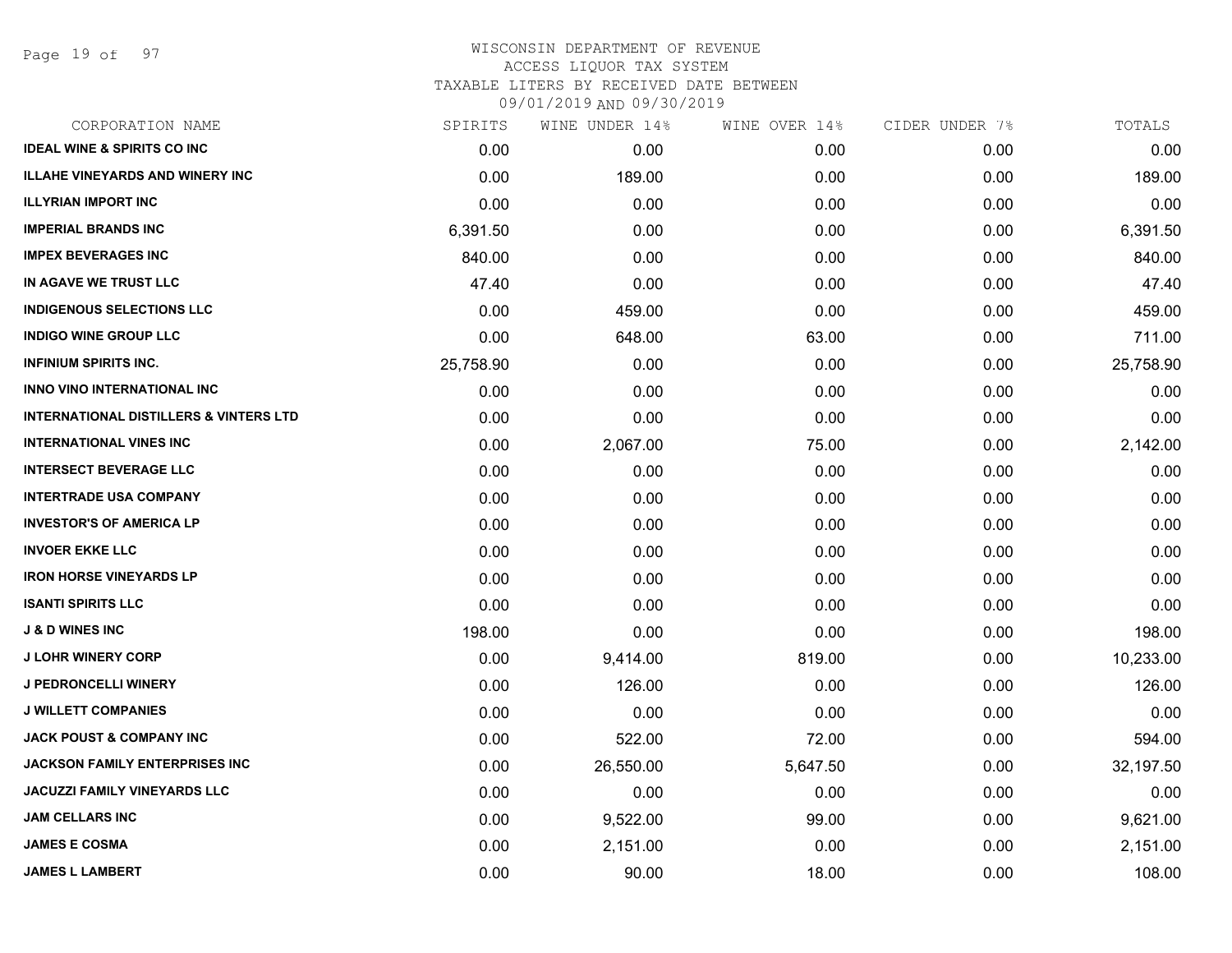Page 20 of 97

#### WISCONSIN DEPARTMENT OF REVENUE ACCESS LIQUOR TAX SYSTEM TAXABLE LITERS BY RECEIVED DATE BETWEEN

| CORPORATION NAME                         | SPIRITS    | WINE UNDER 14% | WINE OVER 14% | CIDER UNDER 7% | TOTALS     |
|------------------------------------------|------------|----------------|---------------|----------------|------------|
| <b>JAMES MORONEY INC</b>                 | 0.00       | 0.00           | 0.00          | 0.00           | 0.00       |
| <b>JAMES RICKER</b>                      | 0.00       | 18,966.00      | 63.00         | 0.00           | 19,029.00  |
| JAPAN PRESTIGE SAKE INTERNATIONAL INC    | 0.00       | 43.20          | 60.48         | 0.00           | 103.68     |
| <b>JARVIS</b>                            | 0.00       | 0.00           | 9.00          | 0.00           | 9.00       |
| <b>JASON DRISCOLL</b>                    | 0.00       | 0.00           | 0.00          | 0.00           | 0.00       |
| <b>JAX VINEYARDS LLC</b>                 | 0.00       | 0.00           | 16.64         | 0.00           | 16.64      |
| <b>JAY J HEMINWAY</b>                    | 0.00       | 0.00           | 0.00          | 0.00           | 0.00       |
| <b>JAY MIDWEST INC</b>                   | 315.00     | 75.00          | 270.00        | 0.00           | 660.00     |
| <b>JB GEORGE LLC</b>                     | 0.00       | 0.00           | 0.00          | 0.00           | 0.00       |
| <b>JC CELLARS INC</b>                    | 0.00       | 0.00           | 0.00          | 0.00           | 0.00       |
| <b>JEAN CLAUDE BOISSET WINES USA INC</b> | 0.00       | 1,053.00       | 4,293.00      | 0.00           | 5,346.00   |
| <b>JEFF QUINT</b>                        | 0.00       | 0.00           | 0.00          | 0.00           | 0.00       |
| <b>JEM BEVERAGE COMPANY</b>              | 3,708.00   | 0.00           | 0.00          | 0.00           | 3,708.00   |
| <b>JFC INTERNATIONAL INC</b>             | 425.86     | 2,298.87       | 2,505.57      | 0.00           | 5,230.30   |
| <b>JIM BEAM BRANDS CO</b>                | 411,499.98 | 171.00         | 0.00          | 0.00           | 411,670.98 |
| <b>J-NH WINE GROUP LLC</b>               | 0.00       | 0.00           | 0.00          | 0.00           | 0.00       |
| JNJ INTERNATIONAL INC                    | 0.00       | 0.00           | 0.00          | 0.00           | 0.00       |
| <b>JOHAN VINEYARDS LLC</b>               | 0.00       | 0.00           | 0.00          | 0.00           | 0.00       |
| JOHN ANTHONY VINEYARDS LLC               | 0.00       | 0.00           | 0.00          | 0.00           | 0.00       |
| <b>JOHN C BAKER</b>                      | 0.00       | 0.00           | 0.00          | 0.00           | 0.00       |
| <b>JOHN MONROE LINTVET</b>               | 0.00       | 397.66         | 0.00          | 0.00           | 397.66     |
| <b>JOHN R LUCAS</b>                      | 0.00       | 0.00           | 0.00          | 0.00           | 0.00       |
| <b>JOSE PASTOR</b>                       | 0.00       | 0.00           | 0.00          | 0.00           | 0.00       |
| <b>JOSEPH DEHNER</b>                     | 12,915.00  | 0.00           | 0.00          | 0.00           | 12,915.00  |
| <b>JOSEPH PHELPS VINEYARDS LLC</b>       | 0.00       | 0.00           | 3.00          | 0.00           | 3.00       |
| <b>JOSEPH VICTORI WINES, INC.</b>        | 0.00       | 0.00           | 0.00          | 0.00           | 0.00       |
| <b>JOSU GALDOS</b>                       | 0.00       | 864.00         | 252.00        | 0.00           | 1,116.00   |
| <b>JOURNEYMAN DISTILLERY LLC</b>         | 270.01     | 0.00           | 0.00          | 0.00           | 270.01     |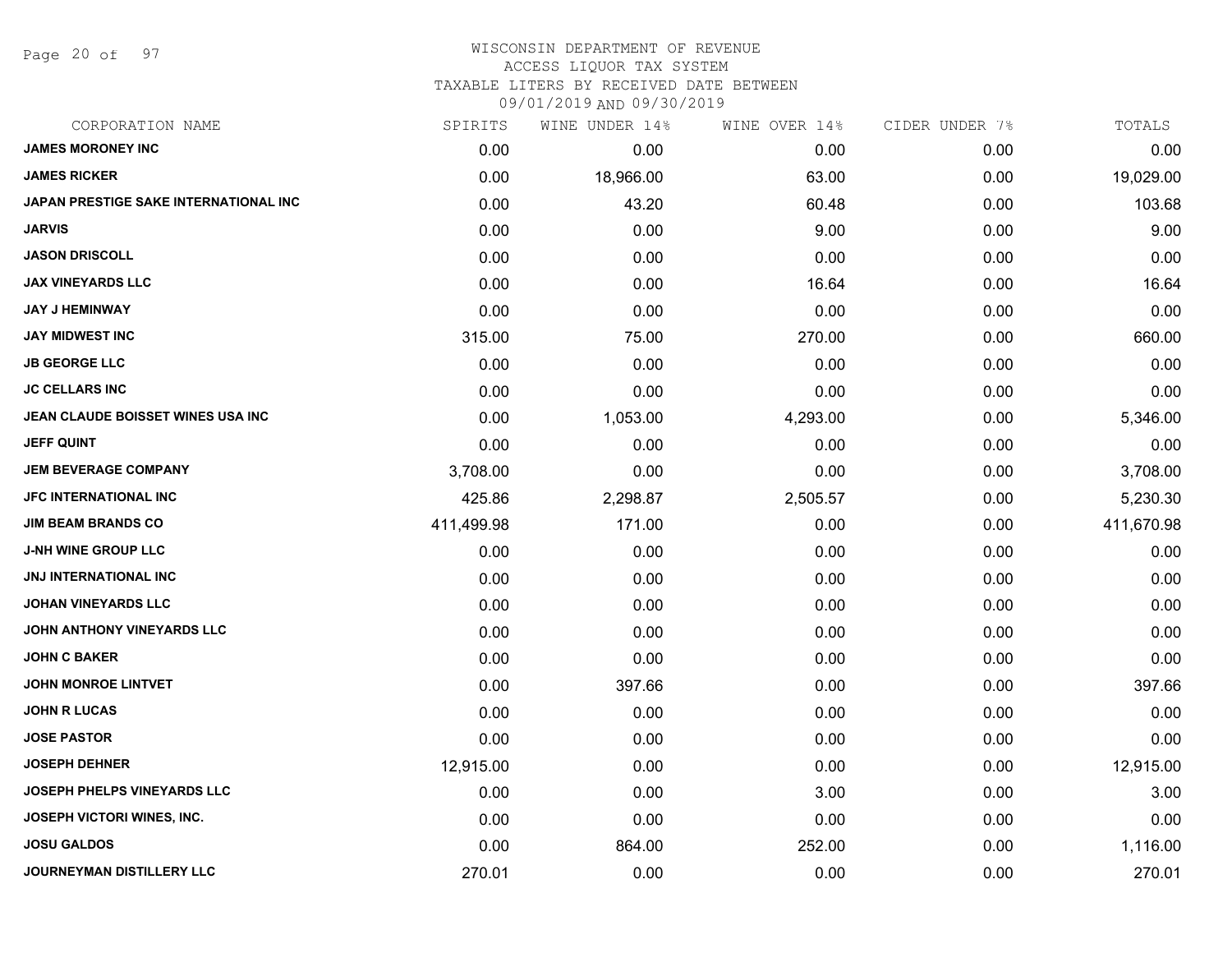Page 21 of 97

#### WISCONSIN DEPARTMENT OF REVENUE ACCESS LIQUOR TAX SYSTEM TAXABLE LITERS BY RECEIVED DATE BETWEEN

| CORPORATION NAME                         | SPIRITS  | WINE UNDER 14% | WINE OVER 14% | CIDER UNDER 7% | TOTALS    |
|------------------------------------------|----------|----------------|---------------|----------------|-----------|
| <b>JUSTIN VINEYARDS &amp; WINERY LLC</b> | 0.00     | 1,584.00       | 0.00          | 0.00           | 1,584.00  |
| <b>JVS WINES IMPORTS IL CORP</b>         | 2.25     | 54.00          | 0.00          | 0.00           | 56.25     |
| <b>JVW CORPORATION</b>                   | 0.00     | 720.00         | 0.00          | 0.00           | 720.00    |
| <b>JZ WINE COMPANY</b>                   | 0.00     | 189.00         | 0.00          | 0.00           | 189.00    |
| <b>K VINTNERS LLC</b>                    | 0.00     | 504.00         | 126.00        | 0.00           | 630.00    |
| <b>KAITRIN N COOPER</b>                  | 1,476.30 | 0.00           | 0.00          | 0.00           | 1,476.30  |
| <b>KALIN CELLARS INC</b>                 | 0.00     | 0.00           | 0.00          | 0.00           | 0.00      |
| <b>KAY OLSEN</b>                         | 0.00     | 0.00           | 0.00          | 0.00           | 0.00      |
| <b>KEEPER'S QUEST INC</b>                | 54.00    | 0.00           | 0.00          | 0.00           | 54.00     |
| <b>KEN WRIGHT CELLARS CO</b>             | 0.00     | 22.50          | 0.00          | 0.00           | 22.50     |
| <b>KENNETH S LIKITPRAKONG</b>            | 0.00     | 877.00         | 0.00          | 0.00           | 877.00    |
| <b>KENT HUMPHREY</b>                     | 0.00     | 0.00           | 0.00          | 0.00           | 0.00      |
| <b>KENT RASMUSSEN WINERY</b>             | 0.00     | 252.00         | 0.00          | 0.00           | 252.00    |
| <b>KENTUCKY BOURBON DISTILLERS LTD</b>   | 0.00     | 0.00           | 0.00          | 0.00           | 0.00      |
| <b>KERMIT LYNCH WINE MERCHANTS</b>       | 45.00    | 711.00         | 129.00        | 0.00           | 885.00    |
| <b>KERWIN ESTATE LLC</b>                 | 0.00     | 0.00           | 0.00          | 0.00           | 0.00      |
| <b>KIMBERTON WINES LLC</b>               | 0.00     | 0.00           | 0.00          | 0.00           | 0.00      |
| KINDRED SPIRITS NORTH AMERICA INC        | 0.00     | 0.00           | 0.00          | 0.00           | 0.00      |
| KINDRED VINES IMPORT CO LLC              | 0.00     | 504.00         | 0.00          | 0.00           | 504.00    |
| <b>KING ESTATE WINERY LP</b>             | 0.00     | 0.00           | 0.00          | 0.00           | 0.00      |
| <b>KINGS COUNTY DISTILLERY LLC</b>       | 0.00     | 0.00           | 0.00          | 0.00           | 0.00      |
| KIONA VINEYARDS LLC                      | 0.00     | 0.00           | 0.00          | 0.00           | 0.00      |
| KISMET WINE, INC.                        | 0.00     | 0.00           | 0.00          | 0.00           | 0.00      |
| KISTLER VINEYARDS, LLC                   | 0.00     | 0.00           | 0.00          | 0.00           | 0.00      |
| <b>KITFOX VINEYARDS LLC</b>              | 0.00     | 0.00           | 0.00          | 0.00           | 0.00      |
| <b>KLEIN FOODS INC</b>                   | 0.00     | 3,528.00       | 7,105.50      | 0.00           | 10,633.50 |
| <b>KLIN SPIRITS LLC</b>                  | 1,458.00 | 0.00           | 0.00          | 0.00           | 1,458.00  |
| <b>KLINKER BRICK WINERY INC</b>          | 0.00     | 90.00          | 702.00        | 0.00           | 792.00    |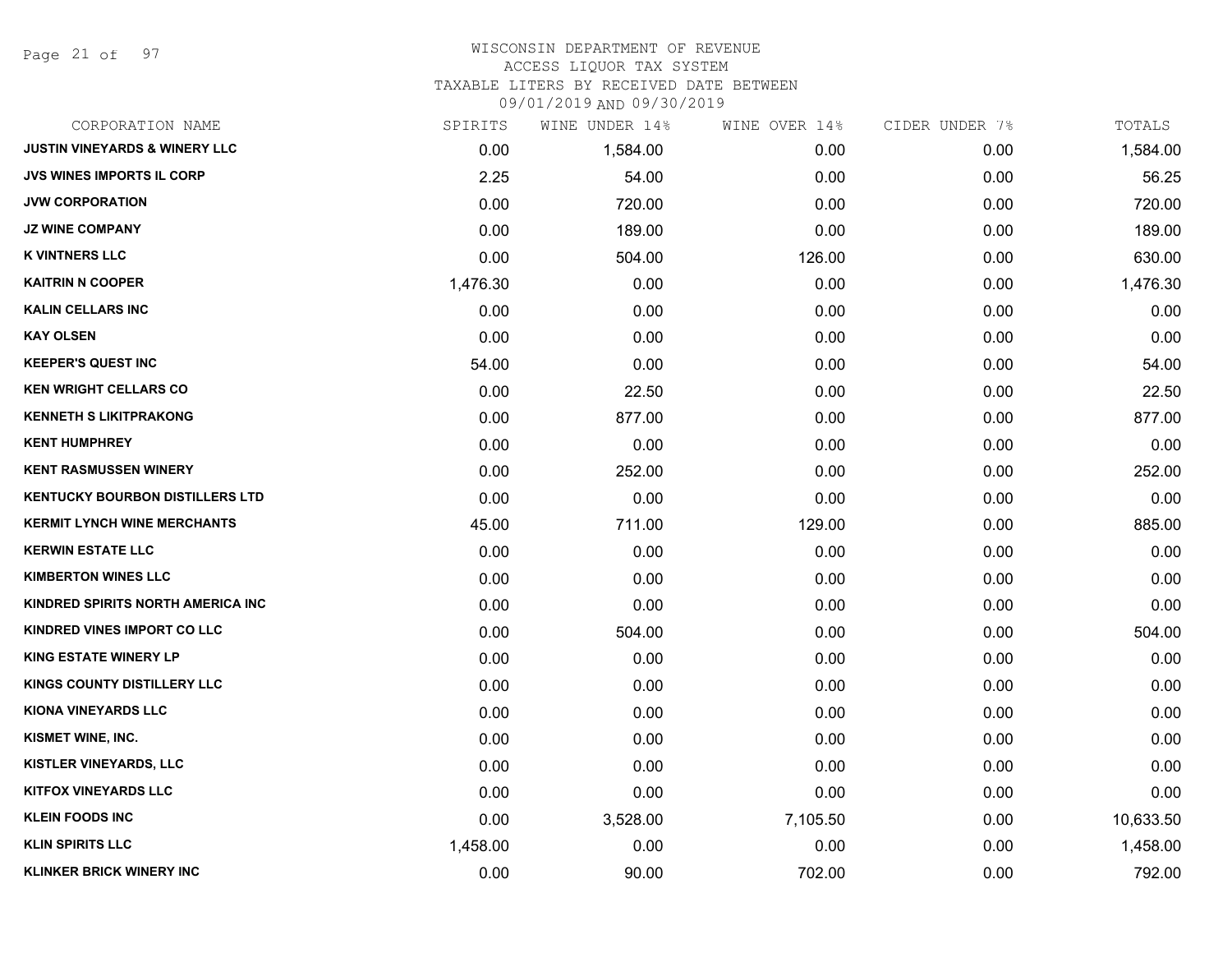Page 22 of 97

# WISCONSIN DEPARTMENT OF REVENUE ACCESS LIQUOR TAX SYSTEM TAXABLE LITERS BY RECEIVED DATE BETWEEN

| CORPORATION NAME                           | SPIRITS | WINE UNDER 14% | WINE OVER 14% | CIDER UNDER 7% | TOTALS    |
|--------------------------------------------|---------|----------------|---------------|----------------|-----------|
| <b>KNIGHTS BRIDGE WINERY LLC</b>           | 0.00    | 0.00           | 0.00          | 0.00           | 0.00      |
| <b>KOBRAND CORPORATION</b>                 | 106.50  | 8,439.30       | 3,515.31      | 0.00           | 12,061.11 |
| KOJIMA & INTERNATIONAL ASSOCIATES INC      | 0.00    | 0.00           | 0.00          | 0.00           | 0.00      |
| <b>KOLOA RUM CORP</b>                      | 378.00  | 0.00           | 0.00          | 0.00           | 378.00    |
| <b>KONGSGAARD WINE LLC</b>                 | 0.00    | 0.00           | 0.00          | 0.00           | 0.00      |
| <b>KONSTANTIN D FRANK &amp; SONS</b>       | 0.00    | 0.00           | 0.00          | 0.00           | 0.00      |
| <b>KOPRI INC</b>                           | 0.00    | 0.00           | 0.00          | 0.00           | 0.00      |
| KORE WINE COMPANY, LLC                     | 0.00    | 0.00           | 0.00          | 0.00           | 0.00      |
| <b>KOVAL INC</b>                           | 499.50  | 0.00           | 0.00          | 0.00           | 499.50    |
| <b>KRA-ZE LLC</b>                          | 0.00    | 0.00           | 0.00          | 0.00           | 0.00      |
| <b>KRUPP BROTHERS LLC</b>                  | 0.00    | 0.00           | 0.00          | 0.00           | 0.00      |
| <b>KYSELA PERE ET FILS LTD</b>             | 0.00    | 531.00         | 36.00         | 0.00           | 567.00    |
| <b>L &amp; F BRANDS INC</b>                | 0.00    | 0.00           | 0.00          | 0.00           | 0.00      |
| <b>L C WINE</b>                            | 0.00    | 0.00           | 0.00          | 0.00           | 0.00      |
| <b>L&amp;C WINE COUNTRY OPERATIONS LLC</b> | 0.00    | 0.00           | 0.00          | 0.00           | 0.00      |
| L. MAWBY, LLC                              | 0.00    | 0.00           | 0.00          | 0.00           | 0.00      |
| <b>L18 HOLDINGS, INC.</b>                  | 0.00    | 0.00           | 0.00          | 0.00           | 0.00      |
| <b>LADERA WINERY LLC</b>                   | 0.00    | 0.00           | 0.00          | 0.00           | 0.00      |
| <b>LADY HILL LLC</b>                       | 0.00    | 0.00           | 0.00          | 0.00           | 0.00      |
| <b>LAIRD &amp; COMPANY</b>                 | 243.00  | 0.00           | 0.00          | 0.00           | 243.00    |
| <b>LAIRD FAMILY ESTATE LLC</b>             | 0.00    | 0.00           | 0.00          | 0.00           | 0.00      |
| LAKE COUNTRY LIBARE DISTILLING LLC         | 0.00    | 0.00           | 0.00          | 0.00           | 0.00      |
| <b>LANCE C RANDOLPH</b>                    | 0.00    | 0.00           | 0.00          | 0.00           | 0.00      |
| <b>LANGDON SHIVERICK INC</b>               | 0.00    | 207.75         | 126.00        | 0.00           | 333.75    |
| <b>LANGE WINERY LLC</b>                    | 0.00    | 0.00           | 0.00          | 0.00           | 0.00      |
| <b>LATITUDE BEVERAGE COMPANY</b>           | 0.00    | 294.00         | 54.00         | 0.00           | 348.00    |
| LAUREATE IMPORTS & MARKETING COMPANY, INC  | 0.00    | 0.00           | 0.00          | 0.00           | 0.00      |
| <b>LAVA SPRINGS INC</b>                    | 0.00    | 0.00           | 0.00          | 0.00           | 0.00      |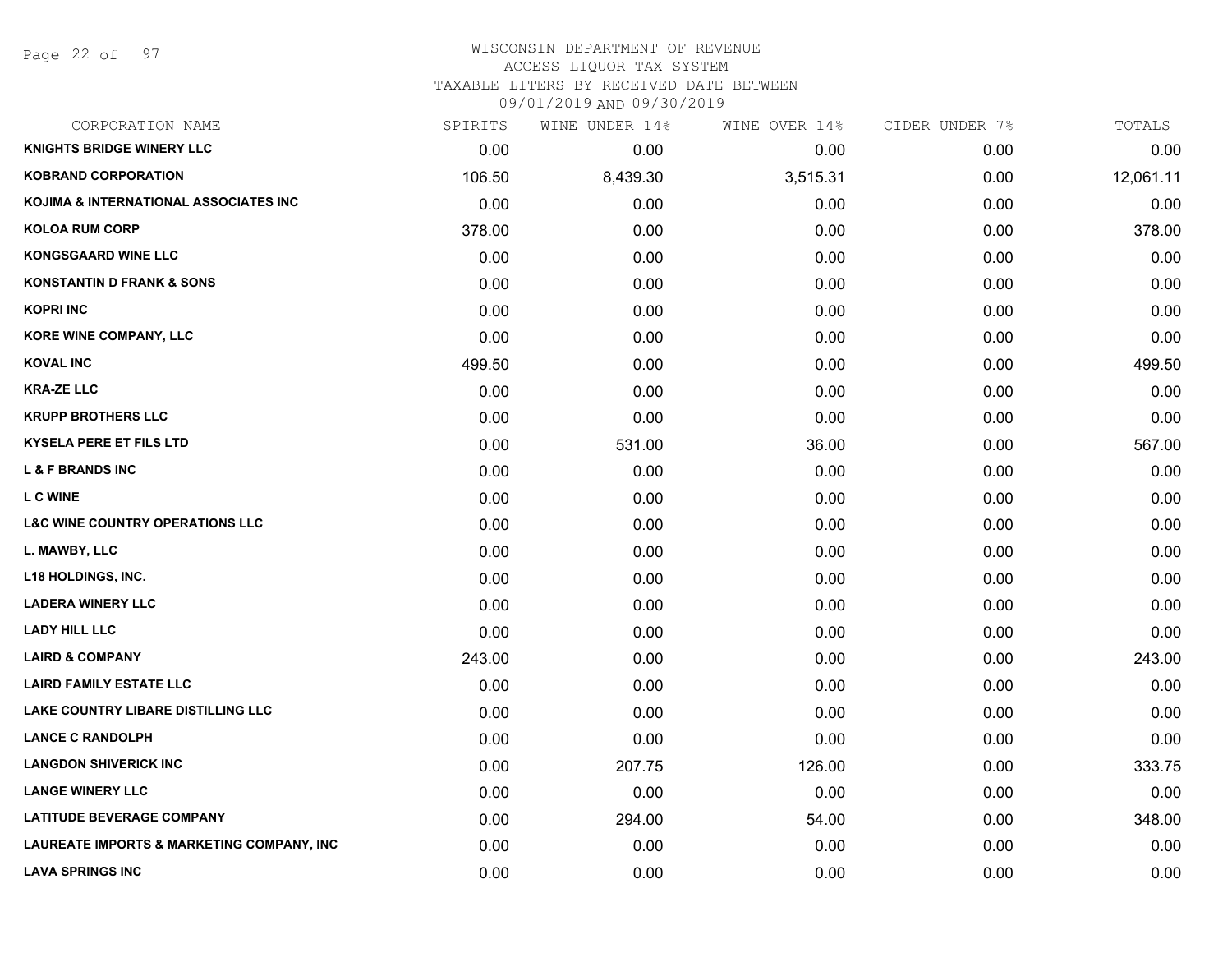Page 23 of 97

|           | WINE UNDER 14% |        |               | TOTALS         |
|-----------|----------------|--------|---------------|----------------|
| 0.00      | 0.00           | 0.00   | 0.00          | 0.00           |
| 0.00      | 0.00           | 0.00   | 0.00          | 0.00           |
| 0.00      | 526.50         | 423.00 | 0.00          | 949.50         |
| 0.00      | 0.00           | 0.00   | 0.00          | 0.00           |
| 0.00      | 0.00           | 0.00   | 0.00          | 0.00           |
| 0.00      | 0.00           | 0.00   | 0.00          | 0.00           |
| 0.00      | 0.00           | 0.00   | 0.00          | 0.00           |
| 0.00      | 0.00           | 0.00   | 0.00          | 0.00           |
| 0.00      | 0.00           | 0.00   | 0.00          | 0.00           |
| 0.00      | 63.00          | 576.00 | 0.00          | 639.00         |
| 0.00      | 0.00           | 0.00   | 0.00          | 0.00           |
| 0.00      | 504.00         | 0.00   | 0.00          | 504.00         |
| 87,318.00 | 0.00           | 0.00   | 0.00          | 87,318.00      |
| 585.00    | 0.00           | 0.00   | 0.00          | 585.00         |
| 0.00      | 0.00           | 0.00   | 0.00          | 0.00           |
| 0.00      | 144.00         | 0.00   | 0.00          | 144.00         |
| 0.00      | 0.00           | 0.00   | 0.00          | 0.00           |
| 0.00      | 0.00           | 67.50  | 0.00          | 67.50          |
| 0.00      | 2,844.00       | 823.50 | 0.00          | 3,667.50       |
| 0.00      | 0.00           | 0.00   | 0.00          | 0.00           |
| 0.00      | 0.00           | 0.00   | 0.00          | 0.00           |
| 0.00      | 0.00           | 0.00   | 0.00          | 0.00           |
| 0.00      | 0.00           | 0.00   | 0.00          | 0.00           |
| 0.00      | 2,350.08       | 0.00   | 0.00          | 2,350.08       |
| 0.00      | 0.00           | 0.00   | 0.00          | 0.00           |
| 0.00      | 0.00           | 0.00   | 0.00          | 0.00           |
| 1,510.80  | 0.00           | 0.00   | 0.00          | 1,510.80       |
| 0.00      | 0.00           | 0.00   | 0.00          | 0.00           |
|           | SPIRITS        |        | WINE OVER 14% | CIDER UNDER 7% |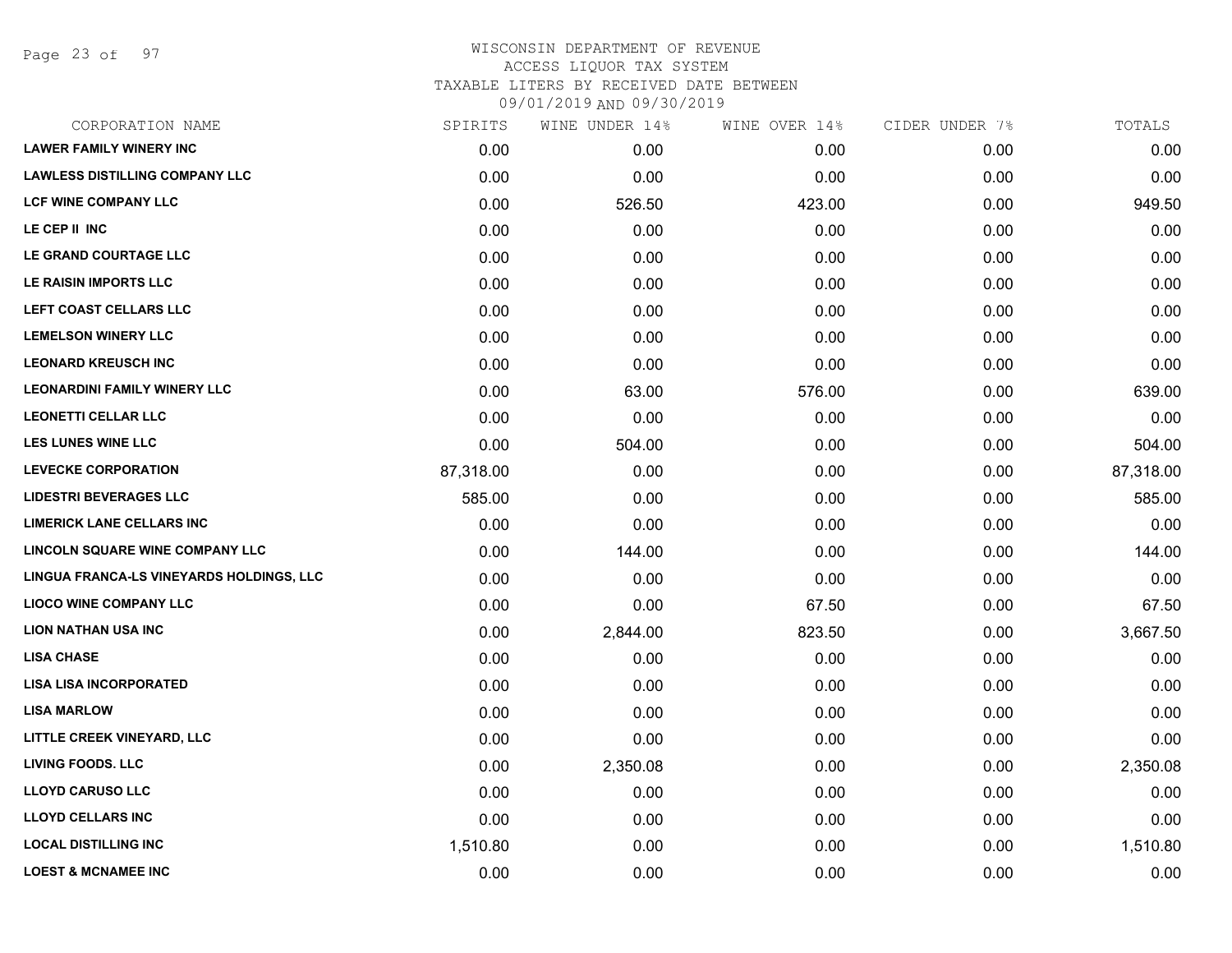Page 24 of 97

| CORPORATION NAME                               | SPIRITS   | WINE UNDER 14% | WINE OVER 14% | CIDER UNDER 7% | TOTALS    |
|------------------------------------------------|-----------|----------------|---------------|----------------|-----------|
| <b>LONG MEADOW RANCH WINERY INC</b>            | 0.00      | 0.00           | 0.00          | 0.00           | 0.00      |
| <b>LONG SHADOWS VINTNERS LLC</b>               | 0.00      | 0.00           | 315.00        | 0.00           | 315.00    |
| <b>LONZ WINERY INC</b>                         | 0.00      | 0.00           | 0.00          | 0.00           | 0.00      |
| <b>LOOSEN BROS USA LTD</b>                     | 0.00      | 171.00         | 0.00          | 0.00           | 171.00    |
| <b>LORING WINE COMPANY LLC</b>                 | 0.00      | 0.00           | 0.00          | 0.00           | 0.00      |
| <b>LOUIS GLUNZ BEER INC</b>                    | 0.00      | 0.00           | 0.00          | 0.00           | 0.00      |
| <b>LOUIS LATOUR INC</b>                        | 0.00      | 760.50         | 0.00          | 0.00           | 760.50    |
| <b>LOWDEN SCHOOLHOUSE CORPORATION</b>          | 0.00      | 0.00           | 0.00          | 0.00           | 0.00      |
| <b>LUNA VINEYARDS INC</b>                      | 0.00      | 543.00         | 1,050.00      | 0.00           | 1,593.00  |
| <b>LUNEAU USA INC</b>                          | 0.00      | 6,363.00       | 0.00          | 0.00           | 6,363.00  |
| <b>LUXCO INC</b>                               | 70,662.60 | 1,236.00       | 720.00        | 0.00           | 72,618.60 |
| <b>LYNMAR WINERY LLC</b>                       | 0.00      | 0.00           | 0.00          | 0.00           | 0.00      |
| <b>M.A.C. WINES, LLC</b>                       | 0.00      | 0.00           | 0.00          | 0.00           | 0.00      |
| <b>MACH FLYNT INC</b>                          | 1,512.00  | 5,832.00       | 5,598.00      | 0.00           | 12,942.00 |
| <b>MAD CAR WINE CO LLC</b>                     | 0.00      | 0.00           | 0.00          | 0.00           | 0.00      |
| <b>MAGAVE TEQUILA INC</b>                      | 0.00      | 540.00         | 0.00          | 0.00           | 540.00    |
| <b>MAISONS MARQUES &amp; DOMAINES USA INC.</b> | 0.00      | 1,089.00       | 54.00         | 0.00           | 1,143.00  |
| <b>MAMMOTH DISTILLING LLC</b>                  | 0.00      | 0.00           | 0.00          | 0.00           | 0.00      |
| <b>MANCAN WINE LLC</b>                         | 0.00      | 90.00          | 0.00          | 0.00           | 90.00     |
| <b>MANO'S INC</b>                              | 0.00      | 0.00           | 0.00          | 0.00           | 0.00      |
| <b>MARIETTA CELLARS INC</b>                    | 0.00      | 252.00         | 0.00          | 0.00           | 252.00    |
| <b>MARIPOSA WINE COMPANY LLC</b>               | 0.00      | 0.00           | 0.00          | 0.00           | 0.00      |
| <b>MARK ANTHONY BRANDS INC</b>                 | 0.00      | 0.00           | 0.00          | 0.00           | 0.00      |
| <b>MARK SZUMOWSKI</b>                          | 0.00      | 0.00           | 0.00          | 0.00           | 0.00      |
| <b>MARKETING GLOBAL BRANDS CORP</b>            | 0.00      | 0.00           | 0.00          | 0.00           | 0.00      |
| <b>MARKO J KARAKASEVIC</b>                     | 0.00      | 0.00           | 0.00          | 0.00           | 0.00      |
| <b>MARTELLOTTO INC.</b>                        | 0.00      | 0.00           | 0.00          | 0.00           | 0.00      |
| <b>MARTIN &amp; COMPANY WINES, INC</b>         | 0.00      | 0.00           | 0.00          | 0.00           | 0.00      |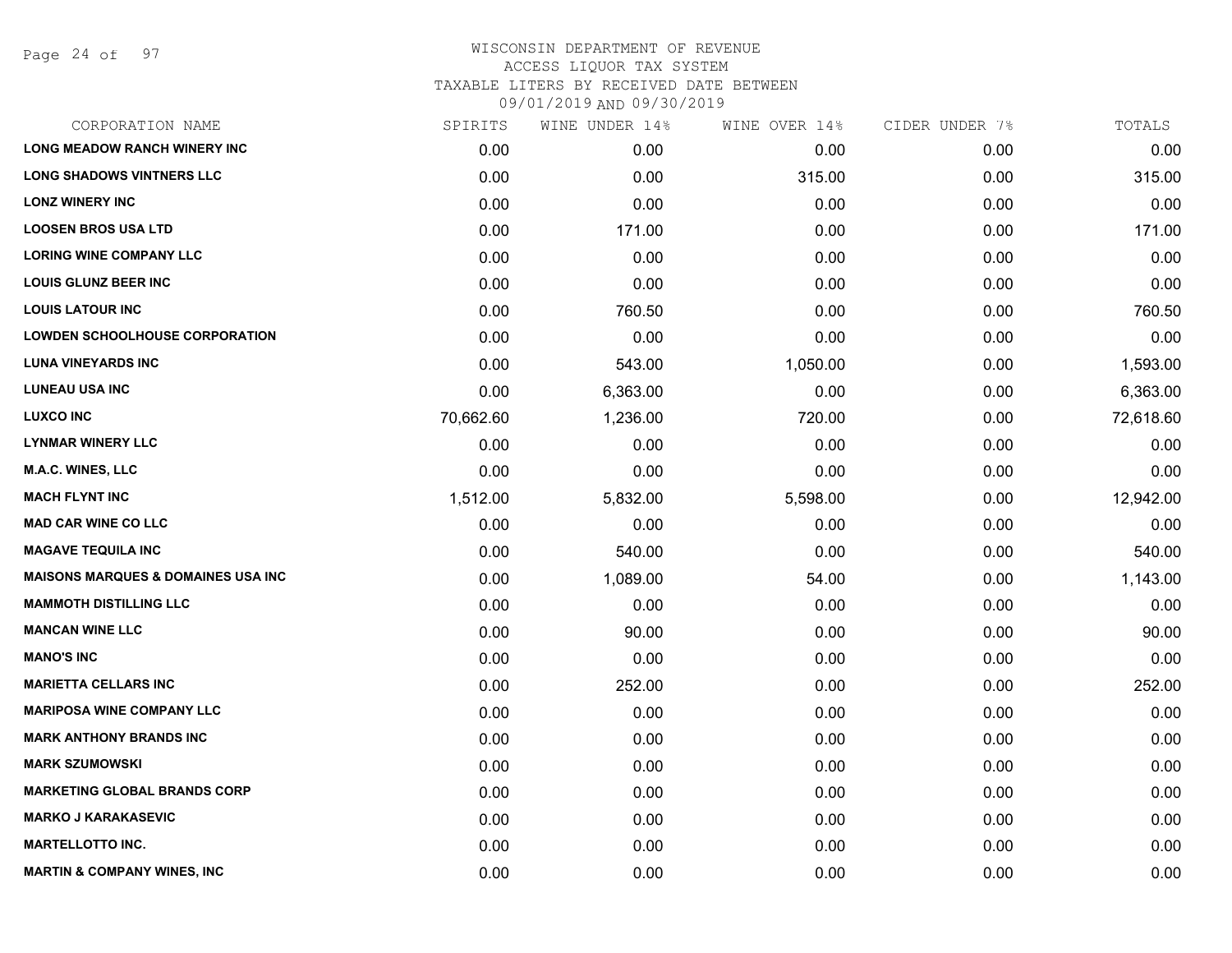Page 25 of 97

# WISCONSIN DEPARTMENT OF REVENUE ACCESS LIQUOR TAX SYSTEM TAXABLE LITERS BY RECEIVED DATE BETWEEN

| CORPORATION NAME                        | SPIRITS   | WINE UNDER 14% | WINE OVER 14% | CIDER UNDER 7% | TOTALS    |
|-----------------------------------------|-----------|----------------|---------------|----------------|-----------|
| <b>MARTIN RAY WINERY INC</b>            | 0.00      | 0.00           | 0.00          | 0.00           | 0.00      |
| <b>MARTINELLI WINERY INC</b>            | 0.00      | 0.00           | 0.00          | 0.00           | 0.00      |
| <b>MARTINEZ DISTRIBUTING CO INC</b>     | 630.00    | 0.00           | 0.00          | 0.00           | 630.00    |
| <b>MASSANOIS LLC</b>                    | 0.00      | 1,309.50       | 297.00        | 0.00           | 1,606.50  |
| <b>MAST-JAEGERMEISTER US INC</b>        | 11,616.00 | 0.00           | 0.00          | 0.00           | 11,616.00 |
| <b>MATCHVINO LLC</b>                    | 0.00      | 843.00         | 0.00          | 0.00           | 843.00    |
| <b>MATHY WINERY LLC</b>                 | 0.00      | 387.00         | 0.00          | 0.00           | 387.00    |
| <b>MATRICK HOLDINGS CORPORATION</b>     | 0.00      | 0.00           | 0.00          | 0.00           | 0.00      |
| <b>MATT PREIS</b>                       | 0.00      | 0.00           | 0.00          | 0.00           | 0.00      |
| <b>MATTHEW C VILLARD</b>                | 0.00      | 0.00           | 0.00          | 0.00           | 0.00      |
| <b>MATTHEW RORICK WINES INC</b>         | 0.00      | 0.00           | 0.00          | 0.00           | 0.00      |
| <b>MATTHIASSON FAMILY VINEYARDS LLC</b> | 0.00      | 354.00         | 0.00          | 0.00           | 354.00    |
| <b>MAURITSON FAMILY WINERY</b>          | 0.00      | 0.00           | 0.00          | 0.00           | 0.00      |
| <b>MAYACAMAS VINEYARDS INC</b>          | 0.00      | 0.00           | 0.00          | 0.00           | 0.00      |
| <b>MAYNARD JAMES KEENAN</b>             | 0.00      | 0.00           | 0.00          | 0.00           | 0.00      |
| <b>MC CORMICK DISTILLING CO INC</b>     | 11,809.80 | 0.00           | 0.00          | 0.00           | 11,809.80 |
| <b>MCBRIDE SISTERS COLLECTIONS INC</b>  | 0.00      | 126.00         | 0.00          | 0.00           | 126.00    |
| <b>MCKENZIE'S BEVERAGES INC</b>         | 0.00      | 0.00           | 0.00          | 1,943.16       | 1,943.16  |
| <b>MCNAB RIDGE WINERY LLC</b>           | 0.00      | 0.00           | 63.00         | 0.00           | 63.00     |
| <b>MEDCO ATLANTIC INC</b>               | 0.00      | 0.00           | 0.00          | 0.00           | 0.00      |
| <b>MEIERS WINE CELLARS INC</b>          | 0.00      | 189.00         | 18.00         | 0.00           | 207.00    |
| <b>MENDOCINO WINE GROUP LLC</b>         | 0.00      | 297.00         | 81.00         | 0.00           | 378.00    |
| <b>MERCER WINE ESTATES LLC</b>          | 0.00      | 180.00         | 0.00          | 0.00           | 180.00    |
| <b>MERCHANT DU VIN CORPORATION</b>      | 0.00      | 0.00           | 0.00          | 531.85         | 531.85    |
| <b>MEREDITH VINEYARD ESTATE INC</b>     | 0.00      | 0.00           | 0.00          | 0.00           | 0.00      |
| <b>METEOR VINEYARD LLC</b>              | 0.00      | 0.00           | 33.75         | 0.00           | 33.75     |
| <b>METROWINE DISTRIBUTION CO INC</b>    | 0.00      | 0.00           | 0.00          | 0.00           | 0.00      |
| <b>METTLER WINES LLC</b>                | 0.00      | 0.00           | 252.00        | 0.00           | 252.00    |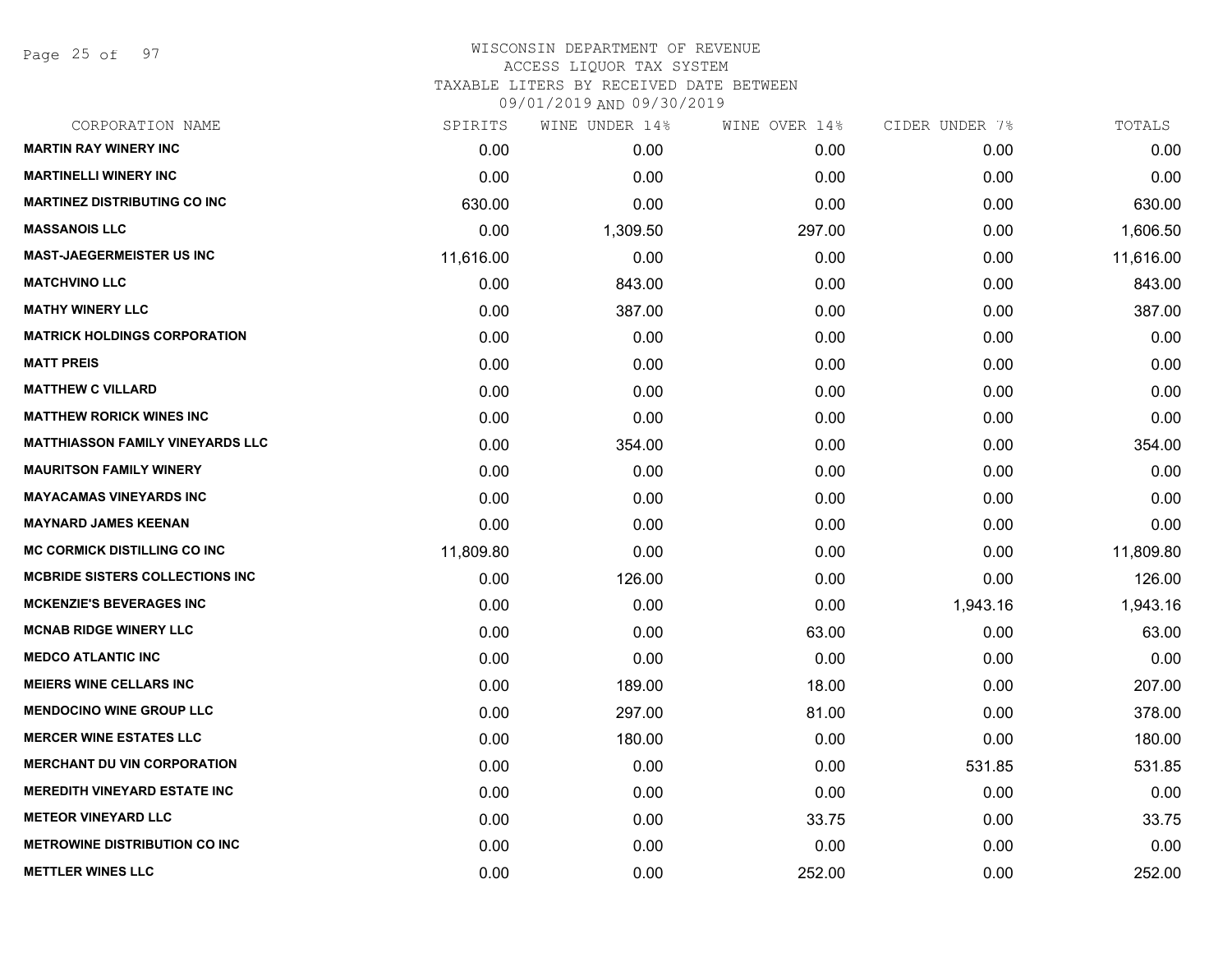Page 26 of 97

# WISCONSIN DEPARTMENT OF REVENUE ACCESS LIQUOR TAX SYSTEM

TAXABLE LITERS BY RECEIVED DATE BETWEEN

| CORPORATION NAME                                  | SPIRITS   | WINE UNDER 14% | WINE OVER 14% | CIDER UNDER 7% | TOTALS    |
|---------------------------------------------------|-----------|----------------|---------------|----------------|-----------|
| <b>MEV CORPORATION</b>                            | 0.00      | 0.00           | 0.00          | 0.00           | 0.00      |
| <b>MEXCOR INC</b>                                 | 3,229.50  | 0.00           | 0.00          | 0.00           | 3,229.50  |
| <b>MEYER CELLARS LLC</b>                          | 0.00      | 0.00           | 0.00          | 0.00           | 0.00      |
| <b>MHW LTD</b>                                    | 17,071.35 | 20,873.05      | 1,714.50      | 0.00           | 39,658.90 |
| <b>MICHAEL BELLO</b>                              | 0.00      | 0.00           | 0.00          | 0.00           | 0.00      |
| <b>MICHAEL HOUGH</b>                              | 0.00      | 1,986.03       | 0.00          | 0.00           | 1,986.03  |
| <b>MICHAEL KUSH</b>                               | 0.00      | 0.00           | 0.00          | 0.00           | 0.00      |
| MICHAEL SKURNIK WINES INC                         | 0.00      | 1,386.00       | 6.00          | 0.00           | 1,392.00  |
| <b>MICHEAL DASHE</b>                              | 0.00      | 0.00           | 0.00          | 0.00           | 0.00      |
| <b>MIDDLETON FAMILY WINES LLC</b>                 | 0.00      | 0.00           | 0.00          | 0.00           | 0.00      |
| <b>MIDNIGHT CELLARS INC</b>                       | 0.00      | 0.00           | 0.00          | 0.00           | 0.00      |
| <b>MID-OAK DISTILLERY INC</b>                     | 0.00      | 0.00           | 0.00          | 0.00           | 0.00      |
| MIGHTY SWELL COCKTAIL COMPANY LLC                 | 0.00      | 0.00           | 0.00          | 0.00           | 0.00      |
| <b>MILBRANDT FAMILY WINES LLC</b>                 | 0.00      | 126.00         | 0.00          | 0.00           | 126.00    |
| <b>MILLER SQUARED INC</b>                         | 0.00      | 1,134.00       | 0.00          | 0.00           | 1,134.00  |
| <b>MILLERCOORS LLC</b>                            | 0.00      | 0.00           | 0.00          | 41,823.08      | 41,823.08 |
| <b>MILTONS DISTRIBUTING CO INC</b>                | 0.00      | 624.00         | 27.00         | 0.00           | 651.00    |
| <b>MINER FAMILY WINERY LLC</b>                    | 0.00      | 0.00           | 76.50         | 0.00           | 76.50     |
| <b>MINNESOTAS FINEST FERMENTED PRODUCTS</b>       | 0.00      | 0.00           | 0.00          | 0.00           | 0.00      |
| <b>MIONETTO USA INC</b>                           | 0.00      | 2,022.10       | 0.00          | 0.00           | 2,022.10  |
| <b>MIRA WINERY LLC</b>                            | 0.00      | 0.00           | 0.00          | 0.00           | 0.00      |
| <b>MIRAMONT ESTATE VINEYARDS &amp; WINERY INC</b> | 0.00      | 495.00         | 0.00          | 0.00           | 495.00    |
| <b>MIRASOL WINE LLC</b>                           | 0.00      | 0.00           | 0.00          | 0.00           | 0.00      |
| <b>MIRER MANAGEMENT COMPANY LLC</b>               | 0.00      | 0.00           | 0.00          | 0.00           | 0.00      |
| <b>MIROSLAV IVANOV TCHOLAKOV</b>                  | 0.00      | 0.00           | 117.00        | 0.00           | 117.00    |
| <b>MISA IMPORTS INC</b>                           | 2,430.00  | 4,346.88       | 0.00          | 0.00           | 6,776.88  |
| <b>MISSISSIPPI RIVER DISTILLING COMPANY</b>       | 0.00      | 0.00           | 0.00          | 0.00           | 0.00      |
| <b>MISTARR WINE IMPORTERS</b>                     | 0.00      | 0.00           | 0.00          | 0.00           | 0.00      |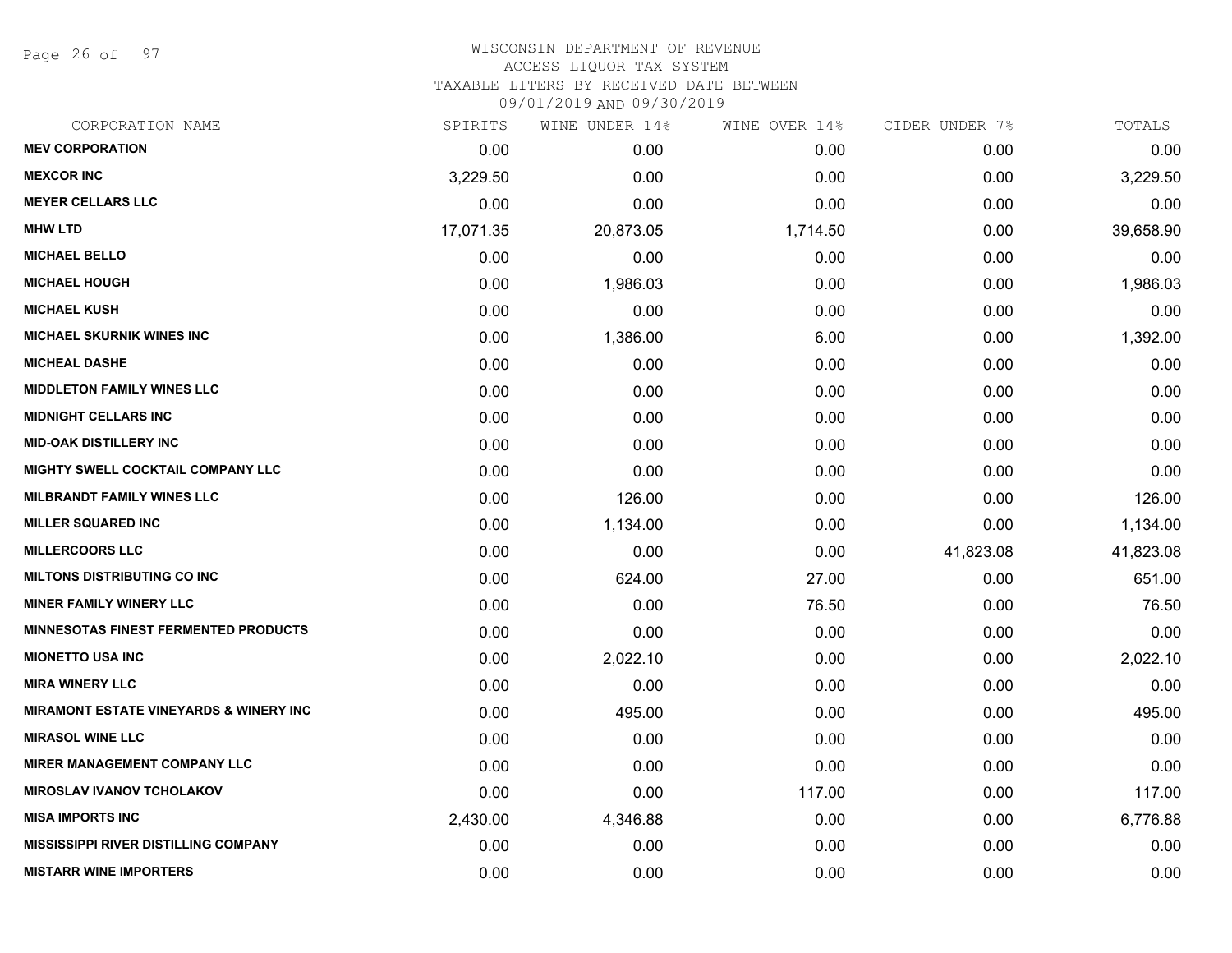| CORPORATION NAME                                                                   | SPIRITS   | WINE UNDER 14% | WINE OVER 14% | CIDER UNDER 7% | TOTALS    |
|------------------------------------------------------------------------------------|-----------|----------------|---------------|----------------|-----------|
| <b>MODERN DEVELOPMENT COMPANY</b>                                                  | 0.00      | 0.00           | 0.00          | 0.00           | 0.00      |
| <b>MODERN SPIRITS LLC</b>                                                          | 0.00      | 332.17         | 121.50        | 0.00           | 453.67    |
| <b>MOET HENNESSY USA, INC.</b>                                                     | 38,420.20 | 11,096.25      | 36.00         | 0.00           | 49,552.45 |
| <b>MOLLYDOOKER INTERNATIONAL LLC</b>                                               | 0.00      | 0.00           | 378.00        | 0.00           | 378.00    |
| <b>MOLLY'S WINERY INC</b>                                                          | 0.00      | 0.00           | 0.00          | 0.00           | 0.00      |
| <b>MONICA NOGUES</b>                                                               | 0.00      | 405.00         | 135.00        | 0.00           | 540.00    |
| <b>MONSIEUR TOUTON SELECTION LTD / ORIGIN USA</b>                                  | 0.00      | 0.00           | 0.00          | 0.00           | 0.00      |
| <b>MONTE CRISTO BLOCK IV LLC</b>                                                   | 0.00      | 0.00           | 0.00          | 0.00           | 0.00      |
| <b>MONTEREY WINE COMPANY LLC</b>                                                   | 0.00      | 378.00         | 0.00          | 0.00           | 378.00    |
| <b>MONTICELLO CELLARS INC</b>                                                      | 0.00      | 0.00           | 0.00          | 0.00           | 0.00      |
| <b>MOONRISE DISTILLERY INC</b>                                                     | 0.00      | 0.00           | 0.00          | 0.00           | 0.00      |
| <b>MORE THAN GRAPES, LLC</b>                                                       | 0.00      | 873.00         | 142.50        | 0.00           | 1,015.50  |
| <b>MORGADO CELLARS LLC</b>                                                         | 0.00      | 0.00           | 0.00          | 0.00           | 0.00      |
| <b>MORGAN WINERY INC</b>                                                           | 0.00      | 63.00          | 63.00         | 0.00           | 126.00    |
| <b>MOUNT VEEDER FARMS LLC</b>                                                      | 0.00      | 0.00           | 0.00          | 0.00           | 0.00      |
| <b>MOUNTAIN VIEW VINTNERS LLC</b>                                                  | 0.00      | 1,620.00       | 0.00          | 0.00           | 1,620.00  |
| <b>MPL BRANDS NV INC</b>                                                           | 0.00      | 0.00           | 0.00          | 0.00           | 0.00      |
| <b>MS WALKER INC</b>                                                               | 1,212.00  | 0.00           | 0.00          | 0.00           | 1,212.00  |
| MUTUAL WHOLESALE LIQUOR INC                                                        | 168.00    | 0.00           | 0.00          | 0.00           | 168.00    |
| <b>NAPA VALLEY SPECIALTY WINES INC</b>                                             | 0.00      | 4,446.00       | 720.00        | 0.00           | 5,166.00  |
| <b>NATIONAL CONSUMER CREDIT GUARANTEE</b><br><b>ASSOCIATION OF CONNECTICUT INC</b> | 0.00      | 0.00           | 0.00          | 0.00           | 0.00      |
| <b>NATURAL MERCHANTS INC</b>                                                       | 0.00      | 1,620.00       | 0.00          | 0.00           | 1,620.00  |
| <b>NATUREL WEST CORP</b>                                                           | 0.00      | 0.00           | 0.00          | 0.00           | 0.00      |
| <b>NAVARRO VINEYARDS, LLC</b>                                                      | 0.00      | 0.00           | 0.00          | 0.00           | 0.00      |
| <b>NBI ACQUISITION LLC</b>                                                         | 0.00      | 0.00           | 0.00          | 0.00           | 0.00      |
| <b>NDC SYSTEMS LP</b>                                                              | 3,057.00  | 58,099.50      | 4,656.00      | 0.00           | 65,812.50 |
| <b>NEGOCIANTS USA INC</b>                                                          | 0.00      | 0.00           | 0.00          | 0.00           | 0.00      |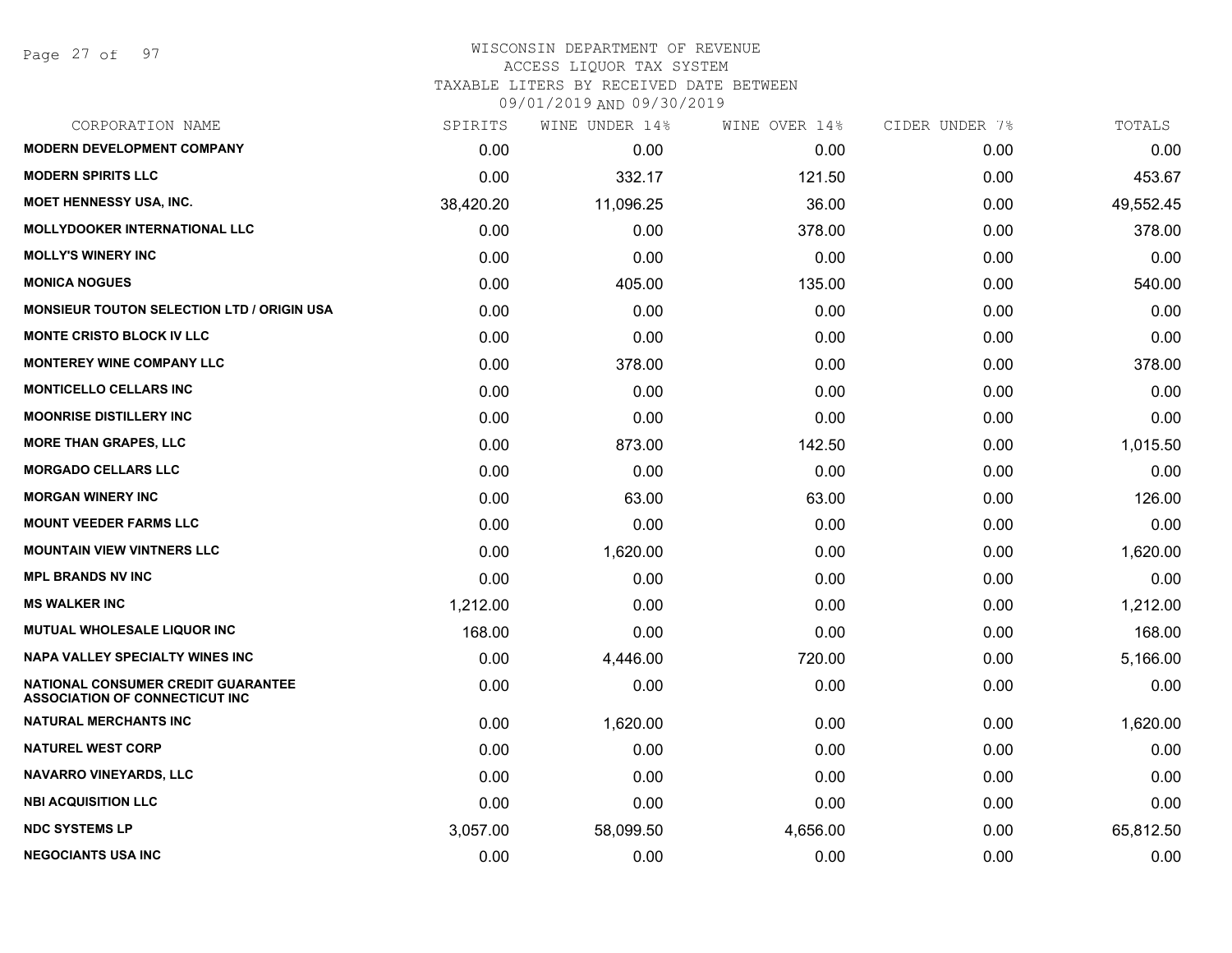Page 28 of 97

### WISCONSIN DEPARTMENT OF REVENUE ACCESS LIQUOR TAX SYSTEM TAXABLE LITERS BY RECEIVED DATE BETWEEN

| CORPORATION NAME                   | SPIRITS  | WINE UNDER 14% | WINE OVER 14% | CIDER UNDER 7% | TOTALS    |
|------------------------------------|----------|----------------|---------------|----------------|-----------|
| <b>NESTOR IMPORTS INC</b>          | 0.00     | 54.00          | 0.00          | 0.00           | 54.00     |
| <b>NEW HOLLAND BREWING CO LLC</b>  | 0.00     | 0.00           | 0.00          | 0.00           | 0.00      |
| <b>NEW MEXICO WINERIES INC</b>     | 0.00     | 0.00           | 0.00          | 0.00           | 0.00      |
| <b>NEW PARROTT &amp; CO</b>        | 0.00     | 6,448.50       | 1,305.00      | 0.00           | 7,753.50  |
| <b>NEW VAVIN INC</b>               | 0.00     | 0.00           | 0.00          | 0.00           | 0.00      |
| NEW YORK MUTUAL TRADING CO INC     | 0.00     | 0.00           | 64.56         | 0.00           | 64.56     |
| <b>NEXUS BRANDS LLC</b>            | 0.00     | 4.50           | 211.50        | 0.00           | 216.00    |
| <b>NICHE IMPORT CO</b>             | 1,708.50 | 0.00           | 0.00          | 0.00           | 1,708.50  |
| <b>NICHOLAS KARAVIDAS</b>          | 0.00     | 0.00           | 0.00          | 0.00           | 0.00      |
| NIEBAUM-COPPOLA ESTATE WINERY LP   | 0.00     | 0.00           | 0.00          | 0.00           | 0.00      |
| <b>NLV TEQUILA BOTTLING LLC</b>    | 0.00     | 0.00           | 0.00          | 0.00           | 0.00      |
| <b>NOLET SPIRITS USA INC</b>       | 0.00     | 0.00           | 0.00          | 0.00           | 0.00      |
| <b>NORTH SHORE DISTILLERY LLC</b>  | 0.00     | 0.00           | 0.00          | 0.00           | 0.00      |
| <b>NORTHERN EMPIRE LLC</b>         | 0.00     | 0.00           | 0.00          | 0.00           | 0.00      |
| <b>NOVA WINES, INC.</b>            | 0.00     | 0.00           | 0.00          | 0.00           | 0.00      |
| <b>NUCCIO &amp; WISE</b>           | 0.00     | 126.00         | 504.00        | 0.00           | 630.00    |
| <b>NV AWG LTD</b>                  | 0.00     | 0.00           | 107.25        | 0.00           | 107.25    |
| <b>NW WINE COMPANY LLC</b>         | 0.00     | 378.00         | 0.00          | 0.00           | 378.00    |
| OAK RIDGE WINERY LLC               | 0.00     | 693.00         | 0.00          | 0.00           | 693.00    |
| <b>OLD BRIDGE CELLARS</b>          | 0.00     | 2,623.80       | 252.00        | 0.00           | 2,875.80  |
| <b>OLD DOMINICK DISTILLERY LLC</b> | 0.00     | 0.00           | 0.00          | 0.00           | 0.00      |
| OLD ELK HOLDINGS LLC               | 0.00     | 0.00           | 0.00          | 0.00           | 0.00      |
| OLE SMOKY DISTILLERY LLC           | 4,753.50 | 0.00           | 0.00          | 0.00           | 4,753.50  |
| OLIVER WINE COMPANY INC            | 0.00     | 10,188.00      | 0.00          | 0.00           | 10,188.00 |
| ONE TRUE VINE LLC                  | 0.00     | 0.00           | 0.00          | 0.00           | 0.00      |
| O'NEILL BEVERAGES CO LLC           | 0.00     | 4,095.00       | 3,420.00      | 0.00           | 7,515.00  |
| <b>OPICI IMPORT COMPANY</b>        | 451.50   | 2,394.00       | 0.00          | 0.00           | 2,845.50  |
| <b>OPOLO WINES LP</b>              | 0.00     | 0.00           | 0.00          | 0.00           | 0.00      |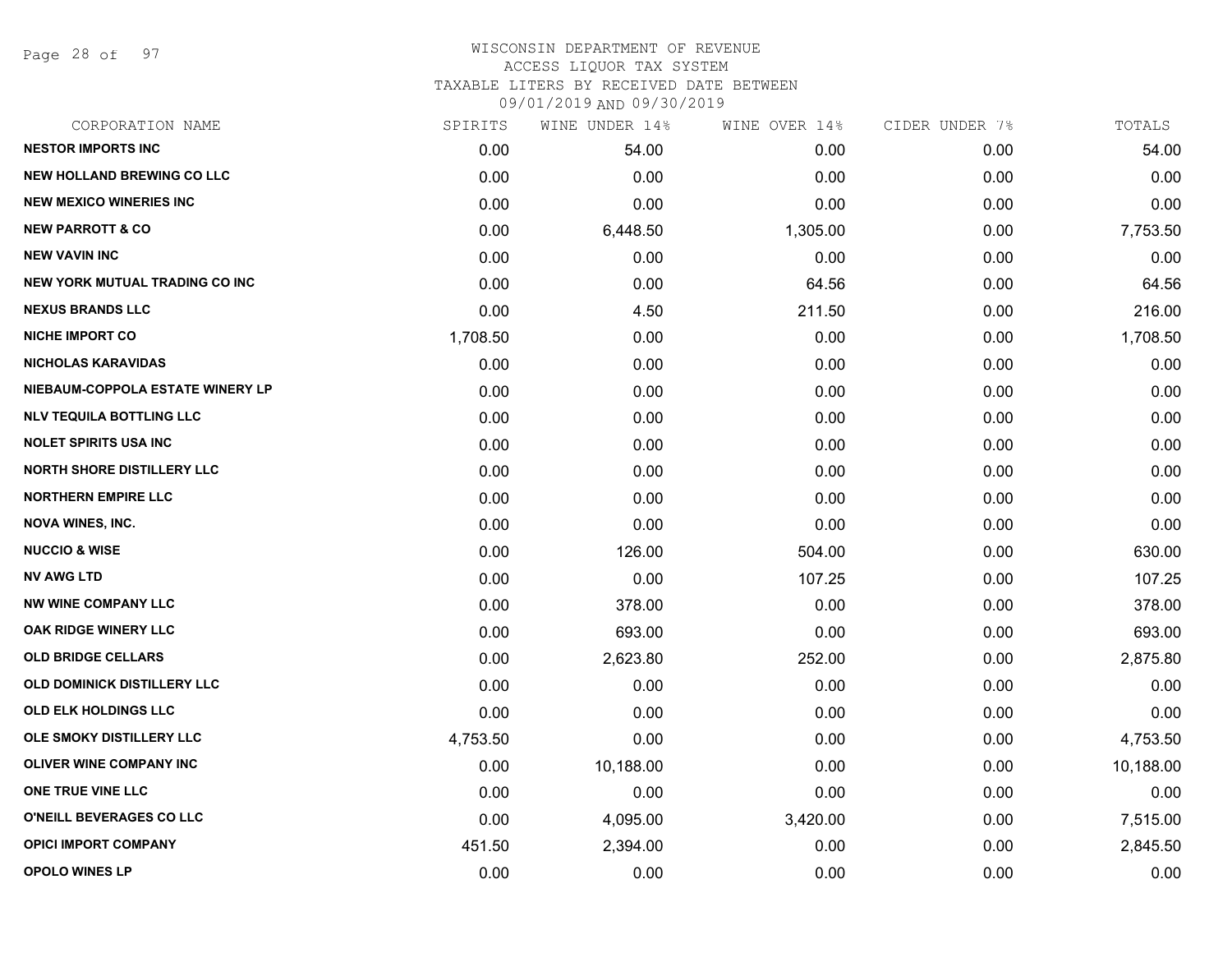Page 29 of 97

| CORPORATION NAME                  | SPIRITS   | WINE UNDER 14% | WINE OVER 14% | CIDER UNDER 7% | TOTALS    |
|-----------------------------------|-----------|----------------|---------------|----------------|-----------|
| <b>OPUS ONE WINERY LLC</b>        | 0.00      | 0.00           | 0.00          | 0.00           | 0.00      |
| <b>ORCA PROPERTIES LLC</b>        | 0.00      | 0.00           | 0.00          | 0.00           | 0.00      |
| <b>OREGON BREWING COMPANY INC</b> | 283.50    | 0.00           | 0.00          | 0.00           | 283.50    |
| ORVINO IMPORTS & DISTRIBUTING INC | 0.00      | 0.00           | 109.36        | 0.00           | 109.36    |
| <b>O'SHAUGHNESSY DEL OSO LLC</b>  | 0.00      | 0.00           | 0.00          | 0.00           | 0.00      |
| <b>OVUM WINES LLC</b>             | 0.00      | 0.00           | 0.00          | 0.00           | 0.00      |
| <b>OWEN ROE LLC</b>               | 0.00      | 378.00         | 18.00         | 0.00           | 396.00    |
| <b>PABST HOLDINGS LLC</b>         | 1,620.00  | 0.00           | 0.00          | 0.00           | 1,620.00  |
| PACIFIC EDGE MARKETING GROUP INC  | 406.50    | 0.00           | 0.00          | 0.00           | 406.50    |
| PACIFIC INTERNATIONAL LIQUOR INC  | 0.00      | 54.00          | 212.40        | 0.00           | 266.40    |
| <b>PAHLMEYER LLC</b>              | 0.00      | 0.00           | 0.00          | 0.00           | 0.00      |
| <b>PALI WINE COMPANY LP</b>       | 0.00      | 756.00         | 252.00        | 0.00           | 1,008.00  |
| PALM BAY INTERNATIONAL INC        | 308.00    | 12,532.93      | 564.00        | 0.00           | 13,404.93 |
| <b>PAMELA FRYE</b>                | 0.00      | 315.00         | 0.00          | 0.00           | 315.00    |
| <b>PAMPA BEVERAGES LLC</b>        | 0.00      | 2,034.00       | 0.00          | 0.00           | 2,034.00  |
| <b>PAMPELONNE LLC</b>             | 0.00      | 0.00           | 0.00          | 0.00           | 0.00      |
| <b>PANTHER CREEK CELLARS LLC</b>  | 0.00      | 0.00           | 63.00         | 0.00           | 63.00     |
| <b>PAPINEAU LLC</b>               | 0.00      | 0.00           | 0.00          | 0.00           | 0.00      |
| PARAGON VINEYARD CO INC           | 0.00      | 0.00           | 186.00        | 0.00           | 186.00    |
| <b>PARK STREET IMPORTS LLC</b>    | 6,848.25  | 7,576.91       | 1,128.00      | 315.00         | 15,868.16 |
| <b>PARK WINE COMPANY INC</b>      | 0.00      | 315.00         | 189.00        | 0.00           | 504.00    |
| <b>PARKER STATION INC</b>         | 0.00      | 261.00         | 130.50        | 0.00           | 391.50    |
| <b>PASEK CELLARS WINERY INC</b>   | 0.00      | 0.00           | 0.00          | 0.00           | 0.00      |
| <b>PAT WINES LLC</b>              | 0.00      | 0.00           | 90.00         | 0.00           | 90.00     |
| <b>PATERNO IMPORTS LTD</b>        | 987.00    | 7,020.00       | 2,938.50      | 0.00           | 10,945.50 |
| <b>PATRICIO C MATA</b>            | 0.00      | 915.00         | 49.50         | 0.00           | 964.50    |
| <b>PATRON SPIRITS COMPANY</b>     | 26,335.65 | 0.00           | 0.00          | 0.00           | 26,335.65 |
| PAUL HOBBS IMPORTS INC            | 0.00      | 0.00           | 0.00          | 0.00           | 0.00      |
|                                   |           |                |               |                |           |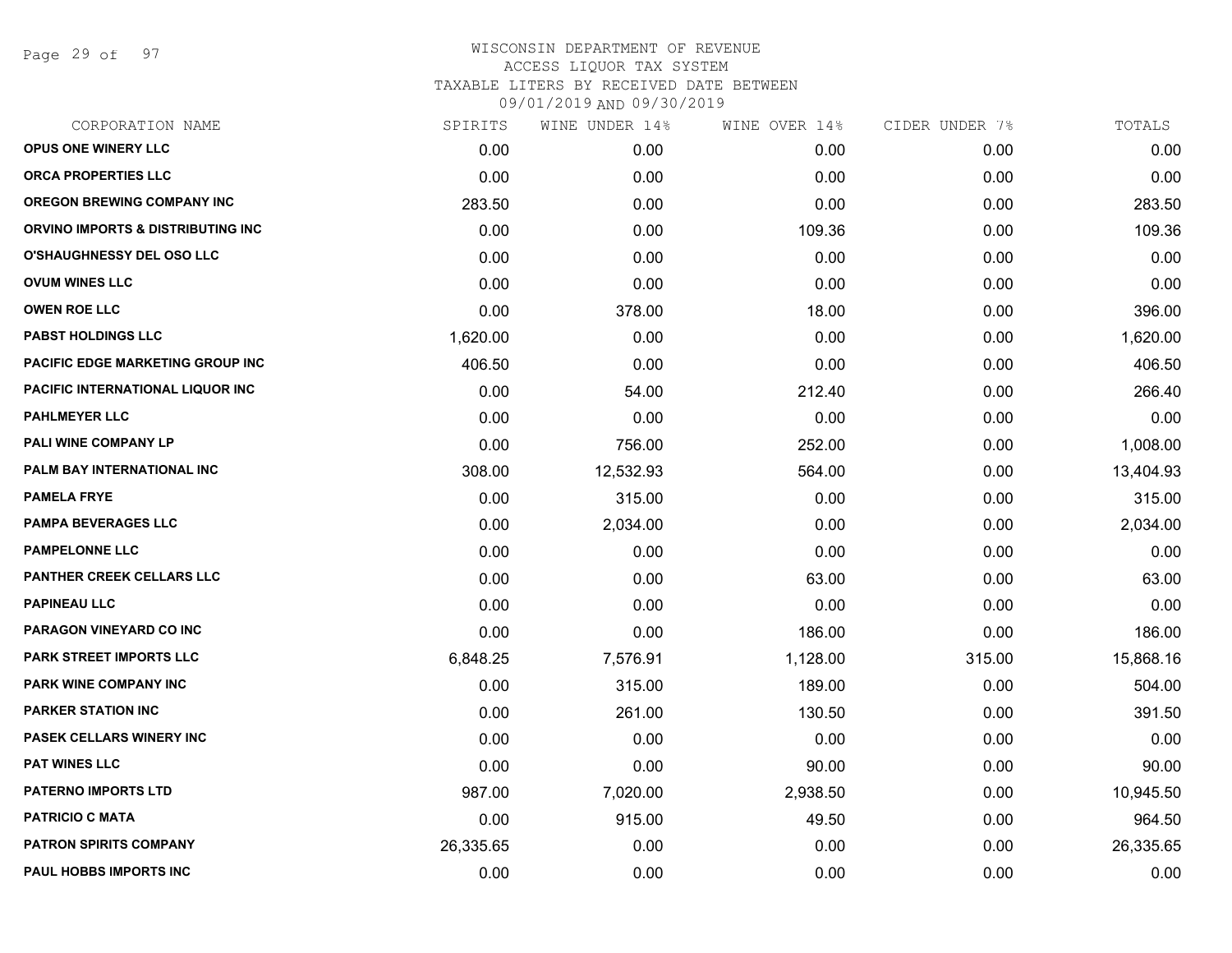Page 30 of 97

| CORPORATION NAME                     | SPIRITS    | WINE UNDER 14% | WINE OVER 14% | CIDER UNDER 7% | TOTALS     |
|--------------------------------------|------------|----------------|---------------|----------------|------------|
| <b>PAUL HOBBS WINERY LP</b>          | 0.00       | 0.00           | 0.00          | 0.00           | 0.00       |
| <b>PAVI WINES LLC</b>                | 0.00       | 0.00           | 0.00          | 0.00           | 0.00       |
| <b>PAWEL LATO</b>                    | 0.00       | 0.00           | 0.00          | 0.00           | 0.00       |
| PEACHY CANYON WINERY                 | 0.00       | 0.00           | 0.00          | 0.00           | 0.00       |
| PEJU FAMILY OPERATING PARTNERSHIP LP | 0.00       | 0.00           | 0.00          | 0.00           | 0.00       |
| PENELOPE BOURBON LLC                 | 360.00     | 0.00           | 0.00          | 0.00           | 360.00     |
| PENROSE HILL, LIMITED                | 0.00       | 0.00           | 0.00          | 0.00           | 0.00       |
| PEPPER BRIDGE WINERY LLC             | 0.00       | 0.00           | 0.00          | 0.00           | 0.00       |
| PERNOD RICARD USA LLC                | 134,306.45 | 15,945.54      | 207.00        | 0.00           | 150,458.99 |
| PETER ANDREW LLC                     | 0.00       | 0.00           | 0.00          | 0.00           | 0.00       |
| PETER ROSBACK                        | 0.00       | 0.00           | 0.00          | 0.00           | 0.00       |
| PETERSON WINERY LLC                  | 0.00       | 36.00          | 0.00          | 0.00           | 36.00      |
| PETIT HAMEAU LLC                     | 0.00       | 0.00           | 0.00          | 0.00           | 0.00       |
| <b>PHILIP LAROCCA</b>                | 0.00       | 0.00           | 0.00          | 0.00           | 0.00       |
| PHILIP TOGNI VINEYARD LP             | 0.00       | 0.00           | 0.00          | 0.00           | 0.00       |
| PHILLIP STEINSCHREIBER               | 0.00       | 0.00           | 0.00          | 0.00           | 0.00       |
| <b>PHILLIPS FARMS LLC</b>            | 0.00       | 126.00         | 5,418.00      | 0.00           | 5,544.00   |
| PHUSION PROJECTS LLC                 | 0.00       | 0.00           | 0.00          | 0.00           | 0.00       |
| PICNIC WINE COMPANY LLC              | 0.00       | 0.00           | 0.00          | 0.00           | 0.00       |
| PIEDMONT DISTILLERS INC              | 1,687.50   | 0.00           | 0.00          | 0.00           | 1,687.50   |
| <b>PINA CELLARS LP</b>               | 0.00       | 0.00           | 0.00          | 0.00           | 0.00       |
| PINE RIDGE WINERY LLC                | 0.00       | 1,134.00       | 99.00         | 0.00           | 1,233.00   |
| PLATA WINE PARTNERS LLC              | 0.00       | 0.00           | 0.00          | 0.00           | 0.00       |
| PLUME RIDGE IRREVOCABLE TRUST        | 0.00       | 144.00         | 0.00          | 0.00           | 144.00     |
| <b>POPCORN DESIGN LLC</b>            | 0.00       | 0.00           | 0.00          | 0.00           | 0.00       |
| PORT WASHINGTON IMPORTS LLC          | 0.00       | 417.75         | 0.00          | 0.00           | 417.75     |
| PORTOVINO LLC                        | 0.00       | 822.00         | 0.00          | 0.00           | 822.00     |
| <b>POST WINERY INC</b>               | 0.00       | 0.00           | 0.00          | 0.00           | 0.00       |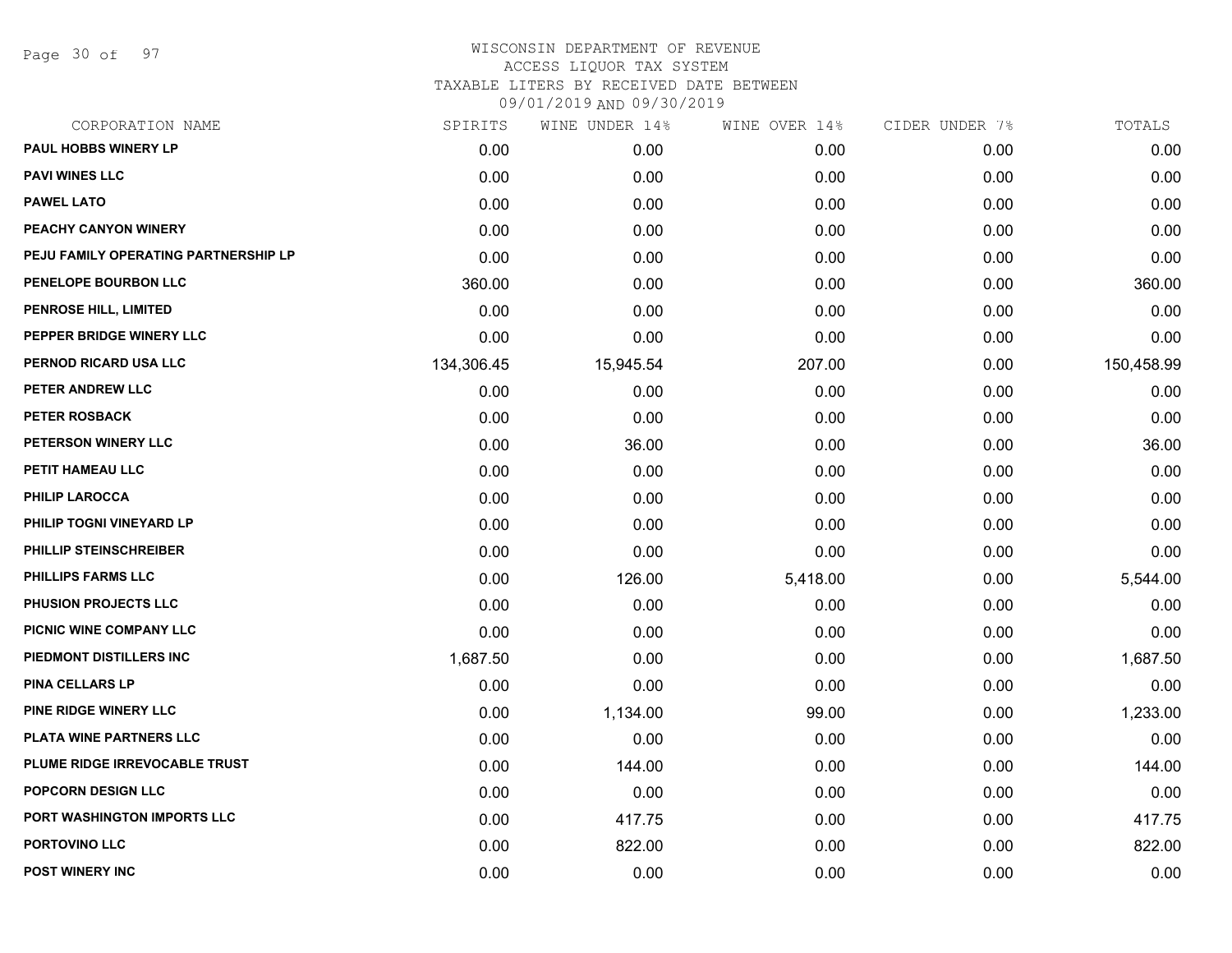Page 31 of 97

| CORPORATION NAME                            | SPIRITS    | WINE UNDER 14% | WINE OVER 14% | CIDER UNDER 7% | TOTALS     |
|---------------------------------------------|------------|----------------|---------------|----------------|------------|
| <b>POUR MANAGEMENT LLC</b>                  | 0.00       | 0.00           | 0.00          | 0.00           | 0.00       |
| <b>PRAGER WINERY &amp; PORT WORKS, INC.</b> | 0.00       | 0.00           | 0.00          | 0.00           | 0.00       |
| PRECEPT BRANDS LLC                          | 0.00       | 13,177.50      | 4,824.00      | 0.00           | 18,001.50  |
| <b>PREMIER WINE GROUP, LLC</b>              | 0.00       | 0.00           | 0.00          | 0.00           | 0.00       |
| PREMIERE DISTILLERY LLC                     | 0.00       | 0.00           | 0.00          | 0.00           | 0.00       |
| PREMIUM PORT WINES INC                      | 0.00       | 90.00          | 828.00        | 0.00           | 918.00     |
| <b>PRESQU'ILE WINERY</b>                    | 0.00       | 0.00           | 0.00          | 0.00           | 0.00       |
| <b>PRESTIGE IMPORTS LLC</b>                 | 0.00       | 0.00           | 0.00          | 0.00           | 0.00       |
| PRESTIGE WINE IMPORTS CORP                  | 0.00       | 13,051.48      | 108.00        | 0.00           | 13,159.48  |
| PRICHARDS DISTILLERY INC                    | 270.00     | 0.00           | 0.00          | 0.00           | 270.00     |
| PRIDE MOUNTAIN VINEYARDS LLC                | 0.00       | 0.00           | 0.00          | 0.00           | 0.00       |
| PROLETARIAT WINE COMPANY, LLC               | 0.00       | 0.00           | 19.53         | 0.00           | 19.53      |
| <b>PRO-LIQUITECH LLC</b>                    | 0.00       | 0.00           | 0.00          | 0.00           | 0.00       |
| <b>PROOF ARTISAN DISTILLERS, LLC</b>        | 0.00       | 0.00           | 0.00          | 0.00           | 0.00       |
| PROST BEVERAGE COMPANY LLC                  | 0.00       | 0.00           | 0.00          | 0.00           | 0.00       |
| <b>PROXIMO SPIRITS INC</b>                  | 144,386.55 | 0.00           | 0.00          | 0.00           | 144,386.55 |
| PUENTE-INTERNACIONAL INC                    | 0.00       | 0.00           | 0.00          | 0.00           | 0.00       |
| PURPLE WINE COMPANY LLC                     | 0.00       | 2,034.00       | 0.00          | 0.00           | 2,034.00   |
| <b>QUADY SOUTH WINERY LLC</b>               | 0.00       | 0.00           | 0.00          | 0.00           | 0.00       |
| QUILCEDA CREEK VINTNERS INC                 | 0.00       | 0.00           | 0.00          | 0.00           | 0.00       |
| <b>QUINTESSENTIAL LLC</b>                   | 0.00       | 3,546.00       | 1,741.00      | 0.00           | 5,287.00   |
| <b>R &amp; G SCHATZ FARMS INC</b>           | 0.00       | 587.01         | 369.00        | 0.00           | 956.01     |
| <b>R &amp; M BRANDS INC</b>                 | 979.50     | 220.50         | 9.00          | 0.00           | 1,209.00   |
| <b>RH KEENAN CO</b>                         | 0.00       | 0.00           | 0.00          | 0.00           | 0.00       |
| R.F. BEVERAGE, LLC                          | 0.00       | 0.00           | 0.00          | 0.00           | 0.00       |
| <b>RABBIT HOLE SPIRITS LLC</b>              | 0.00       | 0.00           | 0.00          | 0.00           | 0.00       |
| <b>RACINE WINE CO LLC</b>                   | 0.00       | 0.00           | 0.00          | 0.00           | 0.00       |
| <b>RADIO-COTEAU WINE CELLARS LLC</b>        | 0.00       | 126.00         | 0.00          | 0.00           | 126.00     |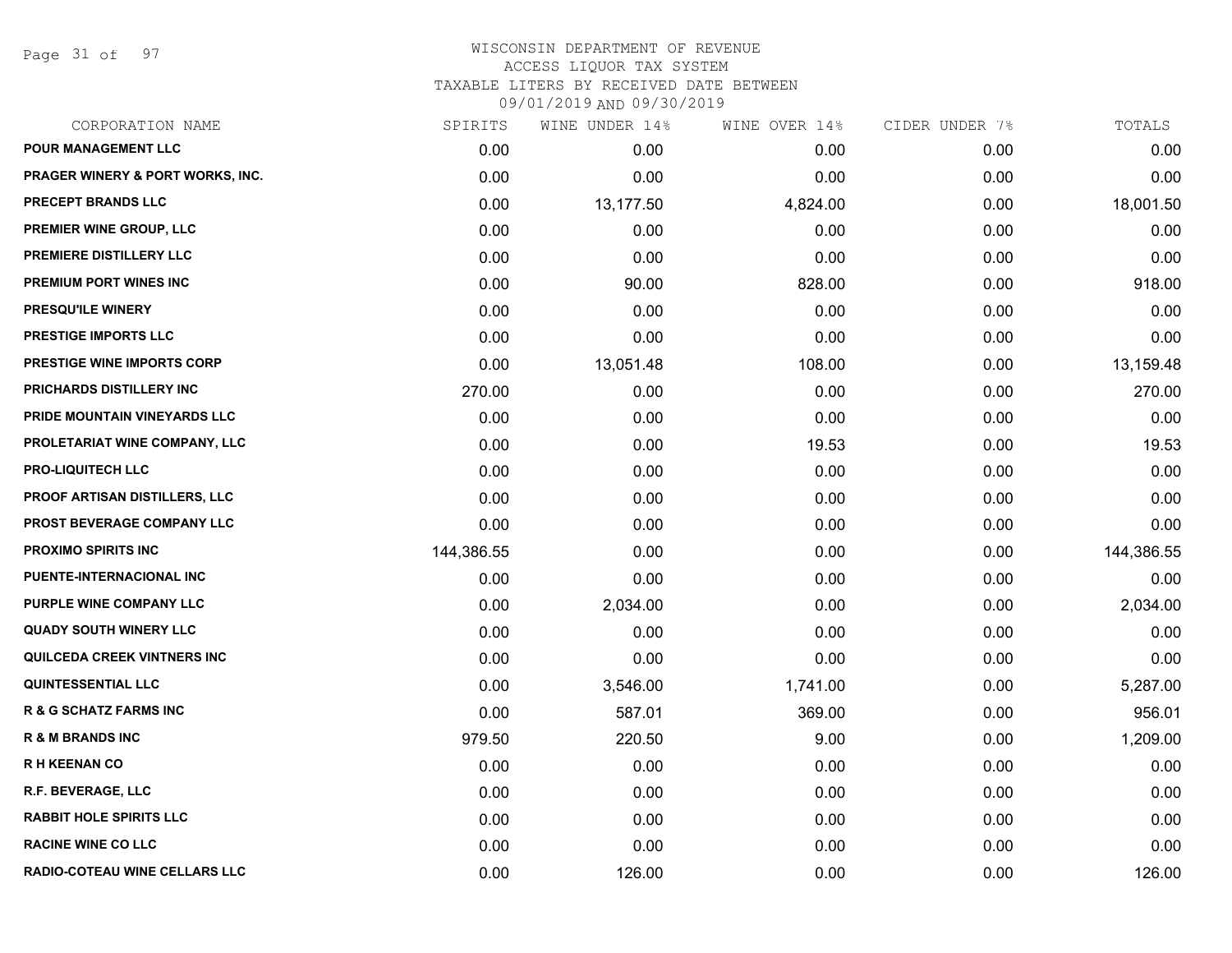Page 32 of 97

| CORPORATION NAME                                 | SPIRITS   | WINE UNDER 14% | WINE OVER 14% | CIDER UNDER 7% | TOTALS    |
|--------------------------------------------------|-----------|----------------|---------------|----------------|-----------|
| <b>RAMEY WINE CELLARS INC</b>                    | 0.00      | 0.00           | 63.00         | 0.00           | 63.00     |
| <b>RANSOM SPIRITS LLC</b>                        | 0.00      | 0.00           | 0.00          | 0.00           | 0.00      |
| <b>RAYMOND SIGNORELLO</b>                        | 0.00      | 0.00           | 0.00          | 0.00           | 0.00      |
| <b>RB WINE ASSOCIATES LLC</b>                    | 0.00      | 0.00           | 0.00          | 0.00           | 0.00      |
| <b>RBZ VINEYARDS LLC</b>                         | 0.00      | 0.00           | 0.00          | 0.00           | 0.00      |
| <b>RED CAR WINE COMPANY LLC</b>                  | 0.00      | 0.00           | 0.00          | 0.00           | 0.00      |
| <b>RED NEWT CELLARS INC</b>                      | 0.00      | 144.00         | 0.00          | 0.00           | 144.00    |
| <b>RED TAIL RIDGE INC</b>                        | 0.00      | 504.00         | 0.00          | 0.00           | 504.00    |
| <b>REDEMPTION SPIRITS LLC</b>                    | 4,027.21  | 275.00         | 0.00          | 0.00           | 4,302.21  |
| <b>REDWOOD SPIRITS INC</b>                       | 0.00      | 0.00           | 0.00          | 0.00           | 0.00      |
| <b>REGAL WINE IMPORTS INC</b>                    | 0.00      | 810.00         | 0.00          | 0.00           | 810.00    |
| <b>REMY COINTREAU AMERIQUE USA</b>               | 10,824.62 | 0.00           | 0.00          | 0.00           | 10,824.62 |
| <b>REN ACQUISITION INC</b>                       | 0.00      | 0.00           | 0.00          | 0.00           | 0.00      |
| <b>RENO G FARINELLI &amp; JOSEF H SHEBL</b>      | 0.00      | 0.00           | 63.00         | 0.00           | 63.00     |
| <b>RENT A BBQ</b>                                | 0.00      | 0.00           | 0.00          | 1,436.00       | 1,436.00  |
| <b>RESERVA WINES LLC</b>                         | 0.00      | 0.00           | 0.00          | 0.00           | 0.00      |
| RESTLESS SPIRITS DISTILLING COMPANY LLC          | 0.00      | 0.00           | 0.00          | 0.00           | 0.00      |
| <b>REVELRY VINTNERS LLC</b>                      | 0.00      | 0.00           | 0.00          | 0.00           | 0.00      |
| <b>REYNOLDS CREATIVE PRODUCTS INC</b>            | 0.00      | 0.00           | 0.00          | 0.00           | 0.00      |
| <b>RGI BRANDS LLC</b>                            | 0.00      | 0.00           | 0.00          | 0.00           | 0.00      |
| <b>RHYS VINEYARDS LLC</b>                        | 0.00      | 0.00           | 0.00          | 0.00           | 0.00      |
| <b>RICHARD STELTZNER</b>                         | 0.00      | 0.00           | 0.00          | 0.00           | 0.00      |
| <b>RIDGE VINEYARDS INC</b>                       | 0.00      | 186.75         | 670.50        | 0.00           | 857.25    |
| <b>RO SALES &amp; DISTRIBUTION SERVICES INC.</b> | 0.00      | 0.00           | 0.00          | 0.00           | 0.00      |
| <b>RO SALES &amp; DISTRIBUTION SERVICES INC.</b> | 0.00      | 8,833.50       | 1,390.50      | 0.00           | 10,224.00 |
| <b>ROBERT A CUTTER</b>                           | 0.00      | 189.00         | 0.00          | 0.00           | 189.00    |
| <b>ROBERT FOLEY LLC</b>                          | 0.00      | 0.00           | 0.00          | 0.00           | 0.00      |
| <b>ROBERT J GROSS</b>                            | 0.00      | 0.00           | 0.00          | 0.00           | 0.00      |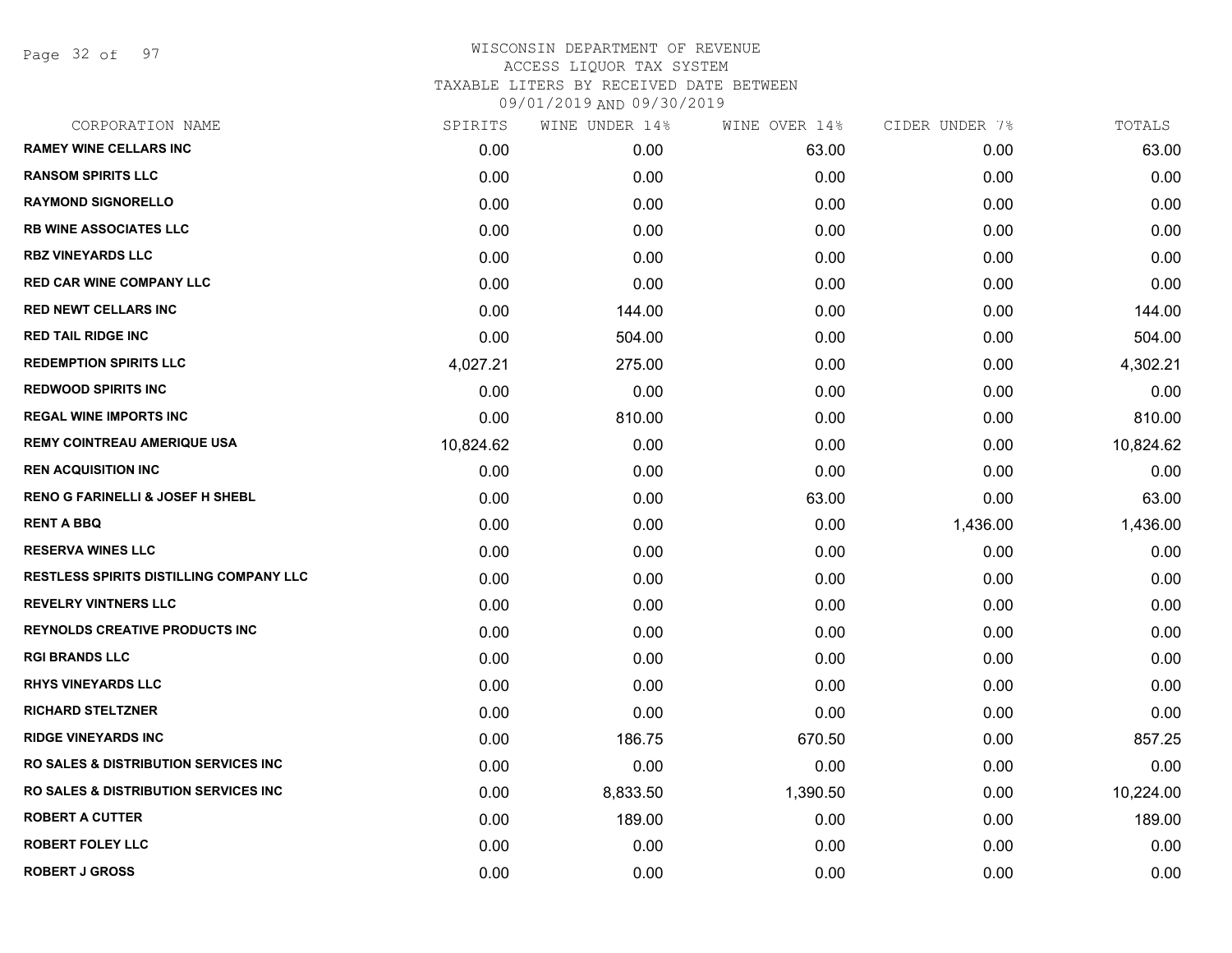Page 33 of 97

| CORPORATION NAME                             | SPIRITS | WINE UNDER 14% | WINE OVER 14% | CIDER UNDER 7% | TOTALS   |
|----------------------------------------------|---------|----------------|---------------|----------------|----------|
| <b>ROBERT L HUDSON</b>                       | 0.00    | 0.00           | 0.00          | 0.00           | 0.00     |
| ROBERT YOUNG ESTATE WINERY LLC               | 0.00    | 0.00           | 3.00          | 0.00           | 3.00     |
| <b>ROBERTS &amp; ROGERS LLC</b>              | 0.00    | 0.00           | 0.00          | 0.00           | 0.00     |
| <b>ROCK SAKE LLC</b>                         | 0.00    | 0.00           | 0.00          | 0.00           | 0.00     |
| <b>ROCK WALL WINE COMPANY INC</b>            | 0.00    | 0.00           | 0.00          | 0.00           | 0.00     |
| <b>ROCKWOOD &amp; HINES IMPORTERS INC.</b>   | 0.00    | 0.00           | 0.00          | 0.00           | 0.00     |
| <b>ROMBAUER VINEYARDS INC</b>                | 0.00    | 0.00           | 3,699.00      | 0.00           | 3,699.00 |
| <b>RONALD J WICKER</b>                       | 0.00    | 0.00           | 0.00          | 0.00           | 0.00     |
| <b>RONALD T RUBIN</b>                        | 0.00    | 0.00           | 0.00          | 0.00           | 0.00     |
| <b>ROOTS RUN DEEP LLC</b>                    | 0.00    | 0.00           | 27.00         | 0.00           | 27.00    |
| <b>ROSE CITY DISTILLING CO.</b>              | 0.00    | 0.00           | 0.00          | 0.00           | 0.00     |
| <b>ROSE IMPORTING &amp; DISTRIBUTING LLC</b> | 0.00    | 517.50         | 0.00          | 0.00           | 517.50   |
| ROSENTHAL WINE MERCHANT NY LTD               | 0.00    | 706.12         | 0.00          | 0.00           | 706.12   |
| <b>ROSS PANGERE</b>                          | 0.00    | 0.00           | 0.00          | 0.00           | 0.00     |
| <b>ROTTA WINERY LLC</b>                      | 0.00    | 0.00           | 0.00          | 0.00           | 0.00     |
| <b>ROUND HILL CELLARS</b>                    | 0.00    | 3,819.50       | 3,541.50      | 0.00           | 7,361.00 |
| <b>ROUND POND ESTATE LLC</b>                 | 0.00    | 0.00           | 0.00          | 0.00           | 0.00     |
| <b>ROYAL WINE CORPORATION</b>                | 13.50   | 2,340.50       | 139.50        | 0.00           | 2,493.50 |
| <b>RUSH CREEK DISTILLING, LLC</b>            | 0.00    | 0.00           | 0.00          | 0.00           | 0.00     |
| RUSSIAN STANDARD VODKA (USA) INC             | 319.50  | 0.00           | 0.00          | 0.00           | 319.50   |
| <b>RWG USA LLC</b>                           | 0.00    | 0.00           | 0.00          | 0.00           | 0.00     |
| <b>S &amp; R WINES LLC</b>                   | 0.00    | 0.00           | 0.00          | 0.00           | 0.00     |
| <b>SLJ GROUP INC</b>                         | 0.00    | 0.00           | 0.00          | 0.00           | 0.00     |
| <b>SAGAMORE WHISKEY LLC</b>                  | 121.50  | 0.00           | 0.00          | 0.00           | 121.50   |
| <b>SAKEONE CORPORATION</b>                   | 9.00    | 229.92         | 468.72        | 0.00           | 707.64   |
| <b>SALOON SPIRITS LLC</b>                    | 112.50  | 0.00           | 0.00          | 0.00           | 112.50   |
| <b>SALVESTRIN WINE CO LLC</b>                | 0.00    | 0.00           | 0.00          | 0.00           | 0.00     |
| <b>SAMANTHA SHEEHAN IMPORTS</b>              | 0.00    | 135.00         | 270.00        | 0.00           | 405.00   |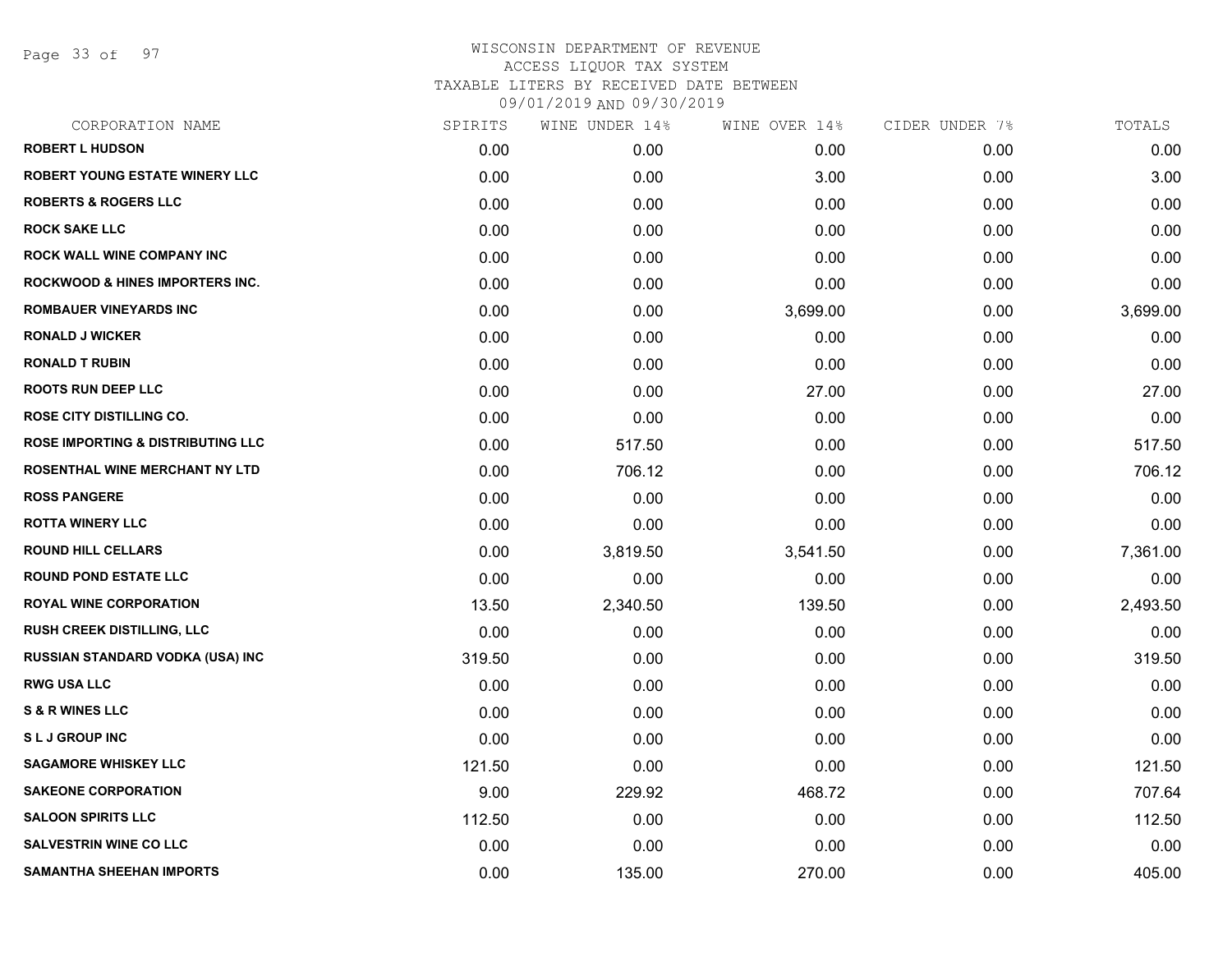Page 34 of 97

#### WISCONSIN DEPARTMENT OF REVENUE ACCESS LIQUOR TAX SYSTEM TAXABLE LITERS BY RECEIVED DATE BETWEEN

| CORPORATION NAME                                      | SPIRITS    | WINE UNDER 14% | WINE OVER 14% | CIDER UNDER 7% | TOTALS     |
|-------------------------------------------------------|------------|----------------|---------------|----------------|------------|
| <b>SAMUEL P BAXTER</b>                                | 0.00       | 0.00           | 0.00          | 0.00           | 0.00       |
| <b>SAN ANTONIO WINERY INC</b>                         | 0.00       | 20,322.00      | 1,422.00      | 0.00           | 21,744.00  |
| SAN FRANCISCO WINE EXCHANGE INC                       | 0.00       | 0.00           | 0.00          | 0.00           | 0.00       |
| <b>SAN GABRIEL VALLEY WAREHOUSE &amp; STORAGE INC</b> | 0.00       | 0.00           | 696.00        | 0.00           | 696.00     |
| <b>SAN JOAQUIN WINE COMPANY INC</b>                   | 0.00       | 1,273.43       | 0.00          | 0.00           | 1,273.43   |
| <b>SAN LUIS SPIRITS DISTILLING CO LLC</b>             | 1,377.00   | 0.00           | 0.00          | 0.00           | 1,377.00   |
| <b>SAN MARTINO IMPORTS INC</b>                        | 0.00       | 0.00           | 0.00          | 0.00           | 0.00       |
| <b>SANGLIER SELECTIONS LLC</b>                        | 0.00       | 1,233.00       | 0.00          | 0.00           | 1,233.00   |
| <b>SANS LIEGE INC</b>                                 | 0.00       | 126.00         | 0.00          | 0.00           | 126.00     |
| <b>SANS WINE &amp; SPIRITS CO</b>                     | 0.00       | 0.00           | 0.00          | 0.00           | 0.00       |
| <b>SANTA CROCE LLC</b>                                | 0.00       | 0.00           | 0.00          | 0.00           | 0.00       |
| SANTA MARGHERITA USA INC                              | 0.00       | 144.00         | 0.00          | 0.00           | 144.00     |
| <b>SANTA RITA USA CORPORATION</b>                     | 0.00       | 63.00          | 0.00          | 0.00           | 63.00      |
| <b>SAPSUCKER FARMS LLC</b>                            | 0.00       | 0.00           | 0.00          | 0.00           | 0.00       |
| <b>SARMENTO'S IMPORTS &amp; EXPORTS INC</b>           | 0.00       | 0.00           | 0.00          | 0.00           | 0.00       |
| <b>SAVIAH ROSE WINERY LLC</b>                         | 0.00       | 0.00           | 0.00          | 0.00           | 0.00       |
| <b>SAZERAC COMPANY INC</b>                            | 576,715.60 | 116.99         | 167.98        | 0.00           | 577,000.57 |
| <b>SAZERAC NORTH AMERICA INC</b>                      | 727,624.95 | 10,416.43      | 0.00          | 0.00           | 738,041.38 |
| <b>SB WINE CO LLC</b>                                 | 0.00       | 0.00           | 0.00          | 0.00           | 0.00       |
| <b>SBRAGIA FAMILY VINEYARDS LLC</b>                   | 0.00       | 0.00           | 0.00          | 0.00           | 0.00       |
| <b>SCENIC ROOT WINEGROWERS LLC</b>                    | 0.00       | 0.00           | 0.00          | 0.00           | 0.00       |
| <b>SCHEID VINEYARDS CALIFORNIA INC</b>                | 0.00       | 8,547.00       | 625.50        | 0.00           | 9,172.50   |
| <b>SCHILLING CIDER LLC</b>                            | 0.00       | 1,800.00       | 0.00          | 5,908.00       | 7,708.00   |
| <b>SCHUG WINERY LLC</b>                               | 0.00       | 0.00           | 126.00        | 0.00           | 126.00     |
| <b>SCHWEIGER VINEYARDS INC</b>                        | 0.00       | 1,050.00       | 2,100.00      | 0.00           | 3,150.00   |
| <b>SCOPERTA IMPORTING CO INC</b>                      | 0.00       | 3,514.50       | 0.00          | 0.00           | 3,514.50   |
| <b>SEA SMOKE INC</b>                                  | 0.00       | 0.00           | 0.00          | 0.00           | 0.00       |
| SEATTLE CIDER COMPANY LLC                             | 0.00       | 0.00           | 0.00          | 0.00           | 0.00       |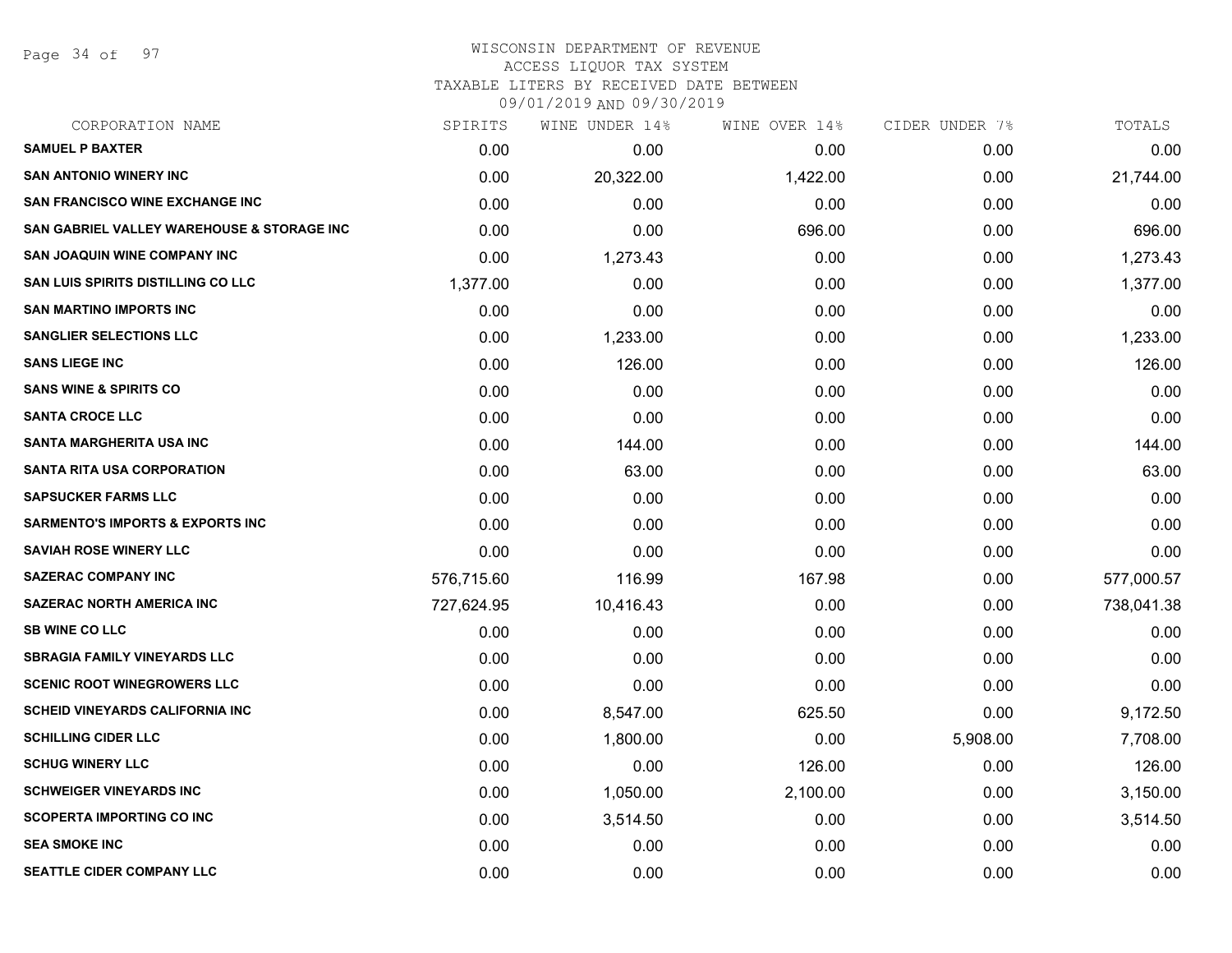Page 35 of 97

| SPIRITS  | WINE UNDER 14% | WINE OVER 14% | CIDER UNDER 7% | TOTALS   |
|----------|----------------|---------------|----------------|----------|
| 0.00     | 0.00           | 0.00          | 0.00           | 0.00     |
| 0.00     | 0.00           | 0.00          | 0.00           | 0.00     |
| 0.00     | 0.00           | 0.00          | 0.00           | 0.00     |
| 0.00     | 0.00           | 0.00          | 0.00           | 0.00     |
| 2,950.50 | 0.00           | 0.00          | 0.00           | 2,950.50 |
| 0.00     | 0.00           | 0.00          | 0.00           | 0.00     |
| 0.00     | 1,494.00       | 360.00        | 0.00           | 1,854.00 |
| 1,603.45 | 3,036.00       | 1,422.00      | 0.00           | 6,061.45 |
| 0.00     | 0.00           | 0.00          | 0.00           | 0.00     |
| 0.00     | 0.00           | 0.00          | 0.00           | 0.00     |
| 0.00     | 0.00           | 0.00          | 2,496.31       | 2,496.31 |
| 0.00     | 0.00           | 0.00          | 0.00           | 0.00     |
| 0.00     | 0.00           | 252.00        | 0.00           | 252.00   |
| 0.00     | 0.00           | 0.00          | 0.00           | 0.00     |
| 0.00     | 63.00          | 0.00          | 0.00           | 63.00    |
| 0.00     | 0.00           | 0.00          | 0.00           | 0.00     |
| 0.00     | 0.00           | 0.00          | 0.00           | 0.00     |
| 0.00     | 0.00           | 0.00          | 0.00           | 0.00     |
| 0.00     | 0.00           | 0.00          | 0.00           | 0.00     |
| 0.00     | 0.00           | 0.00          | 0.00           | 0.00     |
| 0.00     | 0.00           | 0.00          | 0.00           | 0.00     |
| 0.00     | 0.00           | 0.00          | 0.00           | 0.00     |
| 0.00     | 1,042.83       | 28.50         | 0.00           | 1,071.33 |
| 0.00     | 2,463.81       | 0.00          | 0.00           | 2,463.81 |
| 0.00     | 0.00           | 0.00          | 0.00           | 0.00     |
| 0.00     | 958.50         | 0.00          | 0.00           | 958.50   |
| 22.50    | 0.00           | 0.00          | 0.00           | 22.50    |
| 0.00     | 0.00           | 0.00          | 0.00           | 0.00     |
|          |                |               |                |          |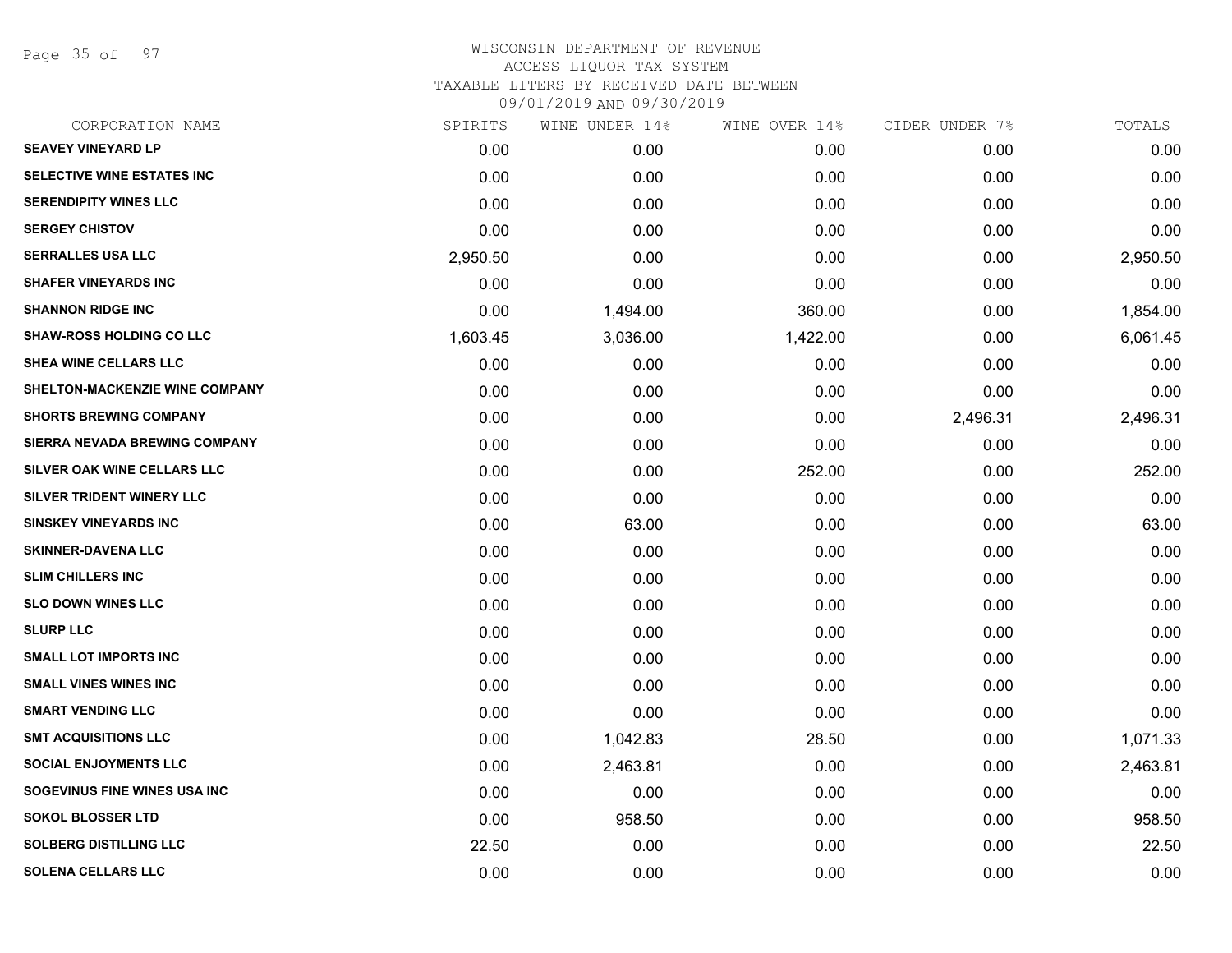Page 36 of 97

| CORPORATION NAME                        | SPIRITS  | WINE UNDER 14% | WINE OVER 14% | CIDER UNDER 7% | TOTALS     |
|-----------------------------------------|----------|----------------|---------------|----------------|------------|
| <b>SOMERSTON WINE COMPANY, LLC</b>      | 0.00     | 0.00           | 270.00        | 0.00           | 270.00     |
| SOURCE CODE BEVERAGE LLC                | 0.00     | 0.00           | 0.00          | 0.00           | 0.00       |
| <b>SOUTH BAY WINE GROUP LLC</b>         | 0.00     | 504.00         | 0.00          | 0.00           | 504.00     |
| <b>SOUTHERN STARZ INC</b>               | 0.00     | 68.95          | 33.66         | 0.00           | 102.61     |
| SOUTHERN WINE GROUP LLC                 | 0.00     | 0.00           | 0.00          | 0.00           | 0.00       |
| <b>SOUTHWEST SPIRITS &amp; WINE LLC</b> | 3,420.00 | 0.00           | 0.00          | 0.00           | 3,420.00   |
| <b>SOVEREIGN BRANDS LLC</b>             | 0.00     | 1,952.70       | 0.00          | 0.00           | 1,952.70   |
| <b>SPA GIRL COCKTAILS LLC</b>           | 0.00     | 0.00           | 0.00          | 0.00           | 0.00       |
| <b>SPANN VINEYARDS INC</b>              | 0.00     | 0.00           | 0.00          | 0.00           | 0.00       |
| <b>SPARKLING OREGON LLC</b>             | 0.00     | 0.00           | 0.00          | 0.00           | 0.00       |
| <b>SPEAKEASY SPIRITS LLC</b>            | 808.02   | 0.00           | 0.00          | 0.00           | 808.02     |
| <b>SPENCER HOOPES</b>                   | 0.00     | 126.00         | 207.00        | 0.00           | 333.00     |
| <b>SPIRITS OF TENNESSEE, LLC</b>        | 0.00     | 0.00           | 0.00          | 0.00           | 0.00       |
| <b>SPLINTER GROUP NAPA LLC</b>          | 18.00    | 0.00           | 0.00          | 0.00           | 18.00      |
| <b>SPOTTSWOODE WINERY INC</b>           | 0.00     | 0.00           | 126.00        | 0.00           | 126.00     |
| <b>SPRING MOUNTAIN VINEYARD INC</b>     | 0.00     | 0.00           | 126.00        | 0.00           | 126.00     |
| <b>SQZ BEVS LLC</b>                     | 0.00     | 1,186.00       | 0.00          | 0.00           | 1,186.00   |
| ST GEORGE SPIRITS INC                   | 606.60   | 0.00           | 0.00          | 0.00           | 606.60     |
| <b>ST HELENA ESTATE LLC</b>             | 0.00     | 0.00           | 0.00          | 0.00           | 0.00       |
| <b>ST INNOCENT LTD</b>                  | 0.00     | 63.00          | 0.00          | 0.00           | 63.00      |
| ST JULIAN WINE COMPANY INC              | 0.00     | 1,065.00       | 0.00          | 0.00           | 1,065.00   |
| ST KILLIAN IMPORTING CO INC             | 162.00   | 0.00           | 0.00          | 954.00         | 1,116.00   |
| <b>ST SUPERY INC</b>                    | 0.00     | 909.00         | 0.00          | 0.00           | 909.00     |
| <b>STAGLIN FAMILY VINEYARD LLC</b>      | 0.00     | 0.00           | 0.00          | 0.00           | 0.00       |
| <b>STANLEY STAWSKI DIST CO INC</b>      | 0.00     | 0.00           | 0.00          | 0.00           | 0.00       |
| STE. MICHELLE WINE ESTATES LTD.         | 0.00     | 107,976.00     | 12,243.00     | 0.00           | 120,219.00 |
| <b>STEELE WINES INC</b>                 | 0.00     | 0.00           | 0.00          | 0.00           | 0.00       |
| <b>STEFFENS FAMILY WINES LLC</b>        | 0.00     | 0.00           | 0.00          | 0.00           | 0.00       |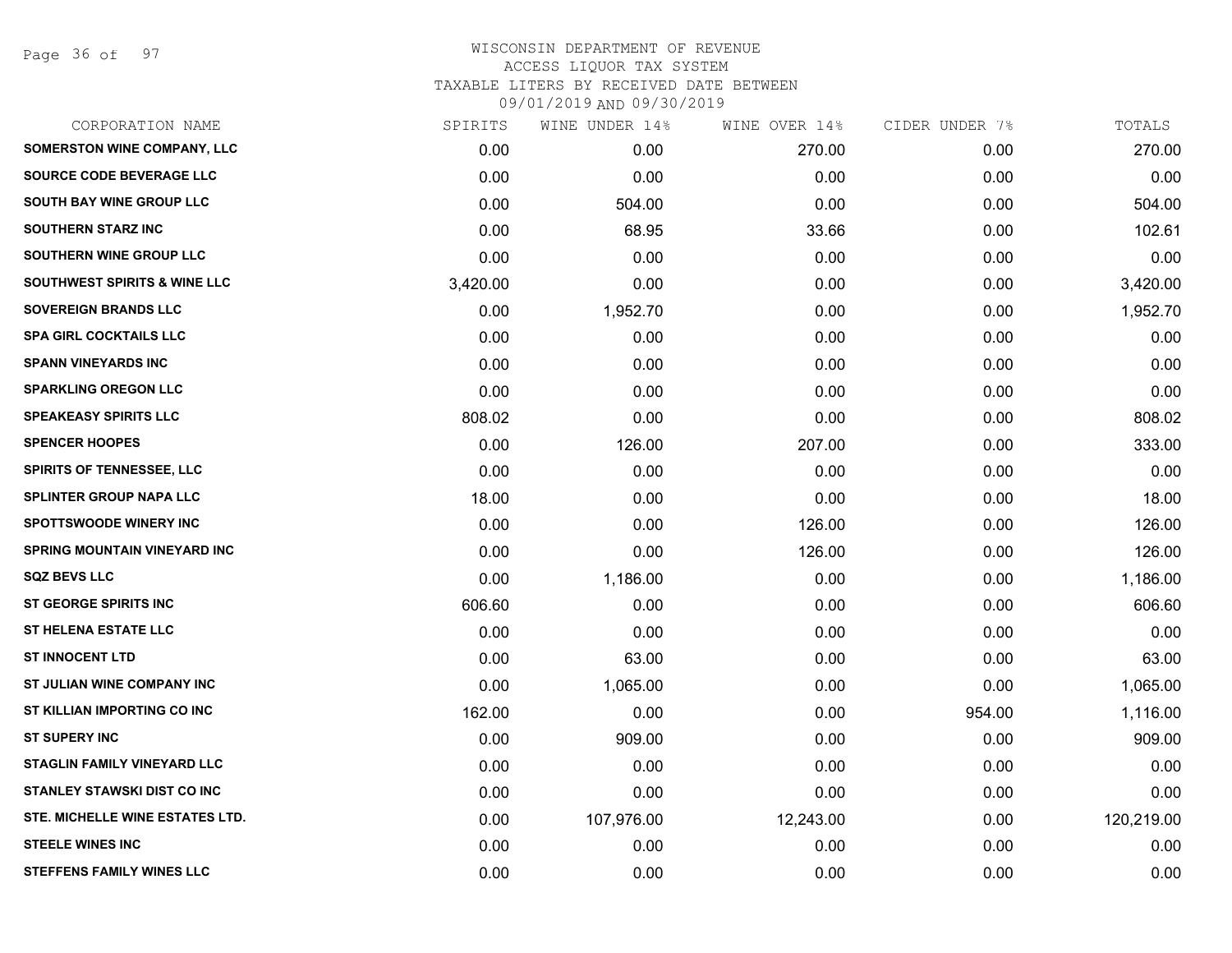Page 37 of 97

| SPIRITS  |            | WINE OVER 14%  |          | TOTALS         |
|----------|------------|----------------|----------|----------------|
| 0.00     | 0.00       | 0.00           | 0.00     | 0.00           |
| 0.00     | 0.00       | 0.00           | 3,180.99 | 3,180.99       |
| 0.00     | 9.00       | 112.50         | 0.00     | 121.50         |
| 0.00     | 126.00     | 0.00           | 0.00     | 126.00         |
| 0.00     | 0.00       | 0.00           | 0.00     | 0.00           |
| 0.00     | 0.00       | 0.00           | 0.00     | 0.00           |
| 8,629.50 | 0.00       | 126.00         | 0.00     | 8,755.50       |
| 1,611.04 | 0.00       | 153.01         | 0.00     | 1,764.05       |
| 0.00     | 252.00     | 0.00           | 0.00     | 252.00         |
| 0.00     | 0.00       | 0.00           | 0.00     | 0.00           |
| 0.00     | 504.00     | 0.00           | 0.00     | 504.00         |
| 0.00     | 0.00       | 0.00           | 0.00     | 0.00           |
| 0.00     | 0.00       | 0.00           | 0.00     | 0.00           |
| 504.00   | 0.00       | 0.00           | 0.00     | 504.00         |
| 0.00     | 0.00       | 0.00           | 0.00     | 0.00           |
| 0.00     | 10,638.00  | 0.00           | 0.00     | 10,638.00      |
| 625.50   | 276,163.48 | 3,327.00       | 0.00     | 280,115.98     |
| 0.00     | 252.00     | 0.00           | 0.00     | 252.00         |
| 18.00    | 612.00     | 63.00          | 0.00     | 693.00         |
| 132.00   | 63.00      | 0.00           | 0.00     | 195.00         |
| 0.00     | 0.00       | 0.00           | 0.00     | 0.00           |
| 0.00     | 310.50     | 171.00         | 36.00    | 517.50         |
| 0.00     | 63.00      | 0.00           | 0.00     | 63.00          |
| 0.00     | 0.00       | 0.00           | 0.00     | 0.00           |
| 0.00     | 0.00       | 0.00           | 0.00     | 0.00           |
| 283.50   | 0.00       | 0.00           | 0.00     | 283.50         |
| 0.00     | 0.00       | 0.00           | 0.00     | 0.00           |
| 0.00     | 0.00       | 0.00           | 0.00     | 0.00           |
|          |            | WINE UNDER 14% |          | CIDER UNDER 7% |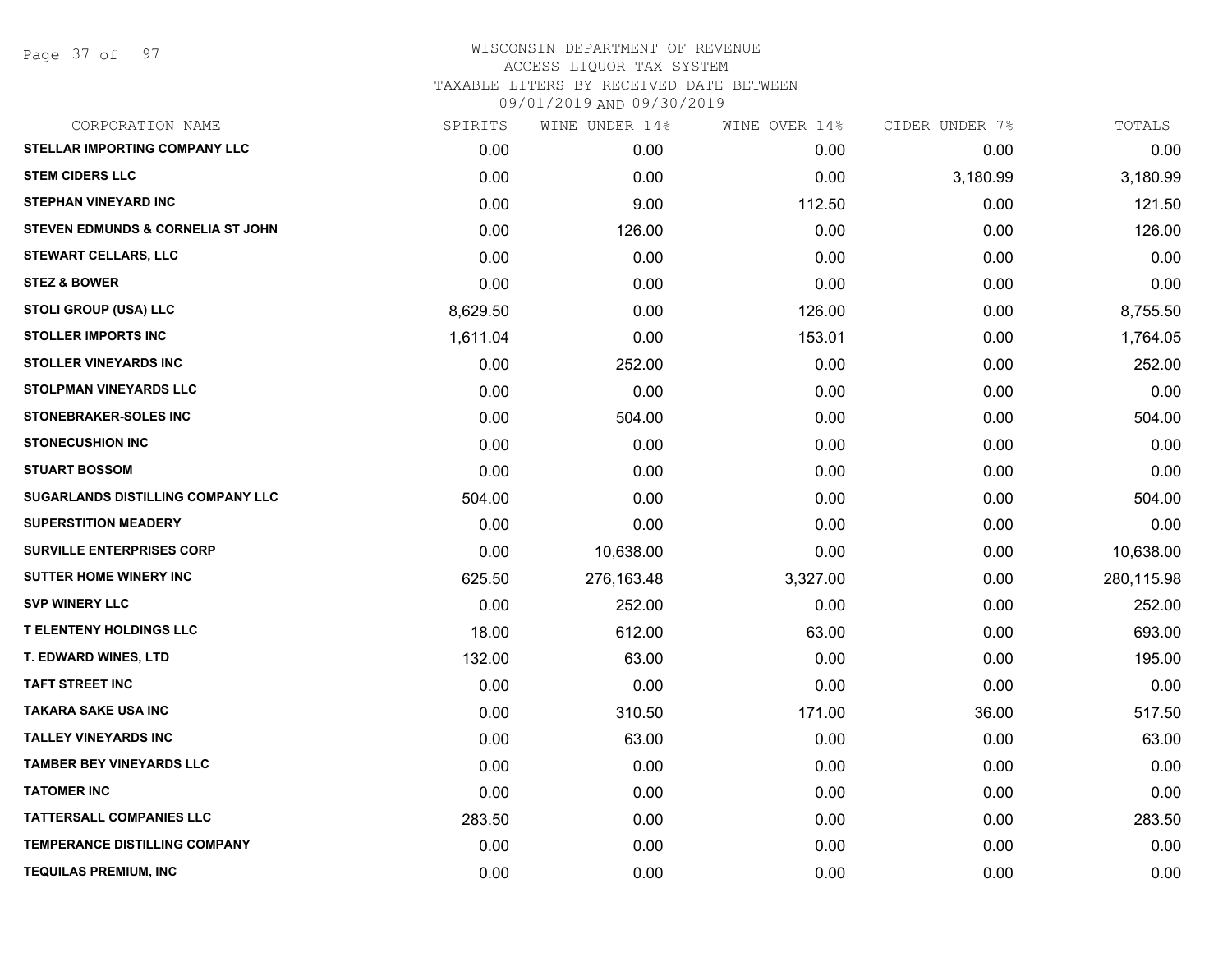Page 38 of 97

| CORPORATION NAME                   | SPIRITS | WINE UNDER 14% | WINE OVER 14% | CIDER UNDER 7% | TOTALS     |
|------------------------------------|---------|----------------|---------------|----------------|------------|
| TERRA SANCTA TRADING COMPANY LLC   | 0.00    | 0.00           | 0.00          | 0.00           | 0.00       |
| <b>TERRANEO MERCHANTS INC</b>      | 0.00    | 31.50          | 0.00          | 0.00           | 31.50      |
| <b>TERRAVANT WINE COMPANY LLC</b>  | 0.00    | 639.00         | 0.00          | 0.00           | 639.00     |
| <b>TERRESSENTIA CORPORATION</b>    | 0.00    | 0.00           | 0.00          | 0.00           | 0.00       |
| <b>TERRIZZI VINO INC</b>           | 0.00    | 0.00           | 0.00          | 0.00           | 0.00       |
| <b>TERROIR CSS, LLC</b>            | 0.00    | 0.00           | 0.00          | 0.00           | 0.00       |
| <b>TEXACELLO, LLC</b>              | 0.00    | 0.00           | 0.00          | 0.00           | 0.00       |
| <b>TGE LLC</b>                     | 0.00    | 0.00           | 0.00          | 0.00           | 0.00       |
| THE 11 WELLS SPIRITS COMPANY LLC   | 0.00    | 0.00           | 0.00          | 0.00           | 0.00       |
| THE AUSTRALIAN WINE CONNECTION INC | 0.00    | 0.00           | 0.00          | 0.00           | 0.00       |
| THE BIALE ESTATE                   | 0.00    | 0.00           | 0.00          | 0.00           | 0.00       |
| THE BRANDER VINEYARD               | 0.00    | 0.00           | 0.00          | 0.00           | 0.00       |
| THE EDRINGTON GROUP USA LLC        | 542.25  | 0.00           | 0.00          | 0.00           | 542.25     |
| THE GIRLS IN THE VINEYARD          | 0.00    | 0.00           | 0.00          | 0.00           | 0.00       |
| THE HARVEST IMPORTING              | 0.00    | 0.00           | 0.00          | 0.00           | 0.00       |
| THE HESS COLLECTION WINERY         | 0.00    | 252.00         | 339.00        | 0.00           | 591.00     |
| THE INFINITE MONKEY THEOREM INC    | 0.00    | 0.00           | 0.00          | 0.00           | 0.00       |
| THE MEEKER VINEYARD                | 0.00    | 0.00           | 0.00          | 0.00           | 0.00       |
| THE MORLET SELECTION INC           | 0.00    | 0.00           | 0.00          | 0.00           | 0.00       |
| THE MORNE WINE COMPANY             | 0.00    | 0.00           | 0.00          | 0.00           | 0.00       |
| THE OJAI VINEYARD INC              | 0.00    | 0.00           | 0.00          | 0.00           | 0.00       |
| THE R.S. LIPMAN COMPANY            | 0.00    | 0.00           | 0.00          | 0.00           | 0.00       |
| THE RIVER WINE INC                 | 0.00    | 0.00           | 0.00          | 0.00           | 0.00       |
| THE SECOND GENERATION TRUST        | 0.00    | 0.00           | 0.00          | 0.00           | 0.00       |
| THE SILVERADO VINEYARDS            | 0.00    | 0.00           | 0.00          | 0.00           | 0.00       |
| THE SORTING TABLE LLC              | 0.00    | 594.00         | 192.00        | 0.00           | 786.00     |
| THE TRITON COLLECTION INC          | 0.00    | 603.00         | 0.00          | 0.00           | 603.00     |
| THE WINE GROUP INC                 | 0.00    | 513,851.49     | 22,120.50     | 0.00           | 535,971.99 |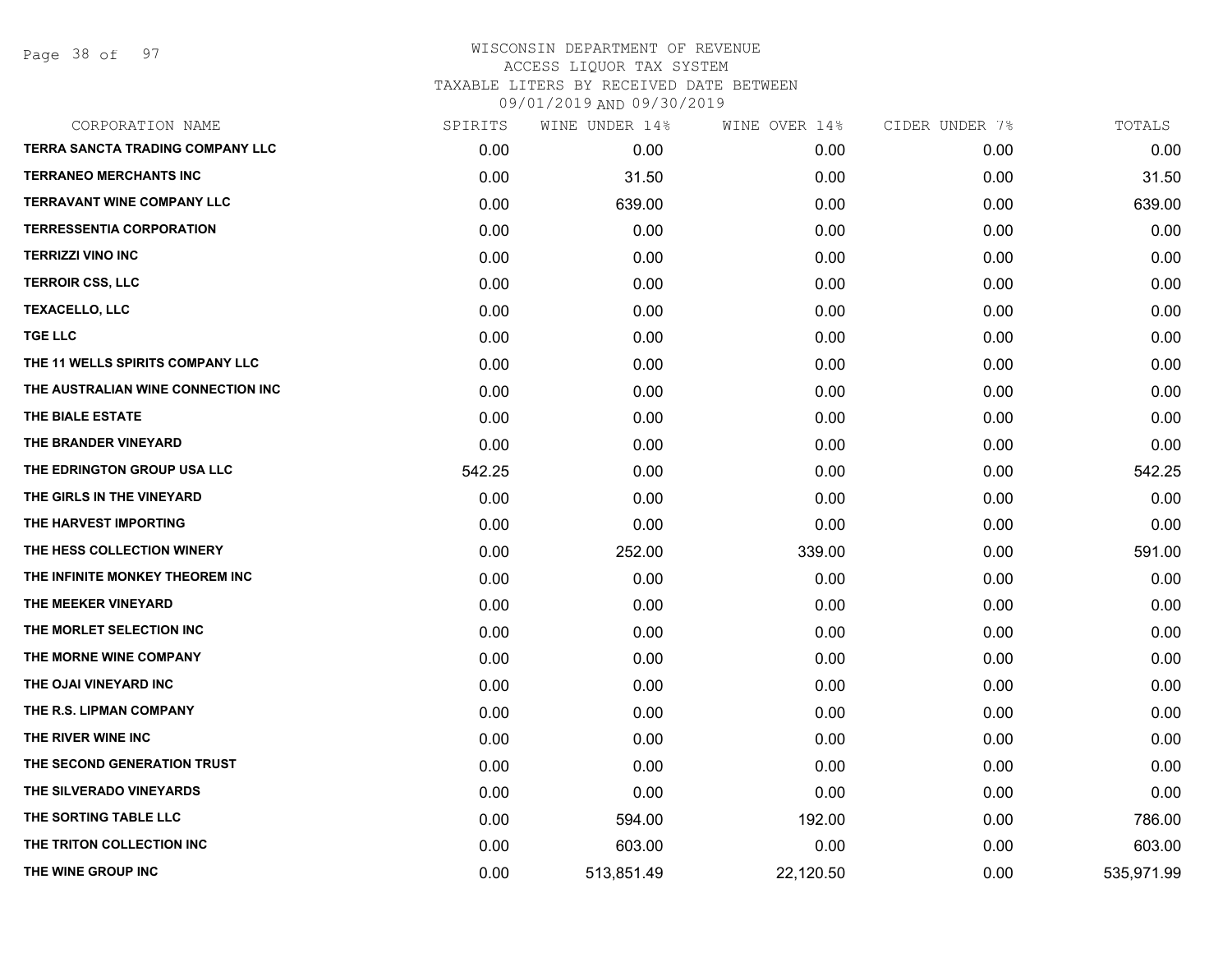Page 39 of 97

#### WISCONSIN DEPARTMENT OF REVENUE ACCESS LIQUOR TAX SYSTEM TAXABLE LITERS BY RECEIVED DATE BETWEEN

09/01/2019 AND 09/30/2019

| CORPORATION NAME                              | SPIRITS | WINE UNDER 14% | WINE OVER 14% | CIDER UNDER 7% | TOTALS    |
|-----------------------------------------------|---------|----------------|---------------|----------------|-----------|
| THE WINE SOURCE INC                           | 0.00    | 38.24          | 0.00          | 0.00           | 38.24     |
| THE WOODMAR GROUP LLC                         | 0.00    | 1,386.00       | 126.00        | 0.00           | 1,512.00  |
| THIRD LEAF WINES LLC                          | 0.00    | 0.00           | 0.00          | 0.00           | 0.00      |
| THOMAS ALLEN VINEYARDS & WINERY, LLC          | 0.00    | 0.00           | 0.00          | 0.00           | 0.00      |
| THOMAS WILLIAM INC                            | 0.00    | 180.00         | 180.00        | 0.00           | 360.00    |
| THREE FAT GUYS WINE LLC                       | 0.00    | 0.00           | 63.00         | 0.00           | 63.00     |
| THREE RING PRODUCTIONS LLC                    | 0.00    | 0.00           | 0.00          | 0.00           | 0.00      |
| <b>THURMAN J RODGERS</b>                      | 0.00    | 0.00           | 0.00          | 0.00           | 0.00      |
| TIGERS USA GLOBAL LOGISTICS INC               | 0.00    | 0.00           | 0.00          | 0.00           | 0.00      |
| <b>TITUS &amp; TITUS</b>                      | 0.00    | 0.00           | 0.00          | 0.00           | 0.00      |
| TMR WINE COMPANY LLC                          | 0.00    | 0.00           | 0.00          | 0.00           | 0.00      |
| TOAD HOLLOW VINEYARDS INC                     | 0.00    | 2,673.00       | 126.00        | 0.00           | 2,799.00  |
| <b>TOBIN JAMES CELLARS</b>                    | 0.00    | 0.00           | 0.00          | 0.00           | 0.00      |
| <b>TOBY BEALL</b>                             | 0.00    | 0.00           | 0.00          | 0.00           | 0.00      |
| <b>TOLLIVER RANCH BRANDS LLC</b>              | 0.00    | 0.00           | 0.00          | 0.00           | 0.00      |
| <b>TOM MEADOWCROFT</b>                        | 0.00    | 0.00           | 0.00          | 0.00           | 0.00      |
| <b>TREANA WINERY LLC</b>                      | 0.00    | 504.00         | 932.00        | 0.00           | 1,436.00  |
| <b>TREASURY WINE ESTATES AMERICAS COMPANY</b> | 0.00    | 54,468.69      | 12,712.50     | 0.00           | 67,181.19 |
| <b>TREFETHEN VINEYARDS WINERY INC</b>         | 0.00    | 126.00         | 693.00        | 0.00           | 819.00    |
| <b>TREMAINE ATKINSON</b>                      | 630.00  | 0.00           | 0.00          | 0.00           | 630.00    |
| <b>TRENTADUE WINERY LLC</b>                   | 0.00    | 0.00           | 252.00        | 0.00           | 252.00    |
| <b>TREVOR J SHEEHAN</b>                       | 0.00    | 0.00           | 0.00          | 0.00           | 0.00      |
| TRI VIN IMPORTS INC                           | 0.00    | 39,813.75      | 0.00          | 0.00           | 39,813.75 |
| <b>TRIM WINES LLC</b>                         | 0.00    | 315.00         | 0.00          | 0.00           | 315.00    |
| <b>TRINITAS CELLARS LLC</b>                   | 0.00    | 0.00           | 0.00          | 0.00           | 0.00      |
| <b>TRIONE VINEYARDS LLC</b>                   | 0.00    | 161.00         | 5.50          | 0.00           | 166.50    |
| <b>TRI-STAR MARKETING INC</b>                 | 0.00    | 3,393.00       | 0.00          | 0.00           | 3,393.00  |
| TRUJILLO WINES, LLC                           | 0.00    | 0.00           | 0.00          | 0.00           | 0.00      |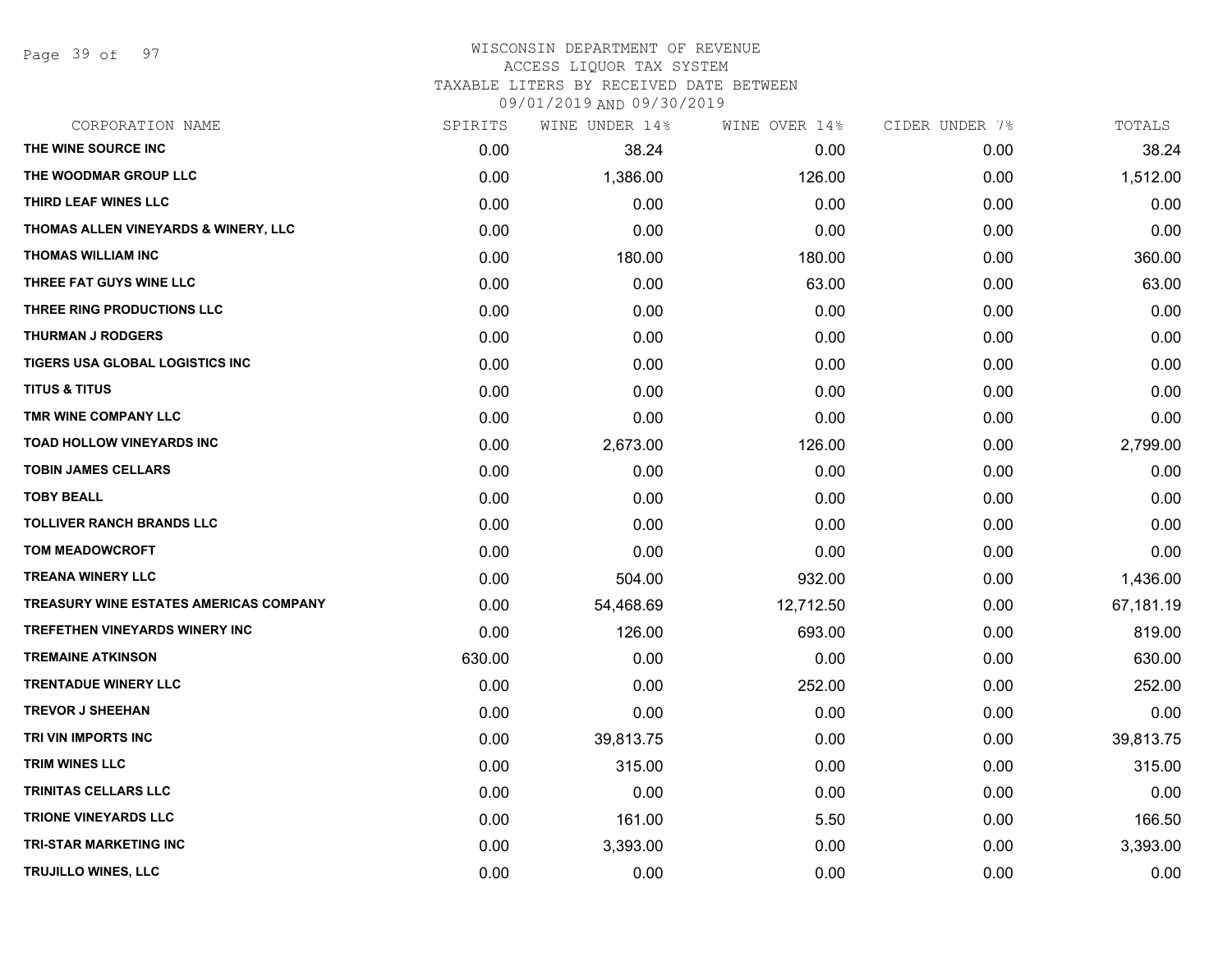Page 40 of 97

## WISCONSIN DEPARTMENT OF REVENUE ACCESS LIQUOR TAX SYSTEM

TAXABLE LITERS BY RECEIVED DATE BETWEEN

09/01/2019 AND 09/30/2019

| CORPORATION NAME                            | SPIRITS    | WINE UNDER 14% | WINE OVER 14% | CIDER UNDER 7% | TOTALS     |
|---------------------------------------------|------------|----------------|---------------|----------------|------------|
| <b>TRUVINO INC</b>                          | 0.00       | 1,561.50       | 0.00          | 0.00           | 1,561.50   |
| <b>TURLEY WINE CELLARS INC</b>              | 0.00       | 0.00           | 72.00         | 0.00           | 72.00      |
| TURN KEY WINE BRANDS LLC                    | 0.00       | 441.00         | 315.00        | 0.00           | 756.00     |
| <b>TURNBULL WINE CELLARS</b>                | 0.00       | 0.00           | 0.00          | 0.00           | 0.00       |
| TWIN PEAKS WINERY INC                       | 0.00       | 0.00           | 0.00          | 0.00           | 0.00       |
| <b>TWO BROTHERS ARTISAN SPIRITS COMPANY</b> | 897.00     | 0.00           | 0.00          | 0.00           | 897.00     |
| <b>TWO SONS IMPORTS LLC</b>                 | 0.00       | 0.00           | 0.00          | 0.00           | 0.00       |
| TWO WORLDS WINE COMPANY, LLC                | 0.00       | 0.00           | 0.00          | 0.00           | 0.00       |
| <b>UMPQUA WINE WORKS LLC</b>                | 0.00       | 0.00           | 0.00          | 0.00           | 0.00       |
| UN SOGNO LLC                                | 0.00       | 0.00           | 0.00          | 0.00           | 0.00       |
| UNCLE JOHN'S FRUIT HOUSE WINERY LLC         | 0.00       | 0.00           | 0.00          | 0.00           | 0.00       |
| UNDERGROUND WINE PROJECT LLC                | 0.00       | 0.00           | 0.00          | 0.00           | 0.00       |
| <b>UNION WINE COMPANY</b>                   | 0.00       | 5,862.60       | 0.00          | 0.00           | 5,862.60   |
| UNITED SPIRITS INC                          | 0.00       | 0.00           | 0.00          | 0.00           | 0.00       |
| UNITED STATES DISTILLED PRODUCTS CO.        | 229,757.76 | 51,781.02      | 2,281.00      | 0.00           | 283,819.78 |
| UNTI WINE CO LLC                            | 0.00       | 0.00           | 0.00          | 0.00           | 0.00       |
| <b>UPCHURCH VINEYARD LLC</b>                | 0.00       | 0.00           | 0.00          | 0.00           | 0.00       |
| <b>USA WINE IMPORTS INC</b>                 | 45.00      | 1,050.00       | 0.00          | 0.00           | 1,095.00   |
| <b>USA WINE WEST LLC</b>                    | 81.00      | 8,272.50       | 216.00        | 0.00           | 8,569.50   |
| <b>UVE ENTERPRISES INC</b>                  | 0.00       | 0.00           | 0.00          | 0.00           | 0.00       |
| V&CLLC                                      | 0.00       | 0.00           | 0.00          | 0.00           | 0.00       |
| <b>V2 WINE GROUP LLC</b>                    | 0.00       | 504.00         | 0.00          | 0.00           | 504.00     |
| <b>VALCKENBERG INTERNATIONAL INC</b>        | 0.00       | 378.00         | 0.00          | 0.00           | 378.00     |
| <b>VALOR WINE CO LLC</b>                    | 0.00       | 0.00           | 0.00          | 0.00           | 0.00       |
| VAN RUITEN FAMILY WINERY LLC                | 0.00       | 0.00           | 0.00          | 0.00           | 0.00       |
| <b>VANDER MILL LLC</b>                      | 0.00       | 0.00           | 0.00          | 3,561.44       | 3,561.44   |
| <b>VELOCITY DISTRIBUTION COMPANY, LLC</b>   | 0.00       | 0.00           | 0.00          | 0.00           | 0.00       |
| <b>VEN CAL RANCHES LLC</b>                  | 0.00       | 0.00           | 0.00          | 0.00           | 0.00       |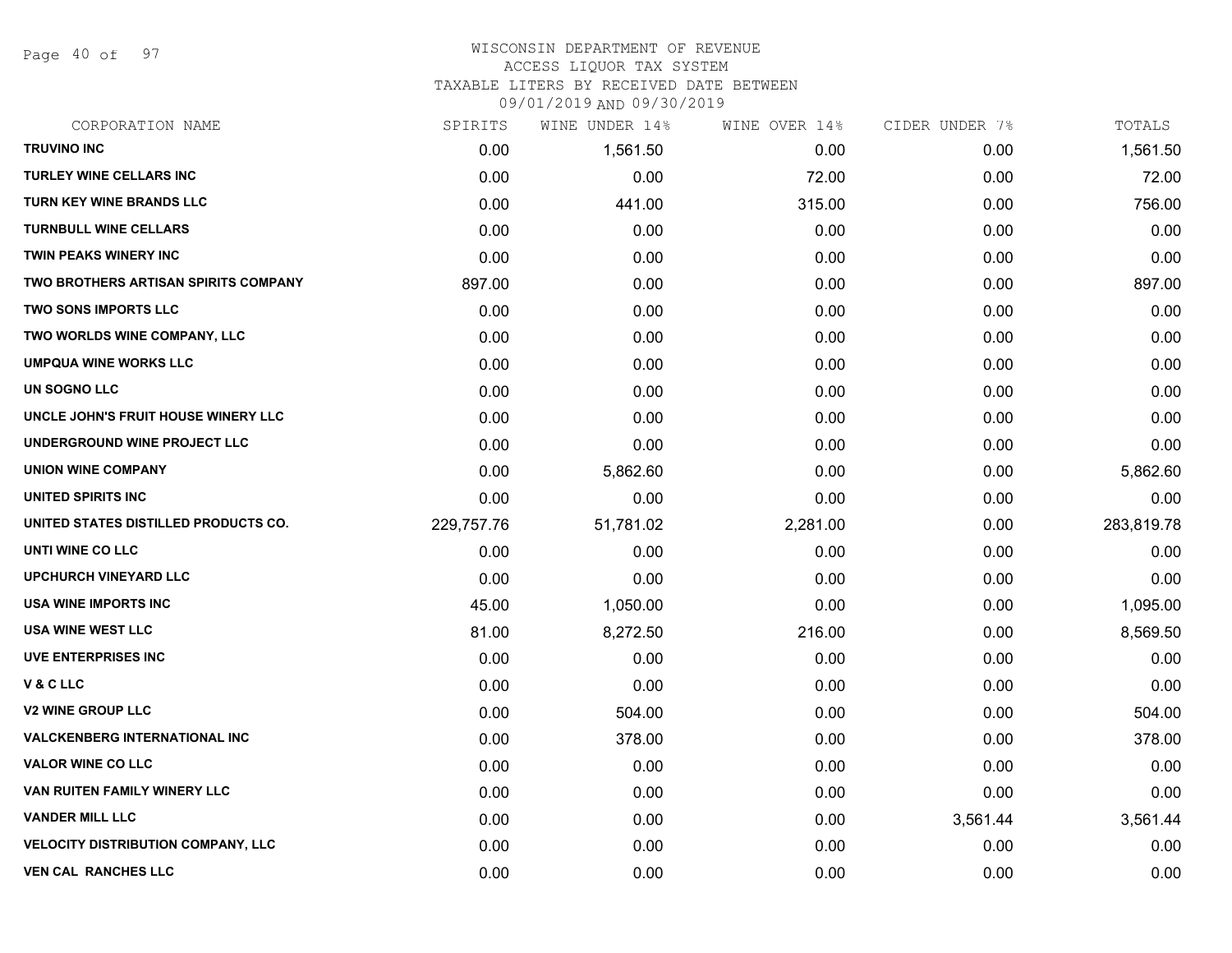Page 41 of 97

| CORPORATION NAME                      | SPIRITS | WINE UNDER 14% | WINE OVER 14% | CIDER UNDER 7% | TOTALS    |
|---------------------------------------|---------|----------------|---------------|----------------|-----------|
| <b>VENGE VINEYARDS INC</b>            | 0.00    | 0.00           | 0.00          | 0.00           | 0.00      |
| <b>VERITY WINES LLC</b>               | 0.00    | 0.00           | 0.00          | 0.00           | 0.00      |
| <b>VERMEIL WINE GROUP LLC</b>         | 0.00    | 0.00           | 0.00          | 0.00           | 0.00      |
| <b>VERMONT HARD CIDER COMPANY LLC</b> | 0.00    | 0.00           | 0.00          | 12,540.00      | 12,540.00 |
| VI. SCO. INC                          | 0.00    | 747.60         | 133.30        | 0.00           | 880.90    |
| <b>VIAS IMPORTS LTD</b>               | 0.00    | 0.00           | 0.00          | 0.00           | 0.00      |
| <b>VICENTE GANDIA USA INC</b>         | 0.00    | 0.00           | 0.00          | 0.00           | 0.00      |
| <b>VIEUX VINS INC</b>                 | 0.00    | 258.00         | 319.50        | 0.00           | 577.50    |
| <b>VIKRE DISTILLERY LLC</b>           | 565.88  | 0.00           | 0.00          | 0.00           | 565.88    |
| <b>VILLA CREEK INC</b>                | 0.00    | 0.00           | 0.00          | 0.00           | 0.00      |
| <b>VILLA ENCINAL PARTNERS LP</b>      | 0.00    | 0.00           | 54.00         | 0.00           | 54.00     |
| <b>VILLA SAN JULIETTE INC</b>         | 0.00    | 0.00           | 0.00          | 0.00           | 0.00      |
| VIN DE ZO LLC                         | 0.00    | 0.00           | 0.00          | 0.00           | 0.00      |
| <b>VIN DIVINO LTD</b>                 | 471.00  | 63.00          | 45.00         | 0.00           | 579.00    |
| <b>VINA ROBLES INC</b>                | 0.00    | 54.00          | 270.00        | 0.00           | 324.00    |
| <b>VINAMERICAS INC</b>                | 0.00    | 729.00         | 0.00          | 0.00           | 729.00    |
| <b>VINCENZO PADULA</b>                | 0.00    | 0.00           | 0.00          | 0.00           | 0.00      |
| <b>VINE CLIFF WINERY INC</b>          | 0.00    | 0.00           | 0.00          | 0.00           | 0.00      |
| <b>VINE CONNECTIONS LLC</b>           | 4.50    | 873.00         | 1,280.16      | 0.00           | 2,157.66  |
| <b>VINEBURG LLC</b>                   | 0.00    | 0.00           | 0.00          | 0.00           | 0.00      |
| <b>VINEYARD 29 LLC</b>                | 0.00    | 0.00           | 0.00          | 0.00           | 0.00      |
| <b>VINEYARD BRANDS LLC</b>            | 0.00    | 0.00           | 0.00          | 0.00           | 0.00      |
| VINO DEL SOL INC                      | 0.00    | 279.00         | 0.00          | 0.00           | 279.00    |
| <b>VINO LOGICS CORPORATION</b>        | 0.00    | 0.00           | 63.00         | 0.00           | 63.00     |
| <b>VINO.COM LLC</b>                   | 91.50   | 1,462.50       | 261.00        | 8,296.00       | 10,111.00 |
| <b>VINOANDES LLC</b>                  | 0.00    | 0.00           | 0.00          | 0.00           | 0.00      |
| <b>VINOVIA WINE GROUP INC</b>         | 0.00    | 459.00         | 0.00          | 0.00           | 459.00    |
| <b>VINTAGE '59 IMPORTS LLC</b>        | 0.00    | 112.50         | 9.00          | 0.00           | 121.50    |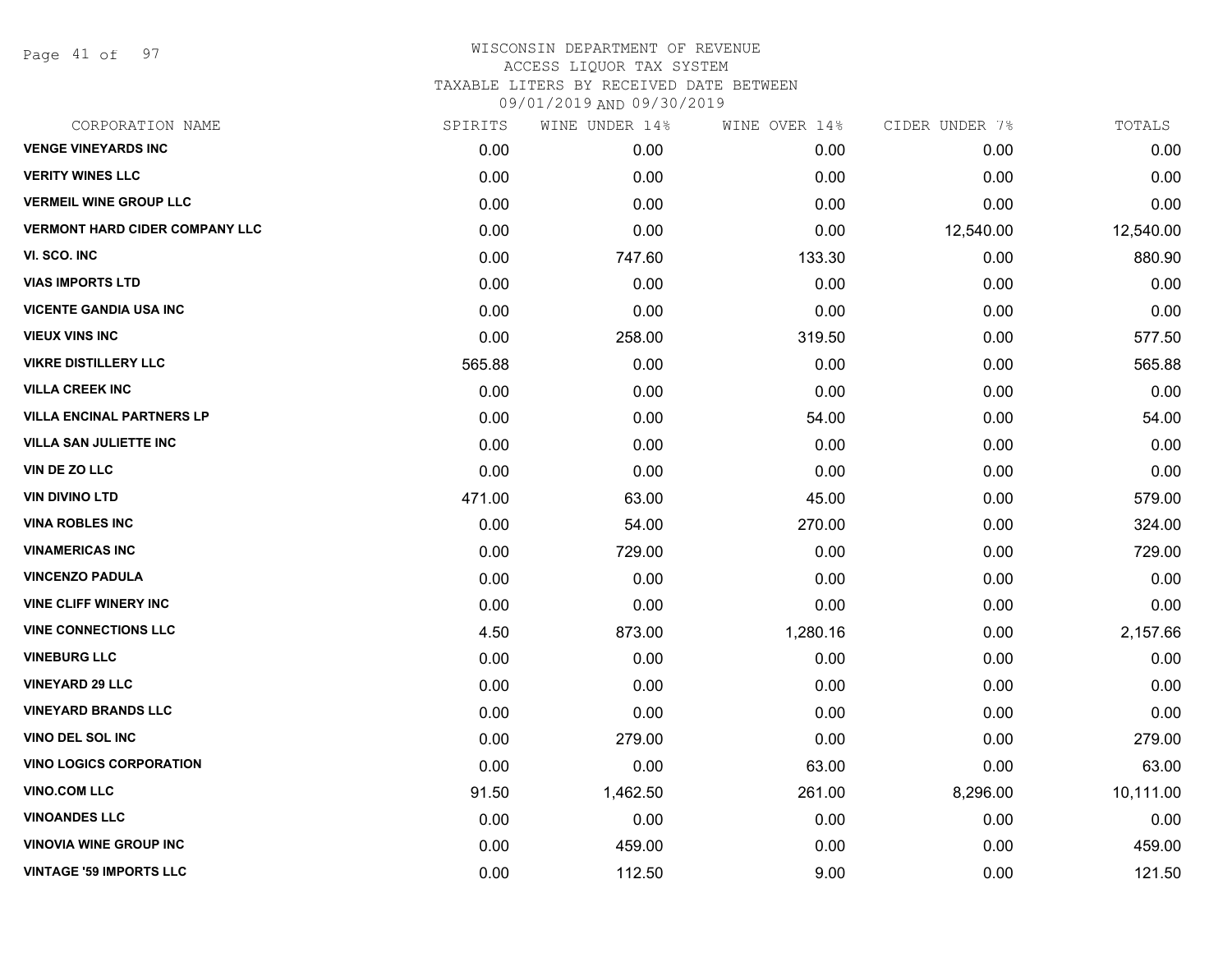Page 42 of 97

### WISCONSIN DEPARTMENT OF REVENUE ACCESS LIQUOR TAX SYSTEM TAXABLE LITERS BY RECEIVED DATE BETWEEN

09/01/2019 AND 09/30/2019

| CORPORATION NAME                        | SPIRITS     | WINE UNDER 14% | WINE OVER 14% | CIDER UNDER 7% | TOTALS      |
|-----------------------------------------|-------------|----------------|---------------|----------------|-------------|
| <b>VINTAGE POINT LLC</b>                | 0.00        | 0.00           | 63.00         | 0.00           | 63.00       |
| <b>VINTAGE WINE ESTATES, INC.</b>       | 0.00        | 6,777.00       | 2,830.50      | 0.00           | 9,607.50    |
| <b>VINTURE WINE COMPANY LLC</b>         | 0.00        | 0.00           | 432.00        | 0.00           | 432.00      |
| <b>VINTUS LLC</b>                       | 0.00        | 0.00           | 0.00          | 0.00           | 0.00        |
| <b>VISION WINE &amp; SPIRITS LLC</b>    | 54.00       | 27.00          | 36.00         | 0.00           | 117.00      |
| <b>VITANI SPIRITS LLC</b>               | 0.00        | 0.00           | 0.00          | 0.00           | 0.00        |
| <b>VOLIO VINO IMPORTS, INC.</b>         | 0.00        | 0.00           | 0.00          | 0.00           | 0.00        |
| <b>VOTTO VINES IMPORTING INC</b>        | 0.00        | 216.00         | 0.00          | 0.00           | 216.00      |
| <b>VTPR INC</b>                         | 0.00        | 0.00           | 0.00          | 0.00           | 0.00        |
| <b>W J DEUTSCH &amp; SONS LTD</b>       | 10,374.20   | 182,554.18     | 16,923.30     | 0.00           | 209,851.68  |
| <b>WAGNER WINE COMPANY LLC</b>          | 0.00        | 288.00         | 3,696.00      | 0.00           | 3,984.00    |
| <b>WAGNER WINERY LLC</b>                | 0.00        | 0.00           | 0.00          | 0.00           | 0.00        |
| <b>WALTER NOVOSEL</b>                   | 0.00        | 114.31         | 0.00          | 0.00           | 114.31      |
| <b>WEBSTER BARNES LLC</b>               | 0.00        | 0.00           | 0.00          | 0.00           | 0.00        |
| <b>WEIBEL INCORPORATED</b>              | 0.00        | 0.00           | 0.00          | 0.00           | 0.00        |
| <b>WEIN BAUER INC</b>                   | 23.61       | 2,364.94       | 0.00          | 0.00           | 2,388.55    |
| <b>WELL OILED WINE COMPANY LLC</b>      | 0.00        | 346.50         | 0.00          | 0.00           | 346.50      |
| <b>WEST COAST WINE PARTNERS LLC</b>     | 0.00        | 0.00           | 0.00          | 0.00           | 0.00        |
| WEST MICHIGAN RUM COMPANY, LLC          | 0.00        | 0.00           | 0.00          | 0.00           | 0.00        |
| <b>WESTERN SPIRITS BEVERAGE CO LLC</b>  | $-1,531.80$ | 0.00           | 0.00          | 0.00           | $-1,531.80$ |
| <b>WEYGANDT-METZLER IMPORTING LTD</b>   | 0.00        | 621.00         | 0.00          | 0.00           | 621.00      |
| <b>WHISKEY ACRES DISTILLING CO</b>      | 0.00        | 0.00           | 0.00          | 0.00           | 0.00        |
| WHYTE AND MACKAY (AMERICAS) LIMITED LLC | 0.00        | 0.00           | 0.00          | 0.00           | 0.00        |
| <b>WI INC</b>                           | 0.00        | 126.00         | 0.00          | 0.00           | 126.00      |
| <b>WILD AGAVE IMPORTS LLC</b>           | 0.00        | 0.00           | 0.00          | 0.00           | 0.00        |
| <b>WILLAMETTE VALLEY VINEYARDS INC</b>  | 0.00        | 756.00         | 0.00          | 0.00           | 756.00      |
| <b>WILLIAM GRANT &amp; SONS INC</b>     | 39,004.80   | 0.00           | 0.00          | 0.00           | 39,004.80   |
| <b>WILLIAM P KNUTTEL</b>                | 0.00        | 0.00           | 0.00          | 0.00           | 0.00        |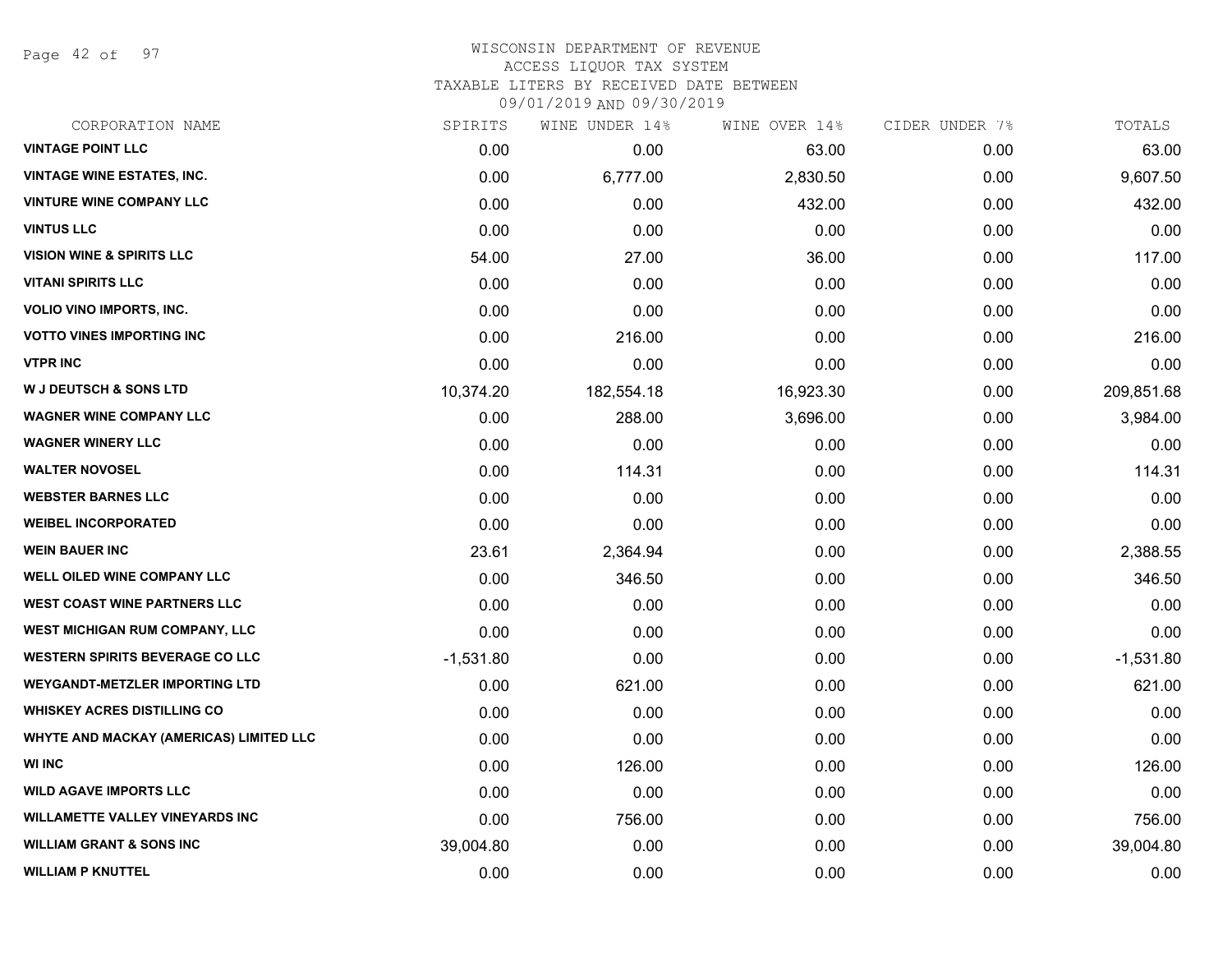Page 43 of 97

| CORPORATION NAME                               | SPIRITS | WINE UNDER 14% | WINE OVER 14% | CIDER UNDER 7% | TOTALS    |
|------------------------------------------------|---------|----------------|---------------|----------------|-----------|
| <b>WILLIAM PRICE III</b>                       | 0.00    | 0.00           | 0.00          | 0.00           | 0.00      |
| <b>WILLIAM T HOLLORAN</b>                      | 0.00    | 0.00           | 0.00          | 0.00           | 0.00      |
| <b>WILLIAM TIMOTHY EDWARDS</b>                 | 0.00    | 0.00           | 0.00          | 0.00           | 0.00      |
| <b>WILLIAM WOLF BRAND LLC</b>                  | 0.00    | 0.00           | 0.00          | 0.00           | 0.00      |
| <b>WILLIAM WOODRUFF</b>                        | 0.00    | 0.00           | 0.00          | 0.00           | 0.00      |
| <b>WILLIAMS &amp; SELYEM LLC</b>               | 0.00    | 0.00           | 0.00          | 0.00           | 0.00      |
| <b>WILSON CREEK WINERY &amp; VINEYARDS INC</b> | 0.00    | 0.00           | 0.00          | 0.00           | 0.00      |
| <b>WILSON DANIELS LLC</b>                      | 0.00    | 5,580.00       | 387.00        | 0.00           | 5,967.00  |
| <b>WINDY CITY DISTILLING INC</b>               | 0.00    | 0.00           | 0.00          | 0.00           | 0.00      |
| <b>WINE BRIDGE IMPORTS INC</b>                 | 0.00    | 378.00         | 0.00          | 0.00           | 378.00    |
| WINE COUNTRY INTERNATIONAL INC                 | 0.00    | 0.00           | 0.00          | 0.00           | 0.00      |
| <b>WINE CREEK LLC</b>                          | 0.00    | 0.00           | 0.00          | 0.00           | 0.00      |
| <b>WINE HOOLIGANS LLC</b>                      | 0.00    | 1,953.00       | 0.00          | 0.00           | 1,953.00  |
| <b>WINE SPOTS CELLARS, INC</b>                 | 0.00    | 0.00           | 0.00          | 0.00           | 0.00      |
| <b>WINE WINE SITUATION LLC</b>                 | 0.00    | 0.00           | 0.00          | 0.00           | 0.00      |
| <b>WINEPLAYGROUND.COM INC</b>                  | 0.00    | 0.00           | 171.00        | 0.00           | 171.00    |
| <b>WINERIES &amp; SELECT PRODUCTS LLC</b>      | 0.00    | 450.00         | 147.00        | 0.00           | 597.00    |
| <b>WINERY EXCHANGE, INC.</b>                   | 0.00    | 83,286.00      | 252.00        | 0.00           | 83,538.00 |
| <b>WINES OF FRANCE INC</b>                     | 0.00    | 443.64         | 0.00          | 0.00           | 443.64    |
| <b>WINES UNLIMITED INC</b>                     | 0.00    | 5,553.00       | 0.00          | 0.00           | 5,553.00  |
| <b>WINESELLERS LTD</b>                         | 0.00    | 8,605.00       | 12.00         | 54.00          | 8,671.00  |
| WINNESHIEK WILDBERRY WINERY LLC                | 0.00    | 0.00           | 0.00          | 0.00           | 0.00      |
| <b>WISD LLC</b>                                | 0.00    | 243.00         | 0.00          | 0.00           | 243.00    |
| <b>WOLFFER ESTATE VINEYARDS INC</b>            | 0.00    | 0.00           | 0.00          | 0.00           | 0.00      |
| <b>WOODSON WINES LLC</b>                       | 0.00    | 5,166.00       | 0.00          | 0.00           | 5,166.00  |
| <b>WORLD TRAVELER IMPORTS LLC</b>              | 0.00    | 0.00           | 0.00          | 0.00           | 0.00      |
| <b>WORLDWIDE CELLARS INC</b>                   | 0.00    | 0.00           | 0.00          | 0.00           | 0.00      |
| WRS CO. LLC                                    | 126.00  | 0.00           | 0.00          | 0.00           | 126.00    |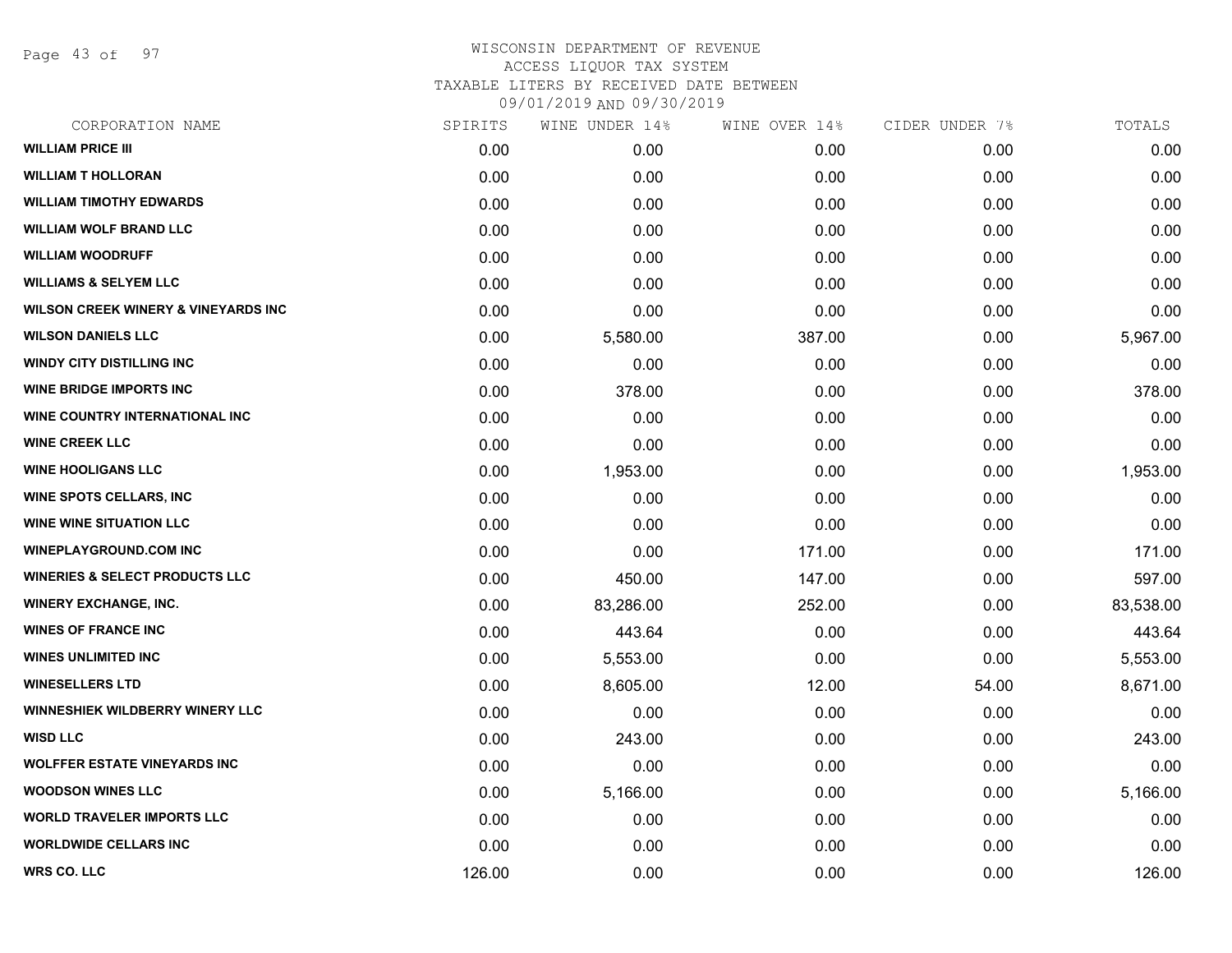Page 44 of 97

| CORPORATION NAME                  | SPIRITS      | WINE UNDER 14% | OVER 14%<br>WINE | CIDER UNDER 7% | TOTALS       |
|-----------------------------------|--------------|----------------|------------------|----------------|--------------|
| XXX DISTILLERY, LLC               | 0.00         | 0.00           | 0.00             | 0.00           | 0.00         |
| <b>YAEGAKI CORPORATION OF USA</b> | 0.00         | 837.00         | 122.40           | 0.00           | 959.40       |
| YORKVILLE CELLARS INC             | 0.00         | 0.00           | 0.00             | 0.00           | 0.00         |
| YOUNTVILLE WINE IMPORTS LLC       | 0.00         | 0.00           | 0.00             | 0.00           | 0.00         |
| <b>ZACH HOLLINGSWORTH</b>         | 0.00         | 0.00           | 0.00             | 0.00           | 0.00         |
| <b>ZD WINES LLC</b>               | 0.00         | 0.00           | 0.00             | 0.00           | 0.00         |
| <b>ZEILER SPIRITS LLC</b>         | 0.00         | 0.00           | 0.00             | 0.00           | 0.00         |
| <b>ZONIN USA INC</b>              | 886.08       | 10,650.25      | 69.00            | 0.00           | 11,605.33    |
| TOTAL LITERS FOR 9/30/2019        | 4,290,135.39 | 3,565,208.09   | 302,762.39       | 306,536.55     | 8,464,642.42 |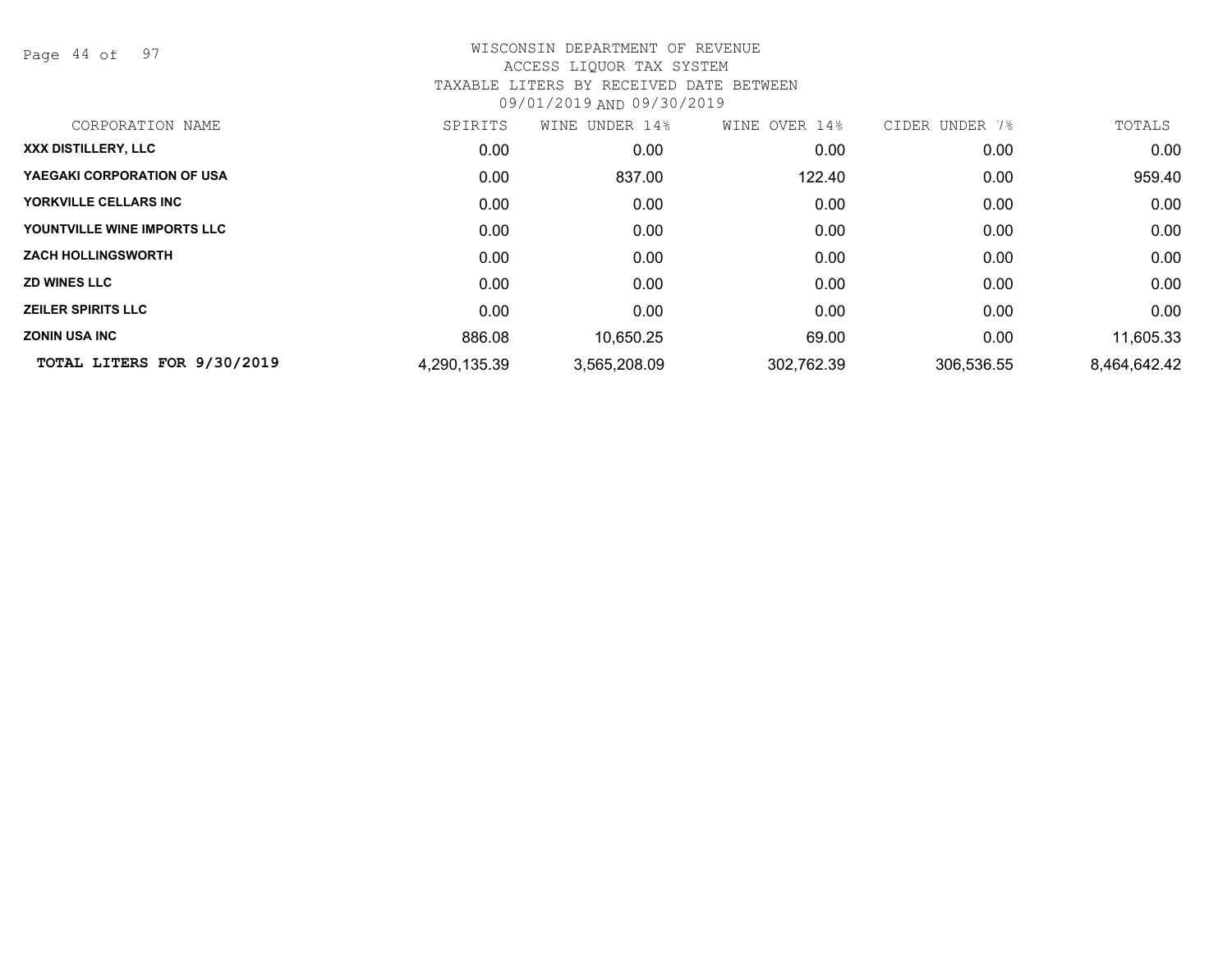Page 45 of 97

# WISCONSIN DEPARTMENT OF REVENUE ACCESS LIQUOR TAX SYSTEM TAXABLE LITERS BY RECEIVED DATE BETWEEN 09/01/2019 AND 09/30/2019

**IN STATE WHOLESALER (W) 1848 DISTRIBUTING COMPANY, LLC** 0.00 0.00 0.00 0.00 0.00 **ALLSTATE LIQUOR & WINE COMPANY, INC.** 0.00 0.00 0.00 0.00 0.00 **AVA WINE & SPIRITS LLC** 0.00 0.00 0.00 0.00 0.00 **BADGER DISTRIBUTING OF MILWAUKEE LLC** 0.00 0.00 0.00 0.00 0.00 **BADGER LIQUOR CO. INC.** 107,169.00 46,666.18 7,584.00 0.00 161,419.18 **BADGER STATE WINERY COOPERATIVE** 0.00 0.00 0.00 0.00 0.00 **BADGER WINE & SPIRITS LLC** 0.00 0.00 0.00 0.00 0.00 **BEECHWOOD DISTRIBUTORS, INC.** 0.00 0.00 0.00 0.00 0.00 **BEER CAPITOL DISTRIBUTING LLC** 0.00 0.00 0.00 0.00 0.00 **BILJANA KLATT** 0.00 0.00 0.00 0.00 0.00 **BILL'S DISTRIBUTING, LTD.** 0.00 0.00 0.00 0.00 0.00 **BRANT T NEHMER** 0.00 1,485.00 0.00 0.00 1,485.00 **BREAKTHRU BEVERAGE GROUP LLC**  $0.00$   $0.00$   $0.00$   $0.00$   $0.00$   $0.00$   $0.00$   $0.00$   $0.00$   $0.00$   $0.00$   $0.00$   $0.00$   $0.00$   $0.00$   $0.00$   $0.00$   $0.00$   $0.00$   $0.00$   $0.00$   $0.00$   $0.00$   $0.00$   $0.00$   $0.00$   $0.00$   $0$ **BREAKTHRU BEVERAGE GROUP LLC** 11.172.01 47.979.35 1,359.01 0.00 60.510.37 **BREAKTHRU BEVERAGE WISCONSIN NORTH LLC** 0.00 0.00 0.00 0.00 0.00 **C.J.W., INC.** 6.00 **0.00 0.00 0.00 0.00 0.00 0.00 0.00 0.00 0.00 0.00 0.00 0.00 0.00 0.00** CORPORATION NAME SPIRITS WINE UNDER 14% WINE OVER 14% CIDER UNDER 7% TOTALS

**CAPITOL-HUSTING COMPANY, INC.** 13,387.50 43,023.06 0.00 0.00 0.00 56,410.56 **CHAS A BERNICK INC** 0.00 0.00 0.00 0.00 0.00 **CHRISTY SMITH** 0.00 0.00 0.00 0.00 0.00 **CHROMATIC WINE COMPANY LLC** 0.00 0.00 0.00 0.00 0.00 **DE PERE LIQUOR CO LLC** 0.00 0.00 0.00 0.00 0.00 **DEAN DISTRIBUTING, INC.** 0.00 0.00 0.00 0.00 0.00 **DEAN DISTRIBUTING, INC.** 0.00 0.00 0.00 0.00 0.00 **DEWITT CHURCH GOODS, INC.** 0.00 0.00 0.00 0.00 0.00 **DIONYSUS DISTRIBUTORS, LLC** 0.00 0.00 0.00 0.00 0.00 **FABIANO BROTHERS - WISCONSIN LLC** 0.00 0.00 0.00 0.00 0.00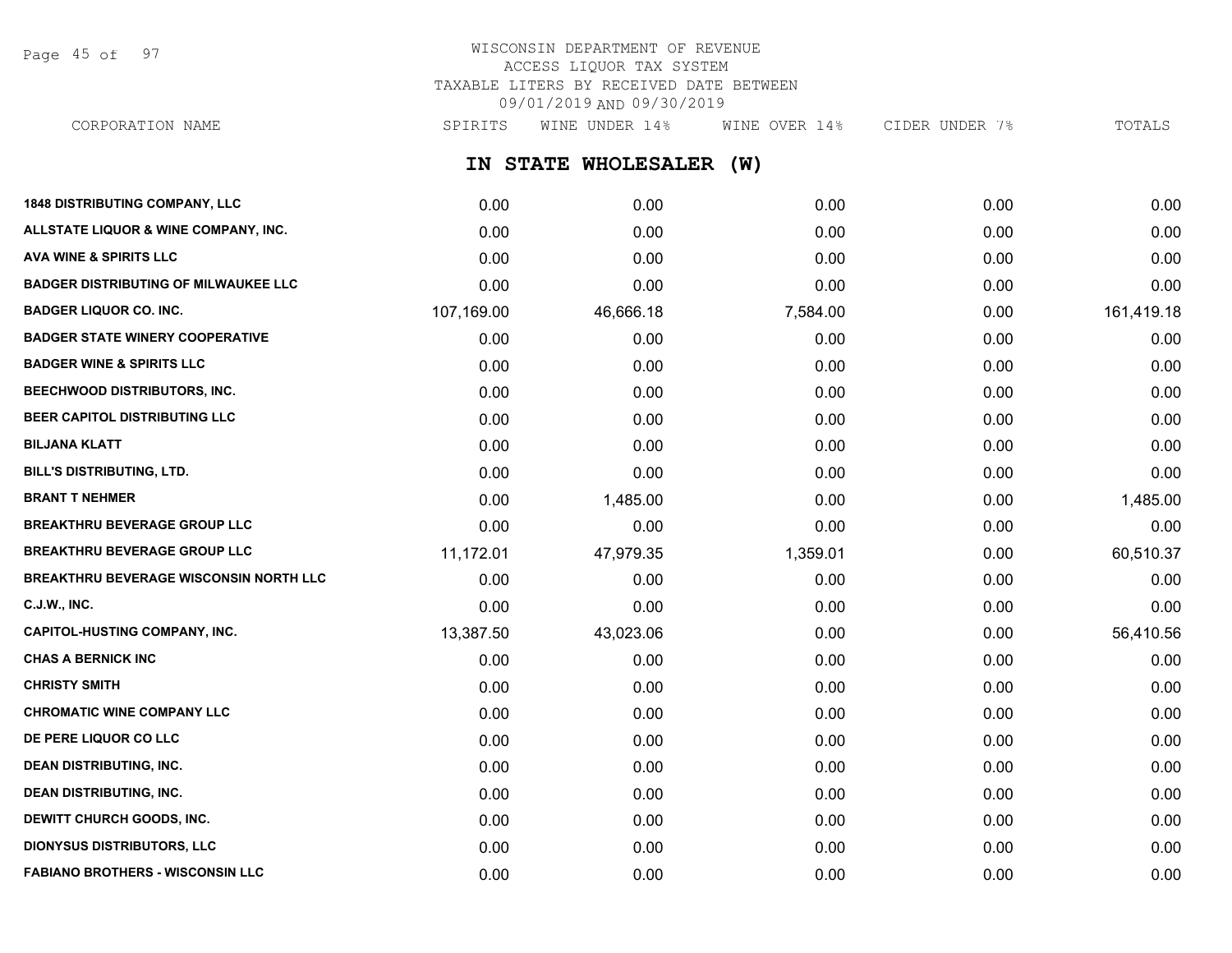Page 46 of 97

| CORPORATION NAME                                 | SPIRITS   | WINE UNDER 14% | WINE OVER 14% | CIDER UNDER 7% | TOTALS      |
|--------------------------------------------------|-----------|----------------|---------------|----------------|-------------|
| <b>FAUSTO FIORAVANTI</b>                         | 0.00      | 0.00           | 0.00          | 0.00           | 0.00        |
| FLANIGAN DISTRIBUTING OF DOOR COUNTY, INC.       | 0.00      | 0.00           | 0.00          | 0.00           | 0.00        |
| <b>FOUR SEASONS BEER DISTRIBUTORS INC.</b>       | 0.00      | 0.00           | 0.00          | 0.00           | 0.00        |
| <b>FRANK BEER DISTRIBUTORS, INC.</b>             | 0.00      | 0.00           | 0.00          | 0.00           | 0.00        |
| <b>FRANK J MIRENDA SR</b>                        | 0.00      | 0.00           | 0.00          | 0.00           | 0.00        |
| FRANK LIQUOR COMPANY, INC.                       | 37,415.39 | 0.00           | 0.00          | 0.00           | 37,415.39   |
| <b>FRANK LIQUORS OF LA CROSSE, INC.</b>          | 0.00      | 0.00           | 0.00          | 0.00           | 0.00        |
| <b>GENERAL BEER DISTRIBUTORS CO.</b>             | 0.00      | 0.00           | 0.00          | 0.00           | 0.00        |
| <b>GENERAL BEER DISTRIBUTORS CO. - MILWAUKEE</b> | 0.00      | 0.00           | 0.00          | 0.00           | 0.00        |
| <b>GENERAL BEER-NORTHEAST INC</b>                | 0.00      | 0.00           | 0.00          | 0.00           | 0.00        |
| <b>GENERAL BEER-NORTHEAST INC</b>                | 0.00      | 0.00           | 0.00          | 0.00           | 0.00        |
| <b>GENERAL BEER-NORTHWEST, INC.</b>              | 0.00      | 0.00           | 0.00          | 0.00           | 0.00        |
| <b>GENERAL BEER-NORTHWEST, INC.</b>              | 0.00      | 0.00           | 0.00          | 0.00           | 0.00        |
| <b>GENERAL BEVERAGE SALES CO.</b>                | 0.00      | 0.00           | 0.00          | 0.00           | 0.00        |
| <b>GENERAL BEVERAGE SALES CO. - OSHKOSH</b>      | 0.00      | 0.00           | 0.00          | 0.00           | 0.00        |
| <b>GENERAL BEVERAGE SALES CO.-MILWAUKEE</b>      | 0.00      | 29,146.93      | 0.00          | 0.00           | 29,146.93   |
| <b>GIUSEPPE GAGLIANELLO</b>                      | 0.00      | 0.00           | 0.00          | 0.00           | 0.00        |
| <b>GLORIA R RAGSDALE</b>                         | 0.00      | 0.00           | 0.00          | 0.00           | 0.00        |
| <b>HENDRICKS BEVERAGE, INC.</b>                  | 0.00      | 0.00           | 0.00          | 0.00           | 0.00        |
| <b>IRL, INCORPORATED</b>                         | 0.00      | 0.00           | 0.00          | 0.00           | 0.00        |
| <b>JACQUES VIEAU, INC.</b>                       | 0.00      | 0.00           | 0.00          | 0.00           | 0.00        |
| JANDRAIN RELIGIOUS SUPPLY, INC.                  | 0.00      | 0.00           | 0.00          | 0.00           | 0.00        |
| <b>JANSEN INTERNATIONAL LLC</b>                  | 0.00      | 0.00           | 0.00          | 0.00           | 0.00        |
| <b>JAW PROPERTIES LLC</b>                        | 0.00      | 0.00           | 0.00          | 0.00           | 0.00        |
| <b>JOHN J COLLETTI</b>                           | 0.00      | $-1,962.00$    | 0.00          | 0.00           | $-1,962.00$ |
| JOHNSON BROTHERS OF WISCONSIN INC                | 7,051.80  | 7,419.00       | $-207.00$     | 0.00           | 14,263.80   |
| <b>JONATHAN H STOLP</b>                          | 0.00      | 0.00           | 0.00          | 0.00           | 0.00        |
| <b>JONATHON LODUCA</b>                           | 0.00      | 0.00           | 0.00          | 0.00           | 0.00        |
|                                                  |           |                |               |                |             |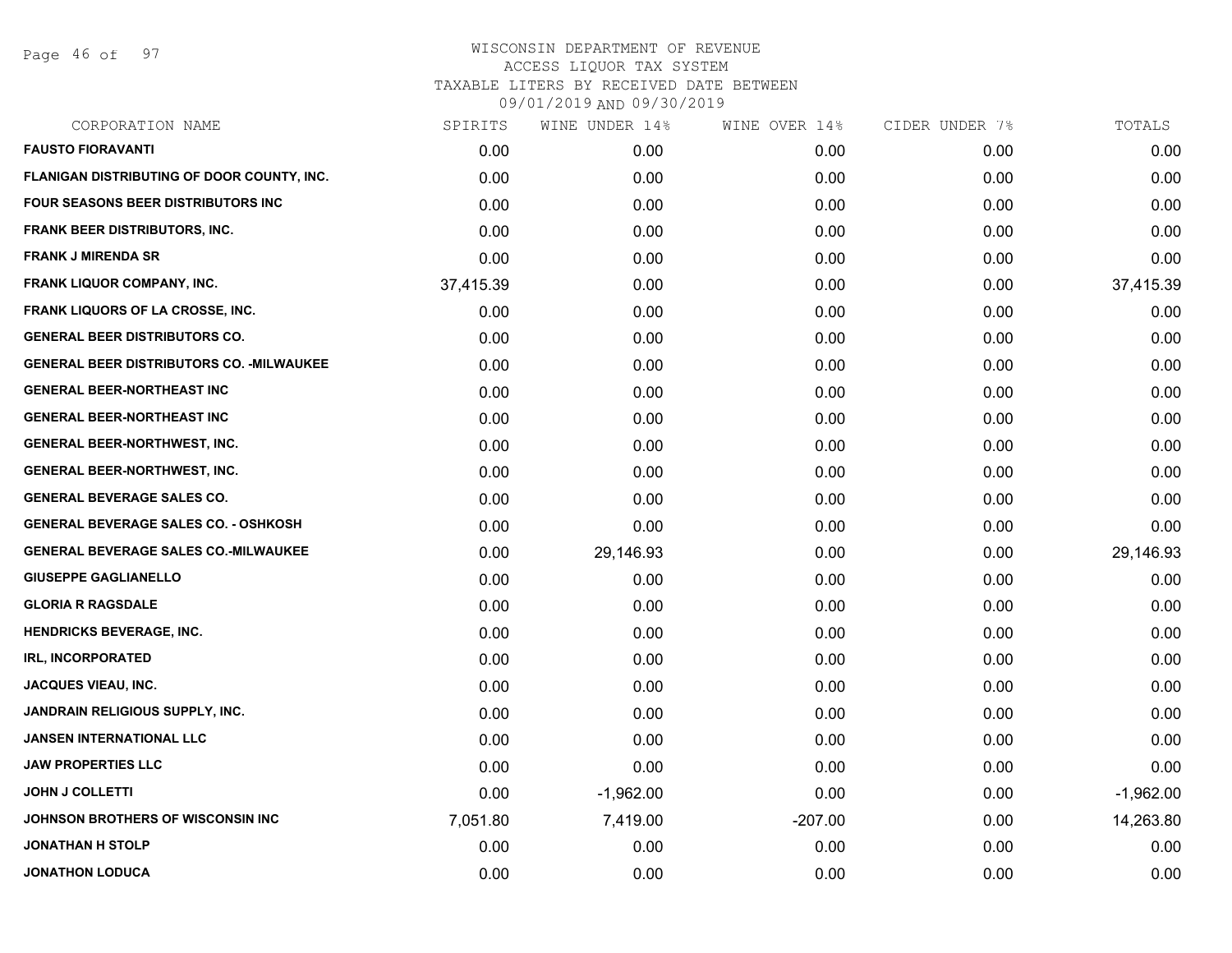Page 47 of 97

| CORPORATION NAME                        | SPIRITS  | WINE UNDER 14% | WINE OVER 14% | CIDER UNDER 7% | TOTALS    |
|-----------------------------------------|----------|----------------|---------------|----------------|-----------|
| <b>JOSEPH A TRYGAR</b>                  | 0.00     | 0.00           | 0.00          | 0.00           | 0.00      |
| <b>JOYVINE LLC</b>                      | 0.00     | 0.00           | 0.00          | 0.00           | 0.00      |
| <b>KAY BEER DISTRIBUTING, INC.</b>      | 0.00     | 0.00           | 0.00          | 0.00           | 0.00      |
| <b>KRH ENTERPRISES, LLC</b>             | 0.00     | 0.00           | 0.00          | 0.00           | 0.00      |
| LA CROSSE BEVERAGE LLC                  | 0.00     | 0.00           | 0.00          | 0.00           | 0.00      |
| <b>LARRY'S DISTRIBUTING CO., INC.</b>   | 0.00     | 0.00           | 0.00          | 0.00           | 0.00      |
| LEE BEVERAGE OF WISCONSIN LLC           | 0.00     | 0.00           | 0.00          | 0.00           | 0.00      |
| LEE BEVERAGE OF WISCONSIN LLC           | 0.00     | 0.00           | 0.00          | 0.00           | 0.00      |
| LEE BEVERAGE-CIDERS WINES & SPIRITS LLC | 0.00     | 0.00           | 0.00          | 0.00           | 0.00      |
| <b>L'EFT BANK WINE COMPANY LIMITED</b>  | 5,986.50 | 11,466.00      | 1,066.50      | 0.00           | 18,519.00 |
| LETRAH INTERNATIONAL CORPORATION        | 0.00     | 0.00           | 0.00          | 0.00           | 0.00      |
| LIB DIB, LLC                            | 0.00     | 0.00           | 0.00          | 0.00           | 0.00      |
| LO DUCA BROS., INC.                     | 0.00     | 9,792.00       | 0.00          | 0.00           | 9,792.00  |
| <b>LORI SCOTT</b>                       | 0.00     | 0.00           | 0.00          | 0.00           | 0.00      |
| <b>LOS ALTOS AGAVE DISTRIBUTOR INC</b>  | 0.00     | 0.00           | 0.00          | 0.00           | 0.00      |
| <b>LOVINO LLC</b>                       | 0.00     | 0.00           | 0.00          | 0.00           | 0.00      |
| <b>LYNDA MALMBERG</b>                   | 0.00     | 0.00           | 0.00          | 0.00           | 0.00      |
| <b>M SHIRAZ LLC</b>                     | 0.00     | 0.00           | 0.00          | 0.00           | 0.00      |
| <b>MICCA HUTCHINS</b>                   | 0.00     | 0.00           | 0.00          | 0.00           | 0.00      |
| <b>MICHAEL G ANSAY</b>                  | 0.00     | 1,246.00       | 0.00          | 658.00         | 1,904.00  |
| <b>MICHAEL LENTINO</b>                  | 0.00     | 0.00           | 0.00          | 0.00           | 0.00      |
| MIDWEST SALES & SERVICE, INC.           | 0.00     | 0.00           | 0.00          | 0.00           | 0.00      |
| <b>NOELKE DISTRIBUTORS, INC.</b>        | 0.00     | 0.00           | 0.00          | 0.00           | 0.00      |
| <b>NOUVEAU VENTURES LLC</b>             | 0.00     | 3,217.50       | 180.00        | 0.00           | 3,397.50  |
| OTT SCHWEITZER DISTRIBUTORSHIP, INC.    | 0.00     | 0.00           | 0.00          | 0.00           | 0.00      |
| PARK RIDGE DISTRIBUTING, INC.           | 0.00     | 0.00           | 0.00          | 0.00           | 0.00      |
| PEHLER DISTRIBUTING, INC.               | 0.00     | 0.00           | 0.00          | 0.00           | 0.00      |
| PHILLIPS DISTRIBUTING CORPORATION       | 0.00     | 0.00           | 0.00          | 0.00           | 0.00      |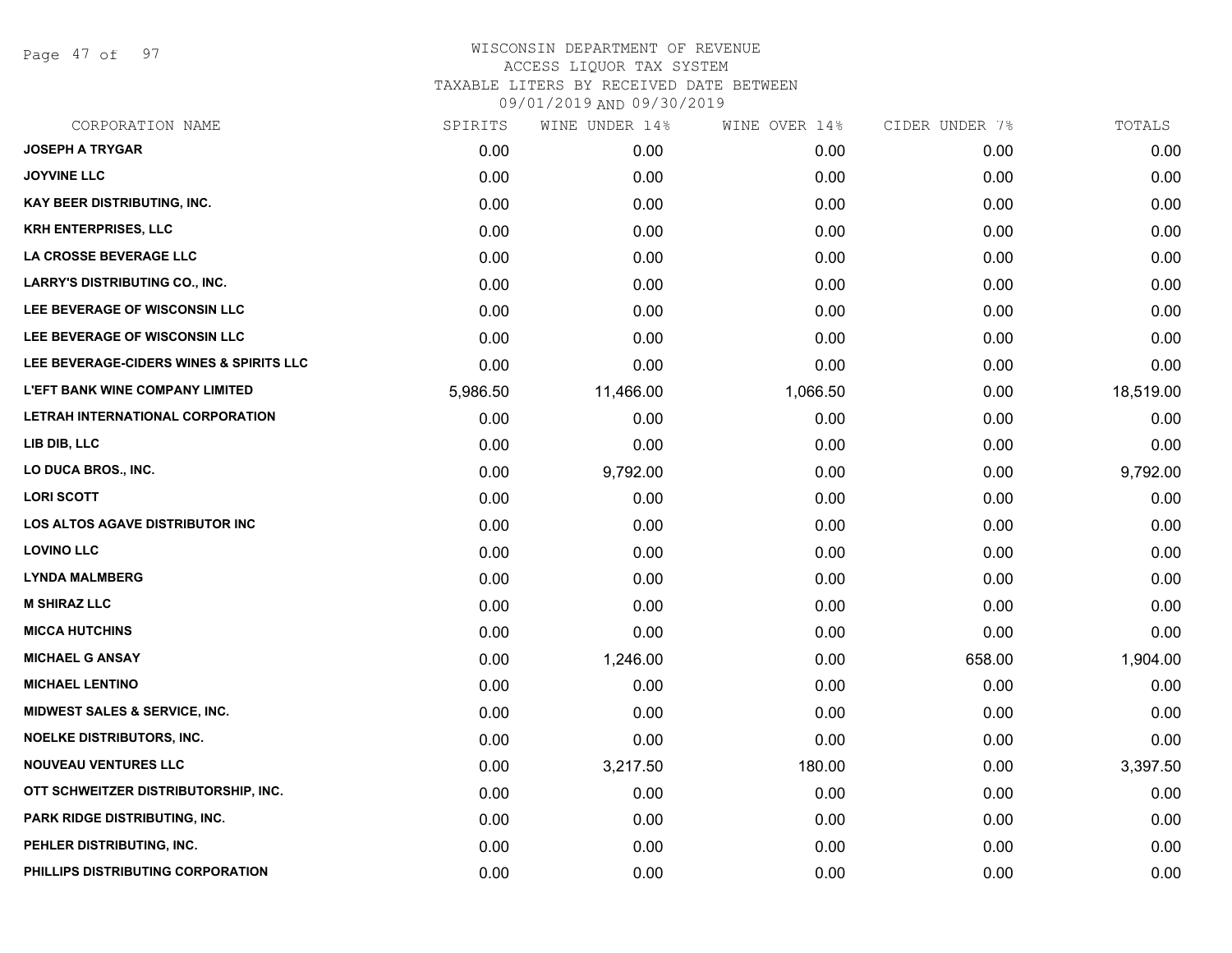Page 48 of 97

| CORPORATION NAME                               | SPIRITS | WINE UNDER 14% | WINE OVER 14% | CIDER UNDER 7% | TOTALS    |
|------------------------------------------------|---------|----------------|---------------|----------------|-----------|
| PHILLIPS WINE COMPANY                          | 0.00    | 0.00           | 0.00          | 0.00           | 0.00      |
| <b>PURE WINE WISCONSIN INC</b>                 | 0.00    | 0.00           | 0.00          | 0.00           | 0.00      |
| PURPLE FEET WINES, LLC                         | 0.00    | 0.00           | 0.00          | 0.00           | 0.00      |
| <b>PVD ENTERPRISES LLC</b>                     | 0.00    | 0.00           | 0.00          | 0.00           | 0.00      |
| RATAS WHOLESALE LIQUOR COMPANY                 | 0.00    | 0.00           | 0.00          | 0.00           | 0.00      |
| S. & S. DISTRIBUTING, INC.                     | 0.00    | 0.00           | 0.00          | 0.00           | 0.00      |
| S. & S. DISTRIBUTING, INC.                     | 0.00    | 0.00           | 0.00          | 0.00           | 0.00      |
| <b>SALIM M SHAMMO</b>                          | 0.00    | 0.00           | 0.00          | 0.00           | 0.00      |
| SARATOGA LIQUOR CO., INC.                      | 0.00    | 0.00           | 0.00          | 0.00           | 0.00      |
| SMALL LOT WINE WI, INC.                        | 0.00    | $-346.50$      | $-90.00$      | 0.00           | $-436.50$ |
| <b>SP3 LLC</b>                                 | 0.00    | 0.00           | 0.00          | 0.00           | 0.00      |
| <b>SUPERIOR BEVERAGES LLC</b>                  | 0.00    | 0.00           | 0.00          | $-185.49$      | $-185.49$ |
| T.H. STEMPER COMPANY, INC.                     | 0.00    | 0.00           | 0.00          | 0.00           | 0.00      |
| <b>THOMAS PROBST</b>                           | 0.00    | 0.00           | 0.00          | 0.00           | 0.00      |
| <b>TIMOTHY REILLY SR</b>                       | 0.00    | 0.00           | 0.00          | 0.00           | 0.00      |
| TJ INTERNATIONAL LTD                           | 0.00    | 0.00           | 0.00          | 0.00           | 0.00      |
| <b>TORI-VERDI GROUP LLC</b>                    | 0.00    | 0.00           | 0.00          | 0.00           | 0.00      |
| <b>TRANSNATIONAL ENTERPRISES, INCORPORATED</b> | 0.00    | 0.00           | 0.00          | 0.00           | 0.00      |
| TRIANGLE DISTRIBUTING COMPANY, INC.            | 0.00    | 0.00           | 0.00          | 0.00           | 0.00      |
| TRI-MART COMPANY LLC                           | 0.00    | 0.00           | 0.00          | 0.00           | 0.00      |
| <b>VINO VERITAS, LTD.</b>                      | 0.00    | 2,241.00       | 72.00         | 0.00           | 2,313.00  |
| <b>WDI LLC</b>                                 | 0.00    | 0.00           | 0.00          | 0.00           | 0.00      |
| <b>WDI LLC</b>                                 | 0.00    | 0.00           | 0.00          | 0.00           | 0.00      |
| <b>WILLIAM D HANSEN</b>                        | 0.00    | 0.00           | 0.00          | 0.00           | 0.00      |
| <b>WISCONSIN DISTRIBUTORS EAST LLC</b>         | 0.00    | 0.00           | 0.00          | 0.00           | 0.00      |
| <b>WISCONSIN DISTRIBUTORS NORTH LLC</b>        | 0.00    | 0.00           | 0.00          | 0.00           | 0.00      |
| <b>WISCONSIN DISTRIBUTORS SOUTH LLC</b>        | 0.00    | 0.00           | 0.00          | 0.00           | 0.00      |
| <b>WISCONSIN WINERY CO-OP</b>                  | 0.00    | 0.00           | 0.00          | 0.00           | 0.00      |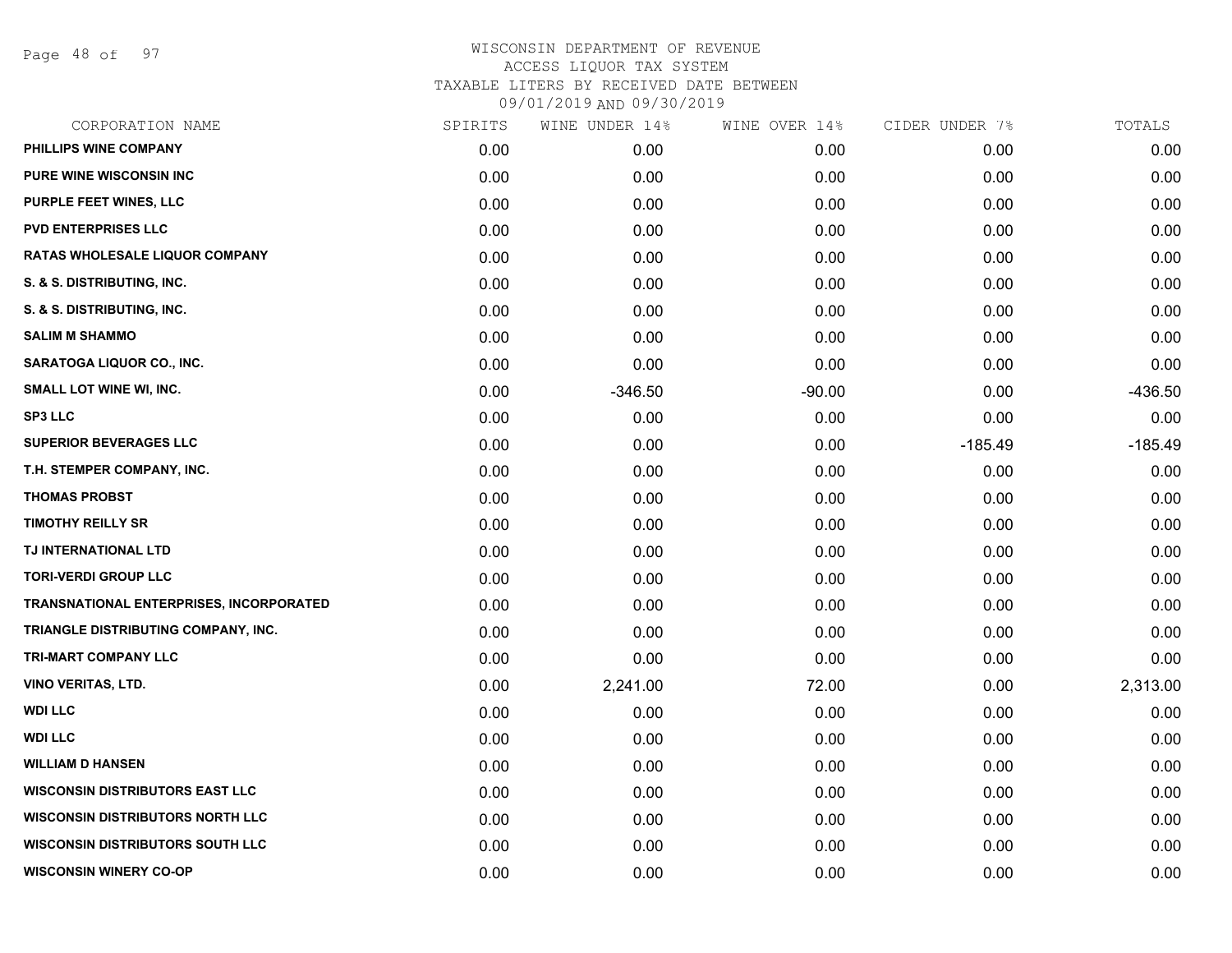Page 49 of 97

| CORPORATION NAME                  | SPIRITS    | WINE UNDER 14% | WINE OVER 14% | CIDER UNDER 7% | TOTALS     |
|-----------------------------------|------------|----------------|---------------|----------------|------------|
| <b>WOODFIELD DISTRIBUTION LLC</b> | 0.00       | 0.00           | 0.00          | 0.00           | 0.00       |
| <b>ZASTROW THE BEER MAN. INC.</b> | 0.00       | 0.00           | 0.00          | 0.00           | 0.00       |
| TOTAL LITERS FOR 9/30/2019        | 182,182.20 | 201,373.52     | 9,964.51      | 472.51         | 393,992.74 |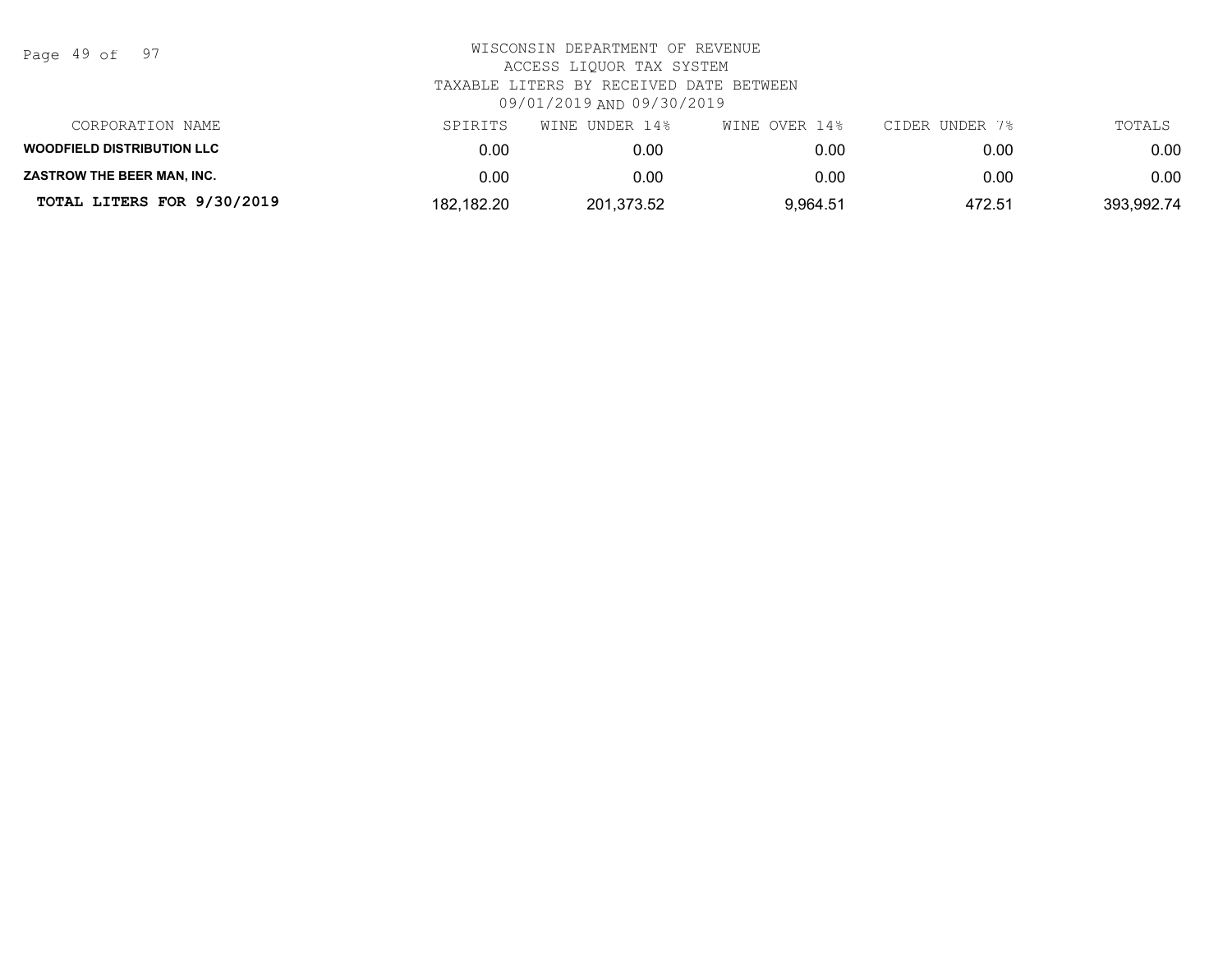Page 50 of 97

# WISCONSIN DEPARTMENT OF REVENUE ACCESS LIQUOR TAX SYSTEM TAXABLE LITERS BY RECEIVED DATE BETWEEN 09/01/2019 AND 09/30/2019

**IN STATE MANUFACTURER (WM) 45TH PARALLEL SPIRITS, LLC** 0.00 0.00 0.00 0.00 0.00 **ACE ETHANOL, LLC** 0.00 0.00 0.00 0.00 0.00 **AEPPELTREOW INC** 141.76 0.00 0.00 0.00 141.76 **ANGRY SPIRITS DISTILLING LLC** 0.00 0.00 0.00 0.00 0.00 **B & E DISTILLERY INC.** 0.00 0.00 0.00 0.00 0.00 **BRIAN SAMMONS** 779.98 0.00 0.00 0.00 779.98 **C & N CORPORATION** 3,019.54 0.00 0.00 0.00 3,019.54 **CENTRAL STANDARD LLC** 0.00 0.00 0.00 0.00 0.00 **CENTRAL STANDARD LLC** 0.00 0.00 0.00 0.00 0.00 **CENTRAL TIME DISTILLERY AND WINERY, INC.**  $\begin{array}{ccc} 333.83 & 0.00 & 0.00 & 0.00 & 0.00 & 0.00 & 333.83 \end{array}$ **CHIPPEWA RIVER DISTILLERY AND BREWERY LLC**  $\begin{array}{ccc} 780.47 & 0.00 & 0.00 & 0.00 & 0.00 & 0.00 & 0.00 & 0.00 & 0.00 & 0.00 & 0.00 & 0.00 & 0.00 & 0.00 & 0.00 & 0.00 & 0.00 & 0.00 & 0.00 & 0.00 & 0.00 & 0.00 & 0.00 & 0.00 & 0.00 & 0.00 & 0.00 & 0.00 &$ **CLOVER MEADOW LLC** 0.00 0.00 0.00 0.00 0.00 **COPPER CROW DISTILLERY LLC** 297.04 0.00 0.00 0.00 0.00 0.00 0.00 297.04 **CULLEN AND HARRISON LLC** 0.00 0.00 0.00 0.00 0.00 **DANCING GOAT DISTILLERY, LLC** 0.00 0.00 0.00 0.00 0.00 **DENNIS E ERB** 18.93 0.00 0.00 0.00 18.93 **DISTILLERY PARTNERS, LLC** 0.00 0.00 0.00 0.00 0.00 **DOUNDRINS DISTILLING** 0.00 0.00 0.00 0.00 0.00 **DRIFTLESS GLEN DISTILLERY LLC**  $3,584.84$   $0.00$   $0.00$   $0.00$   $0.00$   $0.00$   $3,584.84$ **DRIFTLESS PURE LLC** 1,821.38 0.00 0.00 0.00 1,821.38 **EMCO CHEMICAL DISTRIBUTORS, INC.** 0.00 0.00 0.00 0.00 0.00 **FREDERICK QUANDT** 0.00 2,791.73 0.00 0.00 2,791.73 **GLOBAL UNIVERSAL SRL** 0.00 0.00 0.00 0.00 0.00 CORPORATION NAME SPIRITS WINE UNDER 14% WINE OVER 14% CIDER UNDER 7% TOTALS

**GRANT J VAN DRIEST** 1,192.40 0.00 0.00 0.00 1,192.40 **GREAT LAKES DISTILLERY LLC** 1,337.25 0.00 0.00 0.00 1,337.25 **HENDRICKS FAMILY DISTILLERY LLC** 925.46 0.00 0.00 0.00 925.46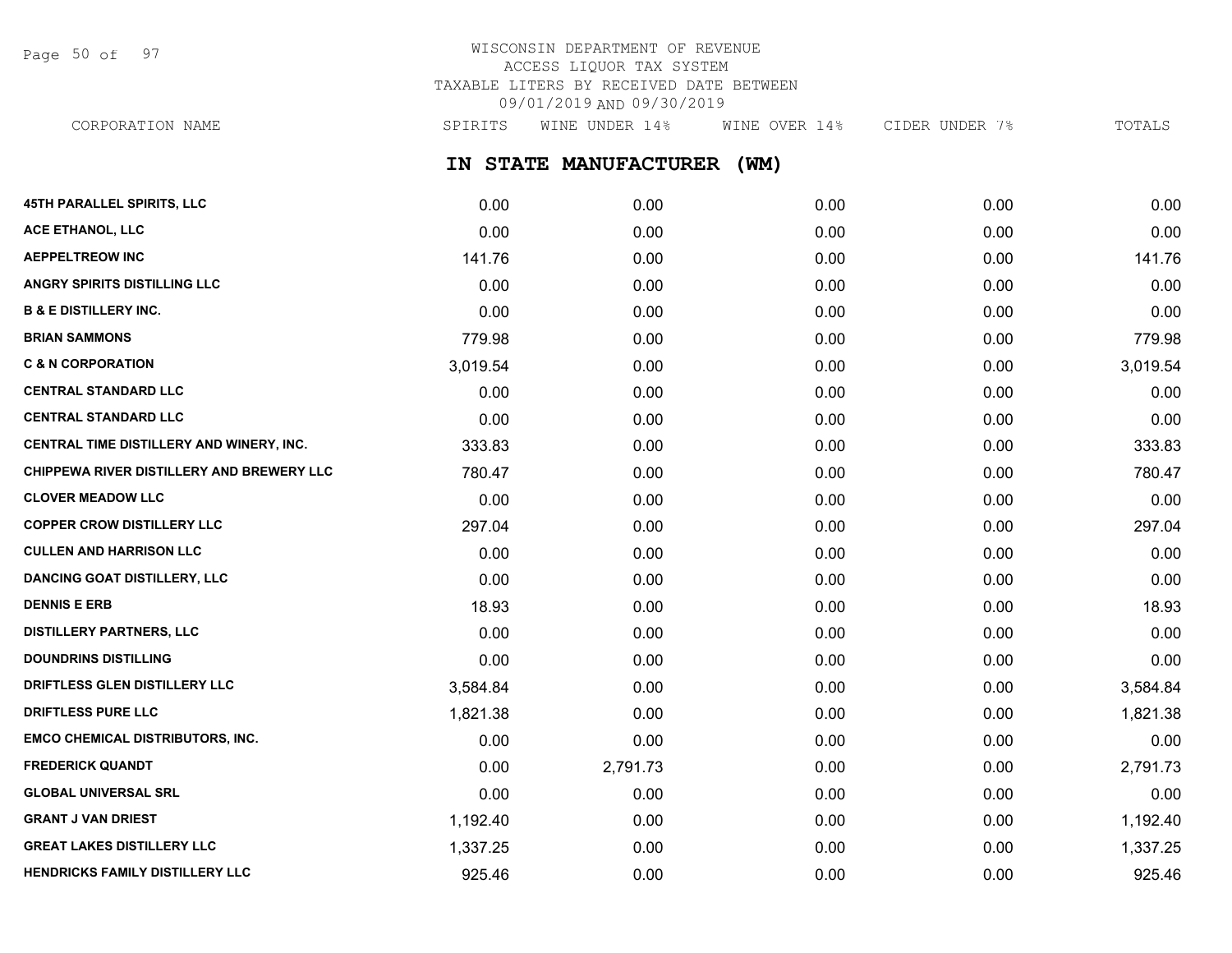Page 51 of 97

| CORPORATION NAME                             | SPIRITS   | WINE UNDER 14% | WINE OVER 14% | CIDER UNDER 7% | TOTALS    |
|----------------------------------------------|-----------|----------------|---------------|----------------|-----------|
| <b>HICKORY VIEW DISTILLERY LLC</b>           | 1,359.00  | 0.00           | 0.00          | 0.00           | 1,359.00  |
| <b>ISAAC SHOWAKI</b>                         | 0.00      | 0.00           | 0.00          | 0.00           | 0.00      |
| <b>JACKSON WINE LLC</b>                      | 0.00      | 0.00           | 0.00          | 0.00           | 0.00      |
| <b>JAMES PLOETZ</b>                          | 23.24     | 0.00           | 0.00          | 0.00           | 23.24     |
| <b>JARIN K GELHAR</b>                        | 0.00      | 0.00           | 0.00          | 0.00           | 0.00      |
| <b>JKLM DISTILLING PARTNERS LLC</b>          | 385.50    | 0.00           | 0.00          | 0.00           | 385.50    |
| <b>JOSEPH RETZER III</b>                     | 355.56    | 0.00           | 0.00          | 0.00           | 355.56    |
| <b>KATCHEVER &amp; CO LLC</b>                | 0.00      | 0.00           | 0.00          | 0.00           | 0.00      |
| <b>MATTHEW RICK</b>                          | 488.24    | 4,673.83       | 62.23         | 0.00           | 5,224.30  |
| <b>MEISENBURG BREWING AND DISTILLING LLC</b> | 0.00      | 0.00           | 0.00          | 0.00           | 0.00      |
| <b>MILLERCOORS LLC</b>                       | 0.00      | 0.00           | 0.00          | 0.00           | 0.00      |
| <b>NATHAN G GREENAWALT</b>                   | 678.00    | 0.00           | 1,280.26      | 792.09         | 2,750.35  |
| <b>NORTHERN WATERS DISTILLERY LLC</b>        | 1,654.48  | 0.00           | 0.00          | 0.00           | 1,654.48  |
| <b>PABST HOLDINGS LLC</b>                    | 0.00      | 0.00           | 0.00          | 0.00           | 0.00      |
| PERLICK DISTILLERY, LLC                      | 540.06    | 0.00           | 0.00          | 0.00           | 540.06    |
| <b>RIVER BEND VINEYARD &amp; WINERY LLC</b>  | 103.49    | 0.00           | 0.00          | 0.00           | 103.49    |
| <b>SENSIENT FLAVORS LLC</b>                  | 0.00      | 0.00           | 0.00          | 0.00           | 0.00      |
| <b>ST CROIX SPIRITS LLC</b>                  | 0.00      | 0.00           | 0.00          | 0.00           | 0.00      |
| STATE LINE DISTILLERY, LLC                   | 1,390.49  | 0.00           | 0.00          | 0.00           | 1,390.49  |
| <b>SUGAR RIVER DISTILLERY INC</b>            | 0.00      | 0.00           | 0.00          | 0.00           | 0.00      |
| THE NORTH WOODS DISTILLERY LLC               | 756.00    | 0.00           | 0.00          | 0.00           | 756.00    |
| <b>TWO TALL GUYS LLC</b>                     | 1,468.21  | 0.00           | 0.00          | 0.00           | 1,468.21  |
| WHITE WINTER WINERY INC                      | 133.51    | 0.00           | 0.00          | 0.00           | 133.51    |
| <b>WOLLERSHEIM WINERY, INC.</b>              | 1,475.97  | 2.23           | 134.99        | 0.00           | 1,613.19  |
| YAHARA BAY DISTILLERS, INC.                  | 1,277.37  | 36.00          | 0.00          | 0.00           | 1,313.37  |
| TOTAL LITERS FOR 9/30/2019                   | 26,322.00 | 7,503.79       | 1,477.48      | 792.09         | 36,095.36 |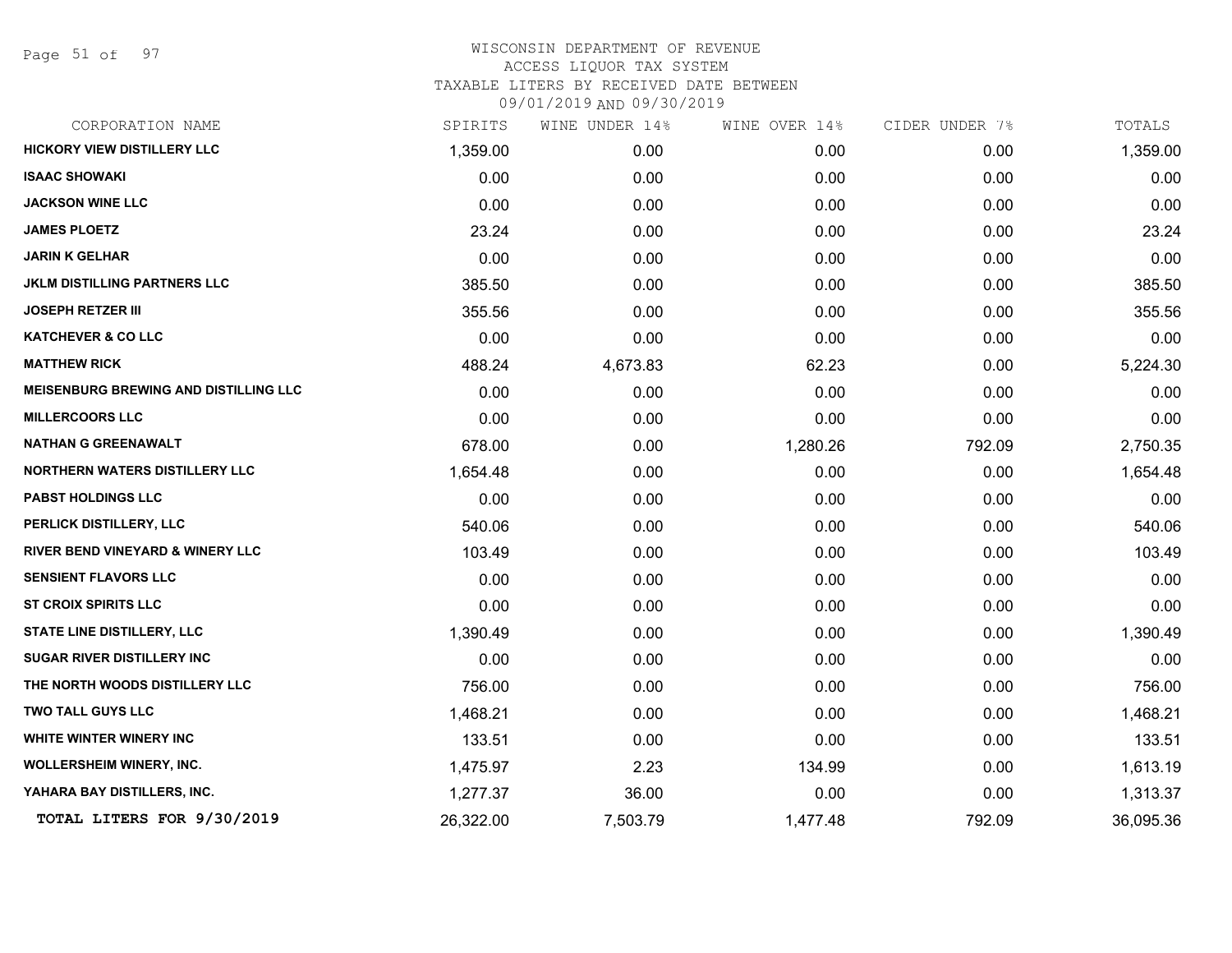Page 52 of 97

## WISCONSIN DEPARTMENT OF REVENUE ACCESS LIQUOR TAX SYSTEM TAXABLE LITERS BY RECEIVED DATE BETWEEN 09/01/2019 AND 09/30/2019 CORPORATION NAME SPIRITS WINE UNDER 14% WINE OVER 14% CIDER UNDER 7% TOTALS

**IN STATE RECTIFIER (WR)**

| <b>45TH PARALLEL SPIRITS, LLC</b>            | 1,440.75    | 0.00     | 0.00 | 0.00 | 1,440.75    |
|----------------------------------------------|-------------|----------|------|------|-------------|
| <b>ARTYS</b>                                 | 5,589.37    | 0.00     | 0.00 | 0.00 | 5,589.37    |
| <b>CENTRAL STANDARD LLC</b>                  | 0.00        | 0.00     | 0.00 | 0.00 | 0.00        |
| CITY BREWING COMPANY, LLC                    | $-1,104.45$ | 0.00     | 0.00 | 0.00 | $-1,104.45$ |
| <b>DANCING GOAT DISTILLERY, LLC</b>          | 0.00        | 0.00     | 0.00 | 0.00 | 0.00        |
| <b>DISTILLERY PARTNERS, LLC</b>              | 0.00        | 0.00     | 0.00 | 0.00 | 0.00        |
| <b>DOUNDRINS DISTILLING</b>                  | 0.00        | 0.00     | 0.00 | 0.00 | 0.00        |
| <b>FREDERICK QUANDT</b>                      | 0.00        | 350.15   | 0.00 | 0.00 | 350.15      |
| <b>GALLOWAY COMPANY</b>                      | 0.00        | 0.00     | 0.00 | 0.00 | 0.00        |
| <b>GLOBAL UNIVERSAL SRL</b>                  | 0.00        | 0.00     | 0.00 | 0.00 | 0.00        |
| <b>GREAT LAKES DISTILLERY LLC</b>            | 4,206.37    | 0.00     | 0.00 | 0.00 | 4,206.37    |
| HENRY FARMS PRAIRIE SPIRITS LLC              | $-2.25$     | 0.00     | 0.00 | 0.00 | $-2.25$     |
| <b>JACKSON WINE LLC</b>                      | 0.00        | 0.00     | 0.00 | 0.00 | 0.00        |
| <b>KELLY M YOCOM</b>                         | 49.50       | 72.00    | 0.00 | 0.00 | 121.50      |
| <b>MEISENBURG BREWING AND DISTILLING LLC</b> | 0.00        | 0.00     | 0.00 | 0.00 | 0.00        |
| <b>MIDWEST CUSTOM BOTTLING LLC</b>           | 34,605.30   | 8,584.73 | 0.00 | 0.00 | 43,190.03   |
| <b>NATHAN G GREENAWALT</b>                   | 0.00        | 0.00     | 0.00 | 0.00 | 0.00        |
| YAHARA BAY DISTILLERS, INC.                  | 0.00        | 0.00     | 0.00 | 0.00 | 0.00        |
| YAHARA BAY DISTILLERS, INC.                  | 0.00        | 0.00     | 0.00 | 0.00 | 0.00        |
| TOTAL LITERS FOR 9/30/2019                   | 44,784.59   | 9,006.88 | 0.00 | 0.00 | 53,791.47   |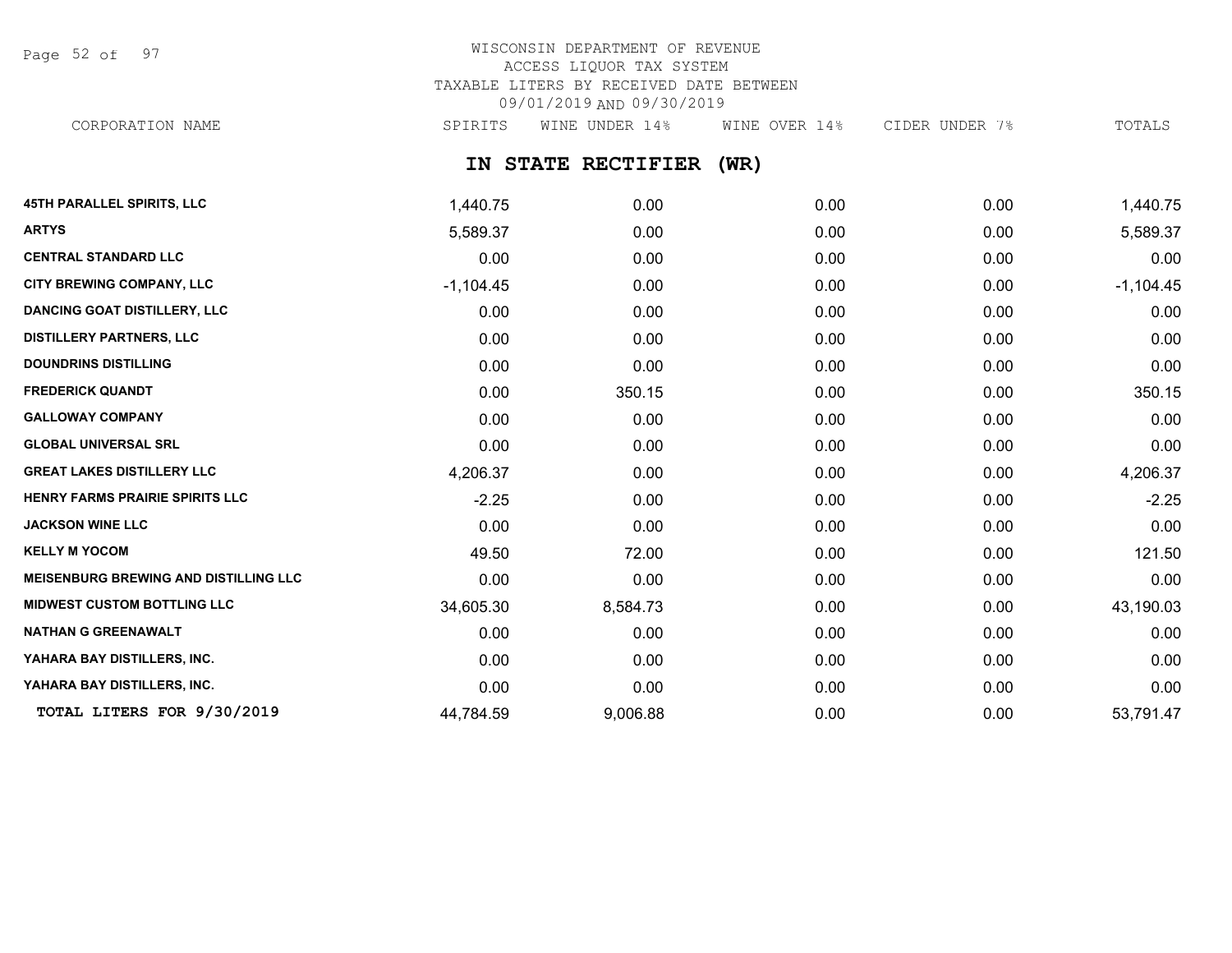Page 53 of 97

# WISCONSIN DEPARTMENT OF REVENUE ACCESS LIQUOR TAX SYSTEM TAXABLE LITERS BY RECEIVED DATE BETWEEN 09/01/2019 AND 09/30/2019

CORPORATION NAME SPIRITS WINE UNDER 14% WINE OVER 14% CIDER UNDER 7% TOTALS

**IN STATE WINERY (WWI)**

| <b>AEPPELTREOW INC</b>                            | 0.00 | 308.89    | 59.05  | 5,362.25 | 5,730.19  |
|---------------------------------------------------|------|-----------|--------|----------|-----------|
| <b>AMANDA STEFL</b>                               | 0.00 | 4,117.68  | 0.00   | 0.00     | 4,117.68  |
| <b>ANDREW J HEINZL</b>                            | 0.00 | 0.00      | 0.00   | 8.52     | 8.52      |
| <b>BADGER STATE BREWING COMPANY LLC</b>           | 0.00 | 0.00      | 0.00   | 0.00     | 0.00      |
| <b>BAYFIELD WINERY, LTD.</b>                      | 0.00 | 0.00      | 0.00   | 1,362.74 | 1,362.74  |
| <b>BELLEVINEZ LLC</b>                             | 0.00 | 764.99    | 0.00   | 0.00     | 764.99    |
| <b>BLIND HORSE WINERY LLC</b>                     | 0.00 | 0.00      | 0.00   | 0.00     | 0.00      |
| <b>BOTHAM BRANDS LLC</b>                          | 0.00 | 2,346.95  | 0.00   | 0.00     | 2,346.95  |
| <b>BRADLEY L ALLEN</b>                            | 0.00 | 81.73     | 0.00   | 0.00     | 81.73     |
| <b>BRANCHES WINERY LLC</b>                        | 0.00 | 0.00      | 0.00   | 0.00     | 0.00      |
| <b>BRIAN C LOKRANTZ</b>                           | 0.00 | 0.00      | 0.00   | 0.00     | 0.00      |
| <b>BRIGADOON FARM &amp; WINERY LLC</b>            | 0.00 | 1,155.04  | 0.00   | 0.00     | 1,155.04  |
| <b>BRIX CIDER LLC</b>                             | 0.00 | 102.67    | 0.00   | 2,459.18 | 2,561.85  |
| <b>C &amp; N CORPORATION</b>                      | 0.00 | 61,142.36 | 265.51 | 0.00     | 61,407.87 |
| <b>CHATEAU ST CROIX WINERY &amp; VINEYARD LLC</b> | 0.00 | 1,318.49  | 134.23 | 0.00     | 1,452.72  |
| <b>CHERYL JOHNSON</b>                             | 0.00 | 0.00      | 0.00   | 0.00     | 0.00      |
| <b>CIDER HOUSE OF WISCONSIN LLC</b>               | 0.00 | 0.00      | 0.00   | 0.00     | 0.00      |
| <b>CLAY JAR HOLDINGS LLC</b>                      | 0.00 | 864.93    | 185.59 | 0.00     | 1,050.52  |
| <b>CLOVER MEADOW LLC</b>                          | 0.00 | 0.00      | 0.00   | 0.00     | 0.00      |
| <b>COLLEEN M BOS</b>                              | 0.00 | 938.89    | 0.00   | 0.00     | 938.89    |
| <b>CRAIG FLETCHER</b>                             | 0.00 | 0.00      | 0.00   | 0.00     | 0.00      |
| <b>DANIEL J KOEPKE</b>                            | 0.00 | 1,044.77  | 0.00   | 0.00     | 1,044.77  |
| <b>DANZINGER VINEYARDS LLC</b>                    | 0.00 | 0.00      | 0.00   | 0.00     | 0.00      |
| <b>DAVID F MAHER</b>                              | 0.00 | 0.00      | 0.00   | 0.00     | 0.00      |
| <b>DEAN L BAUMGARTEN</b>                          | 0.00 | 0.00      | 0.00   | 0.00     | 0.00      |
| <b>DIANA HOBSON</b>                               | 0.00 | 4,860.45  | 0.00   | 0.00     | 4,860.45  |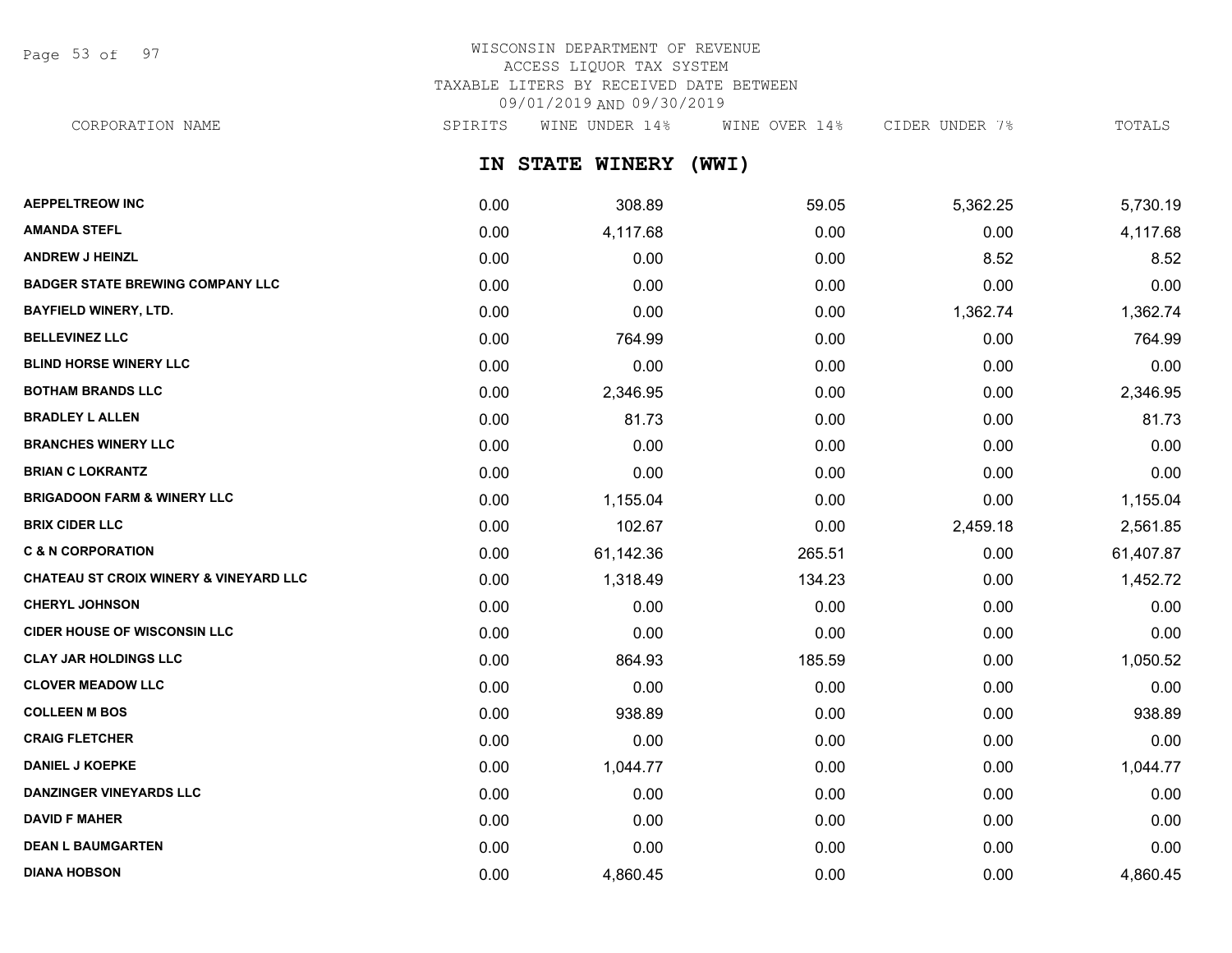Page 54 of 97

# WISCONSIN DEPARTMENT OF REVENUE ACCESS LIQUOR TAX SYSTEM TAXABLE LITERS BY RECEIVED DATE BETWEEN

09/01/2019 AND 09/30/2019

| CORPORATION NAME                     | SPIRITS | WINE UNDER 14% | WINE OVER 14% | CIDER UNDER 7% | TOTALS    |
|--------------------------------------|---------|----------------|---------------|----------------|-----------|
| <b>DON GRASSE</b>                    | 0.00    | 9.00           | 0.00          | 0.00           | 9.00      |
| DRUMLIN RIDGE WINERY LLC             | 0.00    | 874.43         | 0.00          | 1,249.18       | 2,123.61  |
| <b>EASTERN RIDGES VINEYARD, LLC</b>  | 0.00    | 0.00           | 0.00          | 0.00           | 0.00      |
| <b>EDWARD J RINK</b>                 | 0.00    | 21.01          | 0.00          | 0.00           | 21.01     |
| <b>ELISABETH W KLEIN</b>             | 0.00    | 0.00           | 0.00          | 0.00           | 0.00      |
| <b>FAWN CREEK WINERY LLC</b>         | 0.00    | 6,346.49       | 0.00          | 0.00           | 6,346.49  |
| <b>FERMENTING CELLARS LLC</b>        | 0.00    | 1,043.13       | 7.45          | 0.00           | 1,050.58  |
| FISHER KING WINERY, LLC              | 0.00    | 0.00           | 0.00          | 0.00           | 0.00      |
| <b>FRESAR INC</b>                    | 0.00    | 100.31         | 0.00          | 0.00           | 100.31    |
| FRUIT OF THE WOODS WINE CELLAR, INC. | 0.00    | 27,422.99      | 0.00          | 0.00           | 27,422.99 |
| <b>HALF KRAKT LLC</b>                | 0.00    | 0.00           | 0.00          | 0.00           | 0.00      |
| <b>HALF MOON HILL LLC</b>            | 0.00    | 108.75         | 0.00          | 164.74         | 273.49    |
| <b>HARALD TOMESCH</b>                | 0.00    | 0.00           | 0.00          | 0.00           | 0.00      |
| <b>HARBOR RIDGE WINERY INC.</b>      | 0.00    | 10,297.92      | 0.00          | 0.00           | 10,297.92 |
| HAYWARD LAKES WINERY, LLC            | 0.00    | 424.91         | 0.00          | 0.00           | 424.91    |
| <b>HERDIE BAISDEN</b>                | 0.00    | 0.00           | 0.00          | 0.00           | 0.00      |
| <b>ISLAND ORCHARD CIDER LLC</b>      | 0.00    | 0.00           | 773.24        | $-773.25$      | $-0.01$   |
| <b>JAMES F HAUSER JR</b>             | 0.00    | 0.00           | 0.00          | 1,016.83       | 1,016.83  |
| <b>JAMES PLOETZ</b>                  | 0.00    | 800.27         | 7.50          | 0.00           | 807.77    |
| <b>JEFFERY BEMIS</b>                 | 0.00    | 2,339.38       | 0.00          | 0.00           | 2,339.38  |
| <b>JEFFREY L STOEGER</b>             | 0.00    | 3,539.35       | 0.00          | 0.00           | 3,539.35  |
| <b>JOHN BIONDI</b>                   | 0.00    | 0.00           | 0.00          | 0.00           | 0.00      |
| <b>JONATHAN DALE</b>                 | 0.00    | 0.00           | 0.00          | 0.00           | 0.00      |
| <b>JORNY'S END LLC</b>               | 0.00    | 0.00           | 0.00          | 0.00           | 0.00      |
| <b>JORNY'S END LLC</b>               | 0.00    | 1,469.16       | 0.00          | 0.00           | 1,469.16  |
| <b>JOSEPH CALLOW</b>                 | 0.00    | 9,349.48       | 0.00          | 719.23         | 10,068.71 |
| <b>JOSEPH STALLER</b>                | 0.00    | 0.00           | 0.00          | 0.00           | 0.00      |
| <b>JOSEPH WYNIMKO</b>                | 0.00    | 616.79         | 0.00          | 0.00           | 616.79    |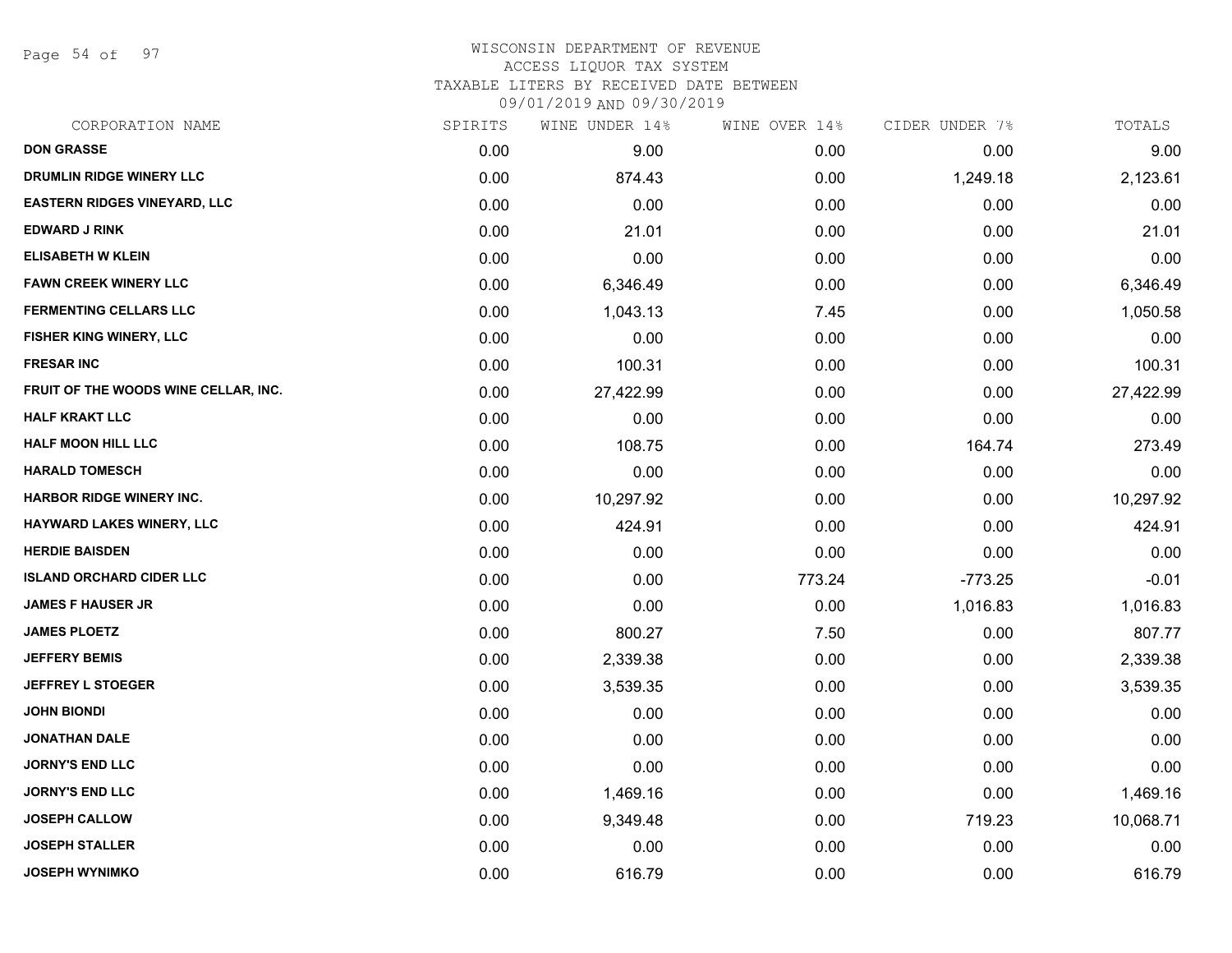Page 55 of 97

# WISCONSIN DEPARTMENT OF REVENUE ACCESS LIQUOR TAX SYSTEM

TAXABLE LITERS BY RECEIVED DATE BETWEEN

09/01/2019 AND 09/30/2019

| CORPORATION NAME                               | SPIRITS | WINE UNDER 14% | WINE OVER 14% | CIDER UNDER 7% | TOTALS    |
|------------------------------------------------|---------|----------------|---------------|----------------|-----------|
| <b>JULIE A ANDRZEJCZAK</b>                     | 0.00    | 49.97          | 0.00          | 0.00           | 49.97     |
| <b>KEVIN BEHNKE</b>                            | 0.00    | 0.00           | 294.05        | 0.00           | 294.05    |
| <b>KRISTIN HARRINGTON-BOEGNER</b>              | 0.00    | 4,921.13       | 0.00          | 0.00           | 4,921.13  |
| <b>LAKE NOKOMIS CRANBERRIES INC</b>            | 0.00    | 0.00           | 0.00          | 0.00           | 0.00      |
| <b>LANDTA WINES LLC</b>                        | 0.00    | 0.00           | 0.00          | 0.00           | 0.00      |
| <b>LAUTENBACH'S ORCHARD COUNTRY INC</b>        | 0.00    | 16,523.80      | 0.00          | 0.00           | 16,523.80 |
| <b>LEDGESTONE ESTATE LLC</b>                   | 0.00    | 393.76         | 181.47        | 0.00           | 575.23    |
| LIL' OLE WINEMAKER SHOPPE LLC                  | 0.00    | 556.72         | 0.00          | 0.00           | 556.72    |
| <b>LOST ISLAND WINE LLC</b>                    | 0.00    | 1,328.26       | 0.00          | 136.27         | 1,464.53  |
| <b>LUCKY DOG WINERY</b>                        | 0.00    | 0.00           | 0.00          | 0.00           | 0.00      |
| LUNCH CREEK VINEYARDS LLC                      | 0.00    | 0.00           | 0.00          | 0.00           | 0.00      |
| <b>MARION J WEGLARZ AND MARLYS A BOCK PTRS</b> | 0.00    | 36.00          | 467.99        | 0.00           | 503.99    |
| <b>MARTIN E SELL</b>                           | 0.00    | 0.00           | 0.00          | 0.00           | 0.00      |
| <b>MARY BELLAZZINI</b>                         | 0.00    | 0.00           | 0.00          | 0.00           | 0.00      |
| <b>MATENAER CORPORATION</b>                    | 0.00    | 0.00           | 0.00          | 0.00           | 0.00      |
| <b>MATTHEW RICK</b>                            | 0.00    | 0.00           | 0.00          | 0.00           | 0.00      |
| <b>MCFLESHMAN'S BREWING CO., LLC.</b>          | 0.00    | 0.00           | 0.00          | 0.00           | 0.00      |
| <b>MCILQUHAM LLC</b>                           | 0.00    | 5,085.00       | 0.00          | 0.00           | 5,085.00  |
| <b>MERSHONIAN CIDERY LLC</b>                   | 0.00    | 0.00           | 0.00          | 0.00           | 0.00      |
| <b>MILLERCOORS LLC</b>                         | 0.00    | 0.00           | 0.00          | 0.00           | 0.00      |
| <b>MILLERCOORS USA LLC</b>                     | 0.00    | 0.00           | 0.00          | 0.00           | 0.00      |
| <b>MOBCRAFT BEER INC</b>                       | 0.00    | 0.00           | 0.00          | 0.00           | 0.00      |
| <b>MOONDANCER LLC</b>                          | 0.00    | 0.00           | 0.00          | 0.00           | 0.00      |
| <b>MUNSON BRIDGE WINERY INC</b>                | 0.00    | 5,310.92       | 0.00          | 0.00           | 5,310.92  |
| <b>MUSETTA WINERY, LLC</b>                     | 0.00    | 1,766.24       | $-2.63$       | 0.00           | 1,763.61  |
| <b>NOBLE ROOTS BREWING COMPANY, LLC</b>        | 0.00    | 0.00           | 0.00          | 0.00           | 0.00      |
| <b>NORTHLEAF WINERY, LLC</b>                   | 0.00    | 1,728.00       | 13.51         | 0.00           | 1,741.51  |
| <b>ODILON FORD WINERY INC</b>                  | 0.00    | 0.00           | 0.00          | 0.00           | 0.00      |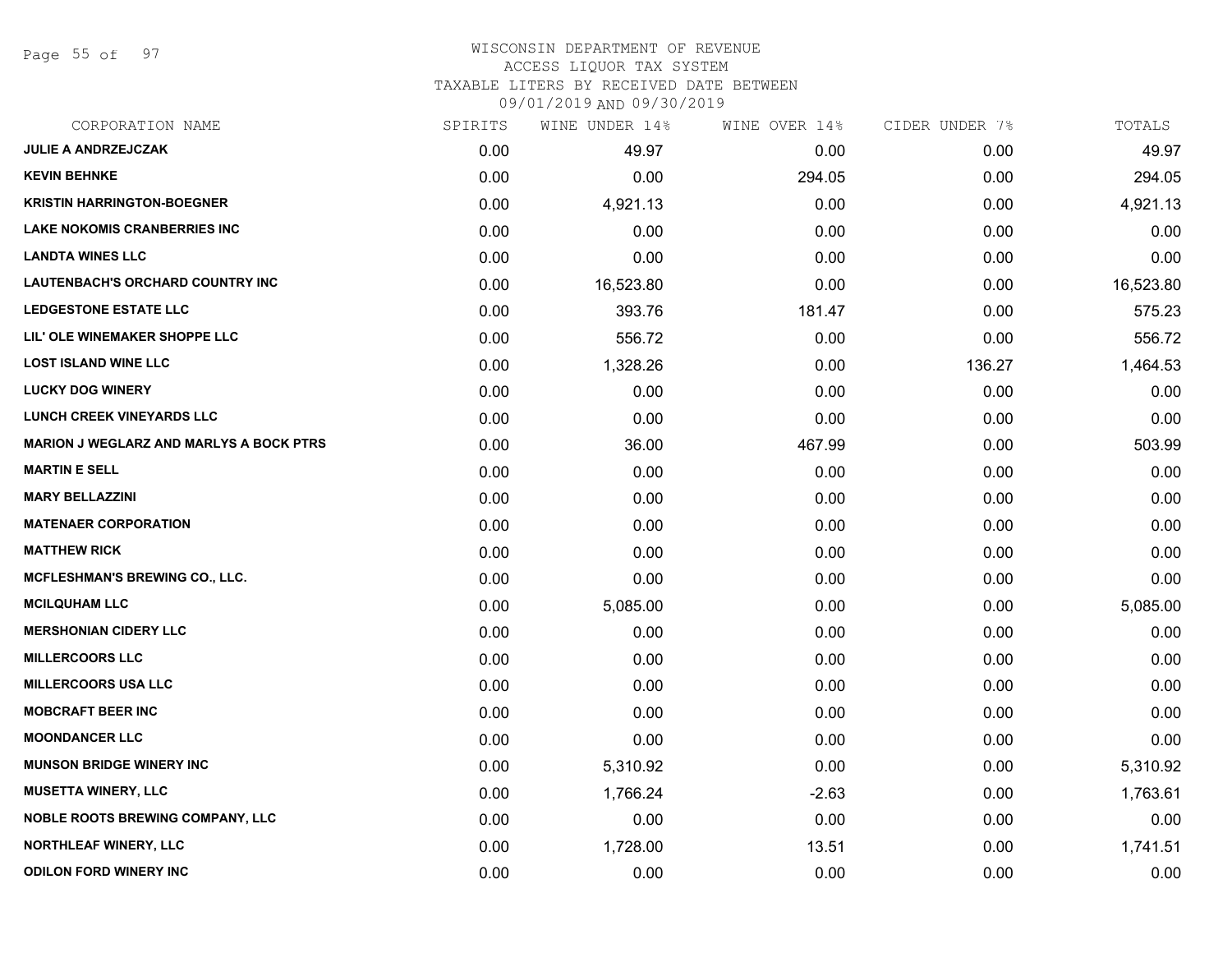Page 56 of 97

| CORPORATION NAME                            | SPIRITS | WINE UNDER 14% | WINE OVER 14% | CIDER UNDER 7% | TOTALS    |
|---------------------------------------------|---------|----------------|---------------|----------------|-----------|
| <b>ORGANIC ELIXIR WINERY INC</b>            | 0.00    | 0.00           | 0.00          | 0.00           | 0.00      |
| PARALLEL 44 VINEYARD & WINERY, INC.         | 0.00    | 5,155.12       | 0.00          | 0.00           | 5,155.12  |
| PARALLEL 44 VINEYARD & WINERY, INC.         | 0.00    | 819.01         | 0.00          | 0.00           | 819.01    |
| <b>PATRICK ARNDT</b>                        | 0.00    | 302.83         | 0.00          | 0.00           | 302.83    |
| <b>PAUL D ASPER</b>                         | 0.00    | 119.92         | 0.00          | 2,623.47       | 2,743.39  |
| <b>PAUL G BLOMMEL</b>                       | 0.00    | 0.00           | 0.00          | $-918.75$      | $-918.75$ |
| <b>PAUL HAMMEN</b>                          | 0.00    | 0.00           | 1,103.97      | 72.00          | 1,175.97  |
| <b>PAUL J FRANZEN</b>                       | 0.00    | 0.00           | 0.00          | 0.00           | 0.00      |
| <b>PIEPERTK LLC</b>                         | 0.00    | 2,849.23       | 24.76         | 0.00           | 2,873.99  |
| <b>PRAIRIE HAWK WINERY INC</b>              | 0.00    | 0.00           | 0.00          | 0.00           | 0.00      |
| RED OAK VINEYARD INC                        | 0.00    | 0.00           | 0.00          | 0.00           | 0.00      |
| <b>RIO LOBO LLC</b>                         | 0.00    | 0.00           | 0.00          | 0.00           | 0.00      |
| <b>RIVER BEND VINEYARD &amp; WINERY LLC</b> | 0.00    | 6,695.24       | 0.00          | 0.00           | 6,695.24  |
| <b>ROBERT BORUCKI</b>                       | 0.00    | 0.00           | 0.00          | 0.00           | 0.00      |
| <b>ROBERT J FOWLER</b>                      | 0.00    | 0.00           | 0.00          | 0.00           | 0.00      |
| <b>ROCK N WOOL WINERY LLC</b>               | 0.00    | 1,362.74       | 0.00          | 0.00           | 1,362.74  |
| <b>RUSHFORD MEADERY AND WINERY LLC</b>      | 0.00    | 0.00           | 0.00          | 0.00           | 0.00      |
| <b>RYAN K ZAHLER</b>                        | 0.00    | 0.00           | 0.00          | 0.00           | 0.00      |
| <b>RYAN PRELLWITZ</b>                       | 0.00    | 0.00           | 0.00          | 0.00           | 0.00      |
| SANDSTONE RIDGE VINEYARD & WINERY LLC       | 0.00    | 215.99         | 0.00          | 0.00           | 215.99    |
| <b>SEVEN HAWKS VINEYARDS LLC</b>            | 0.00    | 0.00           | 0.00          | 0.00           | 0.00      |
| SEVEN HAWKS VINEYARDS LLC                   | 0.00    | 0.00           | 0.00          | 0.00           | 0.00      |
| <b>SHARON L PINGEL</b>                      | 0.00    | 0.00           | 0.00          | 0.00           | 0.00      |
| <b>SHERRY HARDIE</b>                        | 0.00    | 469.00         | 0.00          | 0.00           | 469.00    |
| SIMON CREEK VINEYARD LLC                    | 0.00    | 4,427.93       | 443.99        | 0.00           | 4,871.92  |
| SINNIPEE VALLEY VINEYARD LLC                | 0.00    | 0.00           | 0.00          | 0.00           | 0.00      |
| <b>SPB LLC</b>                              | 0.00    | 0.00           | 0.00          | 51,237.64      | 51,237.64 |
| <b>SPIRITS OF NORWAY VINEYARD LLC</b>       | 0.00    | 915.75         | 0.00          | 0.00           | 915.75    |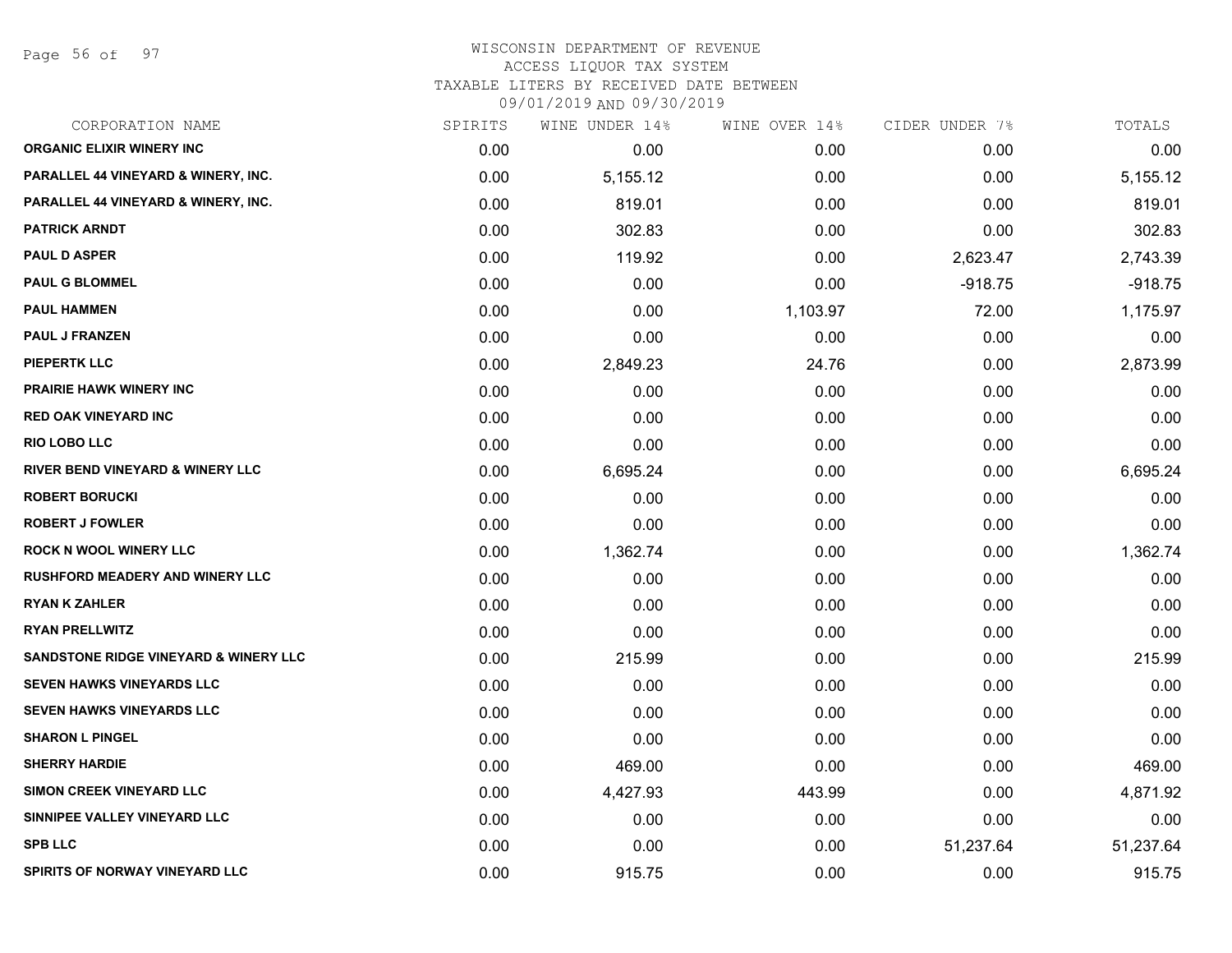Page 57 of 97

| CORPORATION NAME                          | SPIRITS | WINE UNDER 14% | WINE OVER 14% | CIDER UNDER 7% | TOTALS    |
|-------------------------------------------|---------|----------------|---------------|----------------|-----------|
| <b>SPRECHER BREWING COMPANY, INC.</b>     | 0.00    | 0.00           | 0.00          | 0.00           | 0.00      |
| SPURGEON VINEYARDS & WINERY LLC           | 0.00    | 4,834.24       | 44.30         | 0.00           | 4,878.54  |
| <b>STEPHEN M KENNEDY</b>                  | 0.00    | 813.10         | 0.00          | 0.00           | 813.10    |
| <b>STEVEN DEBAKER</b>                     | 0.00    | 139.49         | 54.02         | 0.00           | 193.51    |
| STEVEN M & JUDITH A JACOBSON LLC          | 0.00    | 1,069.88       | 0.00          | 0.00           | 1,069.88  |
| <b>STILLMANK BREWING COMPANY</b>          | 0.00    | 0.00           | 0.00          | 0.00           | 0.00      |
| STONES THROW WINERY INC                   | 0.00    | 76.43          | 5,810.59      | 0.00           | 5,887.02  |
| <b>SUNSET HOLLOW RANCH</b>                | 0.00    | 0.00           | 0.00          | 0.00           | 0.00      |
| <b>SUNSET POINT WINERY LLC</b>            | 0.00    | 848.01         | 55.38         | 0.00           | 903.39    |
| <b>TENBA RIDGE WINERY LLC</b>             | 0.00    | 1,919.99       | 0.00          | 0.00           | 1,919.99  |
| THE RUM TREE, INC.                        | 0.00    | 0.00           | 0.00          | 0.00           | 0.00      |
| THE WINE VINEYARD LLC                     | 0.00    | 1,277.99       | 0.00          | 0.00           | 1,277.99  |
| THE WOODLAND TRAIL BEVERAGE COMPANY, INC. | 0.00    | 2,540.76       | 0.00          | 0.00           | 2,540.76  |
| <b>TIMOTHY D GUILD</b>                    | 0.00    | 1,310.39       | 0.00          | 0.00           | 1,310.39  |
| <b>TIMOTHY P MCDONALD</b>                 | 0.00    | 0.00           | 0.00          | 0.00           | 0.00      |
| <b>TODD KUEHL</b>                         | 0.00    | 0.00           | 0.00          | 0.00           | 0.00      |
| <b>TOMMYS TOO HIGH WINES LLC</b>          | 0.00    | 1,922.98       | 0.00          | 0.00           | 1,922.98  |
| <b>TRACY A SOMERVILLE</b>                 | 0.00    | 0.00           | 0.00          | 0.00           | 0.00      |
| <b>TROY LANDWEHR</b>                      | 0.00    | 586.50         | 155.25        | 0.00           | 741.75    |
| <b>TWO BROTHERS WINES LLC</b>             | 0.00    | 1,124.26       | 0.00          | 0.00           | 1,124.26  |
| <b>UPSTREAM CIDER LLC</b>                 | 0.00    | 0.00           | 0.00          | 0.00           | 0.00      |
| VAN WYCHEN WINES INC.                     | 0.00    | 0.00           | 0.00          | 0.00           | 0.00      |
| <b>VERNON VINEYARDS LTD</b>               | 0.00    | 1,453.59       | 0.00          | 0.00           | 1,453.59  |
| <b>VINES TO CELLAR, INC.</b>              | 0.00    | 810.08         | 0.00          | 0.00           | 810.08    |
| <b>VON KLAUS WINERY LLC</b>               | 0.00    | 0.00           | 0.00          | 0.00           | 0.00      |
| VON STIEHL WINERY LTD.                    | 0.00    | 0.00           | 0.00          | 0.00           | 0.00      |
| VON STIEHL WINERY LTD.                    | 0.00    | 12,725.69      | $-8.99$       | 1,613.02       | 14,329.72 |
| VON STIEHL WINERY LTD.                    | 0.00    | 0.00           | 0.00          | 0.00           | 0.00      |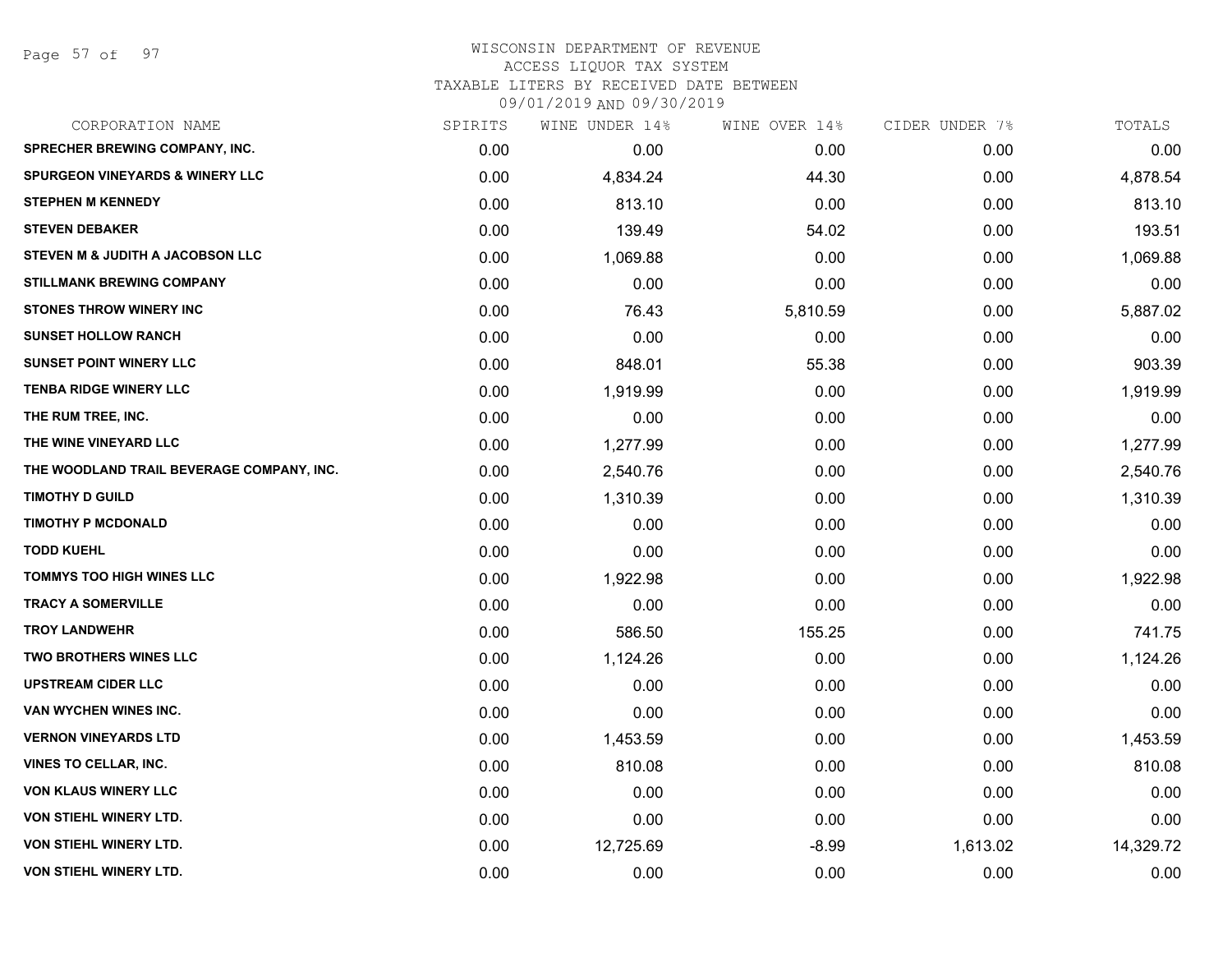Page 58 of 97

#### WISCONSIN DEPARTMENT OF REVENUE ACCESS LIQUOR TAX SYSTEM

# TAXABLE LITERS BY RECEIVED DATE BETWEEN

09/01/2019 AND 09/30/2019

| CORPORATION NAME                                   | SPIRITS | WINE<br>UNDER 14% | WINE OVER 14% | CIDER UNDER 7% | TOTALS     |
|----------------------------------------------------|---------|-------------------|---------------|----------------|------------|
| <b>WEST PRAIRIE WINERY LLC</b>                     | 0.00    | 17,393.91         | 0.00          | 0.00           | 17,393.91  |
| WHISPERING BLUFFS VINEYARD & WINERY LTD            | 0.00    | 0.00              | 0.00          | 0.00           | 0.00       |
| <b>WHISPERING BLUFFS VINEYARD &amp; WINERY LTD</b> | 0.00    | 900.77            | 27.03         | 0.00           | 927.80     |
| <b>WHITE BEAR SPIRITS LLC</b>                      | 0.00    | 1,698.75          | 0.00          | 0.00           | 1,698.75   |
| WHITE WINTER WINERY INC                            | 0.00    | 2,722.01          | 189.65        | 0.00           | 2,911.66   |
| <b>WILD EPITOME LLC</b>                            | 0.00    | 0.00              | 0.00          | 0.00           | 0.00       |
| <b>WILD HARE LLC</b>                               | 0.00    | 0.00              | 0.00          | 0.00           | 0.00       |
| <b>WILLIAM F BLUHM</b>                             | 0.00    | 0.00              | 0.00          | 0.00           | 0.00       |
| <b>WINEMAKER'S DAUGHTER LLC</b>                    | 0.00    | 0.00              | 0.00          | 0.00           | 0.00       |
| <b>WINESITTER BREWHOUSE LLC</b>                    | 0.00    | 0.00              | 0.00          | 0.00           | 0.00       |
| <b>WOLLERSHEIM WINERY, INC.</b>                    | 0.00    | 80,530.91         | 1,151.23      | 0.00           | 81,682.14  |
| <b>WOLLERSHEIM WINERY, INC.</b>                    | 0.00    | 3,548.88          | $-3.75$       | 0.00           | 3,545.13   |
| TOTAL LITERS FOR 9/30/2019                         | 0.00    | 345,092.38        | 11,434.39     | 66,333.07      | 422,859.84 |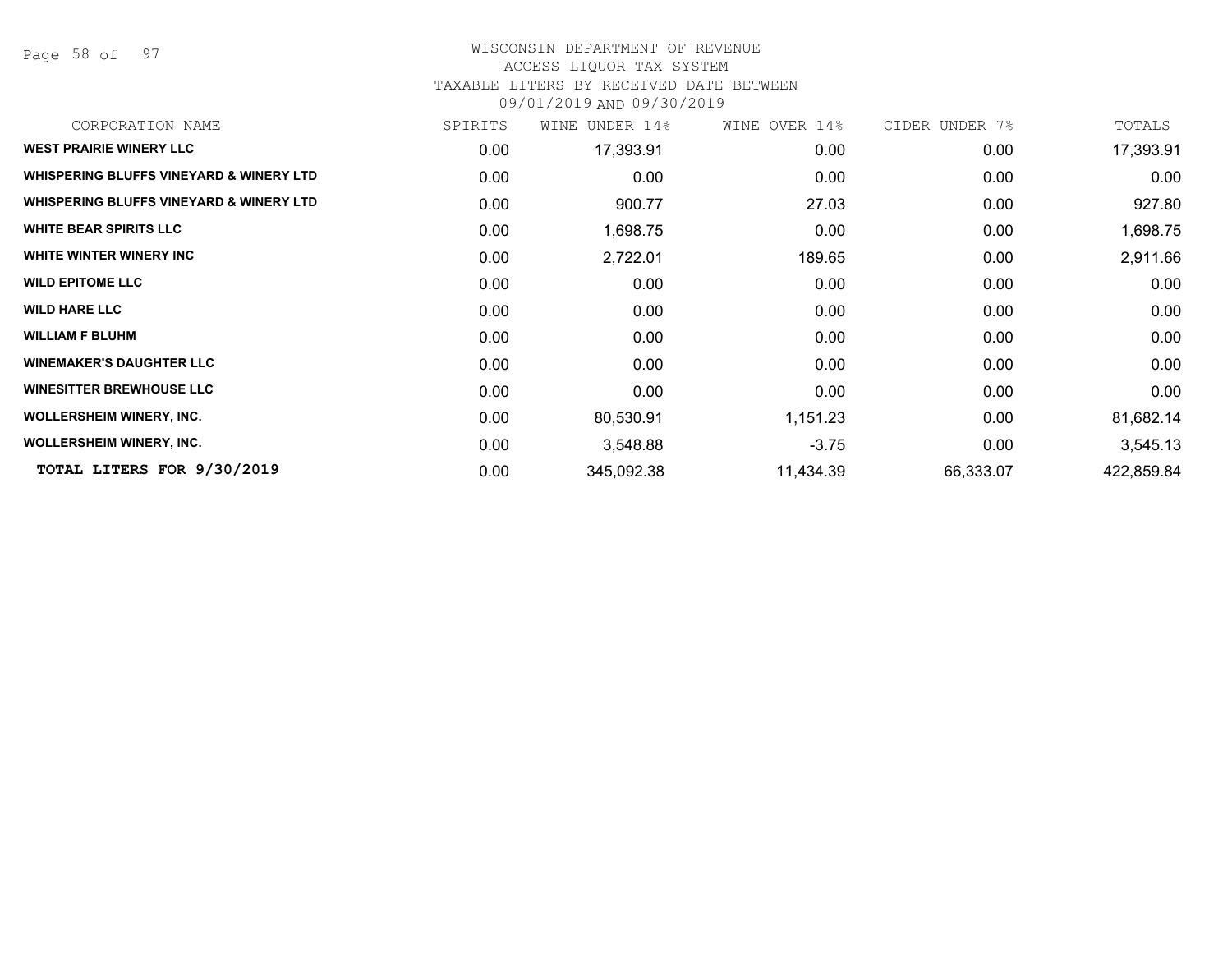Page 59 of 97

# WISCONSIN DEPARTMENT OF REVENUE ACCESS LIQUOR TAX SYSTEM TAXABLE LITERS BY RECEIVED DATE BETWEEN 09/01/2019 AND 09/30/2019

**WINE DIRECT SHIPPER (WDS) 1-800 WINESHOP.COM INC** 0.00 0.00 0.00 0.00 0.00 **2HAWK, LLC** 0.00 0.00 0.00 0.00 0.00 **A DONKEY AND GOAT LLC**  $\begin{array}{cccc} 0.00 & 0.00 & 0.00 & 0.00 & 0.00 & 0.00 & 0.00 \end{array}$ **A TO Z WINEWORKS LLC** 0.00 0.00 0.00 0.00 0.00 **A W DIRECT LLC** 0.00 0.00 0.00 0.00 0.00 **ABACELA VINEYARDS & WINERY INC** 0.00 0.00 0.00 0.00 0.00 **ABREU VINEYARDS INC** 0.00 0.00 0.00 0.00 0.00 **AC VIN CO LLC** 0.00 0.00 0.00 0.00 0.00 **ACCOLADE WINES NORTH AMERICA INC** 0.00 0.00 0.00 0.00 0.00 **ACKLEY BRANDS LTD** 0.00 0.00 0.00 0.00 0.00 **ACORN ALEGRIA WINERY** 0.00 0.00 0.00 0.00 0.00 **ADAM H LEE** 0.00 0.00 0.00 0.00 0.00 **ADAMS WINERY LLC** 0.00 0.00 0.00 0.00 0.00 **ADELAIDA CELLARS INC** 0.00 0.00 0.00 0.00 0.00 **ADELSHEIM VINEYARD LLC** 0.00 0.00 0.00 0.00 0.00 **ADLER DEUTSCH VINEYARD LLC** 0.00 0.00 0.00 0.00 0.00 **AH WINES INC** 0.00 0.00 0.00 0.00 0.00 **AKA WINES LLC** 0.00 0.00 0.00 0.00 0.00 **ALEJANDRO BULGHERONI ESTATE LLC** 0.00 0.00 0.00 0.00 0.00 **ALEXANDRIA NICOLE CELLARS LLC** 0.00 0.00 0.00 0.00 0.00 **ALOFT WINES LLC** 0.00 0.00 0.00 0.00 0.00 **ALPHA & OMEGA WINERY LLC** 0.00 0.00 0.00 0.00 0.00 **ALTAMURA WINERY INC** 0.00 0.00 0.00 0.00 0.00 **ALVAREZ VINEYARDS LLC** 0.00 0.00 0.00 0.00 0.00 CORPORATION NAME SPIRITS WINE UNDER 14% WINE OVER 14% CIDER UNDER 7% TOTALS

**AMANDA STEFL** 0.00 0.00 0.00 0.00 0.00 **AMAPOLA CREEK VINEYARDS & WINERY** 0.00 0.00 0.00 0.00 0.00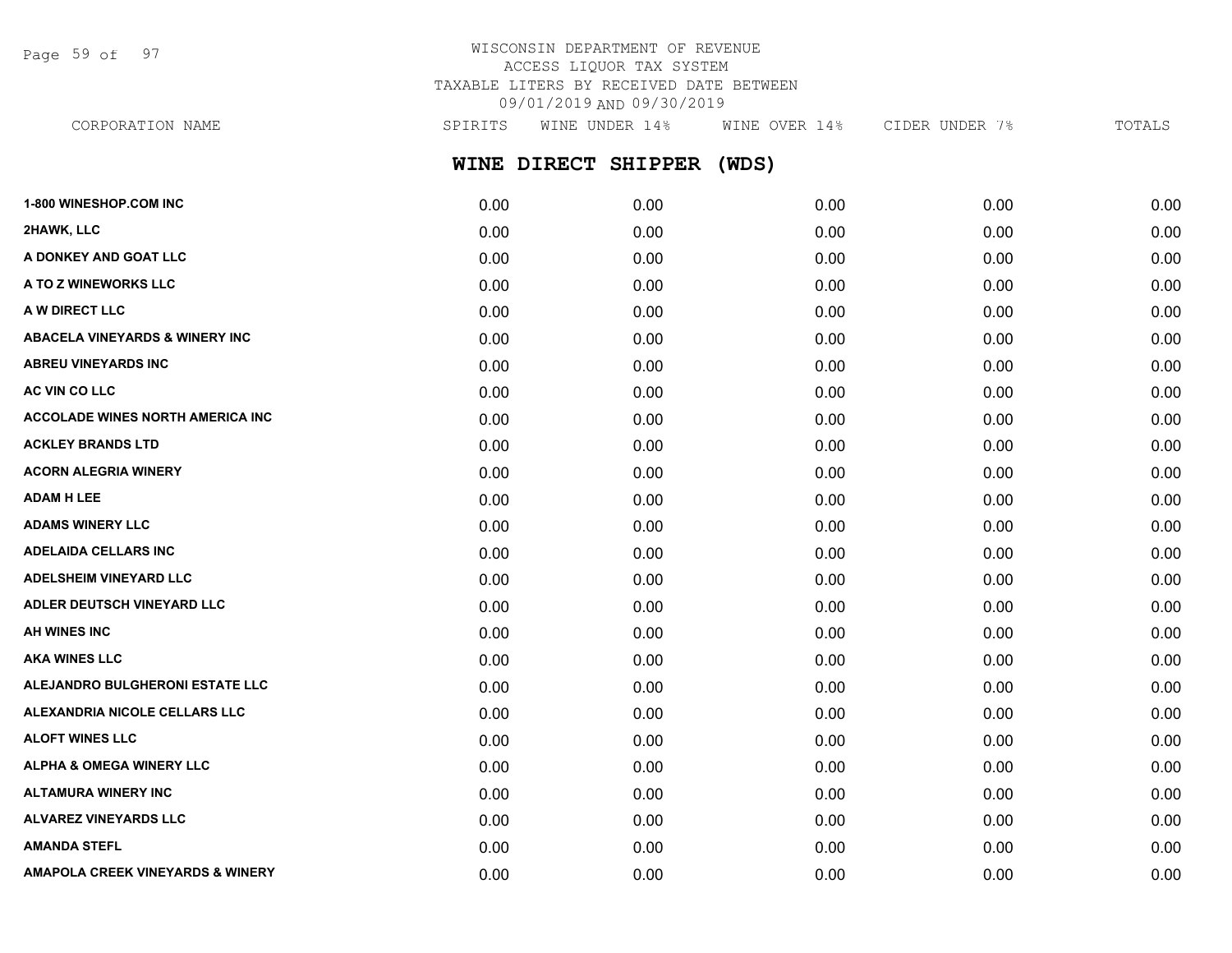Page 60 of 97

| CORPORATION NAME                       | SPIRITS | WINE UNDER 14% | WINE OVER 14% | CIDER UNDER 7% | TOTALS |
|----------------------------------------|---------|----------------|---------------|----------------|--------|
| <b>AMAVI CELLARS LLC</b>               | 0.00    | 0.00           | 0.00          | 0.00           | 0.00   |
| <b>AMERICAN WINE TRADE INC</b>         | 0.00    | 0.00           | 0.00          | 0.00           | 0.00   |
| <b>AMICI CELLARS INC</b>               | 0.00    | 0.00           | 0.00          | 0.00           | 0.00   |
| <b>AMIZETTA VINEYARDS WINERY LLC</b>   | 0.00    | 0.00           | 0.00          | 0.00           | 0.00   |
| <b>AMPELOS CELLARS INC</b>             | 0.00    | 0.00           | 0.00          | 0.00           | 0.00   |
| <b>AMUSE BOUCHE LLC</b>                | 0.00    | 0.00           | 0.00          | 0.00           | 0.00   |
| <b>ANCIENT PEAK INC</b>                | 0.00    | 0.00           | 0.00          | 0.00           | 0.00   |
| ANDERSONS CONN VALLEY WINERY INC       | 0.00    | 0.00           | 0.00          | 0.00           | 0.00   |
| <b>ANDREW J HEINZL</b>                 | 0.00    | 0.00           | 0.00          | 0.00           | 0.00   |
| <b>ANDREW TOW</b>                      | 0.00    | 0.00           | 0.00          | 0.00           | 0.00   |
| <b>ANIMOLP</b>                         | 0.00    | 0.00           | 0.00          | 0.00           | 0.00   |
| <b>ANOMALY VINEYARDS LLC</b>           | 0.00    | 0.00           | 0.00          | 0.00           | 0.00   |
| <b>ANTHILL FARMS LLC</b>               | 0.00    | 0.00           | 0.00          | 0.00           | 0.00   |
| <b>ANTHONY M TRUCHARD</b>              | 0.00    | 0.00           | 0.00          | 0.00           | 0.00   |
| <b>ANTHONY ROAD WINE CO INC</b>        | 0.00    | 0.00           | 0.00          | 0.00           | 0.00   |
| <b>APPELLATION TRADING COMPANY LLC</b> | 0.00    | 0.00           | 0.00          | 0.00           | 0.00   |
| <b>AQUA PUMPKIN INC</b>                | 0.00    | 0.00           | 0.00          | 0.00           | 0.00   |
| <b>ARC WINERY LLC</b>                  | 0.00    | 0.00           | 0.00          | 0.00           | 0.00   |
| <b>ARCHANGEL INVESTMENTS LLC</b>       | 0.00    | 0.00           | 0.00          | 0.00           | 0.00   |
| <b>ARETE WINES LLC</b>                 | 0.00    | 0.00           | 0.00          | 0.00           | 0.00   |
| <b>ARIETTA INC</b>                     | 0.00    | 0.00           | 0.00          | 0.00           | 0.00   |
| <b>ARISTA WINES LLC</b>                | 0.00    | 0.00           | 0.00          | 0.00           | 0.00   |
| ARIZONA STRONGHOLD VINEYARDS LLC       | 0.00    | 0.00           | 0.00          | 0.00           | 0.00   |
| <b>ARKENSTONE VINEYARDS LLC</b>        | 0.00    | 0.00           | 0.00          | 0.00           | 0.00   |
| <b>ARMIDA WINERY INC</b>               | 0.00    | 0.00           | 0.00          | 0.00           | 0.00   |
| <b>ARMSTRONG FAMILY WINERY LLC</b>     | 0.00    | 0.00           | 0.00          | 0.00           | 0.00   |
| <b>ARMSTRONG VINEYARDS INC</b>         | 0.00    | 0.00           | 0.00          | 0.00           | 0.00   |
| <b>ARRINGTON VINEYARDS LLC</b>         | 0.00    | 0.00           | 0.00          | 0.00           | 0.00   |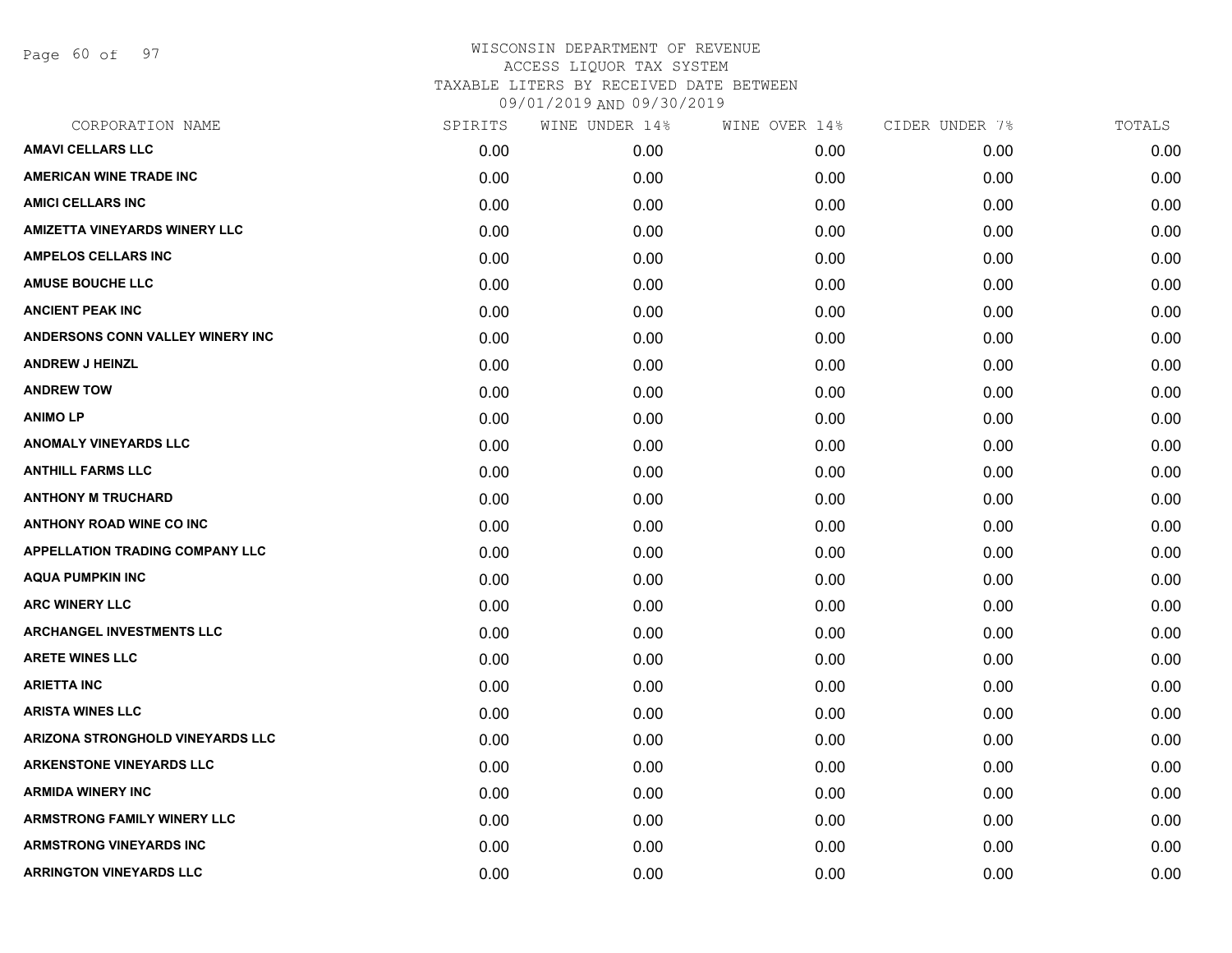Page 61 of 97

| CORPORATION NAME                       | SPIRITS | WINE UNDER 14% | WINE OVER 14% | CIDER UNDER 7% | TOTALS |
|----------------------------------------|---------|----------------|---------------|----------------|--------|
| <b>ARTISTE MANAGEMENT CO LLC</b>       | 0.00    | 0.00           | 0.00          | 0.00           | 0.00   |
| AU BON CLIMAT LLC                      | 0.00    | 0.00           | 0.00          | 0.00           | 0.00   |
| <b>AUBERT WINEGROWING INC</b>          | 0.00    | 0.00           | 0.00          | 0.00           | 0.00   |
| <b>AUGUST BRIGGS JR INC</b>            | 0.00    | 0.00           | 0.00          | 0.00           | 0.00   |
| <b>AUSTIN NICHOLS &amp; CO INC</b>     | 0.00    | 0.00           | 0.00          | 0.00           | 0.00   |
| AVV WINERY CO LLC                      | 0.00    | 0.00           | 0.00          | 0.00           | 0.00   |
| <b>B &amp; B ORGANICS, LLC</b>         | 0.00    | 0.00           | 0.00          | 0.00           | 0.00   |
| <b>B WISE VINEYARDS LLC</b>            | 0.00    | 0.00           | 0.00          | 0.00           | 0.00   |
| <b>BADGER MOUNTAIN INC</b>             | 0.00    | 0.00           | 0.00          | 0.00           | 0.00   |
| <b>BALBOA WINERY LLC</b>               | 0.00    | 0.00           | 0.00          | 0.00           | 0.00   |
| <b>BALLENTINE VINEYARDS INC</b>        | 0.00    | 0.00           | 0.00          | 0.00           | 0.00   |
| <b>BALTIMORE BEND VINEYARD LLC</b>     | 0.00    | 0.00           | 0.00          | 0.00           | 0.00   |
| <b>BANSHEE WINES LLC</b>               | 0.00    | 0.00           | 0.00          | 0.00           | 0.00   |
| <b>BARGETTOS SANTA CRUZ WINERY INC</b> | 0.00    | 0.00           | 0.00          | 0.00           | 0.00   |
| <b>BARLOW VINEYARDS LLC</b>            | 0.00    | 0.00           | 0.00          | 0.00           | 0.00   |
| <b>BARNARD GRIFFIN INC</b>             | 0.00    | 0.00           | 0.00          | 0.00           | 0.00   |
| <b>BARNETT VINEYARDS LP</b>            | 0.00    | 0.00           | 0.00          | 0.00           | 0.00   |
| <b>BATTLE FAMILY VINEYARDS LLC</b>     | 0.00    | 0.00           | 0.00          | 0.00           | 0.00   |
| <b>BAW INC</b>                         | 0.00    | 0.00           | 0.00          | 0.00           | 0.00   |
| <b>BAYFIELD WINERY, LTD.</b>           | 0.00    | 0.00           | 0.00          | 0.00           | 0.00   |
| <b>BEAUX FRERES LLC</b>                | 0.00    | 0.00           | 0.00          | 0.00           | 0.00   |
| <b>BECKER FARMS INC</b>                | 0.00    | 0.00           | 0.00          | 0.00           | 0.00   |
| <b>BEDELL NORTH FORK LLC</b>           | 0.00    | 0.00           | 0.00          | 0.00           | 0.00   |
| <b>BEDROCK WINE COMPANY LP</b>         | 0.00    | 0.00           | 0.00          | 0.00           | 0.00   |
| <b>BEHRENS AND DRINKWARD</b>           | 0.00    | 0.00           | 0.00          | 0.00           | 0.00   |
| <b>BEL VINO LLC</b>                    | 0.00    | 0.00           | 0.00          | 0.00           | 0.00   |
| <b>BELLAVINI WINERY</b>                | 0.00    | 0.00           | 0.00          | 0.00           | 0.00   |
| <b>BELLEVINEZ LLC</b>                  | 0.00    | 0.00           | 0.00          | 0.00           | 0.00   |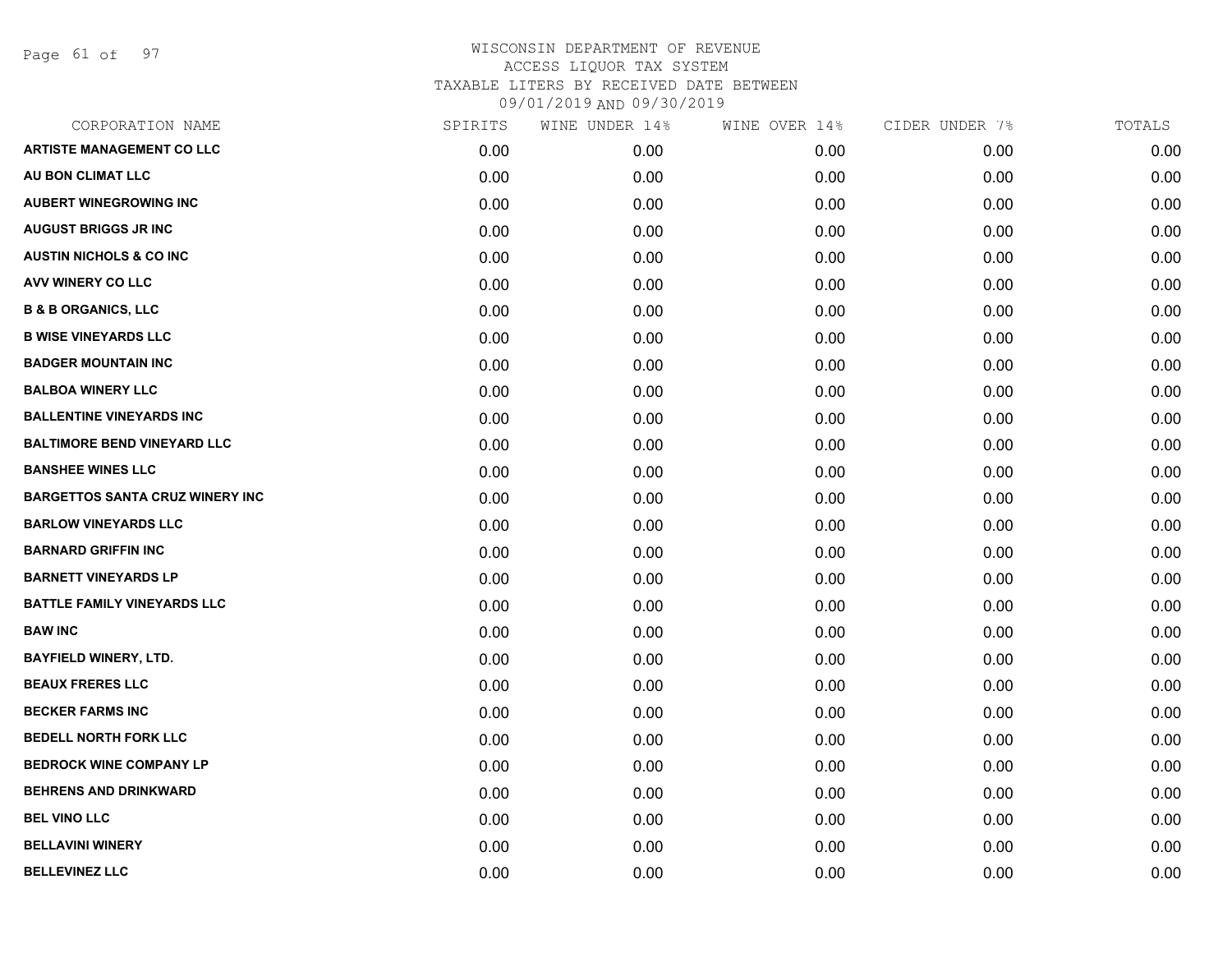Page 62 of 97

| SPIRITS | WINE UNDER 14% | WINE OVER 14% | CIDER UNDER 7% | TOTALS |
|---------|----------------|---------------|----------------|--------|
| 0.00    | 0.00           | 0.00          | 0.00           | 0.00   |
| 0.00    | 0.00           | 0.00          | 0.00           | 0.00   |
| 0.00    | 0.00           | 0.00          | 0.00           | 0.00   |
| 0.00    | 0.00           | 0.00          | 0.00           | 0.00   |
| 0.00    | 0.00           | 0.00          | 0.00           | 0.00   |
| 0.00    | 0.00           | 0.00          | 0.00           | 0.00   |
| 0.00    | 0.00           | 0.00          | 0.00           | 0.00   |
| 0.00    | 0.00           | 0.00          | 0.00           | 0.00   |
| 0.00    | 0.00           | 0.00          | 0.00           | 0.00   |
| 0.00    | 0.00           | 0.00          | 0.00           | 0.00   |
| 0.00    | 0.00           | 0.00          | 0.00           | 0.00   |
| 0.00    | 0.00           | 0.00          | 0.00           | 0.00   |
| 0.00    | 0.00           | 0.00          | 0.00           | 0.00   |
| 0.00    | 0.00           | 0.00          | 0.00           | 0.00   |
| 0.00    | 0.00           | 0.00          | 0.00           | 0.00   |
| 0.00    | 0.00           | 0.00          | 0.00           | 0.00   |
| 0.00    | 0.00           | 0.00          | 0.00           | 0.00   |
| 0.00    | 0.00           | 0.00          | 0.00           | 0.00   |
| 0.00    | 0.00           | 0.00          | 0.00           | 0.00   |
| 0.00    | 0.00           | 0.00          | 0.00           | 0.00   |
| 0.00    | 0.00           | 0.00          | 0.00           | 0.00   |
| 0.00    | 0.00           | 0.00          | 0.00           | 0.00   |
| 0.00    | 0.00           | 0.00          | 0.00           | 0.00   |
| 0.00    | 0.00           | 0.00          | 0.00           | 0.00   |
| 0.00    | 0.00           | 0.00          | 0.00           | 0.00   |
| 0.00    | 0.00           | 0.00          | 0.00           | 0.00   |
| 0.00    | 0.00           | 0.00          | 0.00           | 0.00   |
|         |                |               |                |        |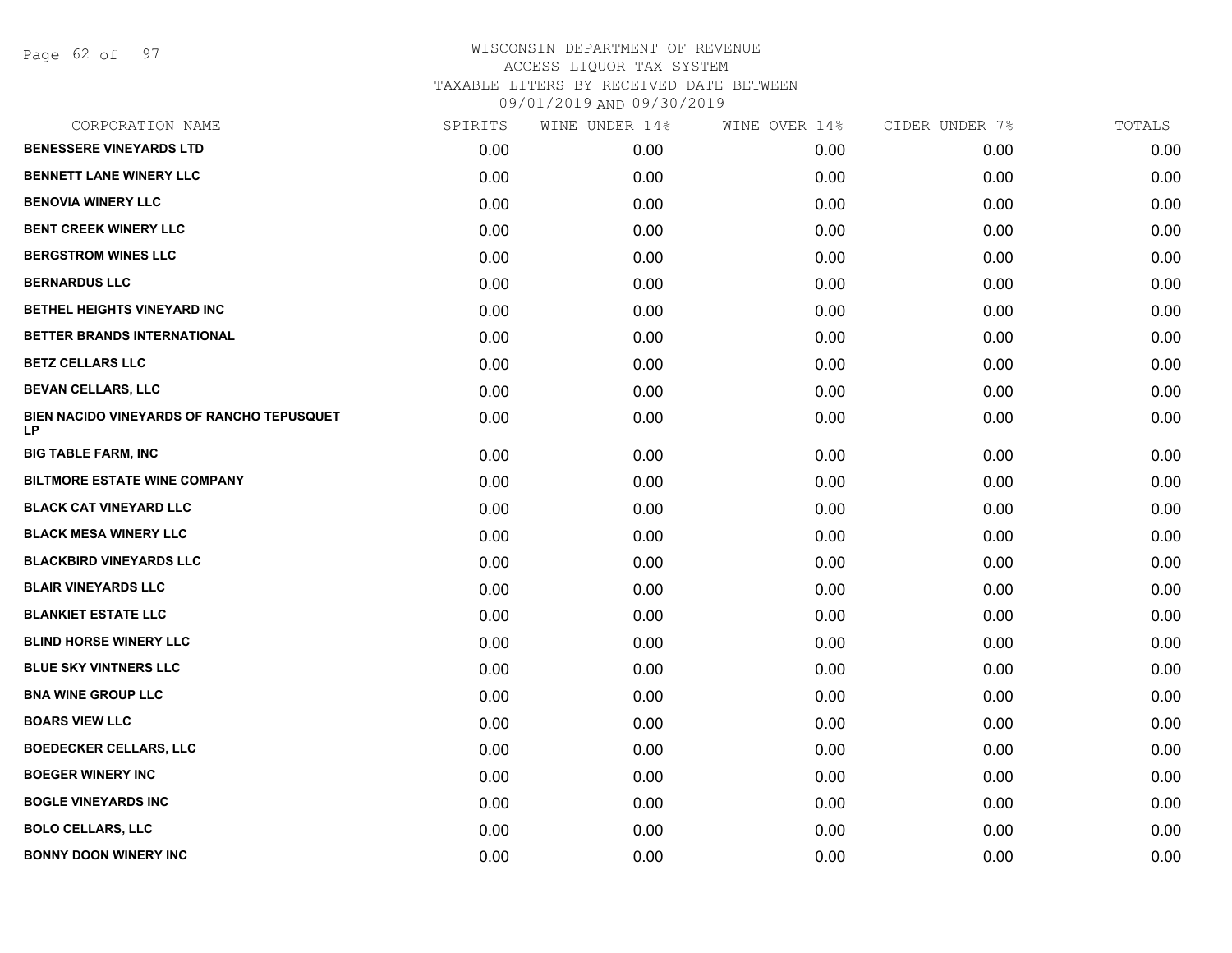Page 63 of 97

| CORPORATION NAME                       | SPIRITS | WINE UNDER 14% | WINE OVER 14% | CIDER UNDER 7% | TOTALS |
|----------------------------------------|---------|----------------|---------------|----------------|--------|
| <b>BOOKWALTER WINERY LLC</b>           | 0.00    | 0.00           | 0.00          | 0.00           | 0.00   |
| <b>BOTHAM BRANDS LLC</b>               | 0.00    | 0.00           | 0.00          | 0.00           | 0.00   |
| <b>BOUCHAINE VINEYARDS INC</b>         | 0.00    | 0.00           | 0.00          | 0.00           | 0.00   |
| <b>BOUNDARY BREAKS LLC</b>             | 0.00    | 0.00           | 0.00          | 0.00           | 0.00   |
| BOWERS HARBOR VINEYARDS AND WINERY INC | 0.00    | 0.00           | 0.00          | 0.00           | 0.00   |
| <b>BRADLEY L ALLEN</b>                 | 0.00    | 0.00           | 0.00          | 0.00           | 0.00   |
| <b>BRANCHES WINERY LLC</b>             | 0.00    | 0.00           | 0.00          | 0.00           | 0.00   |
| <b>BRASSFIELD ESTATE WINERY LLC</b>    | 0.00    | 0.00           | 0.00          | 0.00           | 0.00   |
| <b>BRECON ESTATE INC</b>               | 0.00    | 0.00           | 0.00          | 0.00           | 0.00   |
| <b>BRET LOPEZ</b>                      | 0.00    | 0.00           | 0.00          | 0.00           | 0.00   |
| <b>BRIAN C LOKRANTZ</b>                | 0.00    | 0.00           | 0.00          | 0.00           | 0.00   |
| <b>BRIAN CARTER CELLARS LLC</b>        | 0.00    | 0.00           | 0.00          | 0.00           | 0.00   |
| <b>BRIAN M HEATH</b>                   | 0.00    | 0.00           | 0.00          | 0.00           | 0.00   |
| <b>BRICOLEUR VINEYARDS LLC</b>         | 0.00    | 0.00           | 0.00          | 0.00           | 0.00   |
| <b>BRIDGEVIEW VINEYARDS INC</b>        | 0.00    | 0.00           | 0.00          | 0.00           | 0.00   |
| <b>BRIGADOON FARM &amp; WINERY LLC</b> | 0.00    | 0.00           | 0.00          | 0.00           | 0.00   |
| <b>BRIGHT CELLARS INC</b>              | 0.00    | 0.00           | 0.00          | 0.00           | 0.00   |
| <b>BRIX CIDER LLC</b>                  | 0.00    | 0.00           | 0.00          | 0.00           | 0.00   |
| <b>BRONCO WINE COMPANY</b>             | 0.00    | 0.00           | 0.00          | 0.00           | 0.00   |
| <b>BROWN COUNTY WINE COMPANY, INC.</b> | 0.00    | 0.00           | 0.00          | 0.00           | 0.00   |
| <b>BROWN ESTATE VINEYARDS LLC</b>      | 0.00    | 0.00           | 0.00          | 0.00           | 0.00   |
| <b>BROWNE FAMILY WINES LLC</b>         | 0.00    | 0.00           | 0.00          | 0.00           | 0.00   |
| <b>BRUTOCAO CELLARS LP</b>             | 0.00    | 0.00           | 0.00          | 0.00           | 0.00   |
| <b>BRYANT VINEYARDS INC</b>            | 0.00    | 0.00           | 0.00          | 0.00           | 0.00   |
| <b>BUCKLER FAMILY VINEYARDS LLC</b>    | 0.00    | 0.00           | 0.00          | 0.00           | 0.00   |
| <b>BULLY HILL VINEYARDS INC</b>        | 0.00    | 0.00           | 0.00          | 0.00           | 0.00   |
| <b>BURGESS CELLARS INC</b>             | 0.00    | 0.00           | 0.00          | 0.00           | 0.00   |
| <b>BURRELL SCHOOL VINEYARDS INC</b>    | 0.00    | 0.00           | 0.00          | 0.00           | 0.00   |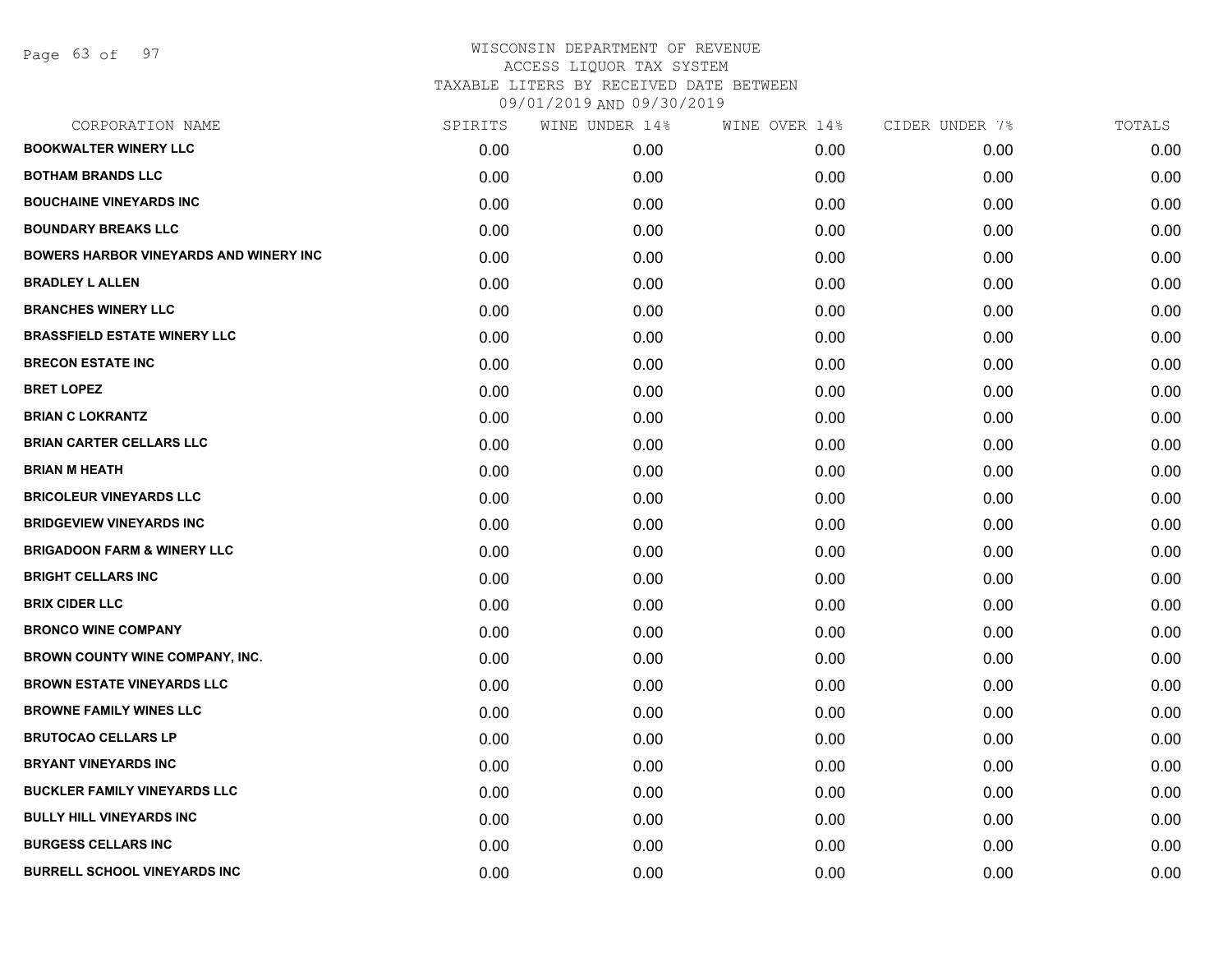Page 64 of 97

# WISCONSIN DEPARTMENT OF REVENUE ACCESS LIQUOR TAX SYSTEM TAXABLE LITERS BY RECEIVED DATE BETWEEN

09/01/2019 AND 09/30/2019

| CORPORATION NAME                             | SPIRITS | WINE UNDER 14% | WINE OVER 14% | CIDER UNDER 7% | TOTALS   |
|----------------------------------------------|---------|----------------|---------------|----------------|----------|
| <b>BUTTONWOOD FARM WINERY INC</b>            | 0.00    | 0.00           | 0.00          | 0.00           | 0.00     |
| <b>BWSC LLC</b>                              | 0.00    | 4,447.64       | 1,348.50      | 0.00           | 5,796.14 |
| <b>C &amp; C WINE SERVICES INC</b>           | 0.00    | 0.00           | 0.00          | 0.00           | 0.00     |
| <b>C &amp; N CORPORATION</b>                 | 0.00    | 0.00           | 0.00          | 0.00           | 0.00     |
| <b>C G DI ARIE VINEYARD &amp; WINERY LLC</b> | 0.00    | 0.00           | 0.00          | 0.00           | 0.00     |
| <b>C MONDAVI &amp; SONS</b>                  | 0.00    | 0.00           | 0.00          | 0.00           | 0.00     |
| <b>CADA LLC</b>                              | 0.00    | 0.00           | 0.00          | 0.00           | 0.00     |
| <b>CAIN CELLARS INC</b>                      | 0.00    | 0.00           | 0.00          | 0.00           | 0.00     |
| <b>CAKEBREAD CELLARS</b>                     | 0.00    | 0.00           | 0.00          | 0.00           | 0.00     |
| <b>CALCAREOUS VINEYARD LLC</b>               | 0.00    | 0.00           | 0.00          | 0.00           | 0.00     |
| <b>CALDWELL WINERY LLC</b>                   | 0.00    | 0.00           | 0.00          | 0.00           | 0.00     |
| <b>CALLAWAY TEMECULA LP</b>                  | 0.00    | 0.00           | 0.00          | 0.00           | 0.00     |
| CALWD, INC.                                  | 0.00    | 0.00           | 0.00          | 0.00           | 0.00     |
| <b>CANA'S FEAST WINERY LLC</b>               | 0.00    | 0.00           | 0.00          | 0.00           | 0.00     |
| <b>CARACCIOLI CELLARS INC</b>                | 0.00    | 0.00           | 0.00          | 0.00           | 0.00     |
| <b>CARL THOMA</b>                            | 0.00    | 0.00           | 0.00          | 0.00           | 0.00     |
| <b>CARLISLE WINERY &amp; VINEYARDS LLC</b>   | 0.00    | 0.00           | 0.00          | 0.00           | 0.00     |
| <b>CARLSON VINEYARDS INC</b>                 | 0.00    | 0.00           | 0.00          | 0.00           | 0.00     |
| <b>CARNEROS WINE COMPANY INC</b>             | 0.00    | 0.00           | 0.00          | 0.00           | 0.00     |
| <b>CARR WINERY INC</b>                       | 0.00    | 0.00           | 0.00          | 0.00           | 0.00     |
| <b>CASTORO CELLARS</b>                       | 0.00    | 0.00           | 0.00          | 0.00           | 0.00     |
| <b>CATHERINE ELIZABETH INC</b>               | 0.00    | 0.00           | 0.00          | 0.00           | 0.00     |
| <b>CAYMUS VINEYARDS INC</b>                  | 0.00    | 0.00           | 0.00          | 0.00           | 0.00     |
| <b>CECIL A ZERBA</b>                         | 0.00    | 0.00           | 0.00          | 0.00           | 0.00     |
| <b>CEDAR KNOLL VINEYARDS INC</b>             | 0.00    | 0.00           | 0.00          | 0.00           | 0.00     |
| <b>CEJA VINEYARDS INC</b>                    | 0.00    | 0.00           | 0.00          | 0.00           | 0.00     |
| <b>CELLAR RAT CELLARS LLC</b>                | 0.00    | 0.00           | 0.00          | 0.00           | 0.00     |
| <b>CHACEWATER LLC</b>                        | 0.00    | 0.00           | 0.00          | 0.00           | 0.00     |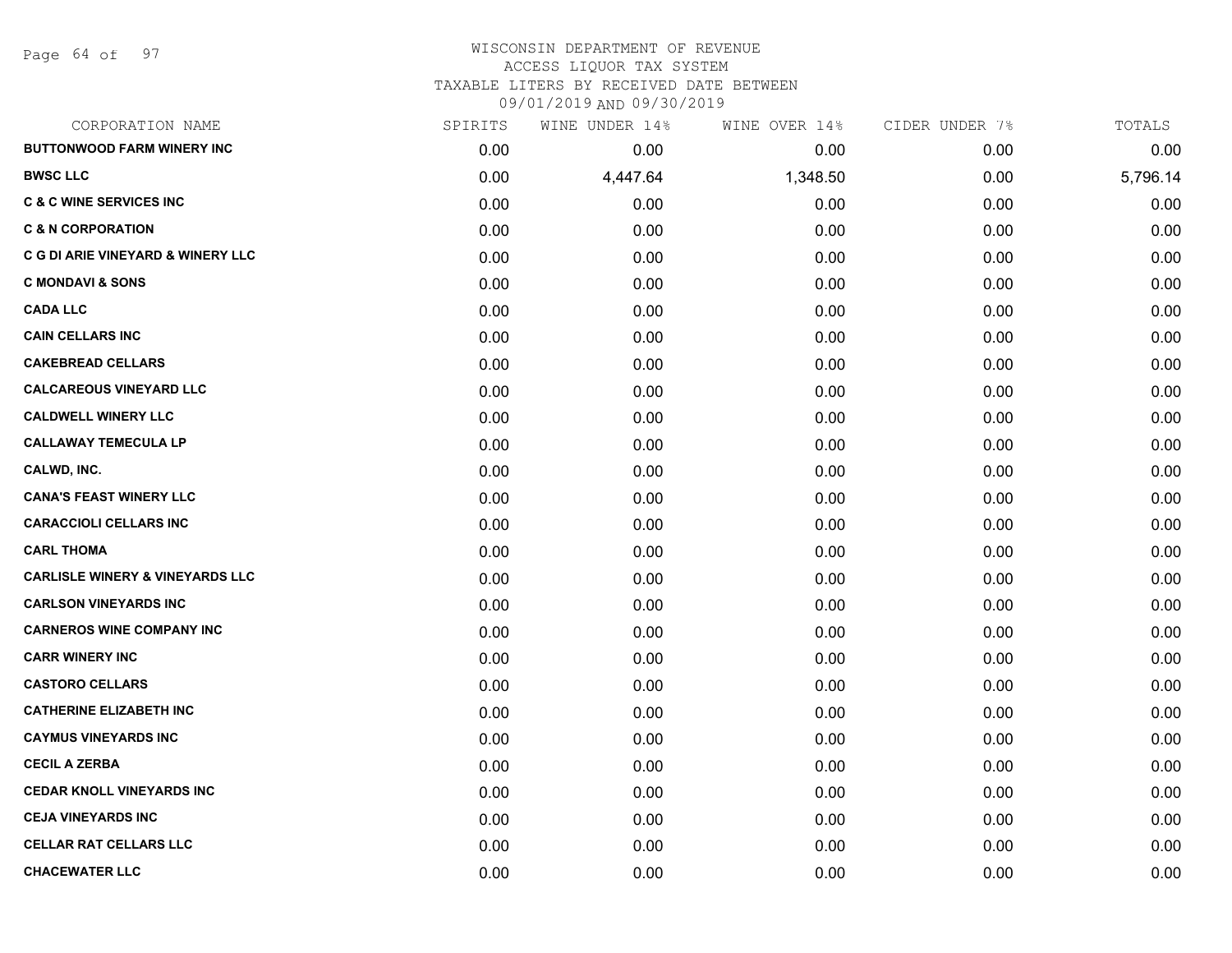Page 65 of 97

| CORPORATION NAME                                  | SPIRITS | WINE UNDER 14% | WINE OVER 14% | CIDER UNDER 7% | TOTALS |
|---------------------------------------------------|---------|----------------|---------------|----------------|--------|
| <b>CHAPPELLET WINERY INC</b>                      | 0.00    | 0.00           | 0.00          | 0.00           | 0.00   |
| <b>CHARLES &amp; MARTHA BARRA</b>                 | 0.00    | 0.00           | 0.00          | 0.00           | 0.00   |
| <b>CHARLES REININGER LLC</b>                      | 0.00    | 0.00           | 0.00          | 0.00           | 0.00   |
| <b>CHATEAU BIANCA INC</b>                         | 0.00    | 0.00           | 0.00          | 0.00           | 0.00   |
| <b>CHATEAU DIANA LLC</b>                          | 0.00    | 0.00           | 0.00          | 0.00           | 0.00   |
| <b>CHATEAU GRAND TRAVERSE LTD</b>                 | 0.00    | 0.00           | 0.00          | 0.00           | 0.00   |
| <b>CHATEAU MARGENE INC</b>                        | 0.00    | 0.00           | 0.00          | 0.00           | 0.00   |
| <b>CHATEAU MORRISETTE INC</b>                     | 0.00    | 0.00           | 0.00          | 0.00           | 0.00   |
| <b>CHATEAU OPERATIONS, LTD.</b>                   | 0.00    | 0.00           | 0.00          | 0.00           | 0.00   |
| <b>CHATEAU POTELLE HOLDINGS LLC</b>               | 0.00    | 0.00           | 0.00          | 0.00           | 0.00   |
| <b>CHATEAU ST CROIX WINERY &amp; VINEYARD LLC</b> | 0.00    | 0.00           | 0.00          | 0.00           | 0.00   |
| <b>CHERRY HILL LLC</b>                            | 0.00    | 0.00           | 0.00          | 0.00           | 0.00   |
| <b>CHIARELLO FAMILY VINEYARDS LLC</b>             | 0.00    | 0.00           | 0.00          | 0.00           | 0.00   |
| <b>CHILDRESS WINERY, LLC</b>                      | 0.00    | 0.00           | 0.00          | 0.00           | 0.00   |
| <b>CHIMNEY ROCK WINERY LLC</b>                    | 0.00    | 0.00           | 0.00          | 0.00           | 0.00   |
| <b>CHRISTOPHE BARON</b>                           | 0.00    | 0.00           | 0.00          | 0.00           | 0.00   |
| <b>CHRISTOPHER FIGGINS</b>                        | 0.00    | 0.00           | 0.00          | 0.00           | 0.00   |
| <b>CHRISTOPHER L SHOWN</b>                        | 0.00    | 0.00           | 0.00          | 0.00           | 0.00   |
| <b>CIDER HOUSE OF WISCONSIN LLC</b>               | 0.00    | 0.00           | 0.00          | 0.00           | 0.00   |
| <b>CINNABAR WINERY LLC</b>                        | 0.00    | 0.00           | 0.00          | 0.00           | 0.00   |
| <b>CIPCO INC.</b>                                 | 0.00    | 0.00           | 0.00          | 0.00           | 0.00   |
| <b>CLAY JAR HOLDINGS LLC</b>                      | 0.00    | 0.00           | 0.00          | 0.00           | 0.00   |
| <b>CLEARWATER CANYON CELLARS LLC</b>              | 0.00    | 0.00           | 0.00          | 0.00           | 0.00   |
| <b>CLIF BAR FAMILY WINERY &amp; FARM LLC</b>      | 0.00    | 0.00           | 0.00          | 0.00           | 0.00   |
| <b>CLINE CELLARS INC</b>                          | 0.00    | 0.00           | 0.00          | 0.00           | 0.00   |
| <b>CLOS DU VAL WINE CO LTD</b>                    | 0.00    | 0.00           | 0.00          | 0.00           | 0.00   |
| <b>CLOS LACHANCE WINES LLC</b>                    | 0.00    | 0.00           | 0.00          | 0.00           | 0.00   |
| <b>COCKERELL WINE CONSULTING LLC</b>              | 0.00    | 0.00           | 0.00          | 0.00           | 0.00   |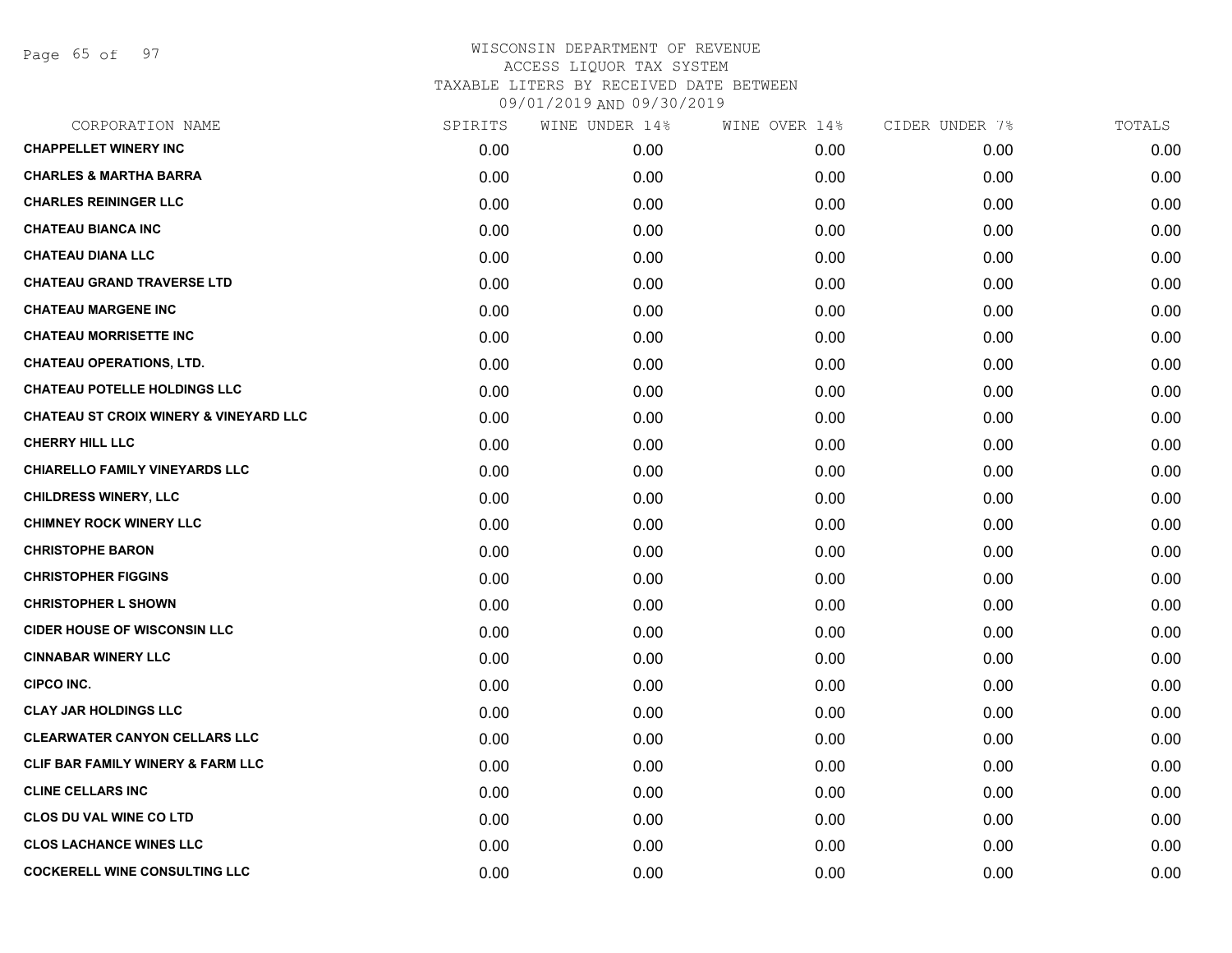Page 66 of 97

| CORPORATION NAME                            | SPIRITS | WINE UNDER 14% | WINE OVER 14% | CIDER UNDER 7% | TOTALS |
|---------------------------------------------|---------|----------------|---------------|----------------|--------|
| <b>CODORNIU NAPA INC</b>                    | 0.00    | 0.00           | 0.00          | 0.00           | 0.00   |
| <b>COELHO WINERY INC</b>                    | 0.00    | 0.00           | 0.00          | 0.00           | 0.00   |
| <b>COL SOLARE, LLP</b>                      | 0.00    | 0.00           | 0.00          | 0.00           | 0.00   |
| <b>COLGIN PARTNERS LLC</b>                  | 0.00    | 0.00           | 0.00          | 0.00           | 0.00   |
| <b>COLLEEN M BOS</b>                        | 0.00    | 0.00           | 0.00          | 0.00           | 0.00   |
| <b>COLONIAL GREEN TRUST</b>                 | 0.00    | 0.00           | 0.00          | 0.00           | 0.00   |
| <b>COLUMBIA RIVER WINERY INC</b>            | 0.00    | 0.00           | 0.00          | 0.00           | 0.00   |
| <b>CONSTELLATION BRANDS U.S. OPERATIONS</b> | 0.00    | 0.00           | 0.00          | 0.00           | 0.00   |
| <b>CONUNDRUM WINERY LLC</b>                 | 0.00    | 0.00           | 0.00          | 0.00           | 0.00   |
| <b>CONWAY VINEYARDS INC</b>                 | 0.00    | 0.00           | 0.00          | 0.00           | 0.00   |
| <b>COOL HAND VINEYARDS LLC</b>              | 0.00    | 0.00           | 0.00          | 0.00           | 0.00   |
| <b>COPPER CANE LLC</b>                      | 0.00    | 0.00           | 0.00          | 0.00           | 0.00   |
| <b>CORISON WINERY INC</b>                   | 0.00    | 0.00           | 0.00          | 0.00           | 0.00   |
| <b>CORNERSTONE CELLARS LLC</b>              | 0.00    | 0.00           | 0.00          | 0.00           | 0.00   |
| <b>CORY J MICHAL</b>                        | 0.00    | 0.00           | 0.00          | 0.00           | 0.00   |
| <b>COURAGEOUS INC</b>                       | 0.00    | 0.00           | 0.00          | 0.00           | 0.00   |
| <b>CRAIG FLETCHER</b>                       | 0.00    | 0.00           | 0.00          | 0.00           | 0.00   |
| <b>CRAIG S HANDLY</b>                       | 0.00    | 0.00           | 0.00          | 0.00           | 0.00   |
| <b>CREATIVE WINE CONCEPTS INC</b>           | 0.00    | 0.00           | 0.00          | 0.00           | 0.00   |
| <b>CREW WINE COMPANY LLC</b>                | 0.00    | 0.00           | 0.00          | 0.00           | 0.00   |
| <b>CRIMSON WINE GROUP LTD</b>               | 0.00    | 0.00           | 0.00          | 0.00           | 0.00   |
| <b>CRISTOM VINEYARDS INC</b>                | 0.00    | 0.00           | 0.00          | 0.00           | 0.00   |
| <b>CROCKER &amp; STARR WINE CO LLC</b>      | 0.00    | 0.00           | 0.00          | 0.00           | 0.00   |
| <b>CROFT LLC</b>                            | 0.00    | 0.00           | 0.00          | 0.00           | 0.00   |
| <b>CROWN POINT WINERY LLC</b>               | 0.00    | 0.00           | 0.00          | 0.00           | 0.00   |
| <b>CUNAT PREMIUM VINEYARDS LLC</b>          | 0.00    | 0.00           | 0.00          | 0.00           | 0.00   |
| <b>CUSHMAN WINERY CORPORATION</b>           | 0.00    | 0.00           | 0.00          | 0.00           | 0.00   |
| <b>CUVAISON INC</b>                         | 0.00    | 0.00           | 0.00          | 0.00           | 0.00   |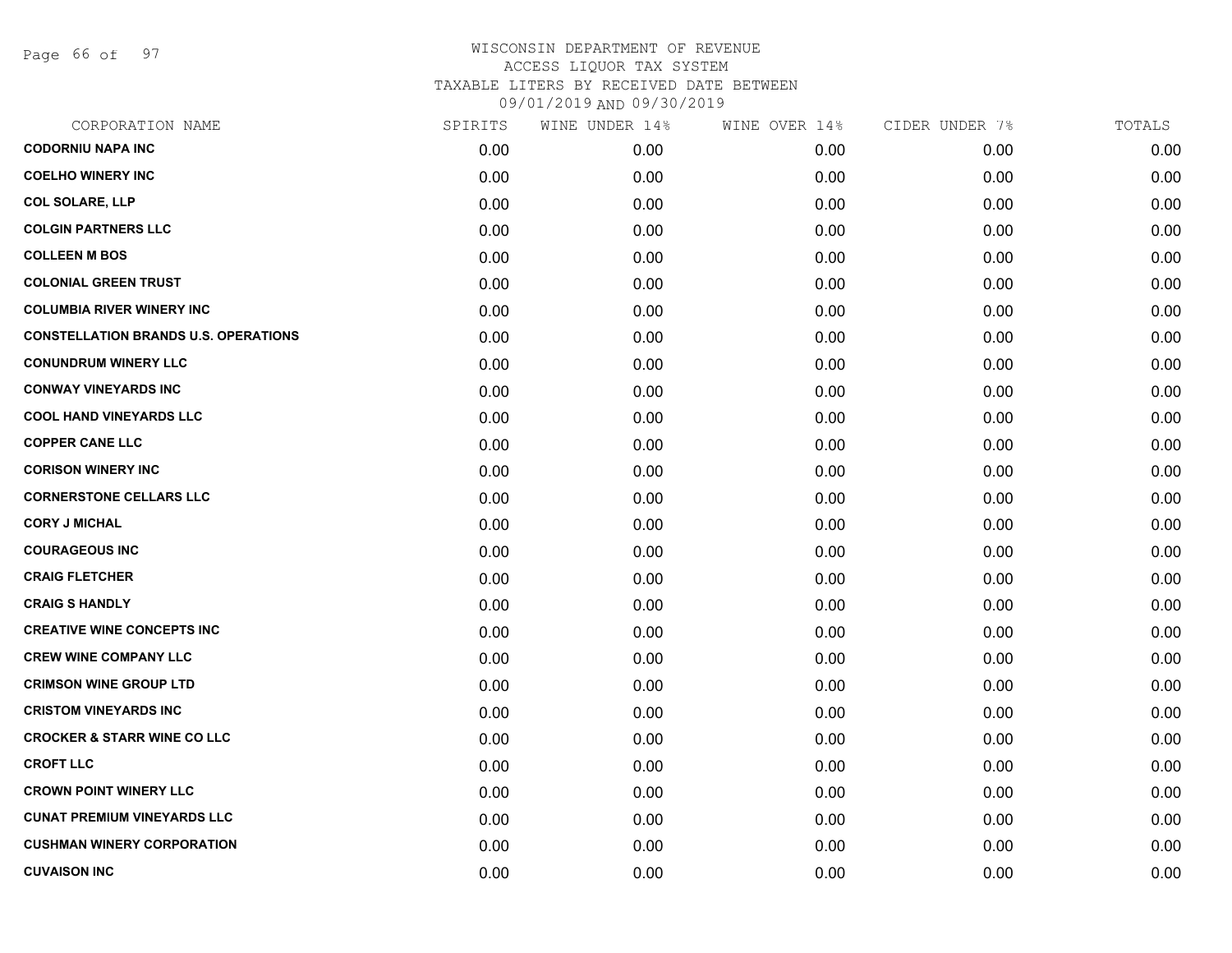Page 67 of 97

| CORPORATION NAME                   | SPIRITS | WINE UNDER 14% | WINE OVER 14% | CIDER UNDER 7% | TOTALS |
|------------------------------------|---------|----------------|---------------|----------------|--------|
| <b>CWC WINERY LLC</b>              | 0.00    | 0.00           | 0.00          | 0.00           | 0.00   |
| <b>D MYERS LLC</b>                 | 0.00    | 0.00           | 0.00          | 0.00           | 0.00   |
| <b>DADY CAPITAL LLLP</b>           | 0.00    | 0.00           | 0.00          | 0.00           | 0.00   |
| <b>DANA ESTATES INC</b>            | 0.00    | 0.00           | 0.00          | 0.00           | 0.00   |
| <b>DANICA PATRICK</b>              | 0.00    | 0.00           | 0.00          | 0.00           | 0.00   |
| <b>DANIEL J KOEPKE</b>             | 0.00    | 0.00           | 0.00          | 0.00           | 0.00   |
| DANZA DEL SOL WINERY INC           | 0.00    | 0.00           | 0.00          | 0.00           | 0.00   |
| <b>DANZINGER VINEYARDS LLC</b>     | 0.00    | 0.00           | 0.00          | 0.00           | 0.00   |
| <b>DAOU VINEYARDS LLC</b>          | 0.00    | 0.00           | 0.00          | 0.00           | 0.00   |
| <b>DARIOUSH KHALEDI WINERY LLC</b> | 0.00    | 0.00           | 0.00          | 0.00           | 0.00   |
| <b>DAVID BRUCE WINERY INC</b>      | 0.00    | 0.00           | 0.00          | 0.00           | 0.00   |
| <b>DAVID COFFARO</b>               | 0.00    | 0.00           | 0.00          | 0.00           | 0.00   |
| <b>DAVID F MAHER</b>               | 0.00    | 0.00           | 0.00          | 0.00           | 0.00   |
| <b>DAVID J MATTHEWS</b>            | 0.00    | 0.00           | 0.00          | 0.00           | 0.00   |
| <b>DAVID JAMES LLC</b>             | 0.00    | 0.00           | 0.00          | 0.00           | 0.00   |
| <b>DAVID L MCGEE</b>               | 0.00    | 0.00           | 0.00          | 0.00           | 0.00   |
| <b>DAVIS ESTATES LLC</b>           | 0.00    | 0.00           | 0.00          | 0.00           | 0.00   |
| <b>DAWN'S DREAM LLC</b>            | 0.00    | 0.00           | 0.00          | 0.00           | 0.00   |
| DE LA MONTANYA WINERY INC          | 0.00    | 0.00           | 0.00          | 0.00           | 0.00   |
| DEERFIELD RANCH WINERY LLC         | 0.00    | 0.00           | 0.00          | 0.00           | 0.00   |
| DEL DOTTO VINEYARDS INC            | 0.00    | 0.00           | 0.00          | 0.00           | 0.00   |
| <b>DELICATO VINEYARDS INC</b>      | 0.00    | 0.00           | 0.00          | 0.00           | 0.00   |
| <b>DELILLE CELLARS LLC</b>         | 0.00    | 0.00           | 0.00          | 0.00           | 0.00   |
| <b>DENNIS R ONEIL</b>              | 0.00    | 0.00           | 0.00          | 0.00           | 0.00   |
| DH GUSTAFSON FAMILY VINEYARDS LLC  | 0.00    | 0.00           | 0.00          | 0.00           | 0.00   |
| <b>DIAMOND MOUNTAIN VINEYARD</b>   | 0.00    | 0.00           | 0.00          | 0.00           | 0.00   |
| <b>DIANA HOBSON</b>                | 0.00    | 0.00           | 0.00          | 0.00           | 0.00   |
| <b>DOMAINE CARNEROS LTD</b>        | 0.00    | 0.00           | 0.00          | 0.00           | 0.00   |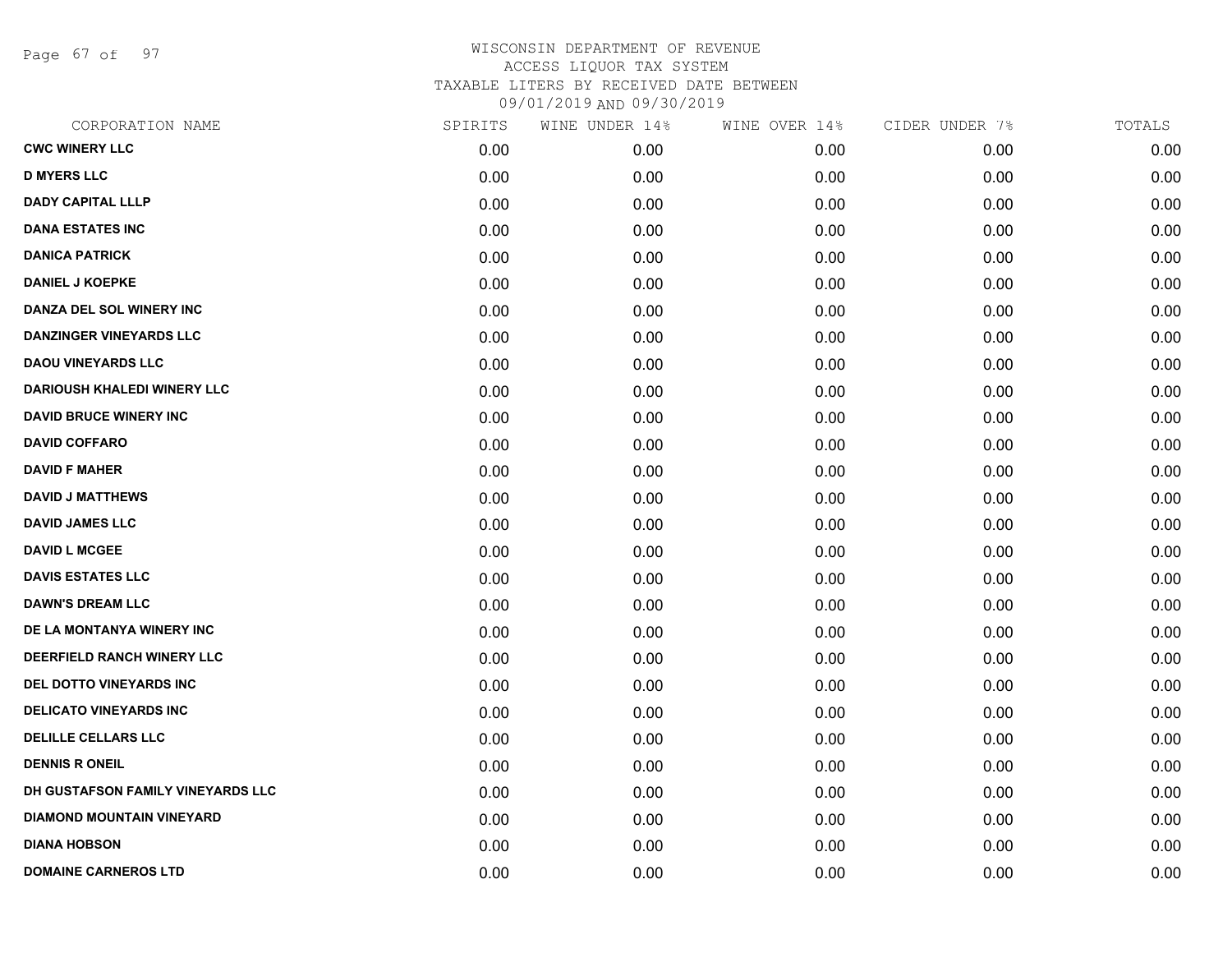Page 68 of 97

| CORPORATION NAME                                                         | SPIRITS | WINE UNDER 14% | WINE OVER 14% | CIDER UNDER 7% | TOTALS |
|--------------------------------------------------------------------------|---------|----------------|---------------|----------------|--------|
| <b>DOMAINE CHANDON INC</b>                                               | 0.00    | 0.00           | 0.00          | 0.00           | 0.00   |
| <b>DOMAINE DE MARIA SOTER LLC</b>                                        | 0.00    | 0.00           | 0.00          | 0.00           | 0.00   |
| <b>DOMAINE DROUHIN OREGON LLC</b>                                        | 0.00    | 0.00           | 0.00          | 0.00           | 0.00   |
| DOMAINE SERENE VINEYARDS & WINERY INC                                    | 0.00    | 0.00           | 0.00          | 0.00           | 0.00   |
| <b>DOMINICK CHIRICHILLO</b>                                              | 0.00    | 0.00           | 0.00          | 0.00           | 0.00   |
| <b>DON GRASSE</b>                                                        | 0.00    | 0.00           | 0.00          | 0.00           | 0.00   |
| <b>DON SEBASTIANI &amp; SONS INTERNATIONAL WINE</b><br><b>NEGOCIANTS</b> | 0.00    | 0.00           | 0.00          | 0.00           | 0.00   |
| <b>DONALD PHILLIPS HILL JR</b>                                           | 0.00    | 0.00           | 0.00          | 0.00           | 0.00   |
| DONATI FAMILY VINEYARD INC                                               | 0.00    | 0.00           | 0.00          | 0.00           | 0.00   |
| DONELAN FAMILY WINE CELLARS LLC                                          | 0.00    | 0.00           | 0.00          | 0.00           | 0.00   |
| <b>DONGYI INTERNATIONAL LLC</b>                                          | 0.00    | 0.00           | 0.00          | 0.00           | 0.00   |
| <b>DOROTHY PANELLA</b>                                                   | 0.00    | 0.00           | 0.00          | 0.00           | 0.00   |
| <b>DOSSEY VINEYARDS LLC</b>                                              | 0.00    | 0.00           | 0.00          | 0.00           | 0.00   |
| <b>DOUBLE CANYON VINEYARDS LLC</b>                                       | 0.00    | 0.00           | 0.00          | 0.00           | 0.00   |
| DRAGONETTE CELLARS LLC                                                   | 0.00    | 0.00           | 0.00          | 0.00           | 0.00   |
| DRAKE MAKES WINE, INC.                                                   | 0.00    | 0.00           | 0.00          | 0.00           | 0.00   |
| DRUMLIN RIDGE WINERY LLC                                                 | 0.00    | 0.00           | 0.00          | 0.00           | 0.00   |
| DRY CREEK VINEYARD INC                                                   | 0.00    | 0.00           | 0.00          | 0.00           | 0.00   |
| <b>DSC INVESTORS INC</b>                                                 | 0.00    | 0.00           | 0.00          | 0.00           | 0.00   |
| <b>DUCKHORN WINE COMPANY</b>                                             | 0.00    | 0.00           | 0.00          | 0.00           | 0.00   |
| <b>DUMOL WINERY LLC</b>                                                  | 0.00    | 0.00           | 0.00          | 0.00           | 0.00   |
| <b>DUNHAM CELLARS LLC</b>                                                | 0.00    | 0.00           | 0.00          | 0.00           | 0.00   |
| <b>DUNN VINEYARDS LLC</b>                                                | 0.00    | 0.00           | 0.00          | 0.00           | 0.00   |
| <b>DUPLIN WINE CELLARS INC.</b>                                          | 0.00    | 0.00           | 0.00          | 0.00           | 0.00   |
| DUTTON GOLDFIELD WINERY LLC                                              | 0.00    | 0.00           | 0.00          | 0.00           | 0.00   |
| <b>E &amp; J GALLO WINERY</b>                                            | 0.00    | 0.00           | 0.00          | 0.00           | 0.00   |
| <b>E STRING CELLARS LLC</b>                                              | 0.00    | 0.00           | 0.00          | 0.00           | 0.00   |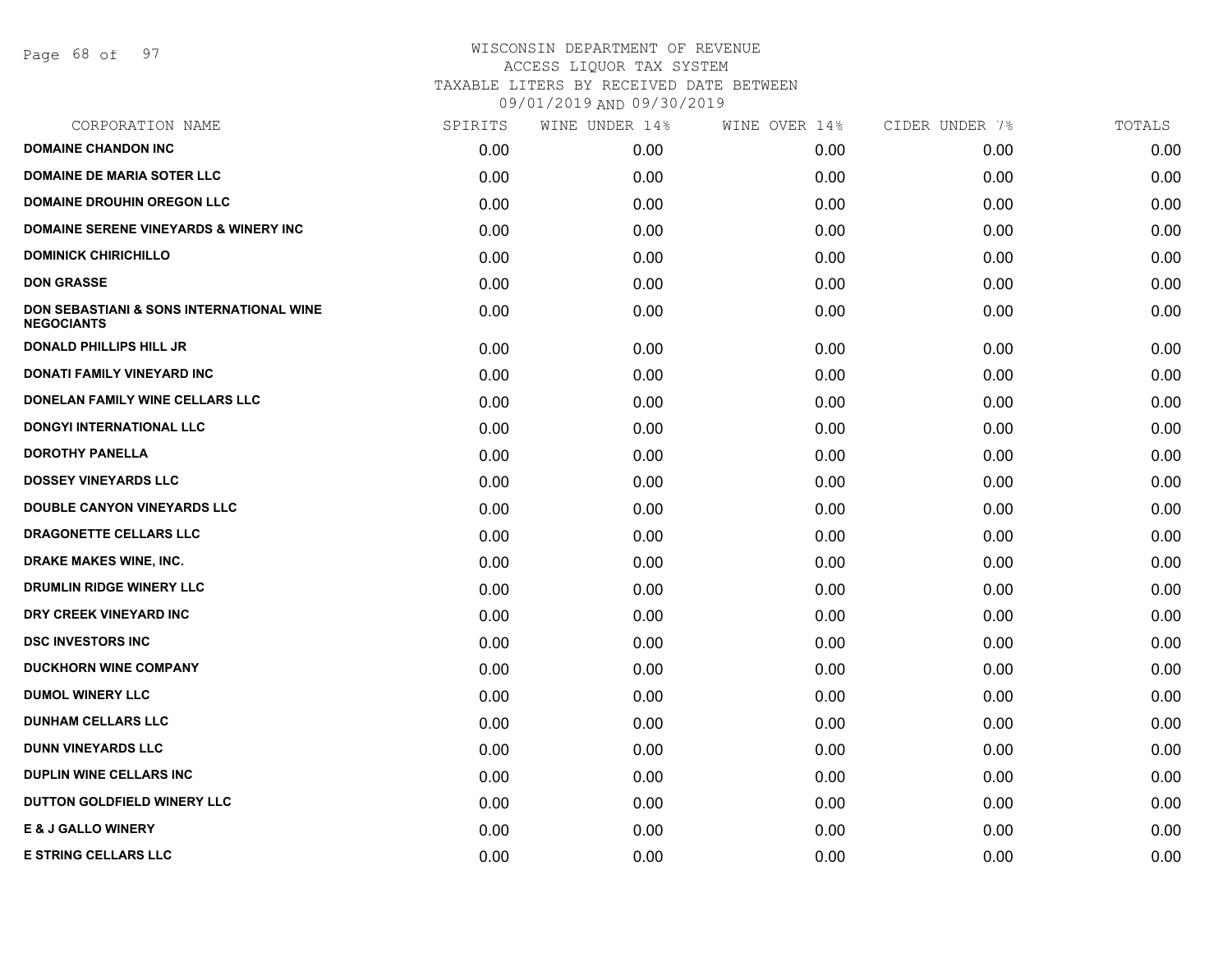Page 69 of 97

| SPIRITS | WINE UNDER 14% | WINE OVER 14% | CIDER UNDER 7% | TOTALS |
|---------|----------------|---------------|----------------|--------|
| 0.00    | 0.00           | 0.00          | 0.00           | 0.00   |
| 0.00    | 0.00           | 0.00          | 0.00           | 0.00   |
| 0.00    | 0.00           | 0.00          | 0.00           | 0.00   |
| 0.00    | 0.00           | 0.00          | 0.00           | 0.00   |
| 0.00    | 0.00           | 0.00          | 0.00           | 0.00   |
| 0.00    | 0.00           | 0.00          | 0.00           | 0.00   |
| 0.00    | 0.00           | 0.00          | 0.00           | 0.00   |
| 0.00    | 0.00           | 0.00          | 0.00           | 0.00   |
| 0.00    | 0.00           | 0.00          | 0.00           | 0.00   |
| 0.00    | 0.00           | 0.00          | 0.00           | 0.00   |
| 0.00    | 0.00           | 0.00          | 0.00           | 0.00   |
| 0.00    | 0.00           | 0.00          | 0.00           | 0.00   |
| 0.00    | 0.00           | 0.00          | 0.00           | 0.00   |
| 0.00    | 0.00           | 0.00          | 0.00           | 0.00   |
| 0.00    | 0.00           | 0.00          | 0.00           | 0.00   |
| 0.00    | 0.00           | 0.00          | 0.00           | 0.00   |
| 0.00    | 0.00           | 0.00          | 0.00           | 0.00   |
| 0.00    | 0.00           | 0.00          | 0.00           | 0.00   |
| 0.00    | 0.00           | 0.00          | 0.00           | 0.00   |
| 0.00    | 0.00           | 0.00          | 0.00           | 0.00   |
| 0.00    | 0.00           | 0.00          | 0.00           | 0.00   |
| 0.00    | 0.00           | 0.00          | 0.00           | 0.00   |
| 0.00    | 0.00           | 0.00          | 0.00           | 0.00   |
| 0.00    | 0.00           | 0.00          | 0.00           | 0.00   |
| 0.00    | 0.00           | 0.00          | 0.00           | 0.00   |
| 0.00    | 0.00           | 0.00          | 0.00           | 0.00   |
| 0.00    | 0.00           | 0.00          | 0.00           | 0.00   |
| 0.00    | 0.00           | 0.00          | 0.00           | 0.00   |
|         |                |               |                |        |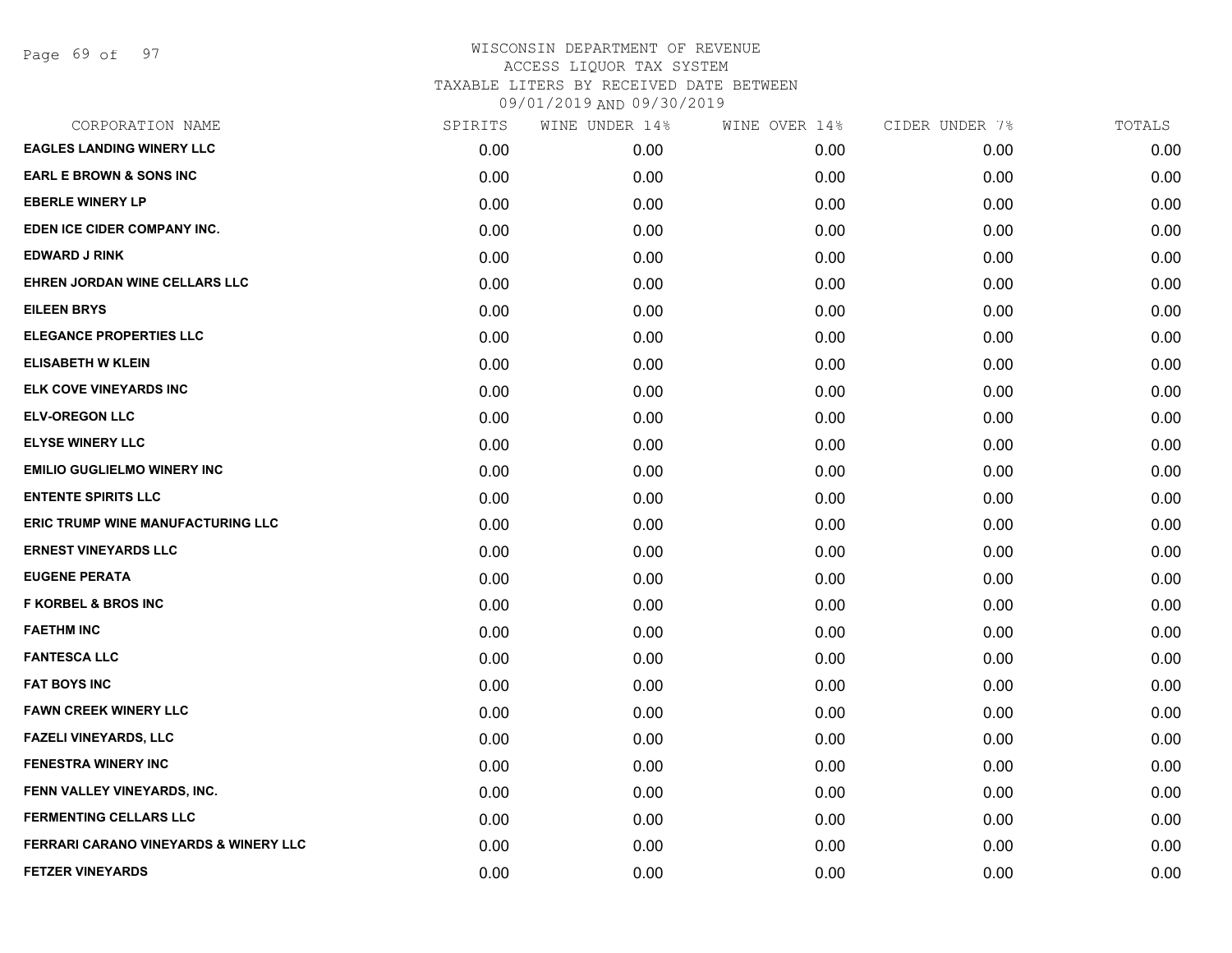Page 70 of 97

| CORPORATION NAME                               | SPIRITS | WINE UNDER 14% | WINE OVER 14% | CIDER UNDER 7% | TOTALS |
|------------------------------------------------|---------|----------------|---------------|----------------|--------|
| <b>FICKLIN VINEYARDS INC</b>                   | 0.00    | 0.00           | 0.00          | 0.00           | 0.00   |
| <b>FIDDLEHEAD CELLARS LP</b>                   | 0.00    | 0.00           | 0.00          | 0.00           | 0.00   |
| <b>FIDELITAS WINES LLC</b>                     | 0.00    | 0.00           | 0.00          | 0.00           | 0.00   |
| <b>FIESTA VINEYARD &amp; WINERY LLC</b>        | 0.00    | 0.00           | 0.00          | 0.00           | 0.00   |
| <b>FINKELSTEIN VINEYARDS INC</b>               | 0.00    | 0.00           | 0.00          | 0.00           | 0.00   |
| <b>FIRESTEED CORPORATION</b>                   | 0.00    | 0.00           | 0.00          | 0.00           | 0.00   |
| FISHER KING WINERY, LLC                        | 0.00    | 0.00           | 0.00          | 0.00           | 0.00   |
| <b>FISHER VINEYARDS</b>                        | 0.00    | 0.00           | 0.00          | 0.00           | 0.00   |
| <b>FITVINE LLC</b>                             | 0.00    | 0.00           | 0.00          | 0.00           | 0.00   |
| <b>FIVE VINES LLC</b>                          | 0.00    | 0.00           | 0.00          | 0.00           | 0.00   |
| <b>FLOOD RANCH COMPANY</b>                     | 0.00    | 0.00           | 0.00          | 0.00           | 0.00   |
| <b>FLORA SPRINGS WINE COMPANY</b>              | 0.00    | 0.00           | 0.00          | 0.00           | 0.00   |
| FLOWERS VINEYARD AND WINERY, LLC               | 0.00    | 0.00           | 0.00          | 0.00           | 0.00   |
| <b>FLYING B VINEYARD LP</b>                    | 0.00    | 0.00           | 0.00          | 0.00           | 0.00   |
| FN CELLARS LLC                                 | 0.00    | 0.00           | 0.00          | 0.00           | 0.00   |
| <b>FOLEY ESTATES VINEYARD &amp; WINERY LLC</b> | 0.00    | 0.00           | 0.00          | 0.00           | 0.00   |
| <b>FOLEY FAMILY WINES INC</b>                  | 0.00    | 0.00           | 0.00          | 0.00           | 0.00   |
| <b>FOLIO WINE COMPANY LLC</b>                  | 0.00    | 0.00           | 0.00          | 0.00           | 0.00   |
| <b>FONTANELLA WINES LLC</b>                    | 0.00    | 0.00           | 0.00          | 0.00           | 0.00   |
| FORT ROSS VINEYARD & WINERY LLC                | 0.00    | 0.00           | 0.00          | 0.00           | 0.00   |
| <b>FORWARD CIDER LLC</b>                       | 0.00    | 0.00           | 0.00          | 0.00           | 0.00   |
| <b>FOUR BEARS WINERY LLC</b>                   | 0.00    | 0.00           | 0.00          | 0.00           | 0.00   |
| FOUR DAUGHTERS VINEYARD AND WINERY LLC         | 0.00    | 0.00           | 0.00          | 0.00           | 0.00   |
| <b>FOXEN VINEYARD INC</b>                      | 0.00    | 0.00           | 0.00          | 0.00           | 0.00   |
| <b>FRANCIS COPPOLA WINERY LLC</b>              | 0.00    | 0.00           | 0.00          | 0.00           | 0.00   |
| <b>FRANCISCAN VINEYARDS INC</b>                | 0.00    | 0.00           | 0.00          | 0.00           | 0.00   |
| <b>FRANK FAMILY VINEYARDS LLC</b>              | 0.00    | 0.00           | 0.00          | 0.00           | 0.00   |
| <b>FRED C SCHERRER</b>                         | 0.00    | 0.00           | 0.00          | 0.00           | 0.00   |
|                                                |         |                |               |                |        |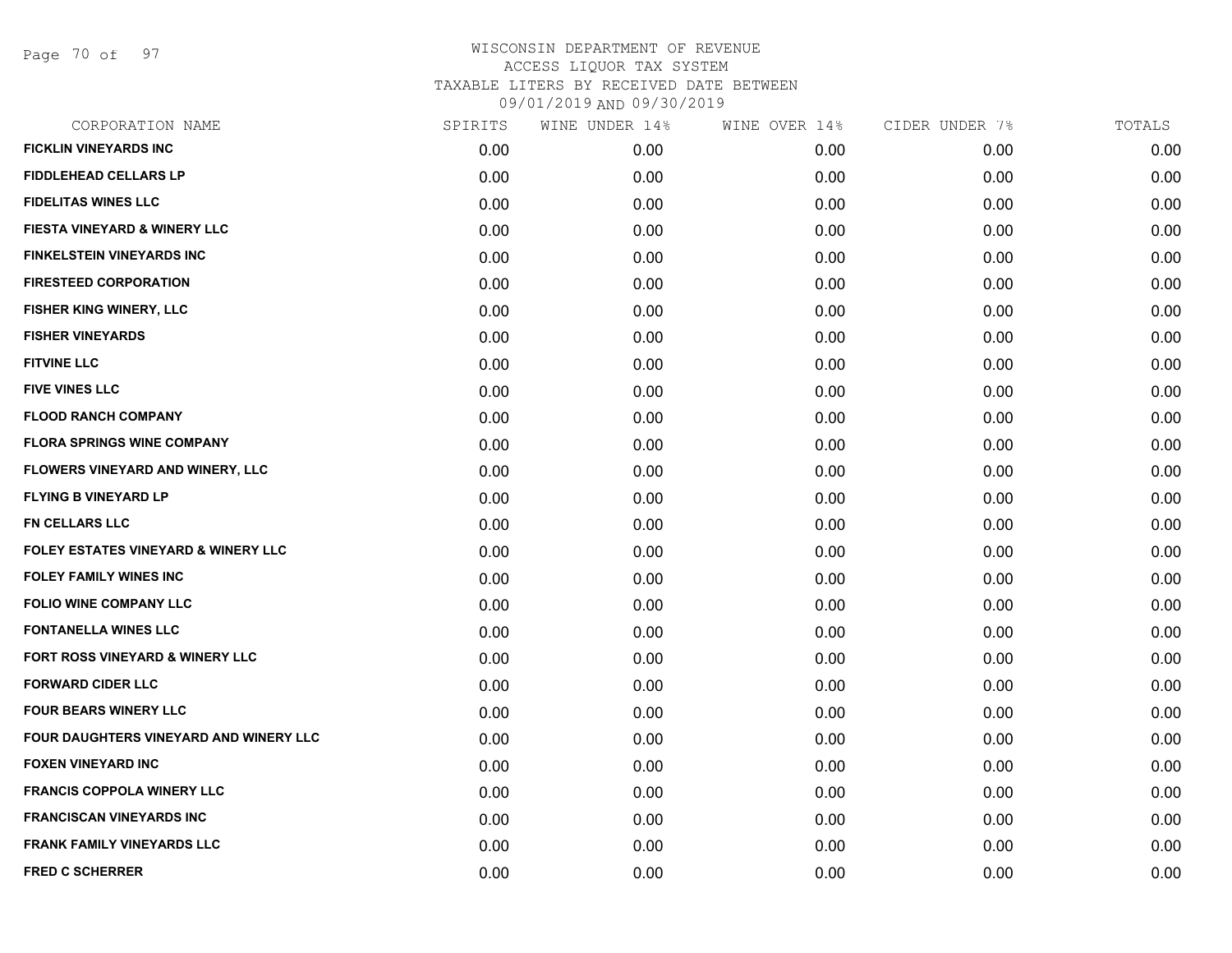Page 71 of 97

| CORPORATION NAME                           | SPIRITS | WINE UNDER 14% | WINE OVER 14% | CIDER UNDER 7% | TOTALS |
|--------------------------------------------|---------|----------------|---------------|----------------|--------|
| <b>FREDERICK QUANDT</b>                    | 0.00    | 0.00           | 0.00          | 0.00           | 0.00   |
| <b>FREIXENET SONOMA CAVES INC</b>          | 0.00    | 0.00           | 0.00          | 0.00           | 0.00   |
| FREY FAMILY WINERY LLC                     | 0.00    | 0.00           | 0.00          | 0.00           | 0.00   |
| <b>FREY VINEYARDS LTD</b>                  | 0.00    | 0.00           | 0.00          | 0.00           | 0.00   |
| <b>FROGS LEAP WINERY</b>                   | 0.00    | 0.00           | 0.00          | 0.00           | 0.00   |
| <b>FROGTOWN CELLARS LLP</b>                | 0.00    | 0.00           | 0.00          | 0.00           | 0.00   |
| FRUIT OF THE WOODS WINE CELLAR, INC.       | 0.00    | 0.00           | 0.00          | 0.00           | 0.00   |
| <b>FULCRUM WINES LLC</b>                   | 0.00    | 0.00           | 0.00          | 0.00           | 0.00   |
| <b>FULKERSON WINE CELLARS LLC</b>          | 0.00    | 0.00           | 0.00          | 0.00           | 0.00   |
| <b>FULLERTON WINES, INC</b>                | 0.00    | 0.00           | 0.00          | 0.00           | 0.00   |
| <b>FURTHERMORE LLC</b>                     | 0.00    | 0.00           | 0.00          | 0.00           | 0.00   |
| <b>G GRAHAM WINES INC</b>                  | 0.00    | 0.00           | 0.00          | 0.00           | 0.00   |
| <b>GALANTE FAMILY WINERY INC</b>           | 0.00    | 0.00           | 0.00          | 0.00           | 0.00   |
| <b>GALENA CELLARS INC</b>                  | 0.00    | 0.00           | 0.00          | 0.00           | 0.00   |
| <b>GALLICA WINES LLC</b>                   | 0.00    | 0.00           | 0.00          | 0.00           | 0.00   |
| <b>GAMBLE FAMILY VINEYARDS LLC</b>         | 0.00    | 0.00           | 0.00          | 0.00           | 0.00   |
| <b>GANDONA INC</b>                         | 0.00    | 0.00           | 0.00          | 0.00           | 0.00   |
| <b>GARGIULO VINEYARD LLC</b>               | 0.00    | 0.00           | 0.00          | 0.00           | 0.00   |
| <b>GARROD TRUST</b>                        | 0.00    | 0.00           | 0.00          | 0.00           | 0.00   |
| <b>GARVIN HEIGHTS VINEYARDS, LLC</b>       | 0.00    | 0.00           | 0.00          | 0.00           | 0.00   |
| <b>GARY FRANSCIONI, INC.</b>               | 0.00    | 0.00           | 0.00          | 0.00           | 0.00   |
| <b>GEARY MARKET INVESTMENT COMPANY LTD</b> | 0.00    | 0.00           | 0.00          | 0.00           | 0.00   |
| <b>GEMSTONE VINEYARDS LLC</b>              | 0.00    | 0.00           | 0.00          | 0.00           | 0.00   |
| <b>GENERATIONS OF SONOMA LLC</b>           | 0.00    | 0.00           | 0.00          | 0.00           | 0.00   |
| <b>GENESEO PARTNERS LP</b>                 | 0.00    | 0.00           | 0.00          | 0.00           | 0.00   |
| <b>GEORGE O HENDRY</b>                     | 0.00    | 0.00           | 0.00          | 0.00           | 0.00   |
| <b>GEORGE RONALD DENNER</b>                | 0.00    | 0.00           | 0.00          | 0.00           | 0.00   |
| <b>GERALD E FORTH</b>                      | 0.00    | 0.00           | 0.00          | 0.00           | 0.00   |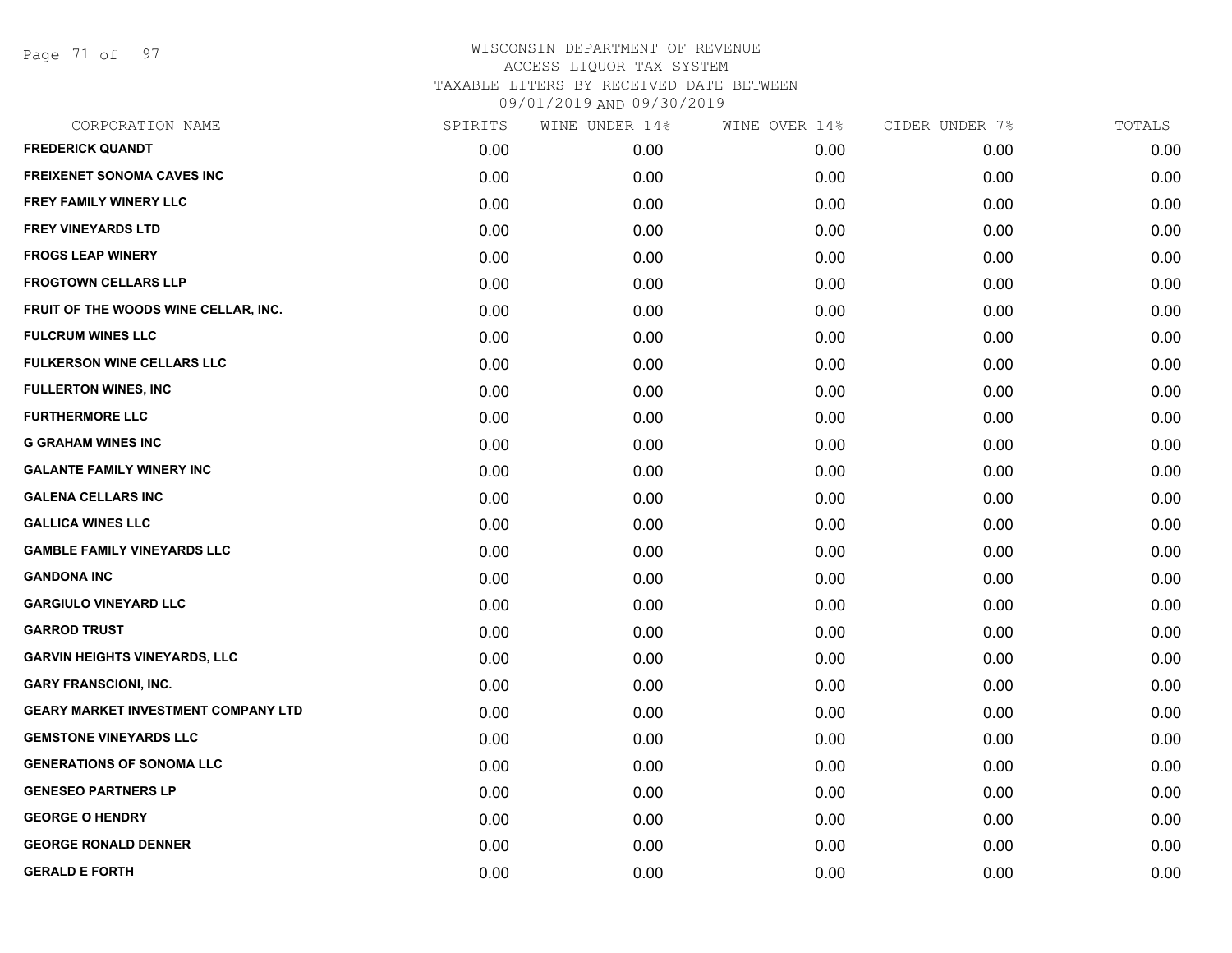Page 72 of 97

| CORPORATION NAME                                    | SPIRITS | WINE UNDER 14% | WINE OVER 14% | CIDER UNDER 7% | TOTALS |
|-----------------------------------------------------|---------|----------------|---------------|----------------|--------|
| <b>GERBER, GERBER &amp; GERBER DISCLAIMER TRUST</b> | 0.00    | 0.00           | 0.00          | 0.00           | 0.00   |
| <b>GF WINES LLC</b>                                 | 0.00    | 0.00           | 0.00          | 0.00           | 0.00   |
| <b>GHOST HILL CELLARS LLC</b>                       | 0.00    | 0.00           | 0.00          | 0.00           | 0.00   |
| <b>GIFT SERVICES INC</b>                            | 0.00    | 0.00           | 0.00          | 0.00           | 0.00   |
| <b>GLOBAL UNIVERSAL SRL</b>                         | 0.00    | 0.00           | 0.00          | 0.00           | 0.00   |
| <b>GOLDIN INVESTMENT II INC</b>                     | 0.00    | 0.00           | 0.00          | 0.00           | 0.00   |
| <b>GOLDRIDGEPINOT.COM LLC</b>                       | 0.00    | 0.00           | 0.00          | 0.00           | 0.00   |
| <b>GOOD FOUNDATIONS INC</b>                         | 0.00    | 0.00           | 0.00          | 0.00           | 0.00   |
| <b>GOOSE EGG, LLC</b>                               | 0.00    | 0.00           | 0.00          | 0.00           | 0.00   |
| <b>GOOSE RIDGE LLC</b>                              | 0.00    | 0.00           | 0.00          | 0.00           | 0.00   |
| <b>GRAPE VISIONS LLC</b>                            | 0.00    | 0.00           | 0.00          | 0.00           | 0.00   |
| <b>GRAPESEED WINE FUND LLC</b>                      | 0.00    | 0.00           | 0.00          | 0.00           | 0.00   |
| <b>GRASSINI FAMILY VINEYARDS LLC</b>                | 0.00    | 0.00           | 0.00          | 0.00           | 0.00   |
| <b>GREEN FAMILY WINERY LLC</b>                      | 0.00    | 0.00           | 0.00          | 0.00           | 0.00   |
| <b>GREG SANDERS</b>                                 | 0.00    | 0.00           | 0.00          | 0.00           | 0.00   |
| <b>GRGICH HILLS CELLAR</b>                          | 0.00    | 0.00           | 0.00          | 0.00           | 0.00   |
| <b>GRIEB OPTIMAL WINECRAFTING LLC</b>               | 0.00    | 0.00           | 0.00          | 0.00           | 0.00   |
| <b>GROTH VINEYARDS &amp; WINERY LLC</b>             | 0.00    | 0.00           | 0.00          | 0.00           | 0.00   |
| <b>GULLETT &amp; GULLETT</b>                        | 0.00    | 0.00           | 0.00          | 0.00           | 0.00   |
| H DE V LLC                                          | 0.00    | 0.00           | 0.00          | 0.00           | 0.00   |
| <b>HAFNER VINEYARD LLC</b>                          | 0.00    | 0.00           | 0.00          | 0.00           | 0.00   |
| <b>HAGAFEN CELLARS INC</b>                          | 0.00    | 0.00           | 0.00          | 0.00           | 0.00   |
| <b>HAHN ESTATE</b>                                  | 0.00    | 0.00           | 0.00          | 0.00           | 0.00   |
| <b>HALF KRAKT LLC</b>                               | 0.00    | 0.00           | 0.00          | 0.00           | 0.00   |
| <b>HALF MOON HILL LLC</b>                           | 0.00    | 0.00           | 0.00          | 0.00           | 0.00   |
| <b>HALL WINES LLC</b>                               | 0.00    | 0.00           | 0.00          | 0.00           | 0.00   |
| <b>HALTER WINERY LLC</b>                            | 0.00    | 0.00           | 0.00          | 0.00           | 0.00   |
| <b>HAMEL FAMILY WINES LLC</b>                       | 0.00    | 0.00           | 0.00          | 0.00           | 0.00   |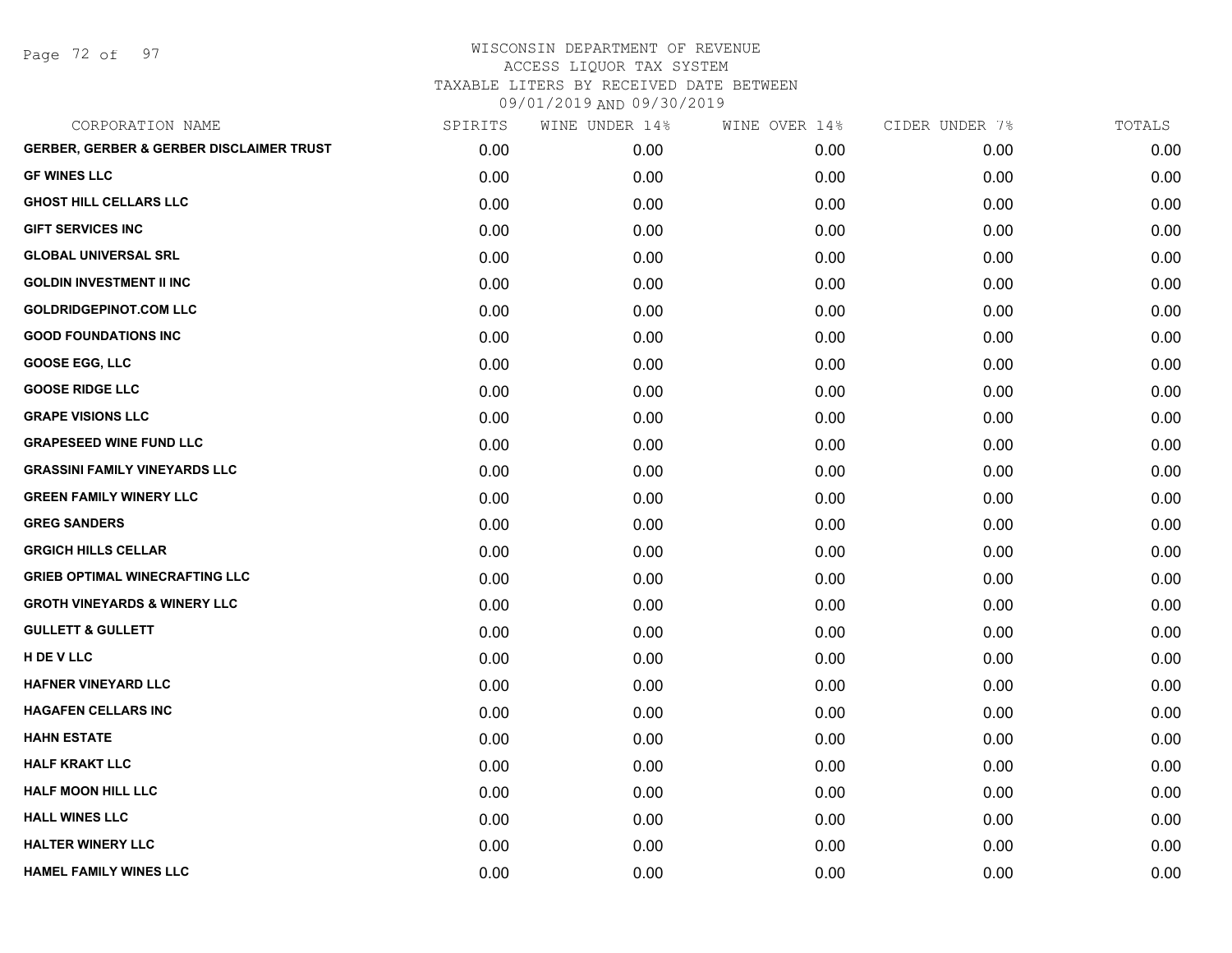Page 73 of 97

| CORPORATION NAME                      | SPIRITS | WINE UNDER 14% | WINE OVER 14% | CIDER UNDER 7% | TOTALS |
|---------------------------------------|---------|----------------|---------------|----------------|--------|
| <b>HAMMLER WINE CORP</b>              | 0.00    | 0.00           | 0.00          | 0.00           | 0.00   |
| HANDLEY CELLARS LIMITED PARTNERSHIP   | 0.00    | 0.00           | 0.00          | 0.00           | 0.00   |
| <b>HANNA WINERY INC</b>               | 0.00    | 0.00           | 0.00          | 0.00           | 0.00   |
| <b>HARALD TOMESCH</b>                 | 0.00    | 0.00           | 0.00          | 0.00           | 0.00   |
| <b>HARBOR RIDGE WINERY INC.</b>       | 0.00    | 0.00           | 0.00          | 0.00           | 0.00   |
| <b>HARLAN ESTATE WINERY INC</b>       | 0.00    | 0.00           | 0.00          | 0.00           | 0.00   |
| <b>HARMELL CELLARS LLC</b>            | 0.00    | 0.00           | 0.00          | 0.00           | 0.00   |
| <b>HARRIS &amp; HARRIS</b>            | 0.00    | 0.00           | 0.00          | 0.00           | 0.00   |
| <b>HARRY &amp; DAVID HOLDINGS INC</b> | 0.00    | 0.00           | 0.00          | 0.00           | 0.00   |
| <b>HAWK AND HORSE VINEYARDS LLC</b>   | 0.00    | 0.00           | 0.00          | 0.00           | 0.00   |
| <b>HAWKES LLC</b>                     | 0.00    | 0.00           | 0.00          | 0.00           | 0.00   |
| <b>HAZLITT 1852 VINEYARDS INC</b>     | 0.00    | 0.00           | 0.00          | 0.00           | 0.00   |
| <b>HDD LLC</b>                        | 0.00    | 0.00           | 0.00          | 0.00           | 0.00   |
| <b>HEITZ WINE CELLARS</b>             | 0.00    | 0.00           | 0.00          | 0.00           | 0.00   |
| <b>HEMISPHERE WINE COMPANY INC</b>    | 0.00    | 0.00           | 0.00          | 0.00           | 0.00   |
| <b>HEMISPHERES LLC</b>                | 0.00    | 0.00           | 0.00          | 0.00           | 0.00   |
| <b>HERB LAMB VINEYARDS, LLC</b>       | 0.00    | 0.00           | 0.00          | 0.00           | 0.00   |
| <b>HERDIE BAISDEN</b>                 | 0.00    | 0.00           | 0.00          | 0.00           | 0.00   |
| <b>HERON HILL VINEYARDS INC</b>       | 0.00    | 0.00           | 0.00          | 0.00           | 0.00   |
| <b>HERRERA &amp; HERRERA</b>          | 0.00    | 0.00           | 0.00          | 0.00           | 0.00   |
| <b>HESTAN VINEYARDS LLC</b>           | 0.00    | 0.00           | 0.00          | 0.00           | 0.00   |
| <b>HIDDEN RIDGE VINEYARD LLC</b>      | 0.00    | 0.00           | 0.00          | 0.00           | 0.00   |
| <b>HILL ESTATES INC</b>               | 0.00    | 0.00           | 0.00          | 0.00           | 0.00   |
| <b>HIRSCH WINERY LLC</b>              | 0.00    | 0.00           | 0.00          | 0.00           | 0.00   |
| <b>HOLLYS HILL VINEYARDS LLC</b>      | 0.00    | 0.00           | 0.00          | 0.00           | 0.00   |
| HONIG VINEYARD AND WINERY LLC         | 0.00    | 0.00           | 0.00          | 0.00           | 0.00   |
| <b>HOPE WINE LLC</b>                  | 0.00    | 0.00           | 0.00          | 0.00           | 0.00   |
| <b>HOUDINI INC</b>                    | 0.00    | 0.00           | 0.00          | 0.00           | 0.00   |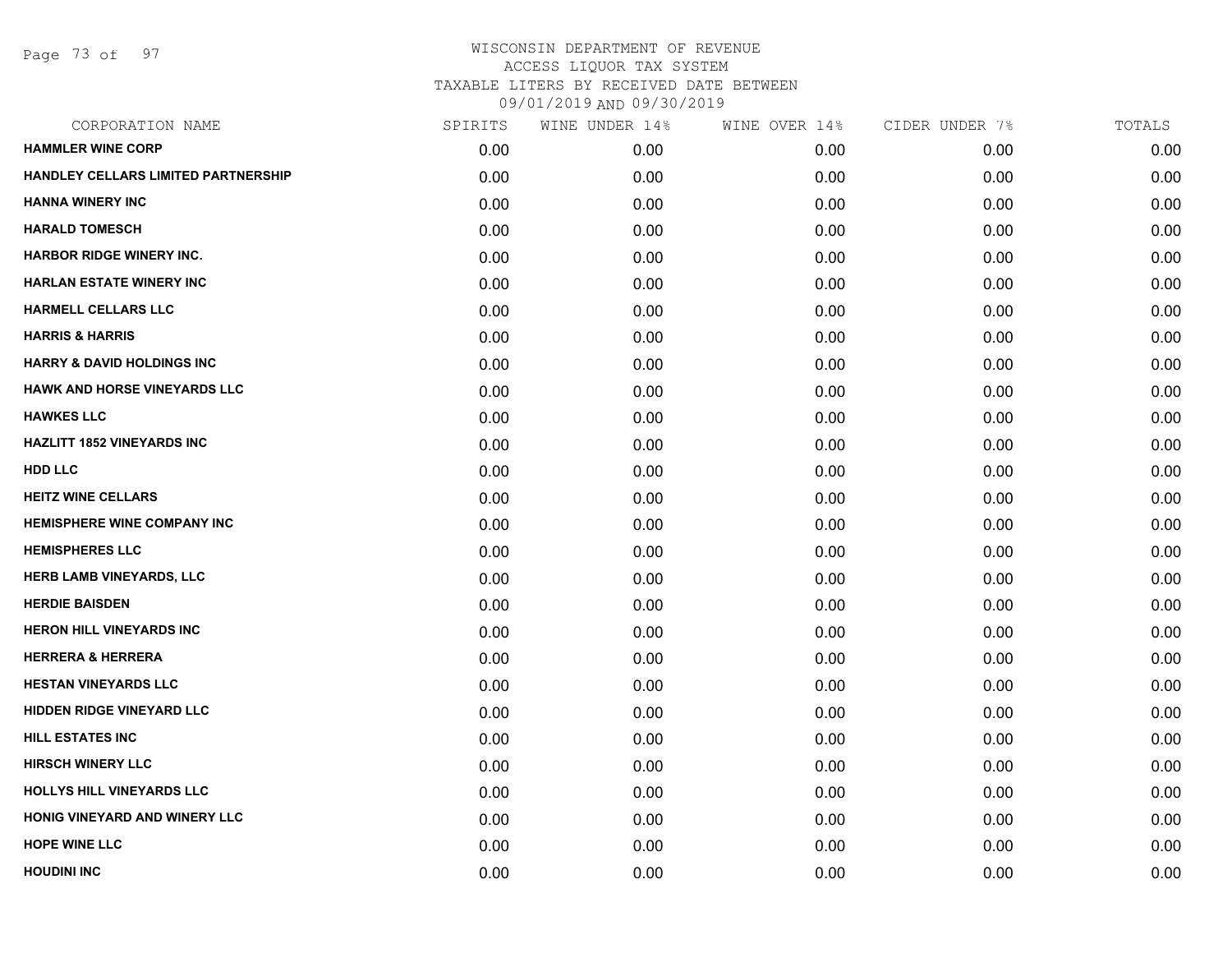| CORPORATION NAME                                    | SPIRITS | WINE UNDER 14% | WINE OVER 14%     | CIDER UNDER 7% | TOTALS |
|-----------------------------------------------------|---------|----------------|-------------------|----------------|--------|
| HOURGLASS WINE COMPANY INC                          | 0.00    | 0.00           | 0.00 <sub>1</sub> | 0.00           | 0.00   |
| <b>HUA YUAN</b>                                     | 0.00    | 0.00           | 0.00              | 0.00           | 0.00   |
| <b>HUNEEUS VINTNERS LLC</b>                         | 0.00    | 0.00           | 0.00              | 0.00           | 0.00   |
| HUNT COUNTRY VINEYARDS LLC                          | 0.00    | 0.00           | 0.00              | 0.00           | 0.00   |
| <b>HUSCH VINEYARDS INC</b>                          | 0.00    | 0.00           | 0.00              | 0.00           | 0.00   |
| <b>INCEPTION WINES LLC</b>                          | 0.00    | 0.00           | 0.00              | 0.00           | 0.00   |
| <b>INMAN FAMILY WINES LLC</b>                       | 0.00    | 0.00           | 0.00              | 0.00           | 0.00   |
| <b>INVESTOR'S OF AMERICA LP</b>                     | 0.00    | 0.00           | 0.00              | 0.00           | 0.00   |
| <b>IRON HORSE VINEYARDS LP</b>                      | 0.00    | 0.00           | 0.00              | 0.00           | 0.00   |
| <b>ISENHOWER CELLARS LLC</b>                        | 0.00    | 0.00           | 0.00              | 0.00           | 0.00   |
| <b>ISLAND ORCHARD CIDER LLC</b>                     | 0.00    | 0.00           | 0.00              | 0.00           | 0.00   |
| <b>ISR VINEYARDS ASSOCIATION</b>                    | 0.00    | 0.00           | 0.00              | 0.00           | 0.00   |
| <b>J BLAIR PENCE, TRUSTEE OF PENCE FAMILY TRUST</b> | 0.00    | 0.00           | 0.00              | 0.00           | 0.00   |
| <b>J CELLARS INVESTMENTS LLC</b>                    | 0.00    | 0.00           | 0.00              | 0.00           | 0.00   |
| <b>J LOHR WINERY CORP</b>                           | 0.00    | 0.00           | 0.00              | 0.00           | 0.00   |
| <b>J PEDRONCELLI WINERY</b>                         | 0.00    | 0.00           | 0.00              | 0.00           | 0.00   |
| <b>J RICKARDS WINERY LLC</b>                        | 0.00    | 0.00           | 0.00              | 0.00           | 0.00   |
| <b>J WILLETT COMPANIES</b>                          | 0.00    | 0.00           | 0.00              | 0.00           | 0.00   |
| <b>J.W. THOMAS LLC</b>                              | 0.00    | 0.00           | 0.00              | 0.00           | 0.00   |
| <b>J3 WINE PARTNERS LLC</b>                         | 0.00    | 0.00           | 0.00              | 0.00           | 0.00   |
| JACK JOHN INVESTMENTS INC                           | 0.00    | 0.00           | 0.00              | 0.00           | 0.00   |
| <b>JACKSON FAMILY WINES INC</b>                     | 0.00    | 0.00           | 0.00              | 0.00           | 0.00   |
| <b>JACKSON WINE LLC</b>                             | 0.00    | 0.00           | 0.00              | 0.00           | 0.00   |
| <b>JACKSON WINERY &amp; VINEYARDS</b>               | 0.00    | 0.00           | 0.00              | 0.00           | 0.00   |
| <b>JACUZZI FAMILY VINEYARDS LLC</b>                 | 0.00    | 0.00           | 0.00              | 0.00           | 0.00   |
| <b>JAM CELLARS INC</b>                              | 0.00    | 0.00           | 0.00              | 0.00           | 0.00   |
| <b>JAMES L LAMBERT</b>                              | 0.00    | 0.00           | 0.00              | 0.00           | 0.00   |
| <b>JAMES P PROSSER</b>                              | 0.00    | 0.00           | 0.00              | 0.00           | 0.00   |
|                                                     |         |                |                   |                |        |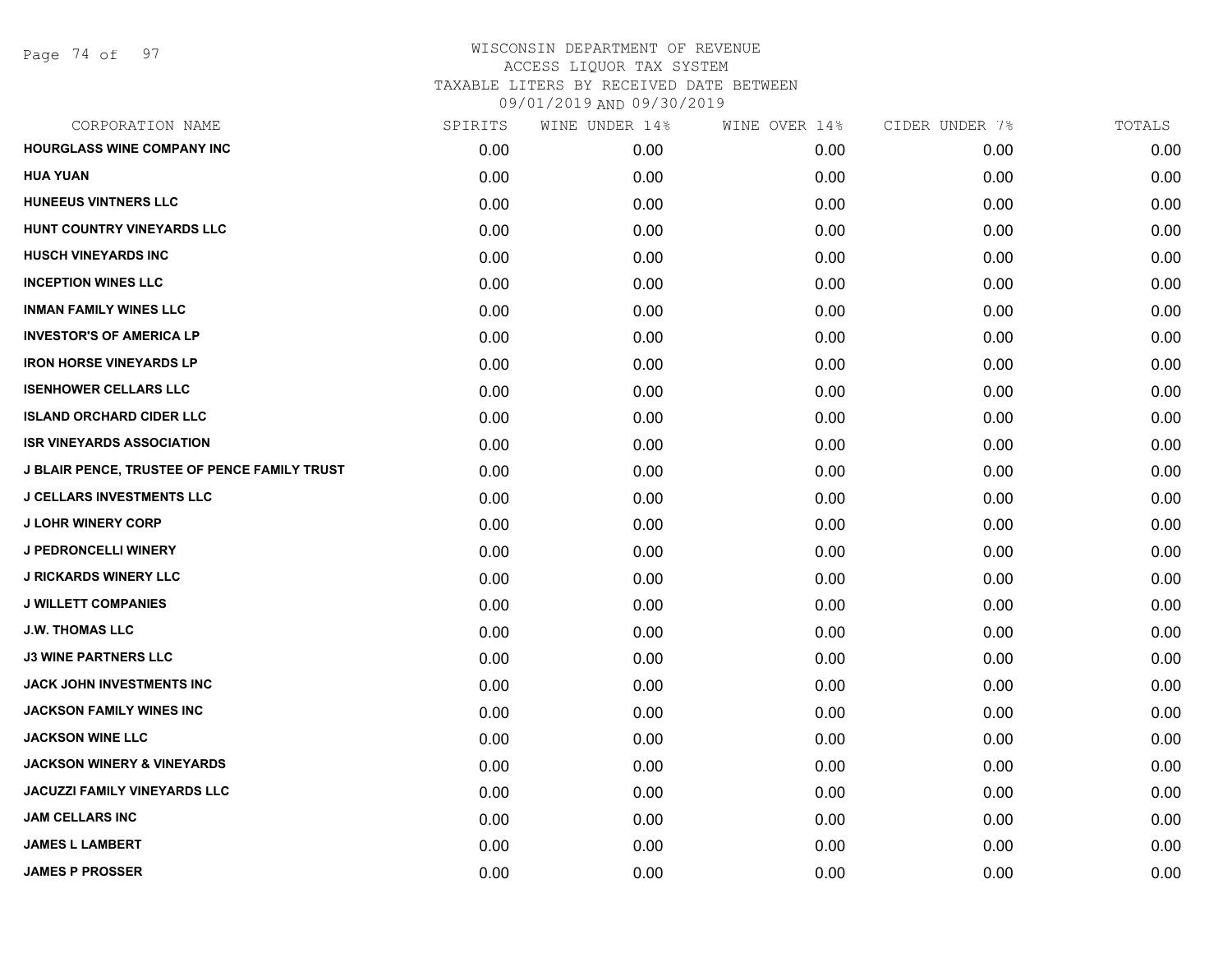Page 75 of 97

| CORPORATION NAME                         | SPIRITS | WINE UNDER 14% | WINE OVER 14% | CIDER UNDER 7% | TOTALS |
|------------------------------------------|---------|----------------|---------------|----------------|--------|
| <b>JB GEORGE LLC</b>                     | 0.00    | 0.00           | 0.00          | 0.00           | 0.00   |
| <b>JC CELLARS INC</b>                    | 0.00    | 0.00           | 0.00          | 0.00           | 0.00   |
| <b>JEFFERY BEMIS</b>                     | 0.00    | 0.00           | 0.00          | 0.00           | 0.00   |
| <b>JEFFERY M GORDON</b>                  | 0.00    | 0.00           | 0.00          | 0.00           | 0.00   |
| <b>JEFFREY L STOEGER</b>                 | 0.00    | 0.00           | 0.00          | 0.00           | 0.00   |
| <b>JENNIFER L JACKSON-HARTFORD</b>       | 0.00    | 0.00           | 0.00          | 0.00           | 0.00   |
| <b>JESSIES GROVE WINERY INC</b>          | 0.00    | 0.00           | 0.00          | 0.00           | 0.00   |
| <b>JESSUP CELLARS HOLDING CO LLC</b>     | 0.00    | 0.00           | 0.00          | 0.00           | 0.00   |
| <b>JM CELLARS COMPANY</b>                | 0.00    | 0.00           | 0.00          | 0.00           | 0.00   |
| <b>J-NH WINE GROUP LLC</b>               | 0.00    | 0.00           | 0.00          | 0.00           | 0.00   |
| JOHN ANTHONY VINEYARDS LLC               | 0.00    | 0.00           | 0.00          | 0.00           | 0.00   |
| <b>JONATHAN DALE</b>                     | 0.00    | 0.00           | 0.00          | 0.00           | 0.00   |
| JONES FAMILY WINERY LLC                  | 0.00    | 0.00           | 0.00          | 0.00           | 0.00   |
| <b>JORNY'S END LLC</b>                   | 0.00    | 0.00           | 0.00          | 0.00           | 0.00   |
| <b>JOSEPH ALEXANDER VILLICANA II</b>     | 0.00    | 0.00           | 0.00          | 0.00           | 0.00   |
| <b>JOSEPH CALLOW</b>                     | 0.00    | 0.00           | 0.00          | 0.00           | 0.00   |
| <b>JOSEPH PHELPS VINEYARDS LLC</b>       | 0.00    | 0.00           | 0.00          | 0.00           | 0.00   |
| <b>JOSEPH STALLER</b>                    | 0.00    | 0.00           | 0.00          | 0.00           | 0.00   |
| <b>JOSEPH WYNIMKO</b>                    | 0.00    | 0.00           | 0.00          | 0.00           | 0.00   |
| <b>JOYCE VINEYARDS LLC</b>               | 0.00    | 0.00           | 0.00          | 0.00           | 0.00   |
| <b>JULIE A ANDRZEJCZAK</b>               | 0.00    | 0.00           | 0.00          | 0.00           | 0.00   |
| <b>JUSTIN VINEYARDS &amp; WINERY LLC</b> | 0.00    | 0.00           | 0.00          | 0.00           | 0.00   |
| <b>JVW CORPORATION</b>                   | 0.00    | 0.00           | 0.00          | 0.00           | 0.00   |
| <b>K VINTNERS LLC</b>                    | 0.00    | 0.00           | 0.00          | 0.00           | 0.00   |
| <b>KACHINA CELLARS LLC</b>               | 0.00    | 0.00           | 0.00          | 0.00           | 0.00   |
| <b>KAMEN WINES LLC</b>                   | 0.00    | 0.00           | 0.00          | 0.00           | 0.00   |
| <b>KANGARU ENTERPRISES LLC</b>           | 0.00    | 0.00           | 0.00          | 0.00           | 0.00   |
| <b>KDS LLC</b>                           | 0.00    | 0.00           | 0.00          | 0.00           | 0.00   |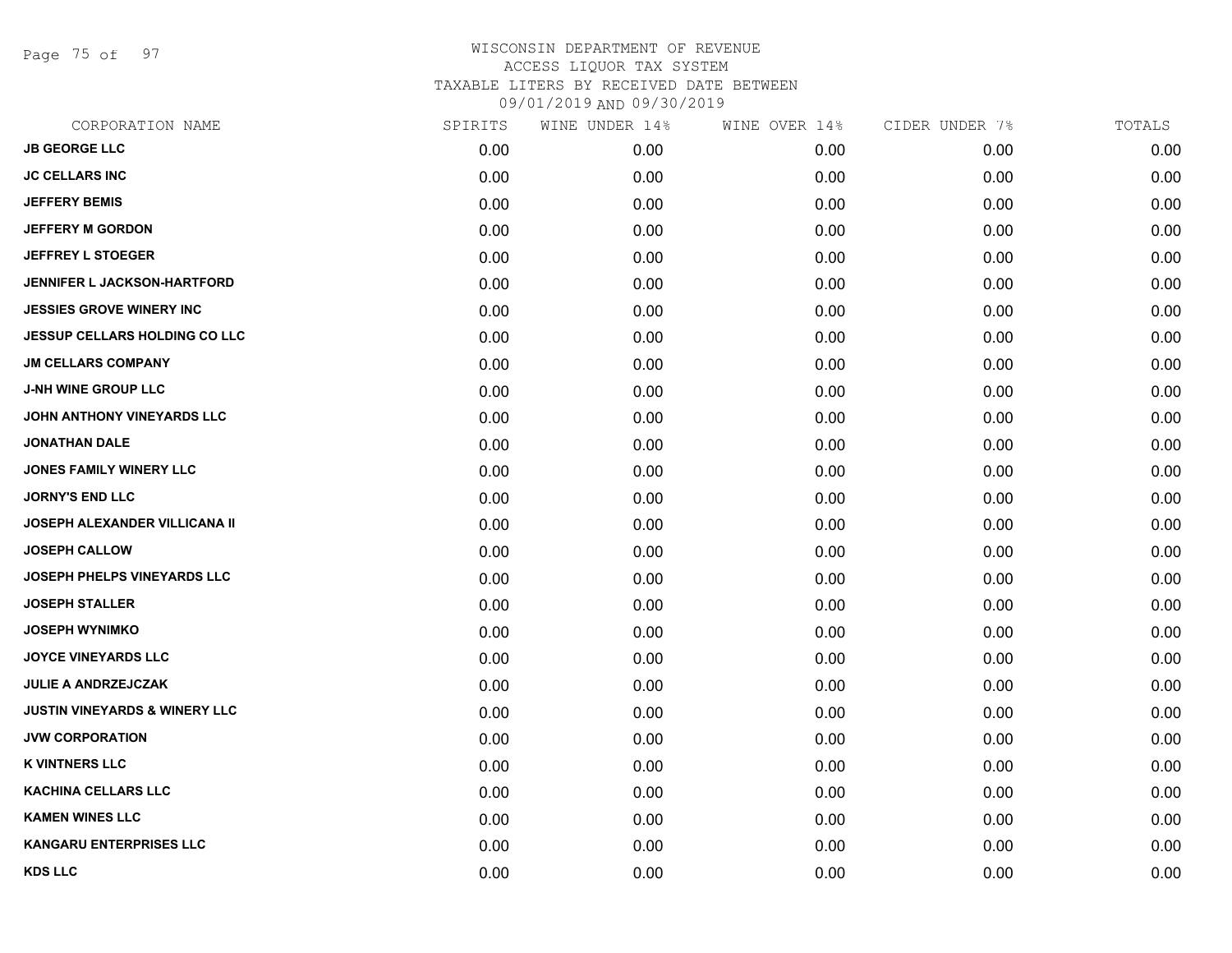Page 76 of 97

| CORPORATION NAME                     | SPIRITS | WINE UNDER 14% | WINE OVER 14% | CIDER UNDER 7% | TOTALS   |
|--------------------------------------|---------|----------------|---------------|----------------|----------|
| <b>KEEVER VINEYARDS LLC</b>          | 0.00    | 0.00           | 0.00          | 0.00           | 0.00     |
| <b>KEN BROWN WINES LLC</b>           | 0.00    | 0.00           | 0.00          | 0.00           | 0.00     |
| <b>KENEFICK RANCHES WINERY LLC</b>   | 0.00    | 0.00           | 0.00          | 0.00           | 0.00     |
| <b>KENT HUMPHREY</b>                 | 0.00    | 0.00           | 0.00          | 0.00           | 0.00     |
| KENWARD FAMILY VINEYARDS, LLC        | 0.00    | 0.00           | 0.00          | 0.00           | 0.00     |
| <b>KENZO ESTATE INC</b>              | 0.00    | 0.00           | 0.00          | 0.00           | 0.00     |
| <b>KERWIN ESTATE LLC</b>             | 0.00    | 0.00           | 0.00          | 0.00           | 0.00     |
| <b>KESTREL PROPERTIES LLC</b>        | 0.00    | 0.00           | 0.00          | 0.00           | 0.00     |
| <b>KEVIN BEHNKE</b>                  | 0.00    | 0.00           | 0.00          | 0.00           | 0.00     |
| <b>KEVIN C MILLER</b>                | 0.00    | 0.00           | 0.00          | 0.00           | 0.00     |
| <b>KING ESTATE WINERY LP</b>         | 0.00    | 0.00           | 0.00          | 0.00           | 0.00     |
| KISMET WINE, INC.                    | 0.00    | 0.00           | 0.00          | 0.00           | 0.00     |
| KISTLER VINEYARDS, LLC               | 0.00    | 0.00           | 0.00          | 0.00           | 0.00     |
| <b>KLEIN FOODS INC</b>               | 0.00    | 0.00           | 0.00          | 0.00           | 0.00     |
| <b>KNIGHTS BRIDGE WINERY LLC</b>     | 0.00    | 0.00           | 0.00          | 0.00           | 0.00     |
| KOEHLER WINERY LLC                   | 0.00    | 0.00           | 0.00          | 0.00           | 0.00     |
| <b>KONSTANTIN D FRANK &amp; SONS</b> | 0.00    | 0.00           | 0.00          | 0.00           | 0.00     |
| <b>KOPRI INC</b>                     | 0.00    | 0.00           | 0.00          | 0.00           | 0.00     |
| <b>KRAUSE FAMILY CELLARS LLC</b>     | 0.00    | 0.00           | 0.00          | 0.00           | 0.00     |
| <b>KRISTIN HARRINGTON-BOEGNER</b>    | 0.00    | 0.00           | 0.00          | 0.00           | 0.00     |
| <b>KRUPP BROTHERS LLC</b>            | 0.00    | 0.00           | 0.00          | 0.00           | 0.00     |
| <b>KSSM LLC</b>                      | 0.00    | 0.00           | 0.00          | 0.00           | 0.00     |
| <b>KT WINECO LLC</b>                 | 0.00    | 0.00           | 0.00          | 0.00           | 0.00     |
| <b>KULETO VILLA LLC</b>              | 0.00    | 0.00           | 0.00          | 0.00           | 0.00     |
| <b>KUNDE ENTERPRISES INC</b>         | 0.00    | 0.00           | 0.00          | 0.00           | 0.00     |
| <b>L C WINE</b>                      | 0.00    | 0.00           | 0.00          | 0.00           | 0.00     |
| L FOPPIANO WINE CO INC               | 0.00    | 0.00           | 0.00          | 0.00           | 0.00     |
| L18 HOLDINGS, INC.                   | 0.00    | 3,195.45       | 384.75        | 0.00           | 3,580.20 |
|                                      |         |                |               |                |          |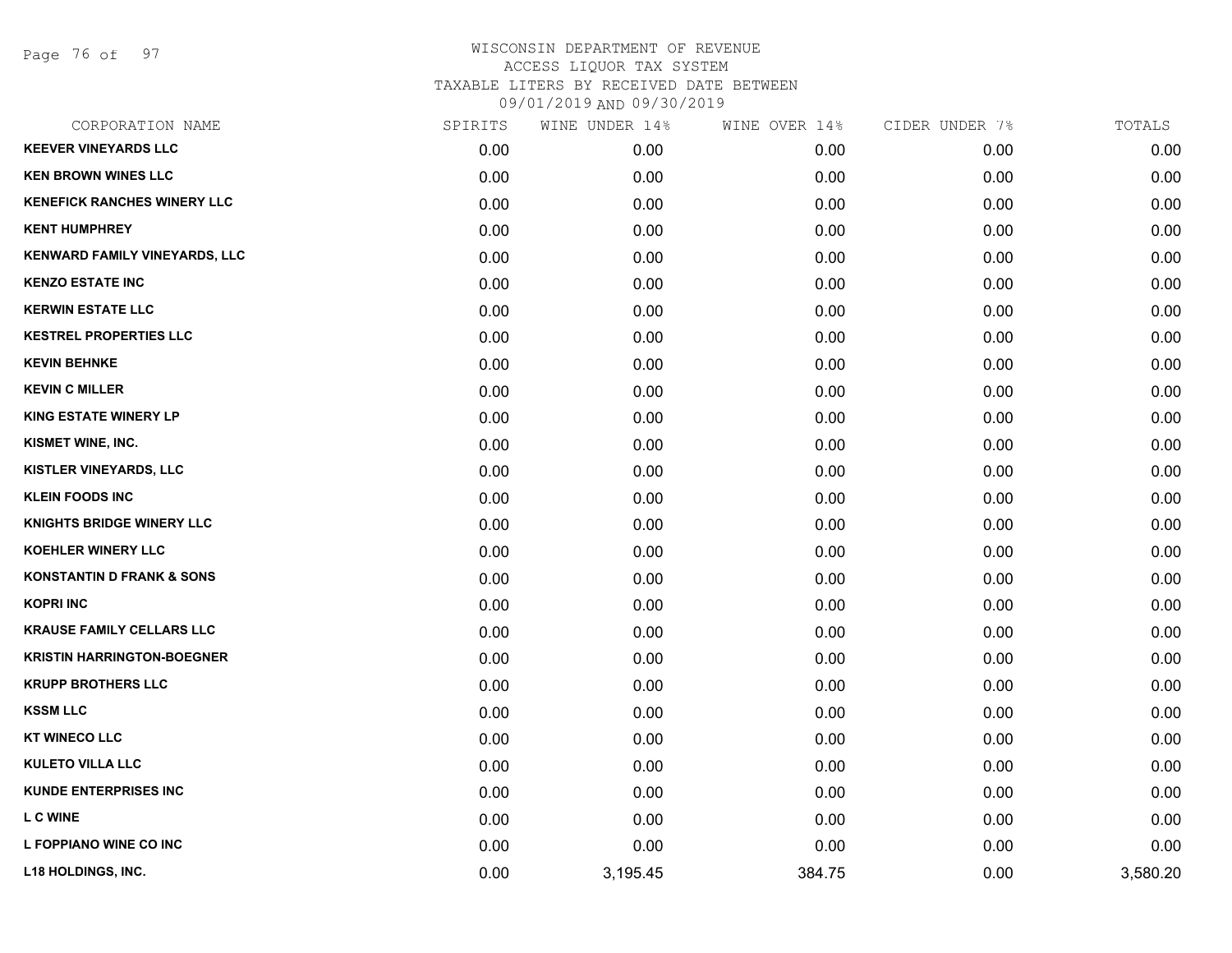Page 77 of 97

| CORPORATION NAME                                  | SPIRITS | WINE UNDER 14% | WINE OVER 14% | CIDER UNDER 7% | TOTALS |
|---------------------------------------------------|---------|----------------|---------------|----------------|--------|
| <b>LADERA WINERY LLC</b>                          | 0.00    | 0.00           | 0.00          | 0.00           | 0.00   |
| <b>LAETITIA VINEYARD &amp; WINERY INC</b>         | 0.00    | 0.00           | 0.00          | 0.00           | 0.00   |
| <b>LAGUNA OAKS VINEYARD &amp; WINERY INC</b>      | 0.00    | 0.00           | 0.00          | 0.00           | 0.00   |
| <b>LAIL VINEYARDS LLC</b>                         | 0.00    | 0.00           | 0.00          | 0.00           | 0.00   |
| <b>LAIRD FAMILY ESTATE LLC</b>                    | 0.00    | 0.00           | 0.00          | 0.00           | 0.00   |
| <b>LAKE NOKOMIS CRANBERRIES INC</b>               | 0.00    | 0.00           | 0.00          | 0.00           | 0.00   |
| <b>LAMBERT BRIDGE WINERY INC</b>                  | 0.00    | 0.00           | 0.00          | 0.00           | 0.00   |
| <b>LAMBORN FAMILY WINE COMPANY LP</b>             | 0.00    | 0.00           | 0.00          | 0.00           | 0.00   |
| <b>LANCASTER ESTATE VINEYARD &amp; WINERY LLC</b> | 0.00    | 0.00           | 0.00          | 0.00           | 0.00   |
| <b>LANGE WINERY LLC</b>                           | 0.00    | 0.00           | 0.00          | 0.00           | 0.00   |
| <b>LANGETWINS WINE CO INC</b>                     | 0.00    | 0.00           | 0.00          | 0.00           | 0.00   |
| <b>LANGTRY VINEYARD &amp; WINERY, LLC</b>         | 0.00    | 0.00           | 0.00          | 0.00           | 0.00   |
| <b>LARKMEAD VINEYARDS INC</b>                     | 0.00    | 0.00           | 0.00          | 0.00           | 0.00   |
| <b>LARSON FAMILY WINERY INC</b>                   | 0.00    | 0.00           | 0.00          | 0.00           | 0.00   |
| <b>LASSETER FAMILY WINERY LLC</b>                 | 0.00    | 0.00           | 0.00          | 0.00           | 0.00   |
| <b>LATAH CREEK WINE CELLARS LTD</b>               | 0.00    | 0.00           | 0.00          | 0.00           | 0.00   |
| <b>LAURO GUERRA</b>                               | 0.00    | 0.00           | 0.00          | 0.00           | 0.00   |
| <b>LAUTENBACH'S ORCHARD COUNTRY INC</b>           | 0.00    | 0.00           | 0.00          | 0.00           | 0.00   |
| <b>LAVA SPRINGS INC</b>                           | 0.00    | 0.00           | 0.00          | 0.00           | 0.00   |
| <b>LAW ESTATE WINES</b>                           | 0.00    | 0.00           | 0.00          | 0.00           | 0.00   |
| <b>LAWER FAMILY WINERY INC</b>                    | 0.00    | 0.00           | 0.00          | 0.00           | 0.00   |
| LE CEP II INC                                     | 0.00    | 0.00           | 0.00          | 0.00           | 0.00   |
| <b>LEAL VINEYARDS INC</b>                         | 0.00    | 0.00           | 0.00          | 0.00           | 0.00   |
| <b>LEDGESTONE ESTATE LLC</b>                      | 0.00    | 0.00           | 0.00          | 0.00           | 0.00   |
| LEELANAU WINE CELLARS, LTD.                       | 0.00    | 0.00           | 0.00          | 0.00           | 0.00   |
| LEFT COAST CELLARS LLC                            | 0.00    | 0.00           | 0.00          | 0.00           | 0.00   |
| <b>LEMELSON WINERY LLC</b>                        | 0.00    | 0.00           | 0.00          | 0.00           | 0.00   |
| <b>LEONARDINI FAMILY WINERY LLC</b>               | 0.00    | 0.00           | 0.00          | 0.00           | 0.00   |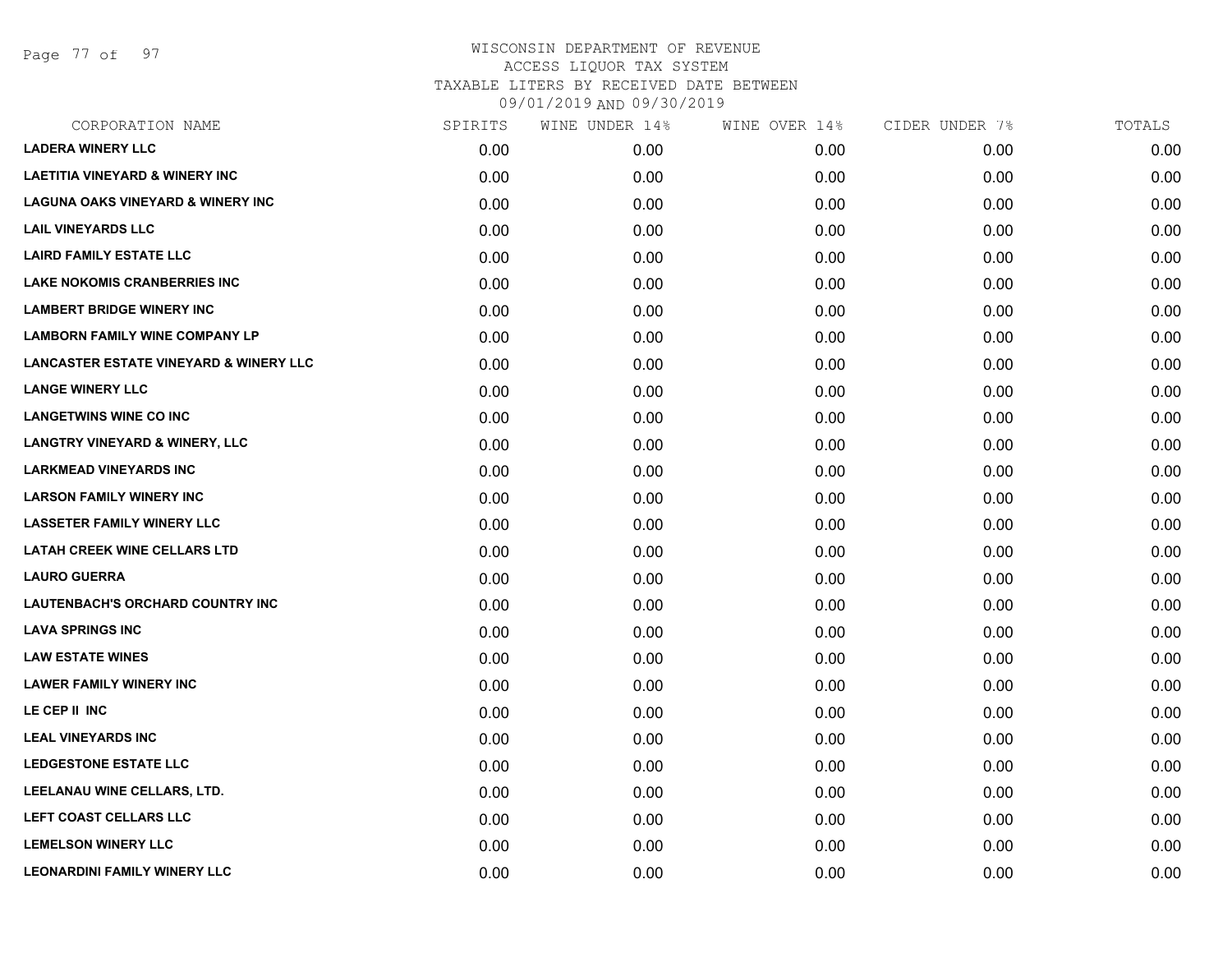Page 78 of 97

| CORPORATION NAME                          | SPIRITS | WINE UNDER 14% | WINE OVER 14% | CIDER UNDER 7% | TOTALS |
|-------------------------------------------|---------|----------------|---------------|----------------|--------|
| <b>LEONESSE CELLARS LLC</b>               | 0.00    | 0.00           | 0.00          | 0.00           | 0.00   |
| <b>LEONETTI CELLAR LLC</b>                | 0.00    | 0.00           | 0.00          | 0.00           | 0.00   |
| LIFE IS SHORT! LLC                        | 0.00    | 0.00           | 0.00          | 0.00           | 0.00   |
| LIL' OLE WINEMAKER SHOPPE LLC             | 0.00    | 0.00           | 0.00          | 0.00           | 0.00   |
| <b>LIMERICK LANE CELLARS INC</b>          | 0.00    | 0.00           | 0.00          | 0.00           | 0.00   |
| LINGUA FRANCA-LS VINEYARDS HOLDINGS, LLC  | 0.00    | 0.00           | 0.00          | 0.00           | 0.00   |
| <b>LINSFIELD WINE CO., LLC</b>            | 0.00    | 0.00           | 0.00          | 0.00           | 0.00   |
| <b>LION NATHAN USA INC</b>                | 0.00    | 0.00           | 0.00          | 0.00           | 0.00   |
| <b>LIONS PEAK</b>                         | 0.00    | 0.00           | 0.00          | 0.00           | 0.00   |
| <b>LLOYD CELLARS INC</b>                  | 0.00    | 0.00           | 0.00          | 0.00           | 0.00   |
| <b>LLOYD W DAVIS</b>                      | 0.00    | 0.00           | 0.00          | 0.00           | 0.00   |
| <b>LOBO WINES LLC</b>                     | 0.00    | 0.00           | 0.00          | 0.00           | 0.00   |
| LONG MEADOW RANCH WINERY INC              | 0.00    | 0.00           | 0.00          | 0.00           | 0.00   |
| <b>LONG SHADOWS VINTNERS LLC</b>          | 0.00    | 0.00           | 0.00          | 0.00           | 0.00   |
| <b>LONGBOARD VINEYARDS LLC</b>            | 0.00    | 0.00           | 0.00          | 0.00           | 0.00   |
| <b>LONGORIA &amp; LONGORIA</b>            | 0.00    | 0.00           | 0.00          | 0.00           | 0.00   |
| <b>LORIMAR WINERY INC</b>                 | 0.00    | 0.00           | 0.00          | 0.00           | 0.00   |
| <b>LOST ISLAND WINE LLC</b>               | 0.00    | 0.00           | 0.00          | 0.00           | 0.00   |
| <b>LOUIDAR LLC</b>                        | 0.00    | 0.00           | 0.00          | 0.00           | 0.00   |
| <b>LOWDEN SCHOOLHOUSE CORPORATION</b>     | 0.00    | 0.00           | 0.00          | 0.00           | 0.00   |
| <b>LUCAS &amp; LEWELLEN VINEYARDS INC</b> | 0.00    | 0.00           | 0.00          | 0.00           | 0.00   |
| <b>LUNA VINEYARDS INC</b>                 | 0.00    | 0.00           | 0.00          | 0.00           | 0.00   |
| <b>LYNFRED WINERY INC</b>                 | 0.00    | 0.00           | 0.00          | 0.00           | 0.00   |
| <b>LYNMAR WINERY LLC</b>                  | 0.00    | 0.00           | 0.00          | 0.00           | 0.00   |
| <b>M &amp; J MONDAVI FAMILY LLC</b>       | 0.00    | 0.00           | 0.00          | 0.00           | 0.00   |
| <b>M.A.C. WINES, LLC</b>                  | 0.00    | 0.00           | 0.00          | 0.00           | 0.00   |
| <b>MADRIGAL FAMILY WINERY LLC</b>         | 0.00    | 0.00           | 0.00          | 0.00           | 0.00   |
| <b>MADRONA VINEYARDS LP</b>               | 0.00    | 0.00           | 0.00          | 0.00           | 0.00   |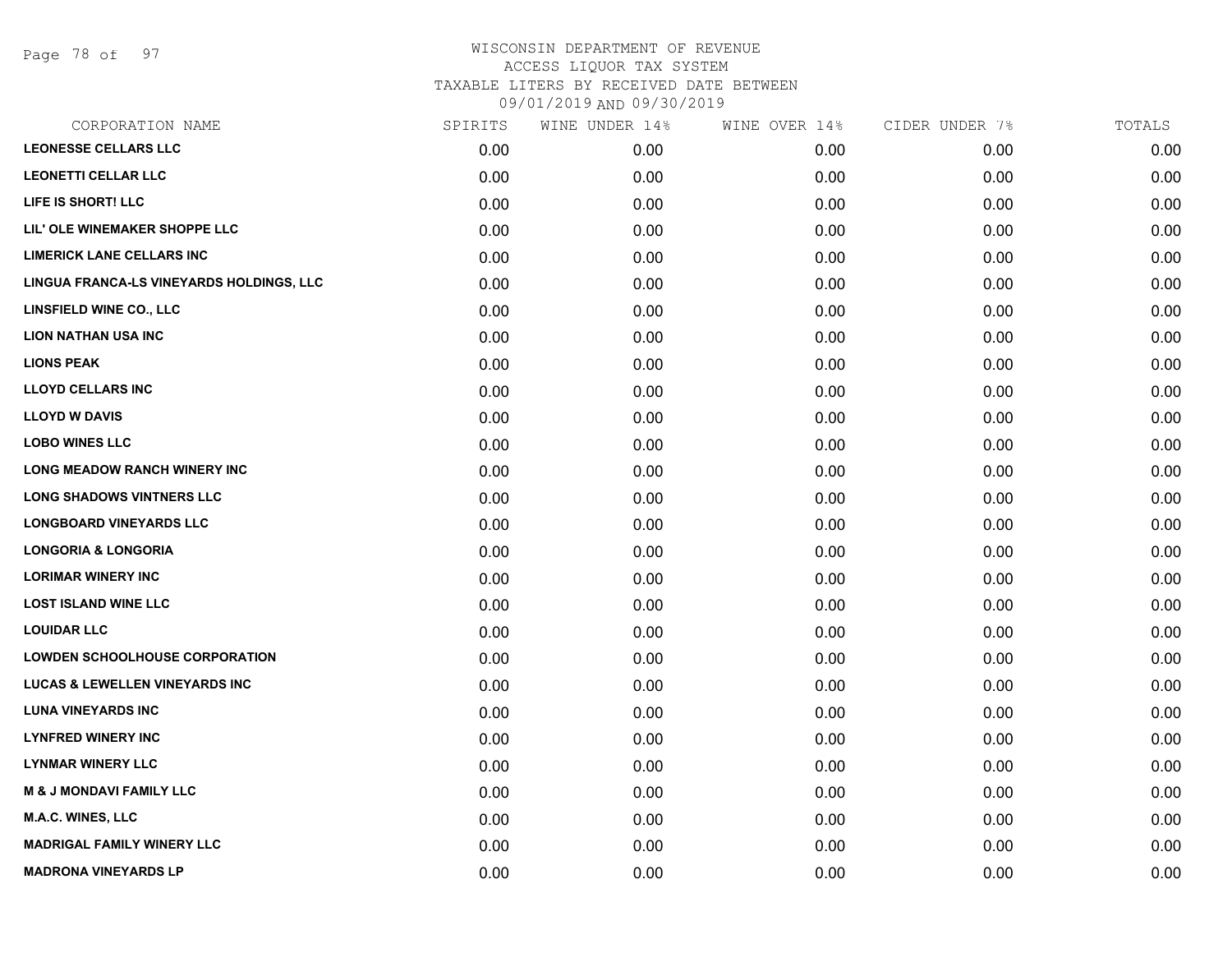Page 79 of 97

| SPIRITS | WINE UNDER 14% | WINE OVER 14% | CIDER UNDER 7% | TOTALS |
|---------|----------------|---------------|----------------|--------|
| 0.00    | 0.00           | 0.00          | 0.00           | 0.00   |
| 0.00    | 0.00           | 0.00          | 0.00           | 0.00   |
| 0.00    | 0.00           | 0.00          | 0.00           | 0.00   |
| 0.00    | 0.00           | 0.00          | 0.00           | 0.00   |
| 0.00    | 0.00           | 0.00          | 0.00           | 0.00   |
| 0.00    | 0.00           | 0.00          | 0.00           | 0.00   |
| 0.00    | 0.00           | 0.00          | 0.00           | 0.00   |
| 0.00    | 0.00           | 0.00          | 0.00           | 0.00   |
| 0.00    | 0.00           | 0.00          | 0.00           | 0.00   |
| 0.00    | 0.00           | 0.00          | 0.00           | 0.00   |
| 0.00    | 0.00           | 0.00          | 0.00           | 0.00   |
| 0.00    | 0.00           | 0.00          | 0.00           | 0.00   |
| 0.00    | 0.00           | 0.00          | 0.00           | 0.00   |
| 0.00    | 0.00           | 0.00          | 0.00           | 0.00   |
| 0.00    | 0.00           | 0.00          | 0.00           | 0.00   |
| 0.00    | 0.00           | 0.00          | 0.00           | 0.00   |
| 0.00    | 0.00           | 0.00          | 0.00           | 0.00   |
| 0.00    | 0.00           | 0.00          | 0.00           | 0.00   |
| 0.00    | 0.00           | 0.00          | 0.00           | 0.00   |
| 0.00    | 0.00           | 0.00          | 0.00           | 0.00   |
| 0.00    | 0.00           | 0.00          | 0.00           | 0.00   |
| 0.00    | 0.00           | 0.00          | 0.00           | 0.00   |
| 0.00    | 0.00           | 0.00          | 0.00           | 0.00   |
| 0.00    | 0.00           | 0.00          | 0.00           | 0.00   |
| 0.00    | 0.00           | 0.00          | 0.00           | 0.00   |
| 0.00    | 0.00           | 0.00          | 0.00           | 0.00   |
| 0.00    | 0.00           | 0.00          | 0.00           | 0.00   |
| 0.00    | 0.00           | 0.00          | 0.00           | 0.00   |
|         |                |               |                |        |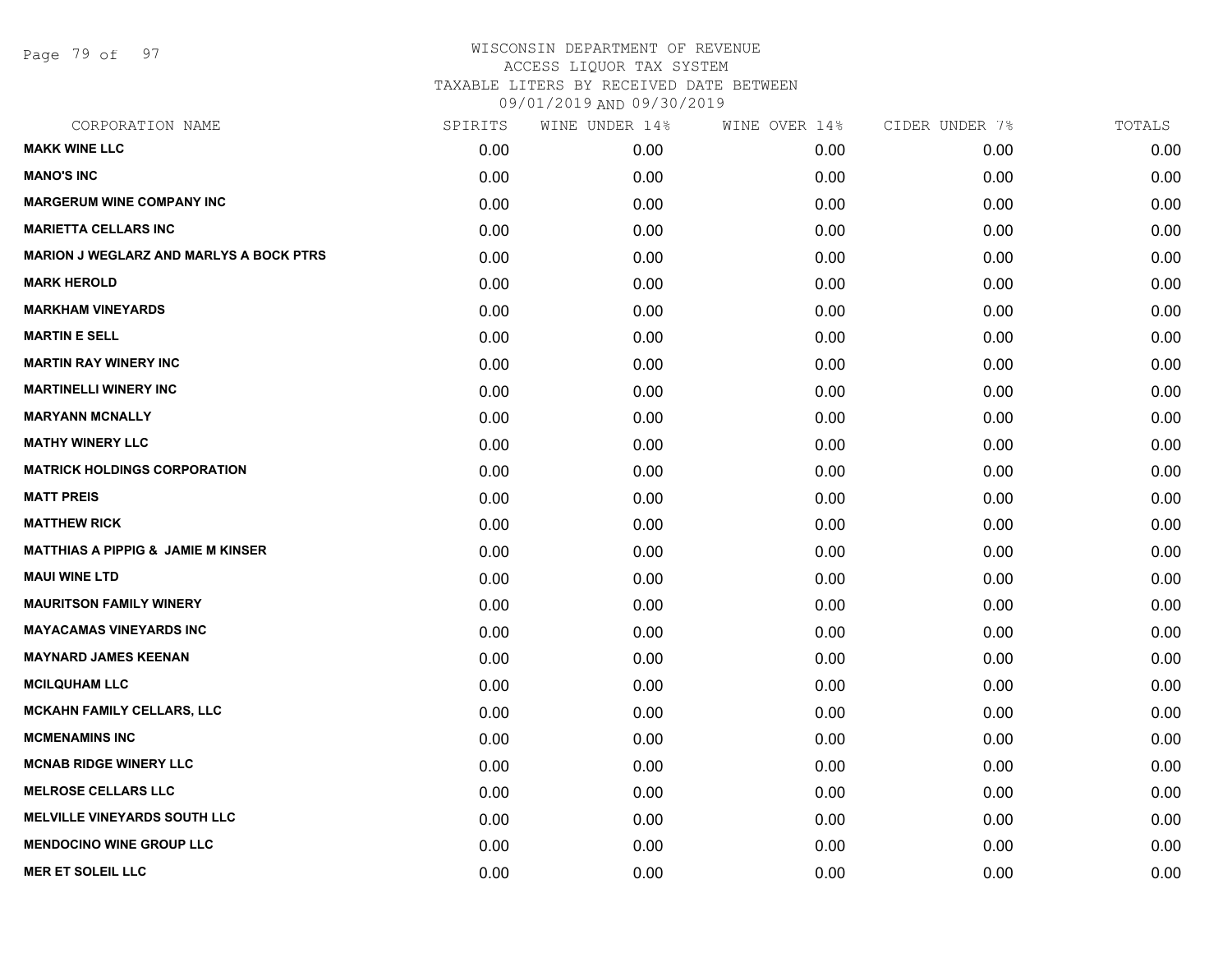Page 80 of 97

| CORPORATION NAME                                  | SPIRITS | WINE UNDER 14% | WINE OVER 14% | CIDER UNDER 7% | TOTALS |
|---------------------------------------------------|---------|----------------|---------------|----------------|--------|
| <b>MERCER WINE ESTATES LLC</b>                    | 0.00    | 0.00           | 0.00          | 0.00           | 0.00   |
| <b>MEREDITH VINEYARD ESTATE INC</b>               | 0.00    | 0.00           | 0.00          | 0.00           | 0.00   |
| <b>MERRYVALE VINEYARDS LLC</b>                    | 0.00    | 0.00           | 0.00          | 0.00           | 0.00   |
| <b>MERSHONIAN CIDERY LLC</b>                      | 0.00    | 0.00           | 0.00          | 0.00           | 0.00   |
| <b>MESSINA HOF WINE CELLARS INC</b>               | 0.00    | 0.00           | 0.00          | 0.00           | 0.00   |
| <b>METAMORPHOSIS WINES LLC</b>                    | 0.00    | 0.00           | 0.00          | 0.00           | 0.00   |
| <b>METEOR VINEYARD LLC</b>                        | 0.00    | 0.00           | 0.00          | 0.00           | 0.00   |
| <b>METROPOLITAN WINES LLC</b>                     | 0.00    | 0.00           | 0.00          | 0.00           | 0.00   |
| <b>METTLER WINES LLC</b>                          | 0.00    | 0.00           | 0.00          | 0.00           | 0.00   |
| <b>MEV CORPORATION</b>                            | 0.00    | 0.00           | 0.00          | 0.00           | 0.00   |
| <b>MEYER CELLARS LLC</b>                          | 0.00    | 0.00           | 0.00          | 0.00           | 0.00   |
| <b>MICHEAL DASHE</b>                              | 0.00    | 0.00           | 0.00          | 0.00           | 0.00   |
| <b>MIDDLETON FAMILY WINES LLC</b>                 | 0.00    | 0.00           | 0.00          | 0.00           | 0.00   |
| <b>MIDNIGHT CELLARS INC</b>                       | 0.00    | 0.00           | 0.00          | 0.00           | 0.00   |
| <b>MILBRANDT FAMILY WINES LLC</b>                 | 0.00    | 0.00           | 0.00          | 0.00           | 0.00   |
| <b>MILDARA BLASS INC</b>                          | 0.00    | 0.00           | 0.00          | 0.00           | 0.00   |
| <b>MILL CREEK VINEYARDS</b>                       | 0.00    | 0.00           | 0.00          | 0.00           | 0.00   |
| <b>MILLBROOK WINERY INC</b>                       | 0.00    | 0.00           | 0.00          | 0.00           | 0.00   |
| <b>MINER FAMILY WINERY LLC</b>                    | 0.00    | 0.00           | 0.00          | 0.00           | 0.00   |
| <b>MINNESOTAS FINEST FERMENTED PRODUCTS</b>       | 0.00    | 0.00           | 0.00          | 0.00           | 0.00   |
| <b>MIRA WINERY LLC</b>                            | 0.00    | 0.00           | 0.00          | 0.00           | 0.00   |
| <b>MIRAMONT ESTATE VINEYARDS &amp; WINERY INC</b> | 0.00    | 0.00           | 0.00          | 0.00           | 0.00   |
| <b>MIRASOL WINE LLC</b>                           | 0.00    | 0.00           | 0.00          | 0.00           | 0.00   |
| <b>MOBCRAFT BEER INC</b>                          | 0.00    | 0.00           | 0.00          | 0.00           | 0.00   |
| <b>MODERN DEVELOPMENT COMPANY</b>                 | 0.00    | 0.00           | 0.00          | 0.00           | 0.00   |
| <b>MOLLY AIDA INC</b>                             | 0.00    | 0.00           | 0.00          | 0.00           | 0.00   |
| <b>MOLLYDOOKER INTERNATIONAL LLC</b>              | 0.00    | 0.00           | 0.00          | 0.00           | 0.00   |
| <b>MONTICELLO CELLARS INC</b>                     | 0.00    | 0.00           | 0.00          | 0.00           | 0.00   |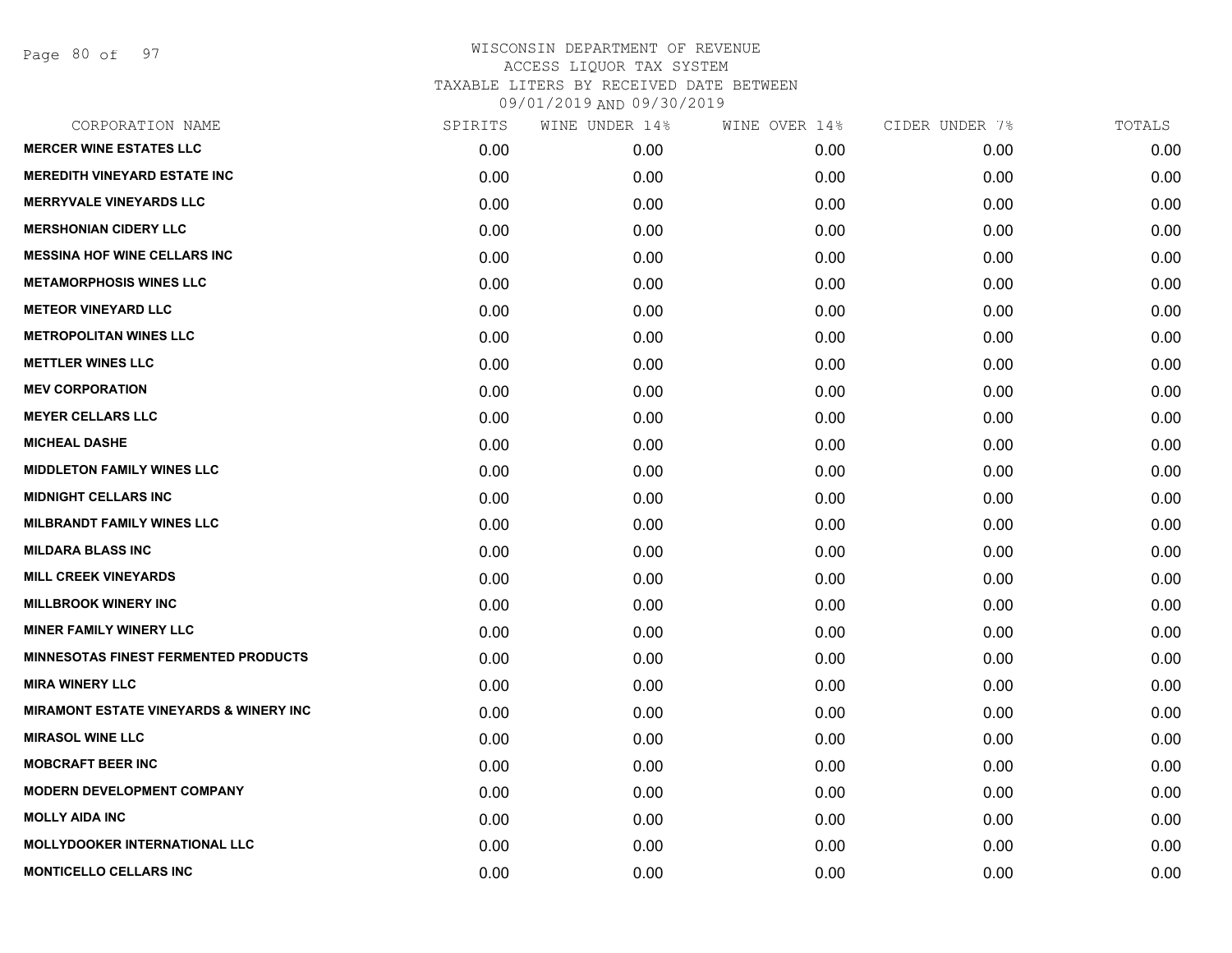Page 81 of 97

| <b>MOONDANCER LLC</b><br>0.00<br>0.00<br>0.00<br>0.00<br><b>MORCHELLA WINE CELLARS LLC</b><br>0.00<br>0.00<br>0.00<br>0.00<br><b>MOSHIN VINEYARDS INC</b><br>0.00<br>0.00<br>0.00<br>0.00<br><b>MULLIGAN &amp; MULLIGAN</b><br>0.00<br>0.00<br>0.00<br>0.00<br><b>MUNCH &amp; FOX</b><br>0.00<br>0.00<br>0.00<br>0.00<br><b>MUNSON BRIDGE WINERY INC</b><br>0.00<br>0.00<br>0.00<br>0.00<br><b>MUSCARDINI CELLARS, LLC</b><br>0.00<br>0.00<br>0.00<br>0.00<br><b>MUSETTA WINERY, LLC</b><br>0.00<br>0.00<br>0.00<br>0.00<br><b>NCWGINC</b><br>0.00<br>0.00<br>0.00<br>0.00<br><b>NABOR WINES LLC</b><br>0.00<br>0.00<br>0.00<br>0.00<br><b>NAKED WINES LLC</b><br>0.00<br>0.00<br>0.00<br>0.00<br><b>NAKEDWINES.COM INC</b><br>0.00<br>0.00<br>0.00<br>0.00<br>NAPA WINE CELLAR, INC.<br>0.00<br>0.00<br>0.00<br>0.00<br><b>NAPA WINERY GROUP, LLC</b><br>0.00<br>0.00<br>0.00<br>0.00<br><b>NAVARRE CELLARS LTD</b><br>0.00<br>0.00<br>0.00<br>0.00<br>NAVARRO VINEYARDS, LLC<br>0.00<br>0.00<br>0.00<br>0.00<br><b>NEFF CELLARS LLC</b><br>0.00<br>0.00<br>0.00<br>0.00<br><b>NEVADA WINE CELLARS INC</b><br>0.00<br>0.00<br>0.00<br>0.00<br><b>NEW VAVIN INC</b><br>0.00<br>0.00<br>0.00<br>0.00<br><b>NEWBERG MAIL ROOM INC</b><br>0.00<br>0.00<br>0.00<br>0.00<br><b>NEWTON VINEYARD LLC</b><br>0.00<br>0.00<br>0.00<br>0.00<br><b>NICALI, LLC</b><br>0.00<br>0.00<br>0.00<br>0.00<br><b>NICHOLSON RANCH LLC</b><br>0.00<br>0.00<br>0.00<br>0.00<br>NIEBAUM-COPPOLA ESTATE WINERY LP<br>0.00<br>0.00<br>0.00<br>0.00<br><b>NINER WINE ESTATES LLC</b><br>0.00<br>0.00<br>0.00<br>0.00<br><b>NORMAN LEE WILLIAMS</b><br>0.00<br>0.00<br>0.00<br>0.00<br><b>NORTHLEAF WINERY, LLC</b><br>0.00<br>0.00<br>0.00<br>0.00<br><b>NOTRE VUE ESTATE WINE GROUP, INC.</b><br>0.00<br>0.00<br>0.00<br>0.00 | CORPORATION NAME | SPIRITS | WINE UNDER 14% | WINE OVER 14% | CIDER UNDER 7% | TOTALS |
|------------------------------------------------------------------------------------------------------------------------------------------------------------------------------------------------------------------------------------------------------------------------------------------------------------------------------------------------------------------------------------------------------------------------------------------------------------------------------------------------------------------------------------------------------------------------------------------------------------------------------------------------------------------------------------------------------------------------------------------------------------------------------------------------------------------------------------------------------------------------------------------------------------------------------------------------------------------------------------------------------------------------------------------------------------------------------------------------------------------------------------------------------------------------------------------------------------------------------------------------------------------------------------------------------------------------------------------------------------------------------------------------------------------------------------------------------------------------------------------------------------------------------------------------------------------------------------------------------------------------------------------------------------------------------------------------------------------------------------------------------------------------------------------------------|------------------|---------|----------------|---------------|----------------|--------|
|                                                                                                                                                                                                                                                                                                                                                                                                                                                                                                                                                                                                                                                                                                                                                                                                                                                                                                                                                                                                                                                                                                                                                                                                                                                                                                                                                                                                                                                                                                                                                                                                                                                                                                                                                                                                      |                  |         |                |               |                | 0.00   |
|                                                                                                                                                                                                                                                                                                                                                                                                                                                                                                                                                                                                                                                                                                                                                                                                                                                                                                                                                                                                                                                                                                                                                                                                                                                                                                                                                                                                                                                                                                                                                                                                                                                                                                                                                                                                      |                  |         |                |               |                | 0.00   |
|                                                                                                                                                                                                                                                                                                                                                                                                                                                                                                                                                                                                                                                                                                                                                                                                                                                                                                                                                                                                                                                                                                                                                                                                                                                                                                                                                                                                                                                                                                                                                                                                                                                                                                                                                                                                      |                  |         |                |               |                | 0.00   |
|                                                                                                                                                                                                                                                                                                                                                                                                                                                                                                                                                                                                                                                                                                                                                                                                                                                                                                                                                                                                                                                                                                                                                                                                                                                                                                                                                                                                                                                                                                                                                                                                                                                                                                                                                                                                      |                  |         |                |               |                | 0.00   |
|                                                                                                                                                                                                                                                                                                                                                                                                                                                                                                                                                                                                                                                                                                                                                                                                                                                                                                                                                                                                                                                                                                                                                                                                                                                                                                                                                                                                                                                                                                                                                                                                                                                                                                                                                                                                      |                  |         |                |               |                | 0.00   |
|                                                                                                                                                                                                                                                                                                                                                                                                                                                                                                                                                                                                                                                                                                                                                                                                                                                                                                                                                                                                                                                                                                                                                                                                                                                                                                                                                                                                                                                                                                                                                                                                                                                                                                                                                                                                      |                  |         |                |               |                | 0.00   |
|                                                                                                                                                                                                                                                                                                                                                                                                                                                                                                                                                                                                                                                                                                                                                                                                                                                                                                                                                                                                                                                                                                                                                                                                                                                                                                                                                                                                                                                                                                                                                                                                                                                                                                                                                                                                      |                  |         |                |               |                | 0.00   |
|                                                                                                                                                                                                                                                                                                                                                                                                                                                                                                                                                                                                                                                                                                                                                                                                                                                                                                                                                                                                                                                                                                                                                                                                                                                                                                                                                                                                                                                                                                                                                                                                                                                                                                                                                                                                      |                  |         |                |               |                | 0.00   |
|                                                                                                                                                                                                                                                                                                                                                                                                                                                                                                                                                                                                                                                                                                                                                                                                                                                                                                                                                                                                                                                                                                                                                                                                                                                                                                                                                                                                                                                                                                                                                                                                                                                                                                                                                                                                      |                  |         |                |               |                | 0.00   |
|                                                                                                                                                                                                                                                                                                                                                                                                                                                                                                                                                                                                                                                                                                                                                                                                                                                                                                                                                                                                                                                                                                                                                                                                                                                                                                                                                                                                                                                                                                                                                                                                                                                                                                                                                                                                      |                  |         |                |               |                | 0.00   |
|                                                                                                                                                                                                                                                                                                                                                                                                                                                                                                                                                                                                                                                                                                                                                                                                                                                                                                                                                                                                                                                                                                                                                                                                                                                                                                                                                                                                                                                                                                                                                                                                                                                                                                                                                                                                      |                  |         |                |               |                | 0.00   |
|                                                                                                                                                                                                                                                                                                                                                                                                                                                                                                                                                                                                                                                                                                                                                                                                                                                                                                                                                                                                                                                                                                                                                                                                                                                                                                                                                                                                                                                                                                                                                                                                                                                                                                                                                                                                      |                  |         |                |               |                | 0.00   |
|                                                                                                                                                                                                                                                                                                                                                                                                                                                                                                                                                                                                                                                                                                                                                                                                                                                                                                                                                                                                                                                                                                                                                                                                                                                                                                                                                                                                                                                                                                                                                                                                                                                                                                                                                                                                      |                  |         |                |               |                | 0.00   |
|                                                                                                                                                                                                                                                                                                                                                                                                                                                                                                                                                                                                                                                                                                                                                                                                                                                                                                                                                                                                                                                                                                                                                                                                                                                                                                                                                                                                                                                                                                                                                                                                                                                                                                                                                                                                      |                  |         |                |               |                | 0.00   |
|                                                                                                                                                                                                                                                                                                                                                                                                                                                                                                                                                                                                                                                                                                                                                                                                                                                                                                                                                                                                                                                                                                                                                                                                                                                                                                                                                                                                                                                                                                                                                                                                                                                                                                                                                                                                      |                  |         |                |               |                | 0.00   |
|                                                                                                                                                                                                                                                                                                                                                                                                                                                                                                                                                                                                                                                                                                                                                                                                                                                                                                                                                                                                                                                                                                                                                                                                                                                                                                                                                                                                                                                                                                                                                                                                                                                                                                                                                                                                      |                  |         |                |               |                | 0.00   |
|                                                                                                                                                                                                                                                                                                                                                                                                                                                                                                                                                                                                                                                                                                                                                                                                                                                                                                                                                                                                                                                                                                                                                                                                                                                                                                                                                                                                                                                                                                                                                                                                                                                                                                                                                                                                      |                  |         |                |               |                | 0.00   |
|                                                                                                                                                                                                                                                                                                                                                                                                                                                                                                                                                                                                                                                                                                                                                                                                                                                                                                                                                                                                                                                                                                                                                                                                                                                                                                                                                                                                                                                                                                                                                                                                                                                                                                                                                                                                      |                  |         |                |               |                | 0.00   |
|                                                                                                                                                                                                                                                                                                                                                                                                                                                                                                                                                                                                                                                                                                                                                                                                                                                                                                                                                                                                                                                                                                                                                                                                                                                                                                                                                                                                                                                                                                                                                                                                                                                                                                                                                                                                      |                  |         |                |               |                | 0.00   |
|                                                                                                                                                                                                                                                                                                                                                                                                                                                                                                                                                                                                                                                                                                                                                                                                                                                                                                                                                                                                                                                                                                                                                                                                                                                                                                                                                                                                                                                                                                                                                                                                                                                                                                                                                                                                      |                  |         |                |               |                | 0.00   |
|                                                                                                                                                                                                                                                                                                                                                                                                                                                                                                                                                                                                                                                                                                                                                                                                                                                                                                                                                                                                                                                                                                                                                                                                                                                                                                                                                                                                                                                                                                                                                                                                                                                                                                                                                                                                      |                  |         |                |               |                | 0.00   |
|                                                                                                                                                                                                                                                                                                                                                                                                                                                                                                                                                                                                                                                                                                                                                                                                                                                                                                                                                                                                                                                                                                                                                                                                                                                                                                                                                                                                                                                                                                                                                                                                                                                                                                                                                                                                      |                  |         |                |               |                | 0.00   |
|                                                                                                                                                                                                                                                                                                                                                                                                                                                                                                                                                                                                                                                                                                                                                                                                                                                                                                                                                                                                                                                                                                                                                                                                                                                                                                                                                                                                                                                                                                                                                                                                                                                                                                                                                                                                      |                  |         |                |               |                | 0.00   |
|                                                                                                                                                                                                                                                                                                                                                                                                                                                                                                                                                                                                                                                                                                                                                                                                                                                                                                                                                                                                                                                                                                                                                                                                                                                                                                                                                                                                                                                                                                                                                                                                                                                                                                                                                                                                      |                  |         |                |               |                | 0.00   |
|                                                                                                                                                                                                                                                                                                                                                                                                                                                                                                                                                                                                                                                                                                                                                                                                                                                                                                                                                                                                                                                                                                                                                                                                                                                                                                                                                                                                                                                                                                                                                                                                                                                                                                                                                                                                      |                  |         |                |               |                | 0.00   |
|                                                                                                                                                                                                                                                                                                                                                                                                                                                                                                                                                                                                                                                                                                                                                                                                                                                                                                                                                                                                                                                                                                                                                                                                                                                                                                                                                                                                                                                                                                                                                                                                                                                                                                                                                                                                      |                  |         |                |               |                | 0.00   |
|                                                                                                                                                                                                                                                                                                                                                                                                                                                                                                                                                                                                                                                                                                                                                                                                                                                                                                                                                                                                                                                                                                                                                                                                                                                                                                                                                                                                                                                                                                                                                                                                                                                                                                                                                                                                      |                  |         |                |               |                | 0.00   |
|                                                                                                                                                                                                                                                                                                                                                                                                                                                                                                                                                                                                                                                                                                                                                                                                                                                                                                                                                                                                                                                                                                                                                                                                                                                                                                                                                                                                                                                                                                                                                                                                                                                                                                                                                                                                      |                  |         |                |               |                | 0.00   |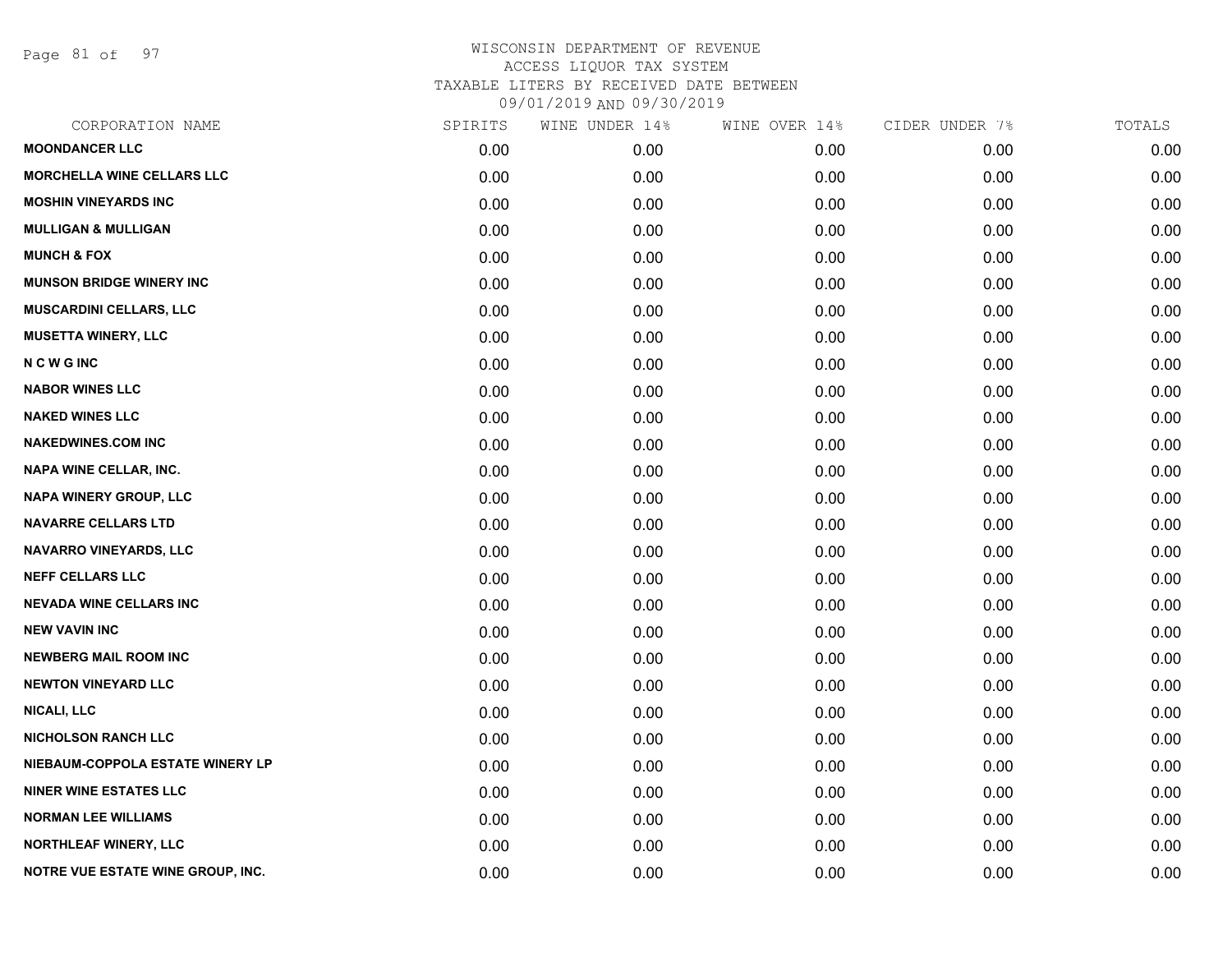Page 82 of 97

| CORPORATION NAME                    | SPIRITS | WINE UNDER 14% | WINE OVER 14% | CIDER UNDER 7% | TOTALS |
|-------------------------------------|---------|----------------|---------------|----------------|--------|
| <b>NOVA WINES, INC.</b>             | 0.00    | 0.00           | 0.00          | 0.00           | 0.00   |
| <b>NV AWG LTD</b>                   | 0.00    | 0.00           | 0.00          | 0.00           | 0.00   |
| <b>NW WINE COMPANY LLC</b>          | 0.00    | 0.00           | 0.00          | 0.00           | 0.00   |
| OAK RIDGE WINERY LLC                | 0.00    | 0.00           | 0.00          | 0.00           | 0.00   |
| <b>OAKVILLE HILLS CELLARS INC</b>   | 0.00    | 0.00           | 0.00          | 0.00           | 0.00   |
| <b>OAKVILLE RANCH WINERY INC</b>    | 0.00    | 0.00           | 0.00          | 0.00           | 0.00   |
| <b>OAT HILL CORPORATION</b>         | 0.00    | 0.00           | 0.00          | 0.00           | 0.00   |
| OBLOQUY, INC.                       | 0.00    | 0.00           | 0.00          | 0.00           | 0.00   |
| <b>OBRIEN FAMILY VINEYARD LLC</b>   | 0.00    | 0.00           | 0.00          | 0.00           | 0.00   |
| <b>ODILON FORD WINERY INC</b>       | 0.00    | 0.00           | 0.00          | 0.00           | 0.00   |
| <b>OGB PARTNERS LLC</b>             | 0.00    | 0.00           | 0.00          | 0.00           | 0.00   |
| <b>OGILVIE MERWIN VENTURES, LLC</b> | 0.00    | 0.00           | 0.00          | 0.00           | 0.00   |
| OLD VINE WINE PARTNERS LLC          | 0.00    | 0.00           | 0.00          | 0.00           | 0.00   |
| <b>OLIVER WINE COMPANY INC</b>      | 0.00    | 0.00           | 0.00          | 0.00           | 0.00   |
| ON Q WINES, LLC                     | 0.00    | 0.00           | 0.00          | 0.00           | 0.00   |
| O'NEILL BEVERAGES CO LLC            | 0.00    | 0.00           | 0.00          | 0.00           | 0.00   |
| OPAL WEST WINES, LLC                | 0.00    | 0.00           | 0.00          | 0.00           | 0.00   |
| <b>OPOLO WINES LP</b>               | 0.00    | 0.00           | 0.00          | 0.00           | 0.00   |
| <b>OPUS ONE WINERY LLC</b>          | 0.00    | 0.00           | 0.00          | 0.00           | 0.00   |
| <b>ORCA PROPERTIES LLC</b>          | 0.00    | 0.00           | 0.00          | 0.00           | 0.00   |
| <b>ORFILA VINEYARDS INC</b>         | 0.00    | 0.00           | 0.00          | 0.00           | 0.00   |
| <b>ORGANIC ELIXIR WINERY INC</b>    | 0.00    | 0.00           | 0.00          | 0.00           | 0.00   |
| O'SHAUGHNESSY DEL OSO LLC           | 0.00    | 0.00           | 0.00          | 0.00           | 0.00   |
| OUT FROM LAND INVESTOR GROUP LLC    | 0.00    | 0.00           | 0.00          | 0.00           | 0.00   |
| <b>OWEN ROE LLC</b>                 | 0.00    | 0.00           | 0.00          | 0.00           | 0.00   |
| <b>PAHLMEYER LLC</b>                | 0.00    | 0.00           | 0.00          | 0.00           | 0.00   |
| PALI WINE COMPANY LP                | 0.00    | 0.00           | 0.00          | 0.00           | 0.00   |
| PALM BAY HOLDINGS LLC               | 0.00    | 0.00           | 0.00          | 0.00           | 0.00   |
|                                     |         |                |               |                |        |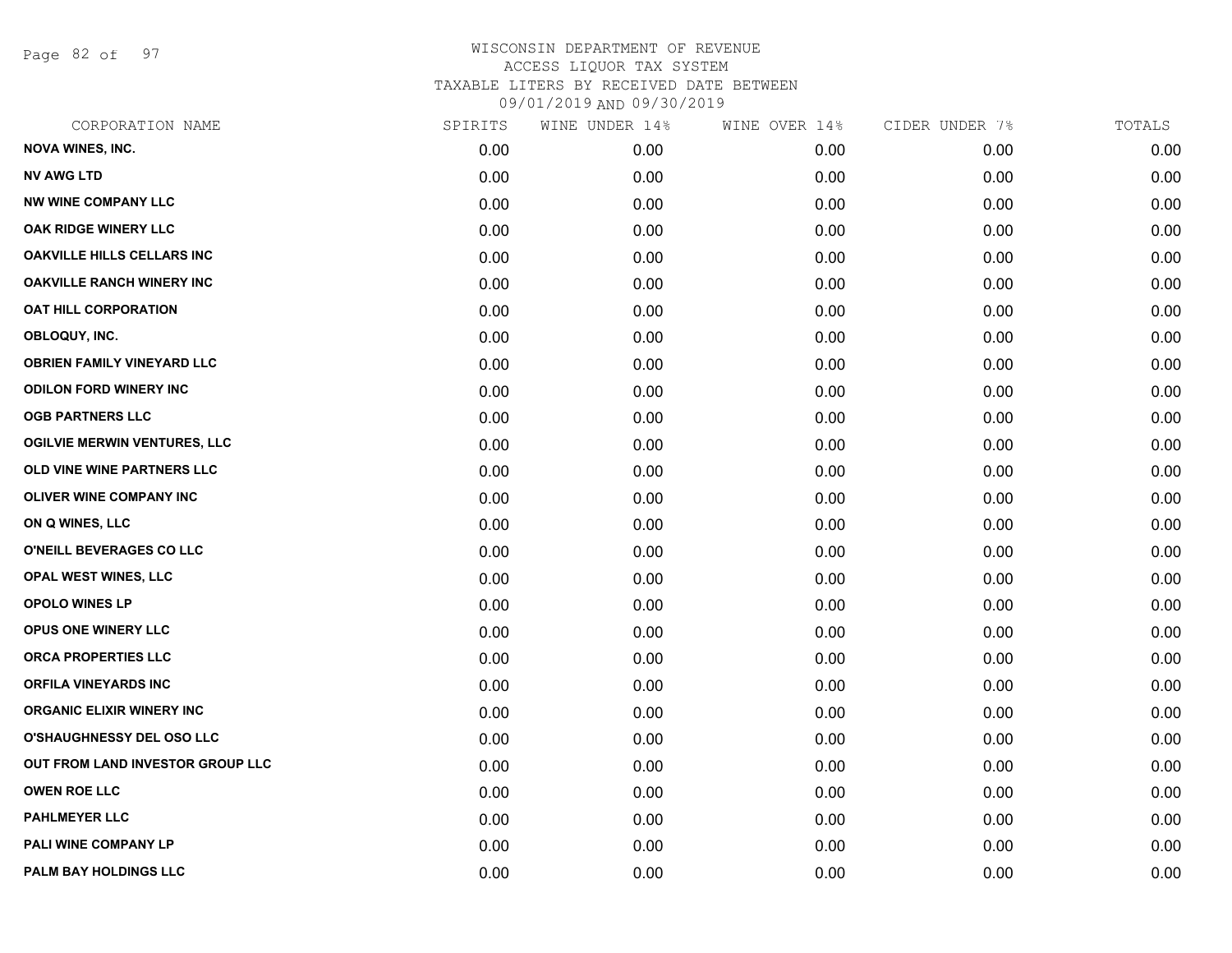Page 83 of 97

| CORPORATION NAME                     | SPIRITS | WINE UNDER 14% | WINE OVER 14% | CIDER UNDER 7% | TOTALS |
|--------------------------------------|---------|----------------|---------------|----------------|--------|
| PALOMA VINEYARD LLC                  | 0.00    | 0.00           | 0.00          | 0.00           | 0.00   |
| <b>PAOLETTI ESTATES WINERY, INC</b>  | 0.00    | 0.00           | 0.00          | 0.00           | 0.00   |
| <b>PARADISE RIDGE WINERY</b>         | 0.00    | 0.00           | 0.00          | 0.00           | 0.00   |
| PARAGON VINEYARD CO INC              | 0.00    | 0.00           | 0.00          | 0.00           | 0.00   |
| PARALLEL 44 VINEYARD & WINERY, INC.  | 0.00    | 0.00           | 0.00          | 0.00           | 0.00   |
| <b>PARKER STATION INC</b>            | 0.00    | 0.00           | 0.00          | 0.00           | 0.00   |
| <b>PARMESON FAMILY LLC</b>           | 0.00    | 0.00           | 0.00          | 0.00           | 0.00   |
| PARSONAGE CELLARS INC                | 0.00    | 0.00           | 0.00          | 0.00           | 0.00   |
| <b>PASSAGGIO WINES LLC</b>           | 0.00    | 0.00           | 0.00          | 0.00           | 0.00   |
| PATEL WINERY LLC                     | 0.00    | 0.00           | 0.00          | 0.00           | 0.00   |
| <b>PATRICIA A HOOVER</b>             | 0.00    | 0.00           | 0.00          | 0.00           | 0.00   |
| <b>PATRICIA GREEN CELLARS LLC</b>    | 0.00    | 0.00           | 0.00          | 0.00           | 0.00   |
| <b>PATRICK ARNDT</b>                 | 0.00    | 0.00           | 0.00          | 0.00           | 0.00   |
| <b>PAUL D ASPER</b>                  | 0.00    | 0.00           | 0.00          | 0.00           | 0.00   |
| <b>PAUL G BLOMMEL</b>                | 0.00    | 0.00           | 0.00          | 0.00           | 0.00   |
| PAUL HOBBS WINERY LP                 | 0.00    | 0.00           | 0.00          | 0.00           | 0.00   |
| <b>PAUL J FRANZEN</b>                | 0.00    | 0.00           | 0.00          | 0.00           | 0.00   |
| <b>PAVI WINES LLC</b>                | 0.00    | 0.00           | 0.00          | 0.00           | 0.00   |
| PCJ, INC.                            | 0.00    | 0.00           | 0.00          | 0.00           | 0.00   |
| PEACHY CANYON WINERY                 | 0.00    | 0.00           | 0.00          | 0.00           | 0.00   |
| PEAR VALLEY VINEYARD, INC.           | 0.00    | 0.00           | 0.00          | 0.00           | 0.00   |
| PEAY VINEYARDS LLC                   | 0.00    | 0.00           | 0.00          | 0.00           | 0.00   |
| PEJU FAMILY OPERATING PARTNERSHIP LP | 0.00    | 0.00           | 0.00          | 0.00           | 0.00   |
| PELLEGRINI RANCHES INC               | 0.00    | 0.00           | 0.00          | 0.00           | 0.00   |
| PENROSE HILL, LIMITED                | 0.00    | 0.00           | 0.00          | 0.00           | 0.00   |
| PEPPER BRIDGE WINERY LLC             | 0.00    | 0.00           | 0.00          | 0.00           | 0.00   |
| PERNOD RICARD KENWOOD HOLDING LLC    | 0.00    | 0.00           | 0.00          | 0.00           | 0.00   |
| <b>PERVINO INC</b>                   | 0.00    | 0.00           | 0.00          | 0.00           | 0.00   |
|                                      |         |                |               |                |        |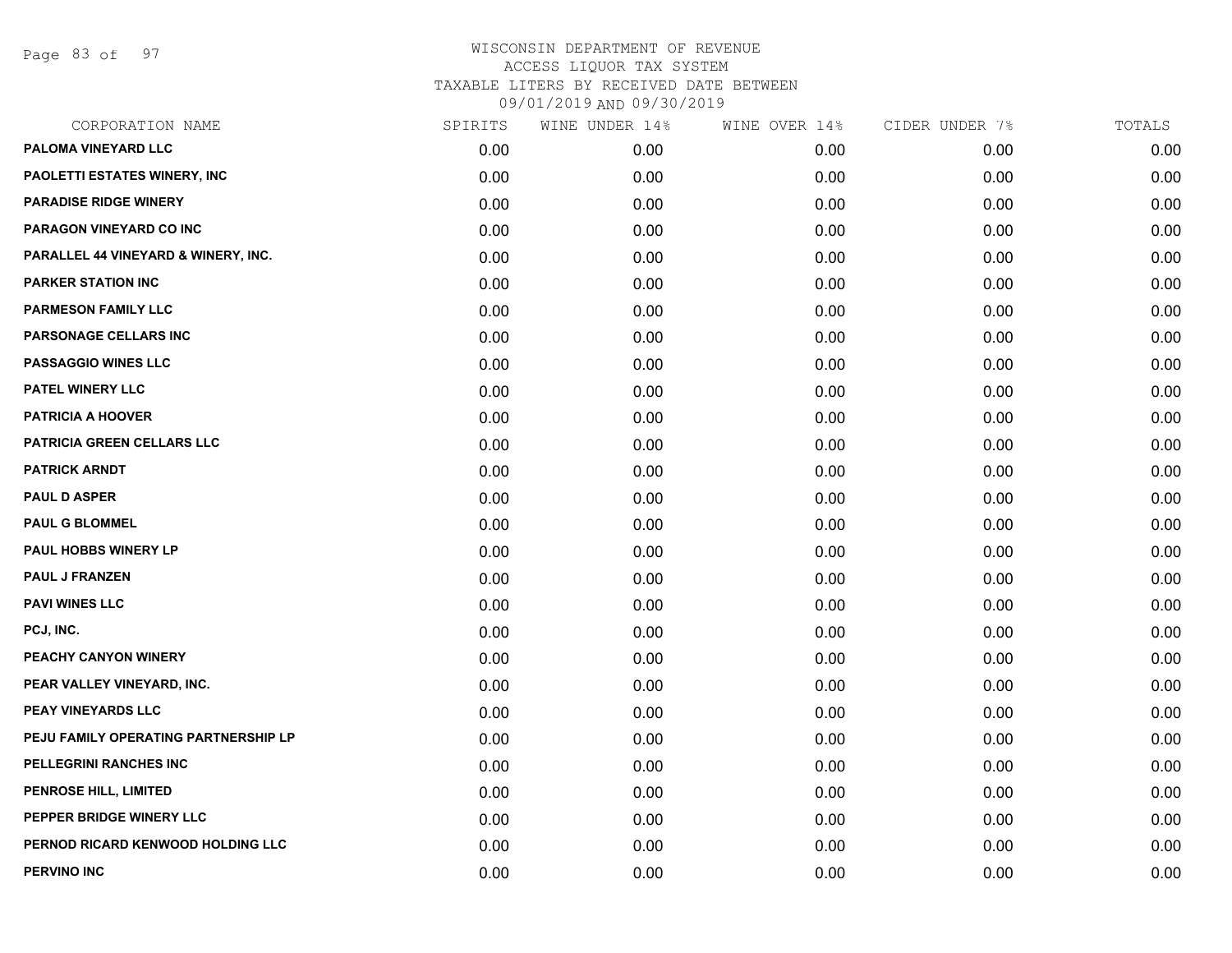Page 84 of 97

| CORPORATION NAME                 | SPIRITS | WINE UNDER 14% | WINE OVER 14% | CIDER UNDER 7% | TOTALS |
|----------------------------------|---------|----------------|---------------|----------------|--------|
| PETER FRANUS WINE COMPANY INC    | 0.00    | 0.00           | 0.00          | 0.00           | 0.00   |
| PETER MICHAEL WINERY             | 0.00    | 0.00           | 0.00          | 0.00           | 0.00   |
| PETROGLYPH WINERY LLC            | 0.00    | 0.00           | 0.00          | 0.00           | 0.00   |
| PETRONI VINEYARDS LLC            | 0.00    | 0.00           | 0.00          | 0.00           | 0.00   |
| <b>PHASE 2 CELLARS LLC</b>       | 0.00    | 0.00           | 0.00          | 0.00           | 0.00   |
| PHILIP TOGNI VINEYARD LP         | 0.00    | 0.00           | 0.00          | 0.00           | 0.00   |
| <b>PHILLIPS FARMS LLC</b>        | 0.00    | 0.00           | 0.00          | 0.00           | 0.00   |
| <b>PIEPERTK LLC</b>              | 0.00    | 0.00           | 0.00          | 0.00           | 0.00   |
| PINA CELLARS LP                  | 0.00    | 0.00           | 0.00          | 0.00           | 0.00   |
| PINE RIDGE WINERY LLC            | 0.00    | 0.00           | 0.00          | 0.00           | 0.00   |
| <b>PJK WINERY LLC</b>            | 0.00    | 0.00           | 0.00          | 0.00           | 0.00   |
| PLYMOUTH ROCKS WINE, LLC         | 0.00    | 0.00           | 0.00          | 0.00           | 0.00   |
| PONZI VINEYARDS, LLC             | 0.00    | 0.00           | 0.00          | 0.00           | 0.00   |
| POPE VALLEY WINERY LLC           | 0.00    | 0.00           | 0.00          | 0.00           | 0.00   |
| PORTER FAMILY VINEYARDS LLC      | 0.00    | 0.00           | 0.00          | 0.00           | 0.00   |
| <b>POTT WINE</b>                 | 0.00    | 0.00           | 0.00          | 0.00           | 0.00   |
| PRAGER WINERY & PORT WORKS, INC. | 0.00    | 0.00           | 0.00          | 0.00           | 0.00   |
| <b>PRAIRIE BERRY LLC</b>         | 0.00    | 0.00           | 0.00          | 0.00           | 0.00   |
| <b>PRAIRIE HAWK WINERY INC</b>   | 0.00    | 0.00           | 0.00          | 0.00           | 0.00   |
| PRECEPT BRANDS LLC               | 0.00    | 0.00           | 0.00          | 0.00           | 0.00   |
| <b>PREMIUM VINTNERS LLC</b>      | 0.00    | 0.00           | 0.00          | 0.00           | 0.00   |
| PRESQU'ILE WINERY                | 0.00    | 0.00           | 0.00          | 0.00           | 0.00   |
| PRIDE MOUNTAIN VINEYARDS LLC     | 0.00    | 0.00           | 0.00          | 0.00           | 0.00   |
| <b>PRINCE MICHEL LLC</b>         | 0.00    | 0.00           | 0.00          | 0.00           | 0.00   |
| <b>PROMONTORY LLC</b>            | 0.00    | 0.00           | 0.00          | 0.00           | 0.00   |
| <b>PWG LLC</b>                   | 0.00    | 0.00           | 0.00          | 0.00           | 0.00   |
| <b>QUADY SOUTH WINERY LLC</b>    | 0.00    | 0.00           | 0.00          | 0.00           | 0.00   |
| QUILCEDA CREEK VINTNERS INC      | 0.00    | 0.00           | 0.00          | 0.00           | 0.00   |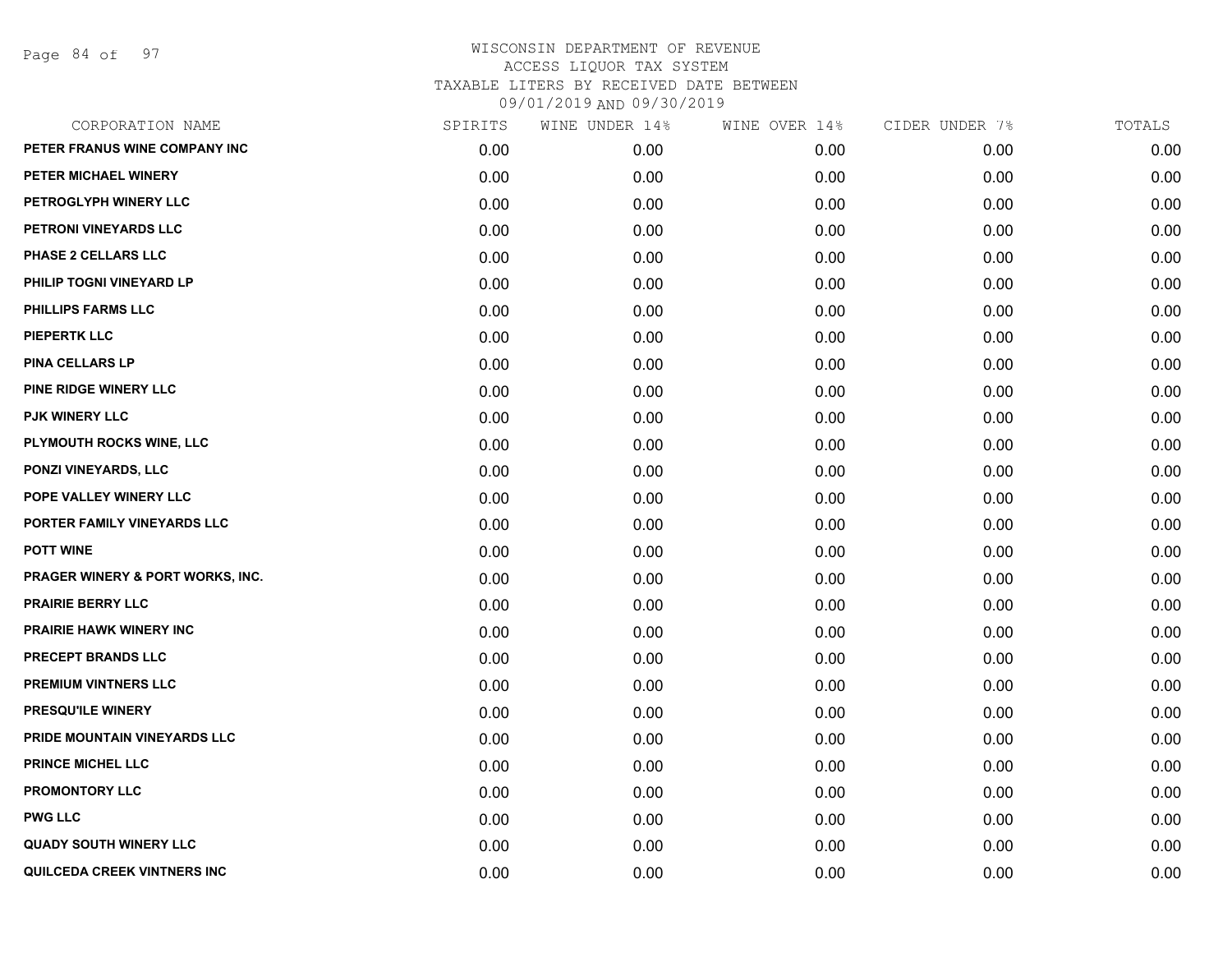Page 85 of 97

| CORPORATION NAME                            | SPIRITS | WINE UNDER 14% | WINE OVER 14% | CIDER UNDER 7% | TOTALS |
|---------------------------------------------|---------|----------------|---------------|----------------|--------|
| <b>QUIXOTE WINERY, LLC</b>                  | 0.00    | 0.00           | 0.00          | 0.00           | 0.00   |
| <b>RADIO-COTEAU WINE CELLARS LLC</b>        | 0.00    | 0.00           | 0.00          | 0.00           | 0.00   |
| <b>RAMAZZOTTI WINES LLC</b>                 | 0.00    | 0.00           | 0.00          | 0.00           | 0.00   |
| <b>RAMEY WINE CELLARS INC</b>               | 0.00    | 0.00           | 0.00          | 0.00           | 0.00   |
| <b>RAPTOR RIDGE WINERY LLC</b>              | 0.00    | 0.00           | 0.00          | 0.00           | 0.00   |
| <b>RASA VINEYARDS, LLC</b>                  | 0.00    | 0.00           | 0.00          | 0.00           | 0.00   |
| <b>RAYMOND SIGNORELLO</b>                   | 0.00    | 0.00           | 0.00          | 0.00           | 0.00   |
| <b>RAYMOND VINEYARD &amp; CELLAR INC</b>    | 0.00    | 0.00           | 0.00          | 0.00           | 0.00   |
| <b>RB WINE ASSOCIATES LLC</b>               | 0.00    | 0.00           | 0.00          | 0.00           | 0.00   |
| <b>RBZ VINEYARDS LLC</b>                    | 0.00    | 0.00           | 0.00          | 0.00           | 0.00   |
| <b>RED CAR WINE COMPANY LLC</b>             | 0.00    | 0.00           | 0.00          | 0.00           | 0.00   |
| <b>RED MARE WINES LLC</b>                   | 0.00    | 0.00           | 0.00          | 0.00           | 0.00   |
| <b>RED OAK VINEYARD INC</b>                 | 0.00    | 0.00           | 0.00          | 0.00           | 0.00   |
| <b>REGENERATIVE GIFT, LLC</b>               | 0.00    | 0.00           | 0.00          | 0.00           | 0.00   |
| <b>REGUSCI WINERY INC</b>                   | 0.00    | 0.00           | 0.00          | 0.00           | 0.00   |
| <b>REVANA FAMILY PARTNERS LP</b>            | 0.00    | 0.00           | 0.00          | 0.00           | 0.00   |
| <b>REVANA FAMILY PARTNERS LP</b>            | 0.00    | 0.00           | 0.00          | 0.00           | 0.00   |
| <b>REVELRY VINTNERS LLC</b>                 | 0.00    | 0.00           | 0.00          | 0.00           | 0.00   |
| <b>REYNOLDS CREATIVE PRODUCTS INC</b>       | 0.00    | 0.00           | 0.00          | 0.00           | 0.00   |
| <b>RHYS VINEYARDS LLC</b>                   | 0.00    | 0.00           | 0.00          | 0.00           | 0.00   |
| <b>RICHARD A LUMPKIN</b>                    | 0.00    | 0.00           | 0.00          | 0.00           | 0.00   |
| <b>RICHARD E LIBBY</b>                      | 0.00    | 0.00           | 0.00          | 0.00           | 0.00   |
| <b>RICHARD FORTUNE</b>                      | 0.00    | 0.00           | 0.00          | 0.00           | 0.00   |
| <b>RIDGE VINEYARDS INC</b>                  | 0.00    | 0.00           | 0.00          | 0.00           | 0.00   |
| <b>RIGHT SIDE LLC</b>                       | 0.00    | 0.00           | 0.00          | 0.00           | 0.00   |
| <b>RIO LOBO LLC</b>                         | 0.00    | 0.00           | 0.00          | 0.00           | 0.00   |
| <b>RIVER BEND VINEYARD &amp; WINERY LLC</b> | 0.00    | 0.00           | 0.00          | 0.00           | 0.00   |
| RIVER VALLEY VINEYARD INC                   | 0.00    | 0.00           | 0.00          | 0.00           | 0.00   |
|                                             |         |                |               |                |        |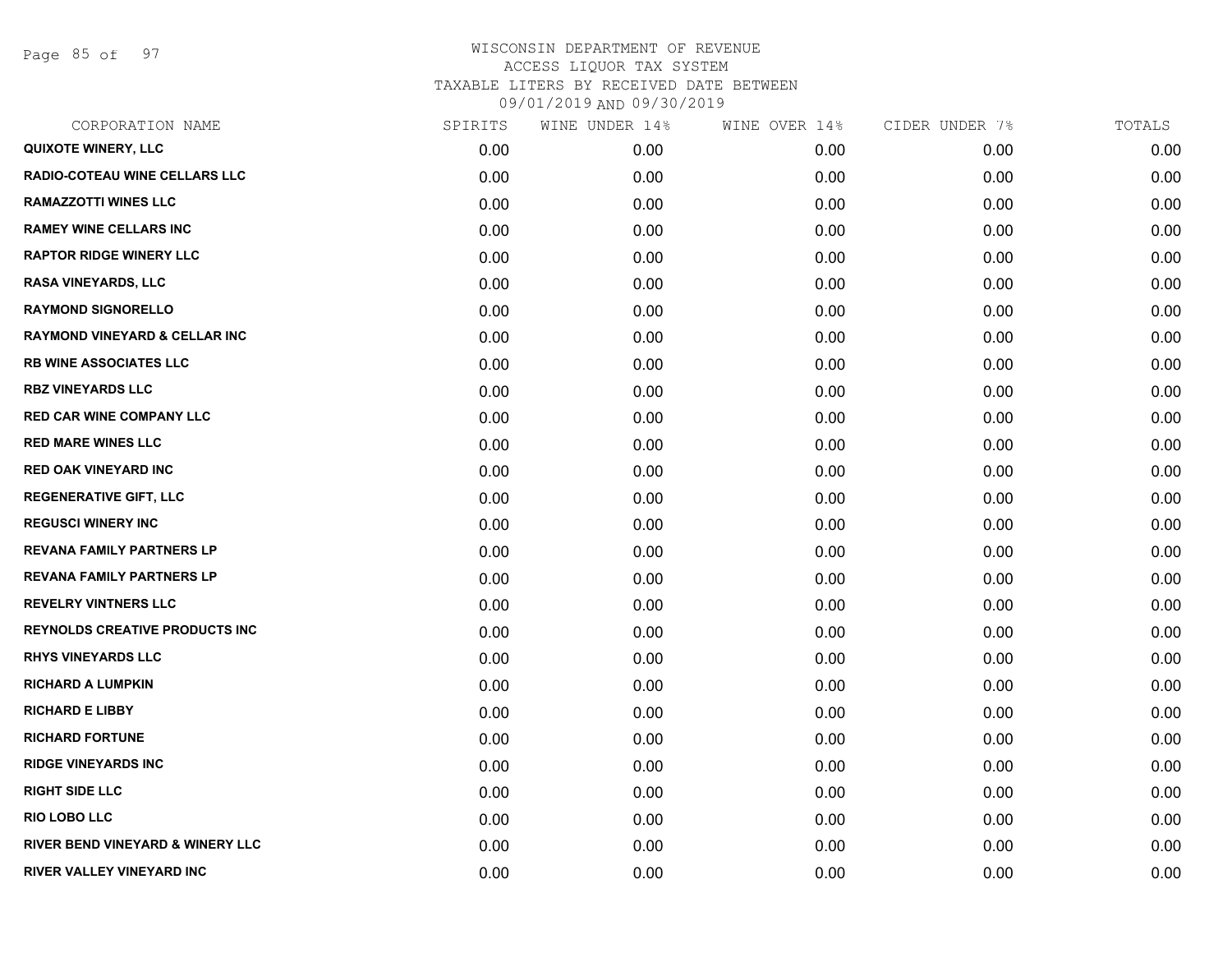Page 86 of 97

| CORPORATION NAME                       | SPIRITS | WINE UNDER 14% | WINE OVER 14% | CIDER UNDER 7% | TOTALS |
|----------------------------------------|---------|----------------|---------------|----------------|--------|
| <b>RIVERBENCH LLC</b>                  | 0.00    | 0.00           | 0.00          | 0.00           | 0.00   |
| <b>ROBERT CRAIG WINERY LP</b>          | 0.00    | 0.00           | 0.00          | 0.00           | 0.00   |
| <b>ROBERT FOLEY LLC</b>                | 0.00    | 0.00           | 0.00          | 0.00           | 0.00   |
| <b>ROBERT J BRAKESMAN</b>              | 0.00    | 0.00           | 0.00          | 0.00           | 0.00   |
| <b>ROBERT MUELLER CELLARS</b>          | 0.00    | 0.00           | 0.00          | 0.00           | 0.00   |
| <b>ROBERT YOUNG ESTATE WINERY LLC</b>  | 0.00    | 0.00           | 0.00          | 0.00           | 0.00   |
| <b>ROBIN PFEIFFER</b>                  | 0.00    | 0.00           | 0.00          | 0.00           | 0.00   |
| <b>ROBLAR LLC</b>                      | 0.00    | 0.00           | 0.00          | 0.00           | 0.00   |
| <b>ROCCA FAMILY VINEYARDS INC</b>      | 0.00    | 0.00           | 0.00          | 0.00           | 0.00   |
| <b>ROCHE WINERY LLC</b>                | 0.00    | 0.00           | 0.00          | 0.00           | 0.00   |
| <b>ROCK N WOOL WINERY LLC</b>          | 0.00    | 0.00           | 0.00          | 0.00           | 0.00   |
| ROCK WALL WINE COMPANY INC             | 0.00    | 0.00           | 0.00          | 0.00           | 0.00   |
| <b>ROEDERER ESTATE INC</b>             | 0.00    | 0.00           | 0.00          | 0.00           | 0.00   |
| <b>ROMBAUER VINEYARDS INC</b>          | 0.00    | 0.00           | 0.00          | 0.00           | 0.00   |
| <b>RONALD L FENOLIO</b>                | 0.00    | 0.00           | 0.00          | 0.00           | 0.00   |
| <b>RONALD T RUBIN</b>                  | 0.00    | 0.00           | 0.00          | 0.00           | 0.00   |
| <b>ROUND HILL CELLARS</b>              | 0.00    | 0.00           | 0.00          | 0.00           | 0.00   |
| <b>ROUND POND ESTATE LLC</b>           | 0.00    | 0.00           | 0.00          | 0.00           | 0.00   |
| <b>ROWLEY ESTATES LLC</b>              | 0.00    | 0.00           | 0.00          | 0.00           | 0.00   |
| <b>RRJ REAL PROPERTIES LLC</b>         | 0.00    | 0.00           | 0.00          | 0.00           | 0.00   |
| <b>RUDD WINES INC</b>                  | 0.00    | 0.00           | 0.00          | 0.00           | 0.00   |
| <b>RUDIUS WINES, LLC</b>               | 0.00    | 0.00           | 0.00          | 0.00           | 0.00   |
| <b>RUSHFORD MEADERY AND WINERY LLC</b> | 0.00    | 0.00           | 0.00          | 0.00           | 0.00   |
| <b>RUSSIAN RIVER WINES, LLC</b>        | 0.00    | 0.00           | 0.00          | 0.00           | 0.00   |
| <b>RUTHERFORD HILL WINERY LLC</b>      | 0.00    | 0.00           | 0.00          | 0.00           | 0.00   |
| <b>RYAN K ZAHLER</b>                   | 0.00    | 0.00           | 0.00          | 0.00           | 0.00   |
| <b>RYAN PRELLWITZ</b>                  | 0.00    | 0.00           | 0.00          | 0.00           | 0.00   |
| SLJ GROUP INC                          | 0.00    | 0.00           | 0.00          | 0.00           | 0.00   |
|                                        |         |                |               |                |        |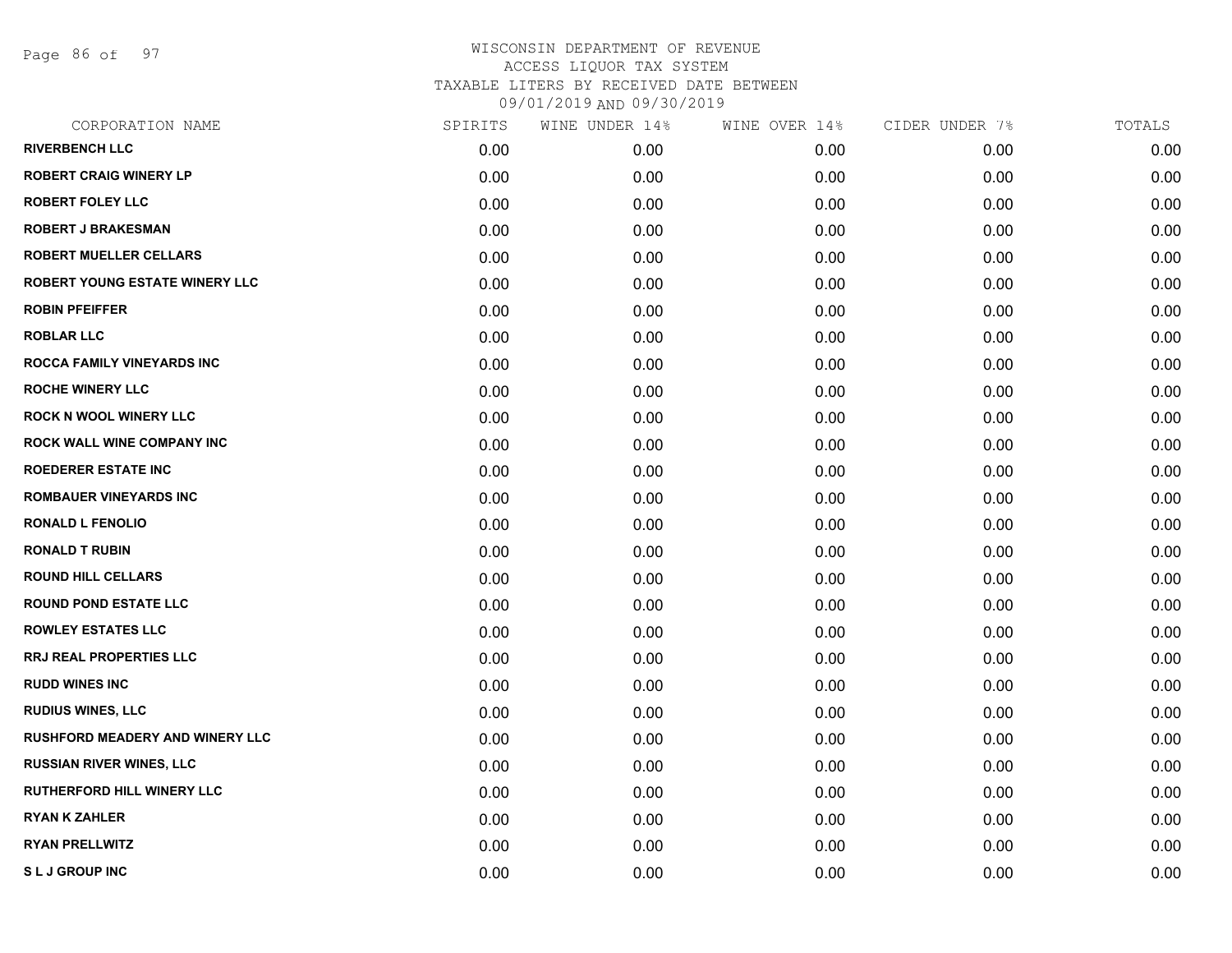Page 87 of 97

| CORPORATION NAME                              | SPIRITS | WINE UNDER 14% | WINE OVER 14% | CIDER UNDER 7% | TOTALS |
|-----------------------------------------------|---------|----------------|---------------|----------------|--------|
| <b>SAINTSBURY LLC</b>                         | 0.00    | 0.00           | 0.00          | 0.00           | 0.00   |
| <b>SAMUEL P BAXTER</b>                        | 0.00    | 0.00           | 0.00          | 0.00           | 0.00   |
| <b>SANDHI VINTNERS LLC</b>                    | 0.00    | 0.00           | 0.00          | 0.00           | 0.00   |
| <b>SANDPOINT WINES</b>                        | 0.00    | 0.00           | 0.00          | 0.00           | 0.00   |
| <b>SANFORD WINERY COMPANY LP</b>              | 0.00    | 0.00           | 0.00          | 0.00           | 0.00   |
| <b>SARAH J SHADONIX</b>                       | 0.00    | 0.00           | 0.00          | 0.00           | 0.00   |
| <b>SAUCELITO CANYON LP</b>                    | 0.00    | 0.00           | 0.00          | 0.00           | 0.00   |
| SAVANNAH CHANELLE VINEYARDS INC               | 0.00    | 0.00           | 0.00          | 0.00           | 0.00   |
| <b>SAVIAH ROSE WINERY LLC</b>                 | 0.00    | 0.00           | 0.00          | 0.00           | 0.00   |
| <b>SAXUM VINEYARDS INC</b>                    | 0.00    | 0.00           | 0.00          | 0.00           | 0.00   |
| <b>SBRAGIA FAMILY VINEYARDS LLC</b>           | 0.00    | 0.00           | 0.00          | 0.00           | 0.00   |
| <b>SCHEID VINEYARDS CALIFORNIA INC</b>        | 0.00    | 0.00           | 0.00          | 0.00           | 0.00   |
| <b>SCHLOSSADLER INC</b>                       | 0.00    | 0.00           | 0.00          | 0.00           | 0.00   |
| <b>SCHRADER CELLARS LLC</b>                   | 0.00    | 0.00           | 0.00          | 0.00           | 0.00   |
| <b>SCHRAMSBERG VINEYARDS CO INC</b>           | 0.00    | 0.00           | 0.00          | 0.00           | 0.00   |
| <b>SCHUG WINERY LLC</b>                       | 0.00    | 0.00           | 0.00          | 0.00           | 0.00   |
| <b>SCHWEIGER VINEYARDS INC</b>                | 0.00    | 0.00           | 0.00          | 0.00           | 0.00   |
| <b>SCREAMING EAGLE LLC</b>                    | 0.00    | 0.00           | 0.00          | 0.00           | 0.00   |
| <b>SEA SMOKE INC</b>                          | 0.00    | 0.00           | 0.00          | 0.00           | 0.00   |
| <b>SEAVER VINEYARDS LLC</b>                   | 0.00    | 0.00           | 0.00          | 0.00           | 0.00   |
| <b>SEAVEY VINEYARD LP</b>                     | 0.00    | 0.00           | 0.00          | 0.00           | 0.00   |
| <b>SEBASTOPOL VINEYARDS &amp; WINERY CORP</b> | 0.00    | 0.00           | 0.00          | 0.00           | 0.00   |
| <b>SELBY ENTERPRISES INC</b>                  | 0.00    | 0.00           | 0.00          | 0.00           | 0.00   |
| <b>SEQUOIA GROVE VINEYARDS LP</b>             | 0.00    | 0.00           | 0.00          | 0.00           | 0.00   |
| SEVEN STONES WINERY LLC                       | 0.00    | 0.00           | 0.00          | 0.00           | 0.00   |
| <b>SFW, LLC</b>                               | 0.00    | 0.00           | 0.00          | 0.00           | 0.00   |
| <b>SHADY LADIES LLC</b>                       | 0.00    | 0.00           | 0.00          | 0.00           | 0.00   |
| <b>SHADYBROOK ESTATE LLC</b>                  | 0.00    | 0.00           | 0.00          | 0.00           | 0.00   |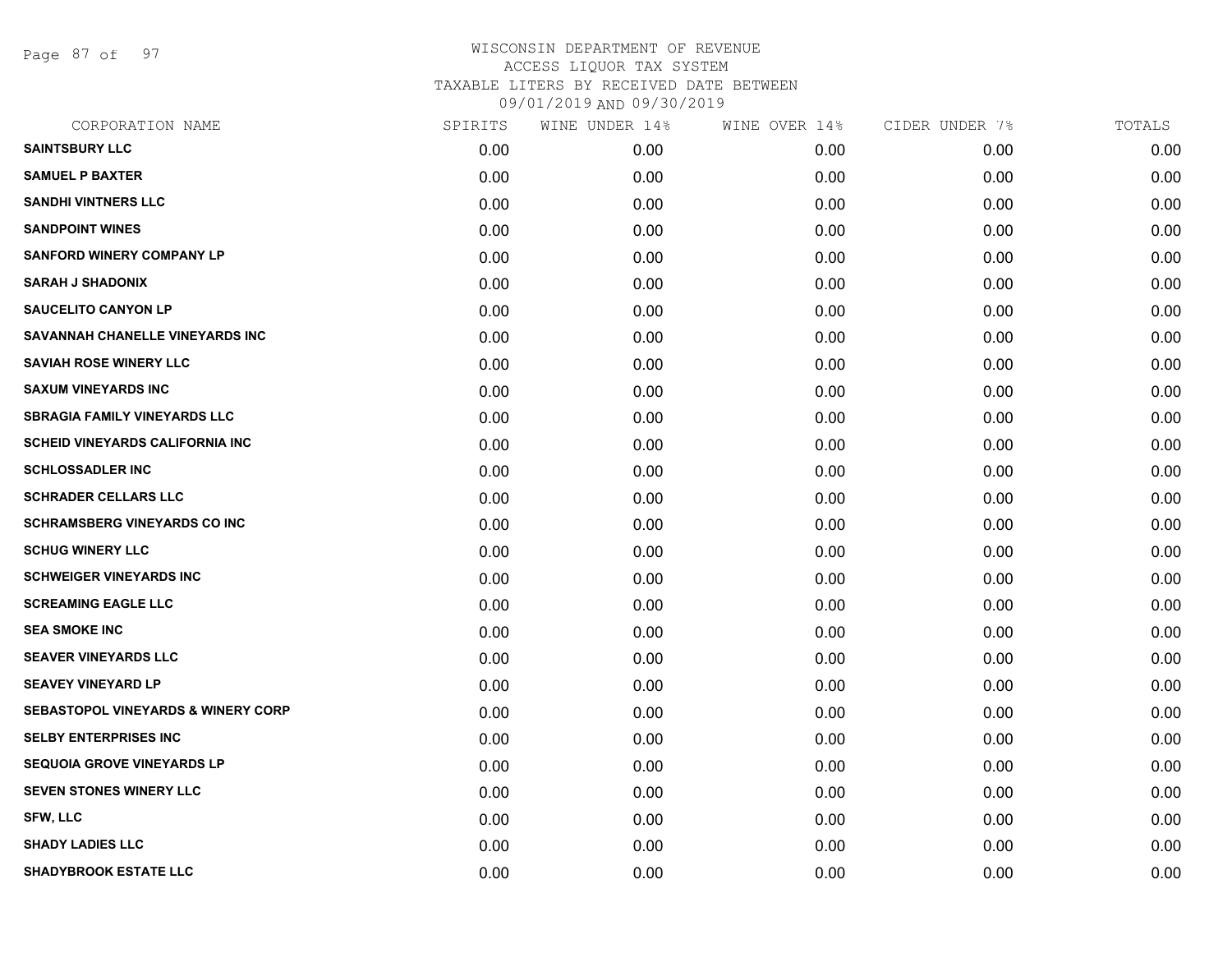Page 88 of 97

| 0.00 |      |      |
|------|------|------|
|      | 0.00 | 0.00 |
| 0.00 | 0.00 | 0.00 |
| 0.00 | 0.00 | 0.00 |
| 0.00 | 0.00 | 0.00 |
| 0.00 | 0.00 | 0.00 |
| 0.00 | 0.00 | 0.00 |
| 0.00 | 0.00 | 0.00 |
| 0.00 | 0.00 | 0.00 |
| 0.00 | 0.00 | 0.00 |
| 0.00 | 0.00 | 0.00 |
| 0.00 | 0.00 | 0.00 |
| 0.00 | 0.00 | 0.00 |
| 0.00 | 0.00 | 0.00 |
| 0.00 | 0.00 | 0.00 |
| 0.00 | 0.00 | 0.00 |
| 0.00 | 0.00 | 0.00 |
| 0.00 | 0.00 | 0.00 |
| 0.00 | 0.00 | 0.00 |
| 0.00 | 0.00 | 0.00 |
| 0.00 | 0.00 | 0.00 |
| 0.00 | 0.00 | 0.00 |
| 0.00 | 0.00 | 0.00 |
| 0.00 | 0.00 | 0.00 |
| 0.00 | 0.00 | 0.00 |
| 0.00 | 0.00 | 0.00 |
| 0.00 | 0.00 | 0.00 |
| 0.00 | 0.00 | 0.00 |
| 0.00 | 0.00 | 0.00 |
|      |      |      |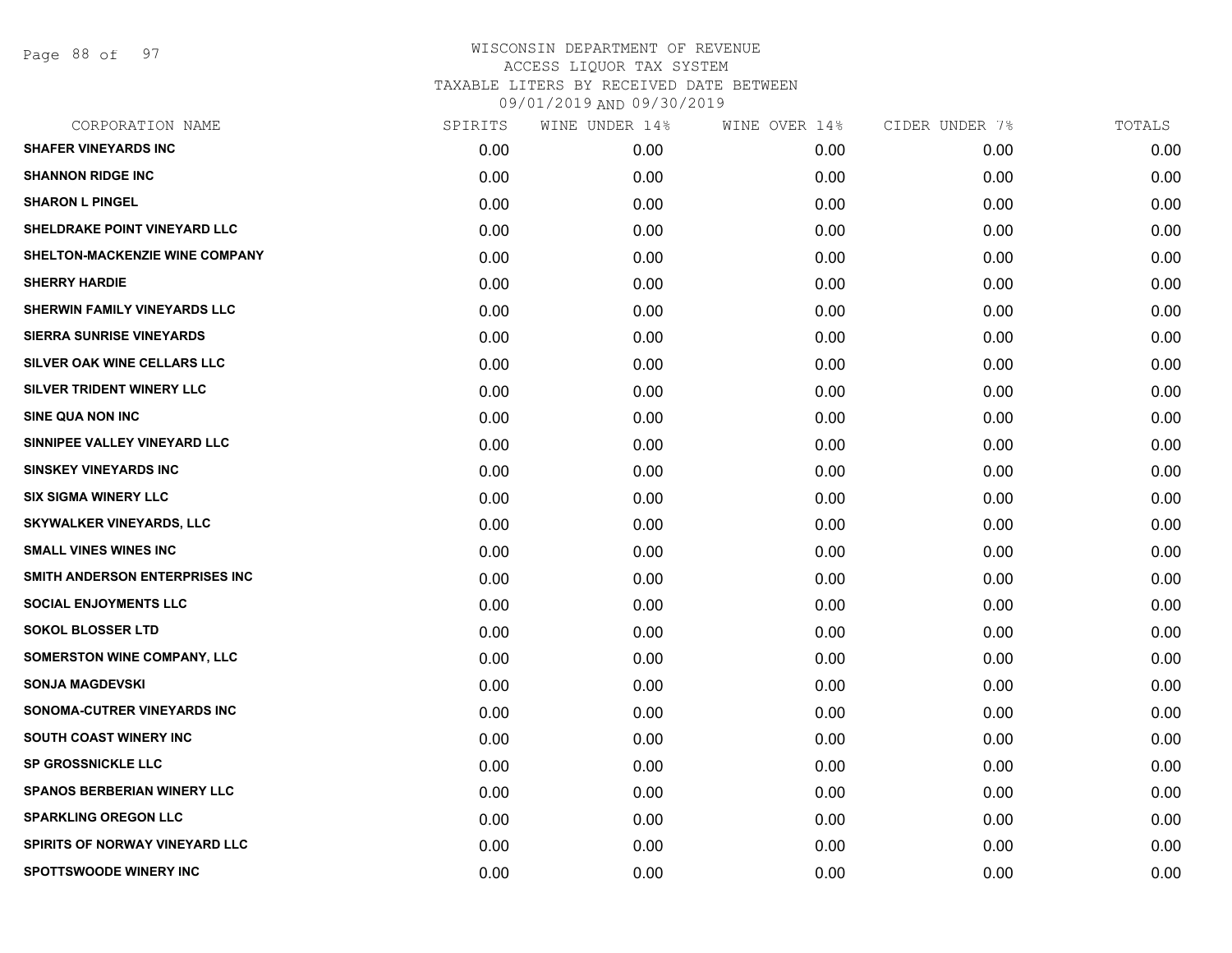Page 89 of 97

| CORPORATION NAME                           | SPIRITS | WINE UNDER 14% | WINE OVER 14% | CIDER UNDER 7% | TOTALS |
|--------------------------------------------|---------|----------------|---------------|----------------|--------|
| SPRECHER BREWING COMPANY, INC.             | 0.00    | 0.00           | 0.00          | 0.00           | 0.00   |
| <b>SPRING MOUNTAIN VINEYARD INC</b>        | 0.00    | 0.00           | 0.00          | 0.00           | 0.00   |
| <b>SPURGEON VINEYARDS &amp; WINERY LLC</b> | 0.00    | 0.00           | 0.00          | 0.00           | 0.00   |
| <b>SQUIX LLC</b>                           | 0.00    | 0.00           | 0.00          | 0.00           | 0.00   |
| <b>ST HELENA ESTATE LLC</b>                | 0.00    | 0.00           | 0.00          | 0.00           | 0.00   |
| <b>ST JAMES WINERY INC</b>                 | 0.00    | 0.00           | 0.00          | 0.00           | 0.00   |
| ST JULIAN WINE COMPANY INC                 | 0.00    | 0.00           | 0.00          | 0.00           | 0.00   |
| <b>ST SUPERY INC</b>                       | 0.00    | 0.00           | 0.00          | 0.00           | 0.00   |
| ST. FRANCIS WINERY & VINEYARD L.P.         | 0.00    | 0.00           | 0.00          | 0.00           | 0.00   |
| <b>STAGLIN FAMILY VINEYARD LLC</b>         | 0.00    | 0.00           | 0.00          | 0.00           | 0.00   |
| <b>STAG'S LEAP WINE CELLARS LLC</b>        | 0.00    | 0.00           | 0.00          | 0.00           | 0.00   |
| <b>STANDING JOURNEY LLC</b>                | 0.00    | 0.00           | 0.00          | 0.00           | 0.00   |
| STE. MICHELLE WINE ESTATES LTD.            | 0.00    | 0.00           | 0.00          | 0.00           | 0.00   |
| <b>STEFFENS FAMILY WINES LLC</b>           | 0.00    | 0.00           | 0.00          | 0.00           | 0.00   |
| <b>STEPHAN VINEYARD INC</b>                | 0.00    | 0.00           | 0.00          | 0.00           | 0.00   |
| <b>STEPHEN A MCPHERSON</b>                 | 0.00    | 0.00           | 0.00          | 0.00           | 0.00   |
| <b>STEPHEN M KENNEDY</b>                   | 0.00    | 0.00           | 0.00          | 0.00           | 0.00   |
| <b>STEPHEN M REUSTLE</b>                   | 0.00    | 0.00           | 0.00          | 0.00           | 0.00   |
| <b>STEVE MANNEBACH</b>                     | 0.00    | 0.00           | 0.00          | 0.00           | 0.00   |
| <b>STEVEN DEBAKER</b>                      | 0.00    | 0.00           | 0.00          | 0.00           | 0.00   |
| <b>STEVEN KENT LLC</b>                     | 0.00    | 0.00           | 0.00          | 0.00           | 0.00   |
| STEVEN M & JUDITH A JACOBSON LLC           | 0.00    | 0.00           | 0.00          | 0.00           | 0.00   |
| <b>STEVEN N LEDSON</b>                     | 0.00    | 0.00           | 0.00          | 0.00           | 0.00   |
| <b>STEWART CELLARS, LLC</b>                | 0.00    | 0.00           | 0.00          | 0.00           | 0.00   |
| <b>STOLLER VINEYARDS INC</b>               | 0.00    | 0.00           | 0.00          | 0.00           | 0.00   |
| STOLPMAN VINEYARDS LLC                     | 0.00    | 0.00           | 0.00          | 0.00           | 0.00   |
| STONE EDGE WINERY LLC                      | 0.00    | 0.00           | 0.00          | 0.00           | 0.00   |
| <b>STONE HILL WINE CO INC</b>              | 0.00    | 0.00           | 0.00          | 0.00           | 0.00   |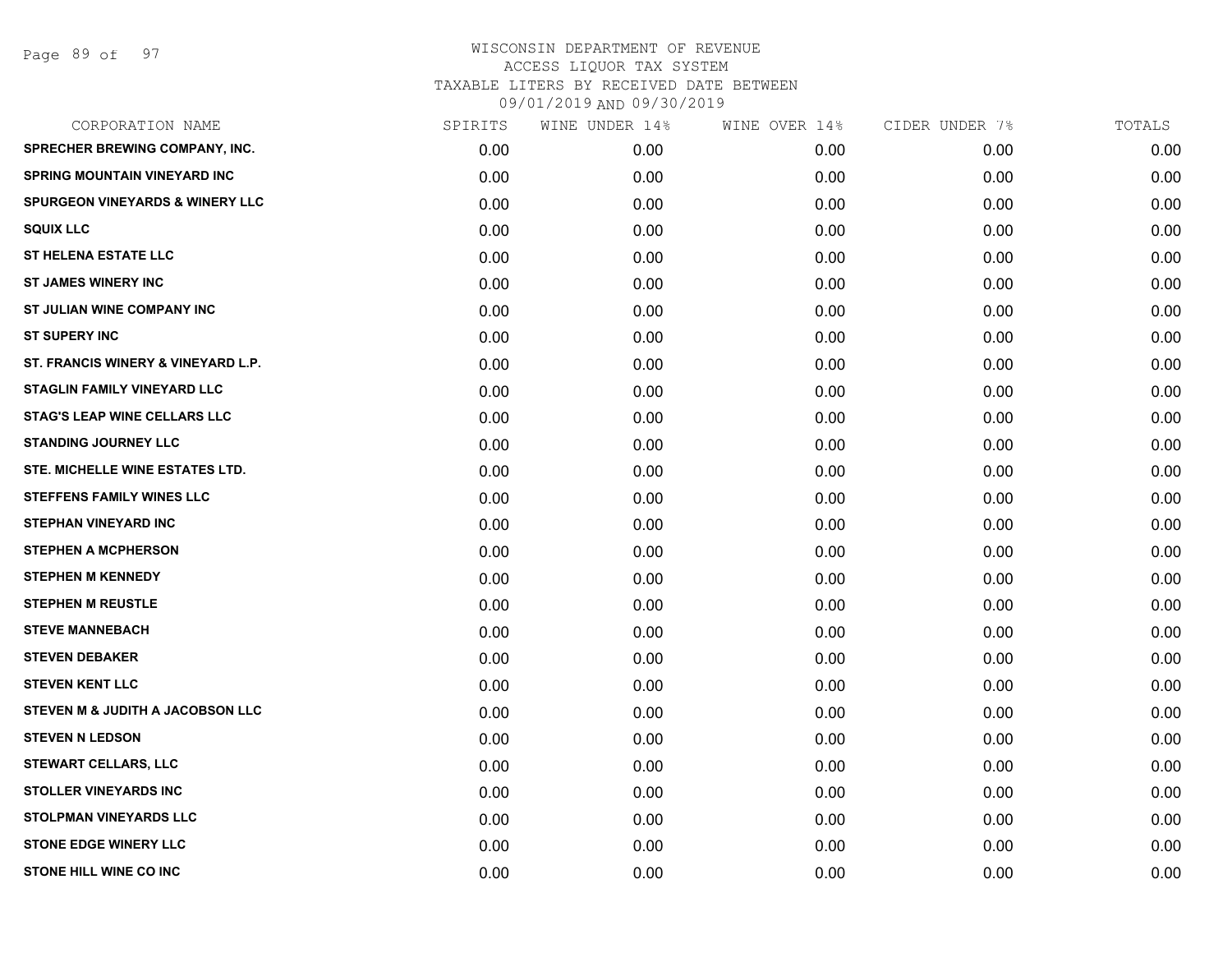|      | WINE UNDER 14% | WINE OVER 14% | CIDER UNDER 7% | TOTALS |
|------|----------------|---------------|----------------|--------|
| 0.00 | 0.00           | 0.00          | 0.00           | 0.00   |
| 0.00 | 0.00           | 0.00          | 0.00           | 0.00   |
| 0.00 | 0.00           | 0.00          | 0.00           | 0.00   |
| 0.00 | 0.00           | 0.00          | 0.00           | 0.00   |
| 0.00 | 0.00           | 0.00          | 0.00           | 0.00   |
| 0.00 | 0.00           | 0.00          | 0.00           | 0.00   |
| 0.00 | 0.00           | 0.00          | 0.00           | 0.00   |
| 0.00 | 0.00           | 0.00          | 0.00           | 0.00   |
| 0.00 | 0.00           | 0.00          | 0.00           | 0.00   |
| 0.00 | 0.00           | 0.00          | 0.00           | 0.00   |
| 0.00 | 0.00           | 0.00          | 0.00           | 0.00   |
| 0.00 | 0.00           | 0.00          | 0.00           | 0.00   |
| 0.00 | 0.00           | 0.00          | 0.00           | 0.00   |
| 0.00 | 0.00           | 0.00          | 0.00           | 0.00   |
| 0.00 | 0.00           | 0.00          | 0.00           | 0.00   |
| 0.00 | 0.00           | 0.00          | 0.00           | 0.00   |
| 0.00 | 0.00           | 0.00          | 0.00           | 0.00   |
| 0.00 | 0.00           | 0.00          | 0.00           | 0.00   |
| 0.00 | 0.00           | 0.00          | 0.00           | 0.00   |
| 0.00 | 0.00           | 0.00          | 0.00           | 0.00   |
| 0.00 | 0.00           | 0.00          | 0.00           | 0.00   |
| 0.00 | 0.00           | 0.00          | 0.00           | 0.00   |
| 0.00 | 0.00           | 0.00          | 0.00           | 0.00   |
| 0.00 | 0.00           | 0.00          | 0.00           | 0.00   |
| 0.00 | 0.00           | 0.00          | 0.00           | 0.00   |
| 0.00 | 0.00           | 0.00          | 0.00           | 0.00   |
| 0.00 | 0.00           | 0.00          | 0.00           | 0.00   |
| 0.00 | 0.00           | 0.00          | 0.00           | 0.00   |
|      | SPIRITS        |               |                |        |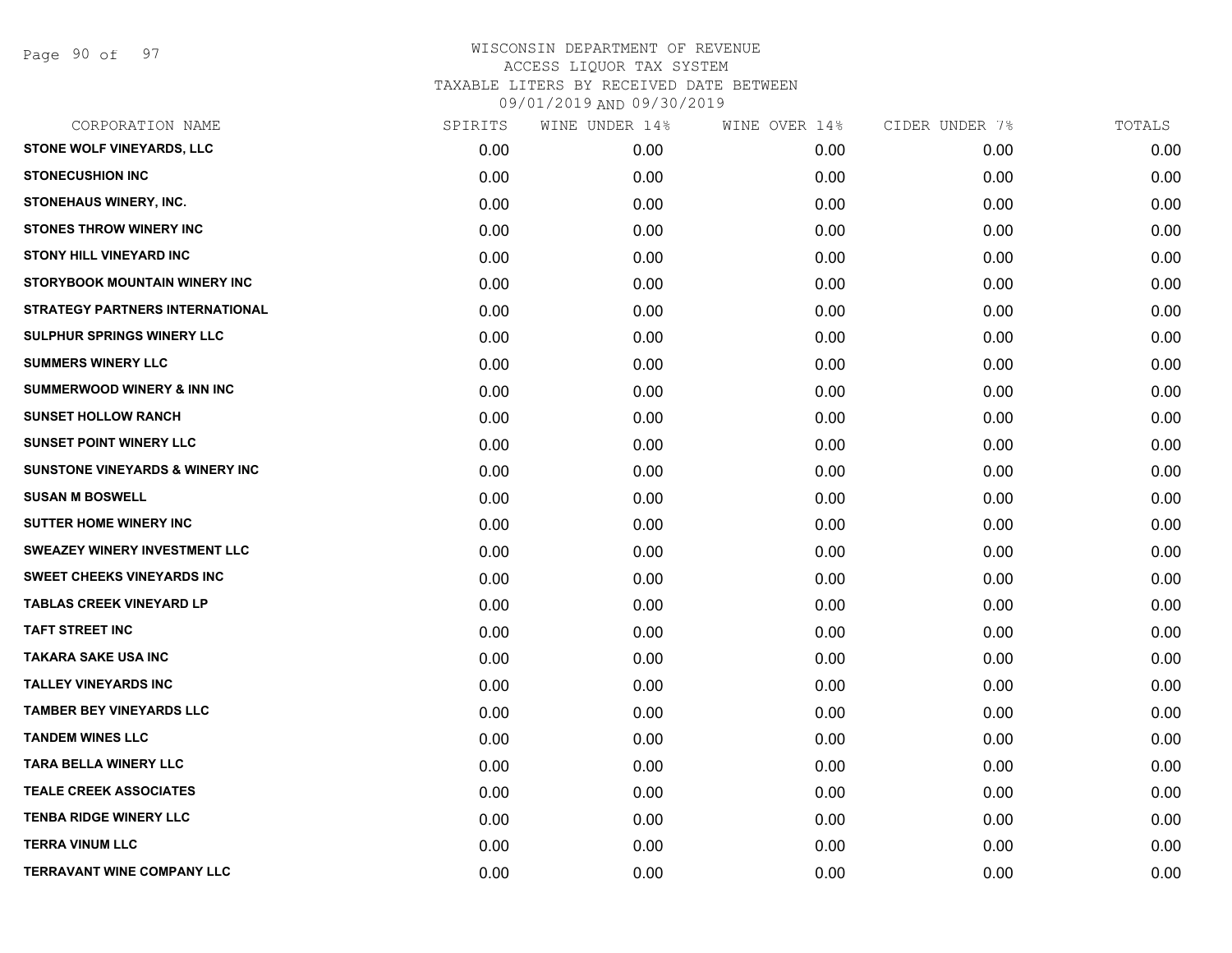Page 91 of 97

| CORPORATION NAME                          | SPIRITS | WINE UNDER 14% | WINE OVER 14% | CIDER UNDER 7% | TOTALS |
|-------------------------------------------|---------|----------------|---------------|----------------|--------|
| <b>TESTAROSSA VINEYARDS LLC</b>           | 0.00    | 0.00           | 0.00          | 0.00           | 0.00   |
| <b>TEXAS FULFILLMENT SERVICES</b>         | 0.00    | 0.00           | 0.00          | 0.00           | 0.00   |
| THE ALIXIR COMPANY                        | 0.00    | 0.00           | 0.00          | 0.00           | 0.00   |
| THE BIALE ESTATE                          | 0.00    | 0.00           | 0.00          | 0.00           | 0.00   |
| THE BLEECHER FAMILY TRUST                 | 0.00    | 0.00           | 0.00          | 0.00           | 0.00   |
| THE BRANDER VINEYARD                      | 0.00    | 0.00           | 0.00          | 0.00           | 0.00   |
| THE CELLAR LLC                            | 0.00    | 0.00           | 0.00          | 0.00           | 0.00   |
| THE GAINEY VINEYARD                       | 0.00    | 0.00           | 0.00          | 0.00           | 0.00   |
| THE HARDER GROUP INC                      | 0.00    | 0.00           | 0.00          | 0.00           | 0.00   |
| THE HESS COLLECTION WINERY                | 0.00    | 0.00           | 0.00          | 0.00           | 0.00   |
| THE HOGUE CELLARS LTD                     | 0.00    | 0.00           | 0.00          | 0.00           | 0.00   |
| THE INFINITE MONKEY THEOREM INC           | 0.00    | 0.00           | 0.00          | 0.00           | 0.00   |
| THE LITTORAI WINES                        | 0.00    | 0.00           | 0.00          | 0.00           | 0.00   |
| THE LOCK AGRICULTURAL VENTURES LLC        | 0.00    | 0.00           | 0.00          | 0.00           | 0.00   |
| THE MASCOT WINE, LLC                      | 0.00    | 0.00           | 0.00          | 0.00           | 0.00   |
| THE MEEKER VINEYARD                       | 0.00    | 0.00           | 0.00          | 0.00           | 0.00   |
| THE MORLET SELECTION INC                  | 0.00    | 0.00           | 0.00          | 0.00           | 0.00   |
| THE MORNE WINE COMPANY                    | 0.00    | 0.00           | 0.00          | 0.00           | 0.00   |
| THE RED STITCH WINE GROUP, LLC            | 0.00    | 0.00           | 0.00          | 0.00           | 0.00   |
| THE RUM TREE, INC.                        | 0.00    | 0.00           | 0.00          | 0.00           | 0.00   |
| THE SHORES OF FAIRHAVEN INC               | 0.00    | 0.00           | 0.00          | 0.00           | 0.00   |
| THE SILVERADO VINEYARDS                   | 0.00    | 0.00           | 0.00          | 0.00           | 0.00   |
| THE VINEYARD LLC                          | 0.00    | 0.00           | 0.00          | 0.00           | 0.00   |
| THE WILLIAMSBURG WINERY LTD               | 0.00    | 0.00           | 0.00          | 0.00           | 0.00   |
| THE WINE GROUP INC                        | 0.00    | 0.00           | 0.00          | 0.00           | 0.00   |
| THE WINE VINEYARD LLC                     | 0.00    | 0.00           | 0.00          | 0.00           | 0.00   |
| THE WOODLAND TRAIL BEVERAGE COMPANY, INC. | 0.00    | 0.00           | 0.00          | 0.00           | 0.00   |
| <b>THERESA HIGH</b>                       | 0.00    | 0.00           | 0.00          | 0.00           | 0.00   |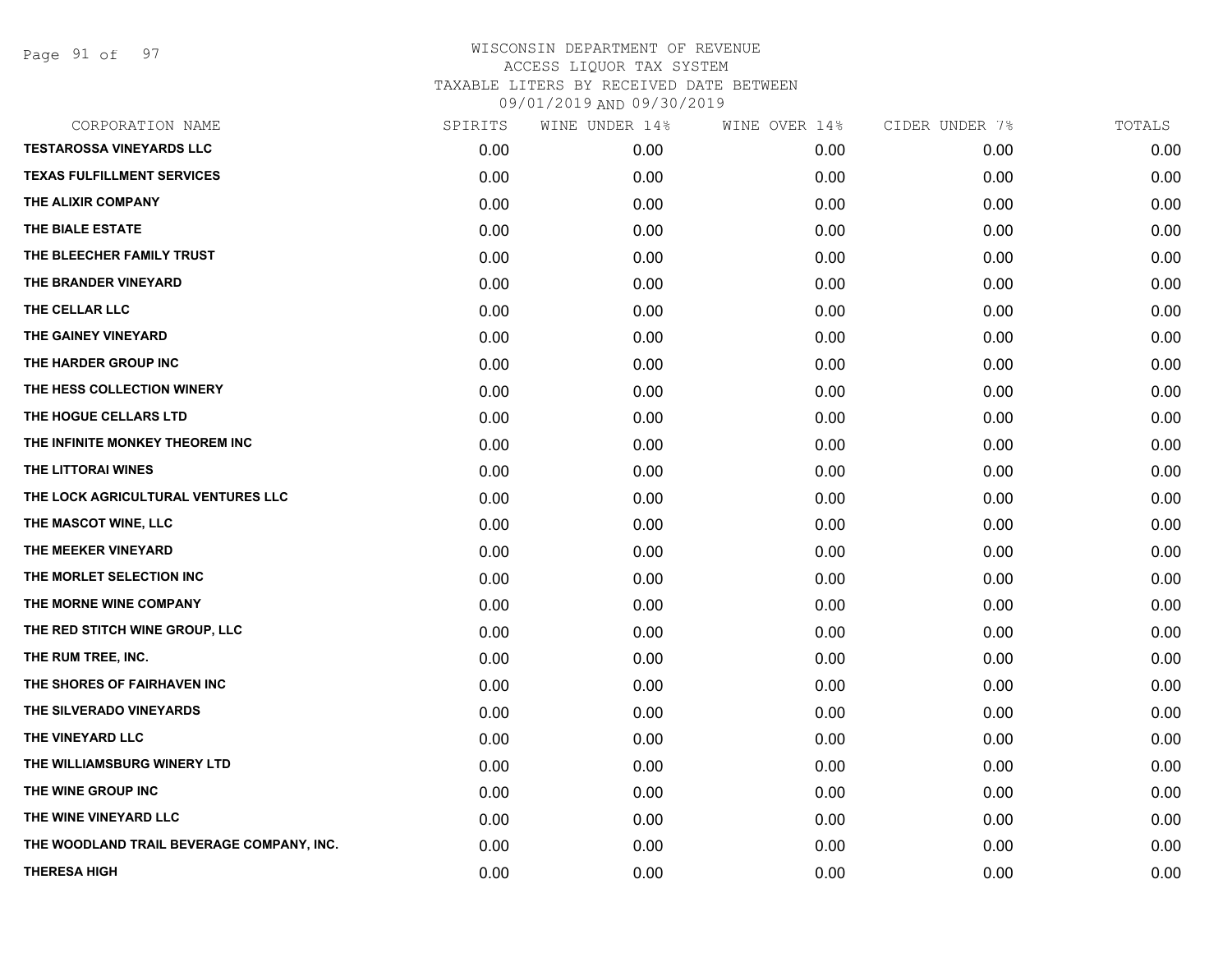| SPIRITS | WINE UNDER 14% | WINE OVER 14% | CIDER UNDER 7% | TOTALS |
|---------|----------------|---------------|----------------|--------|
| 0.00    | 0.00           | 0.00          | 0.00           | 0.00   |
| 0.00    | 0.00           | 0.00          | 0.00           | 0.00   |
| 0.00    | 0.00           | 0.00          | 0.00           | 0.00   |
| 0.00    | 0.00           | 0.00          | 0.00           | 0.00   |
| 0.00    | 0.00           | 0.00          | 0.00           | 0.00   |
| 0.00    | 0.00           | 0.00          | 0.00           | 0.00   |
| 0.00    | 0.00           | 0.00          | 0.00           | 0.00   |
| 0.00    | 0.00           | 0.00          | 0.00           | 0.00   |
| 0.00    | 0.00           | 0.00          | 0.00           | 0.00   |
| 0.00    | 0.00           | 0.00          | 0.00           | 0.00   |
| 0.00    | 0.00           | 0.00          | 0.00           | 0.00   |
| 0.00    | 0.00           | 0.00          | 0.00           | 0.00   |
| 0.00    | 0.00           | 0.00          | 0.00           | 0.00   |
| 0.00    | 0.00           | 0.00          | 0.00           | 0.00   |
| 0.00    | 0.00           | 0.00          | 0.00           | 0.00   |
| 0.00    | 0.00           | 0.00          | 0.00           | 0.00   |
| 0.00    | 0.00           | 0.00          | 0.00           | 0.00   |
| 0.00    | 0.00           | 0.00          | 0.00           | 0.00   |
| 0.00    | 0.00           | 0.00          | 0.00           | 0.00   |
| 0.00    | 0.00           | 0.00          | 0.00           | 0.00   |
| 0.00    | 0.00           | 0.00          | 0.00           | 0.00   |
| 0.00    | 0.00           | 0.00          | 0.00           | 0.00   |
| 0.00    | 0.00           | 0.00          | 0.00           | 0.00   |
| 0.00    | 0.00           | 0.00          | 0.00           | 0.00   |
| 0.00    | 0.00           | 0.00          | 0.00           | 0.00   |
| 0.00    | 0.00           | 0.00          | 0.00           | 0.00   |
| 0.00    | 0.00           | 0.00          | 0.00           | 0.00   |
| 0.00    | 0.00           | 0.00          | 0.00           | 0.00   |
|         |                |               |                |        |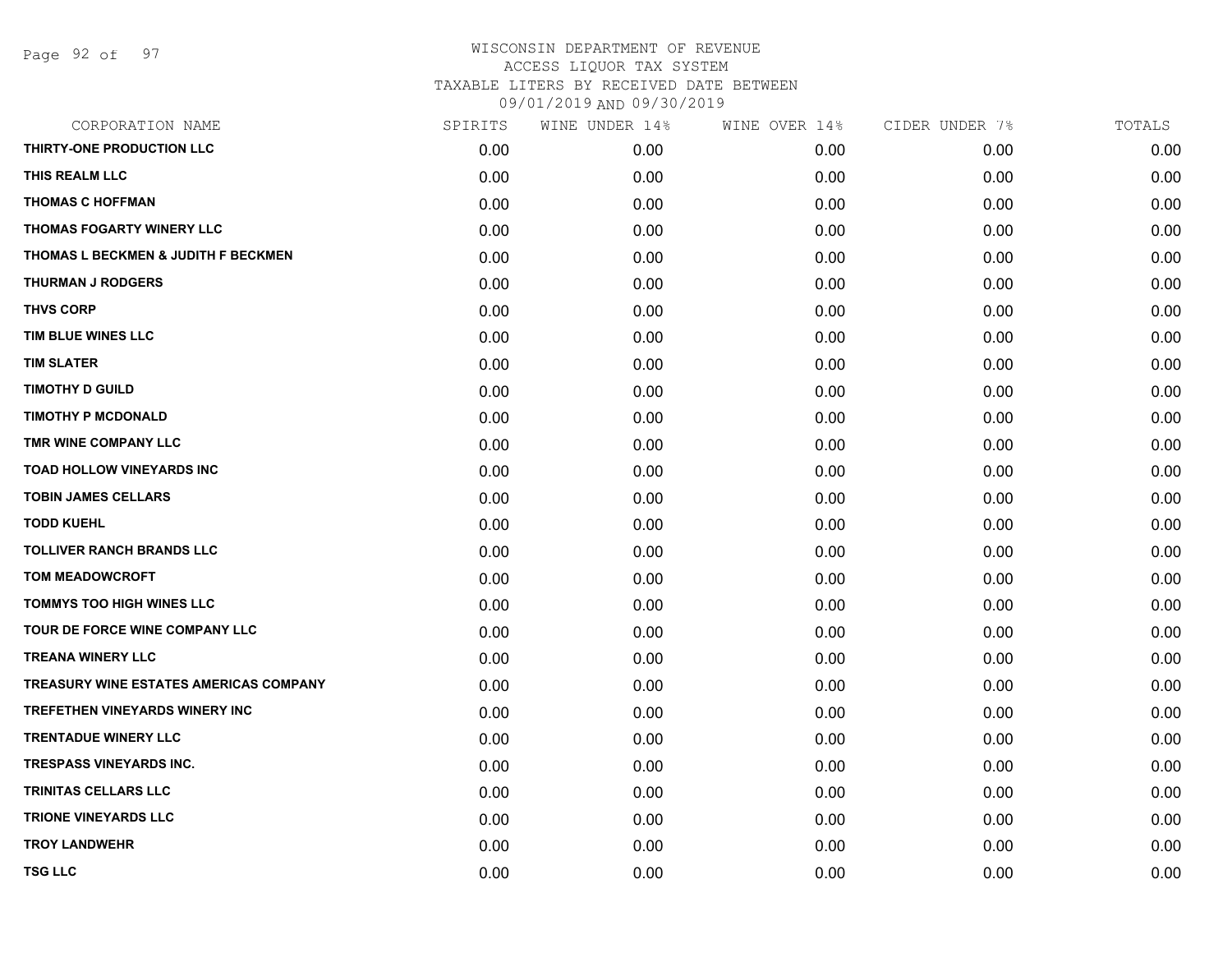Page 93 of 97

| CORPORATION NAME                  | SPIRITS | WINE UNDER 14% | WINE OVER 14% | CIDER UNDER 7% | TOTALS |
|-----------------------------------|---------|----------------|---------------|----------------|--------|
| <b>TURKOVICH FAMILY WINES LLC</b> | 0.00    | 0.00           | 0.00          | 0.00           | 0.00   |
| <b>TURLEY WINE CELLARS INC</b>    | 0.00    | 0.00           | 0.00          | 0.00           | 0.00   |
| <b>TURNBULL WINE CELLARS</b>      | 0.00    | 0.00           | 0.00          | 0.00           | 0.00   |
| <b>TUSK ESTATES LLC</b>           | 0.00    | 0.00           | 0.00          | 0.00           | 0.00   |
| <b>TWIN PEAKS WINERY INC</b>      | 0.00    | 0.00           | 0.00          | 0.00           | 0.00   |
| <b>TWIN RIDGE ESTATES LLC</b>     | 0.00    | 0.00           | 0.00          | 0.00           | 0.00   |
| <b>TWISTED OAK WINERY LLC</b>     | 0.00    | 0.00           | 0.00          | 0.00           | 0.00   |
| <b>TWO LADS LLC</b>               | 0.00    | 0.00           | 0.00          | 0.00           | 0.00   |
| <b>TY R CATON</b>                 | 0.00    | 0.00           | 0.00          | 0.00           | 0.00   |
| <b>UNION WINE COMPANY</b>         | 0.00    | 0.00           | 0.00          | 0.00           | 0.00   |
| UNTI WINE CO LLC                  | 0.00    | 0.00           | 0.00          | 0.00           | 0.00   |
| <b>UPSTREAM CIDER LLC</b>         | 0.00    | 0.00           | 0.00          | 0.00           | 0.00   |
| <b>URBAN CELLARS LLC</b>          | 0.00    | 0.00           | 0.00          | 0.00           | 0.00   |
| V & C LLC                         | 0.00    | 0.00           | 0.00          | 0.00           | 0.00   |
| <b>V SATTUI WINERY INC</b>        | 0.00    | 0.00           | 0.00          | 0.00           | 0.00   |
| <b>V2 WINE GROUP LLC</b>          | 0.00    | 0.00           | 0.00          | 0.00           | 0.00   |
| VAN RUITEN FAMILY WINERY LLC      | 0.00    | 0.00           | 0.00          | 0.00           | 0.00   |
| VAN WYCHEN WINES INC.             | 0.00    | 0.00           | 0.00          | 0.00           | 0.00   |
| <b>VERMEIL WINE GROUP LLC</b>     | 0.00    | 0.00           | 0.00          | 0.00           | 0.00   |
| <b>VERNON VINEYARDS LTD</b>       | 0.00    | 0.00           | 0.00          | 0.00           | 0.00   |
| <b>VICINI ENTERPRISES LLC</b>     | 0.00    | 0.00           | 0.00          | 0.00           | 0.00   |
| <b>VIGNETTE WINERY LLC</b>        | 0.00    | 0.00           | 0.00          | 0.00           | 0.00   |
| <b>VILLA AMOROSA INC</b>          | 0.00    | 0.00           | 0.00          | 0.00           | 0.00   |
| <b>VILLA ENCINAL PARTNERS LP</b>  | 0.00    | 0.00           | 0.00          | 0.00           | 0.00   |
| <b>VILLA SAN JULIETTE INC</b>     | 0.00    | 0.00           | 0.00          | 0.00           | 0.00   |
| <b>VILLA TOSCANO INC</b>          | 0.00    | 0.00           | 0.00          | 0.00           | 0.00   |
| VIN DE ZO LLC                     | 0.00    | 0.00           | 0.00          | 0.00           | 0.00   |
| <b>VINA ROBLES INC</b>            | 0.00    | 0.00           | 0.00          | 0.00           | 0.00   |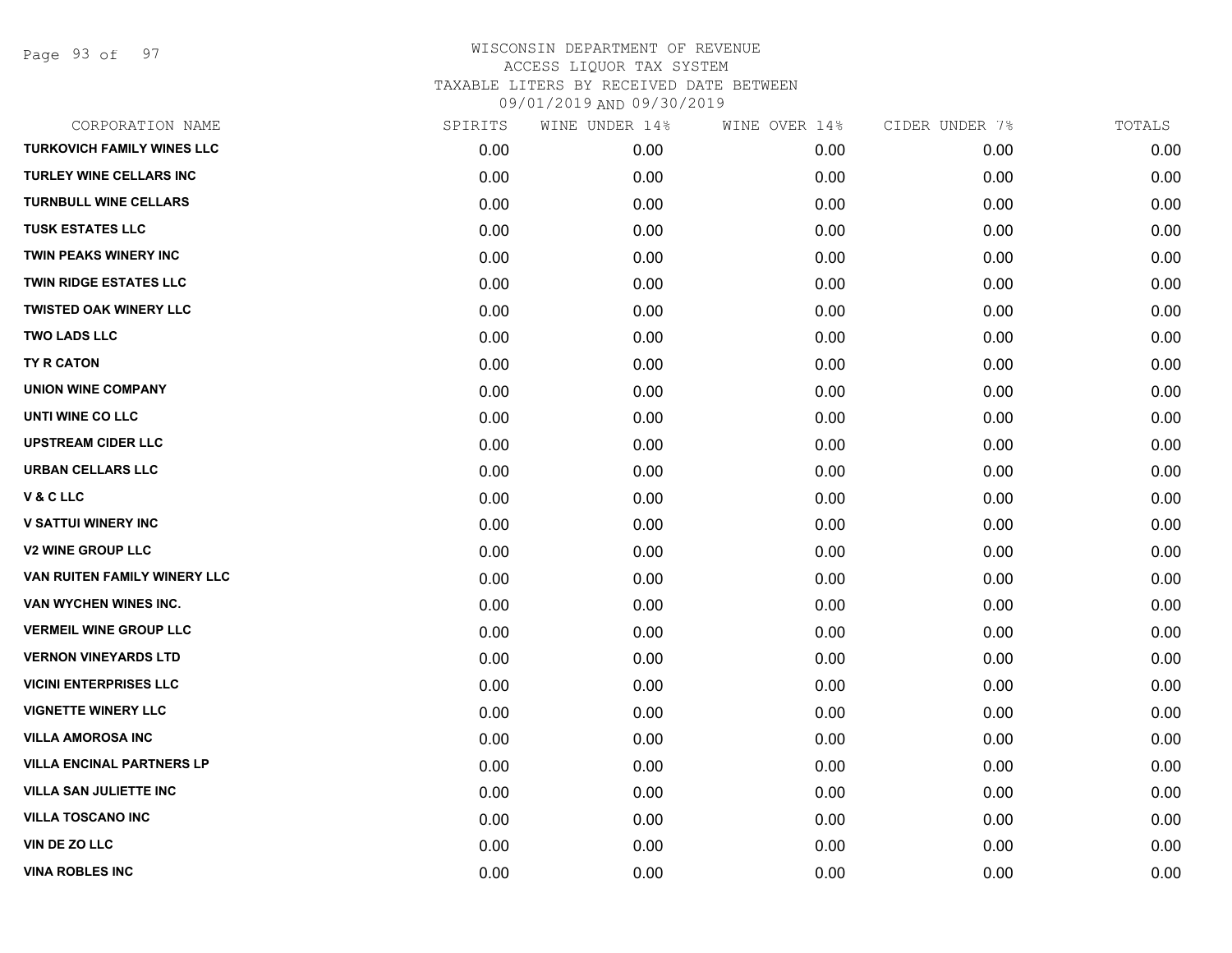Page 94 of 97

| CORPORATION NAME                     | SPIRITS | WINE UNDER 14% | WINE OVER 14% | CIDER UNDER 7% | TOTALS |
|--------------------------------------|---------|----------------|---------------|----------------|--------|
| <b>VINCENT ARROYO WINERY INC</b>     | 0.00    | 0.00           | 0.00          | 0.00           | 0.00   |
| <b>VINE &amp; SUN LLC</b>            | 0.00    | 0.00           | 0.00          | 0.00           | 0.00   |
| <b>VINE CLIFF WINERY INC</b>         | 0.00    | 0.00           | 0.00          | 0.00           | 0.00   |
| <b>VINEBURG LLC</b>                  | 0.00    | 0.00           | 0.00          | 0.00           | 0.00   |
| <b>VINES TO CELLAR, INC.</b>         | 0.00    | 0.00           | 0.00          | 0.00           | 0.00   |
| <b>VINESSE LLC</b>                   | 0.00    | 0.00           | 0.00          | 0.00           | 0.00   |
| <b>VINEYARD 29 LLC</b>               | 0.00    | 0.00           | 0.00          | 0.00           | 0.00   |
| <b>VIN-GO, LLC</b>                   | 0.00    | 0.00           | 0.00          | 0.00           | 0.00   |
| <b>VINTAGE WINE ESTATES, INC.</b>    | 0.00    | 0.00           | 0.00          | 0.00           | 0.00   |
| <b>VINTAGE WINE ESTATES, INC.</b>    | 0.00    | 0.00           | 0.00          | 0.00           | 0.00   |
| <b>VINTAGE WINE ESTATES, INC.</b>    | 0.00    | 0.00           | 0.00          | 0.00           | 0.00   |
| <b>VINTAGE WINE ESTATES, INC.</b>    | 0.00    | 0.00           | 0.00          | 0.00           | 0.00   |
| <b>VINTAGE WINE ESTATES, INC.</b>    | 0.00    | 0.00           | 0.00          | 0.00           | 0.00   |
| <b>VINTAGE WINE ESTATES, INC.</b>    | 0.00    | 0.00           | 0.00          | 0.00           | 0.00   |
| <b>VINTAGE WINE ESTATES, INC.</b>    | 0.00    | 0.00           | 0.00          | 0.00           | 0.00   |
| <b>VINTAGE WINE ESTATES, INC.</b>    | 0.00    | 0.00           | 0.00          | 0.00           | 0.00   |
| <b>VINTAGE WINE ESTATES, INC.</b>    | 0.00    | 0.00           | 0.00          | 0.00           | 0.00   |
| <b>VINUM CELLARS INC</b>             | 0.00    | 0.00           | 0.00          | 0.00           | 0.00   |
| <b>VITE GALLERON ASSETS CORP</b>     | 0.00    | 0.00           | 0.00          | 0.00           | 0.00   |
| <b>VON KLAUS WINERY LLC</b>          | 0.00    | 0.00           | 0.00          | 0.00           | 0.00   |
| VON STIEHL WINERY LTD.               | 0.00    | 0.00           | 0.00          | 0.00           | 0.00   |
| W G BEST WEINKELLEREI INC            | 0.00    | 0.00           | 0.00          | 0.00           | 0.00   |
| <b>W J DEUTSCH &amp; SONS LTD</b>    | 0.00    | 0.00           | 0.00          | 0.00           | 0.00   |
| <b>WAGNER WINERY LLC</b>             | 0.00    | 0.00           | 0.00          | 0.00           | 0.00   |
| <b>WAITS-MAST FAMILY CELLARS LLC</b> | 0.00    | 0.00           | 0.00          | 0.00           | 0.00   |
| <b>WASHINGTON VINTNERS LLC</b>       | 0.00    | 0.00           | 0.00          | 0.00           | 0.00   |
| <b>WEIBEL INCORPORATED</b>           | 0.00    | 0.00           | 0.00          | 0.00           | 0.00   |
| <b>WENTE BROS</b>                    | 0.00    | 0.00           | 0.00          | 0.00           | 0.00   |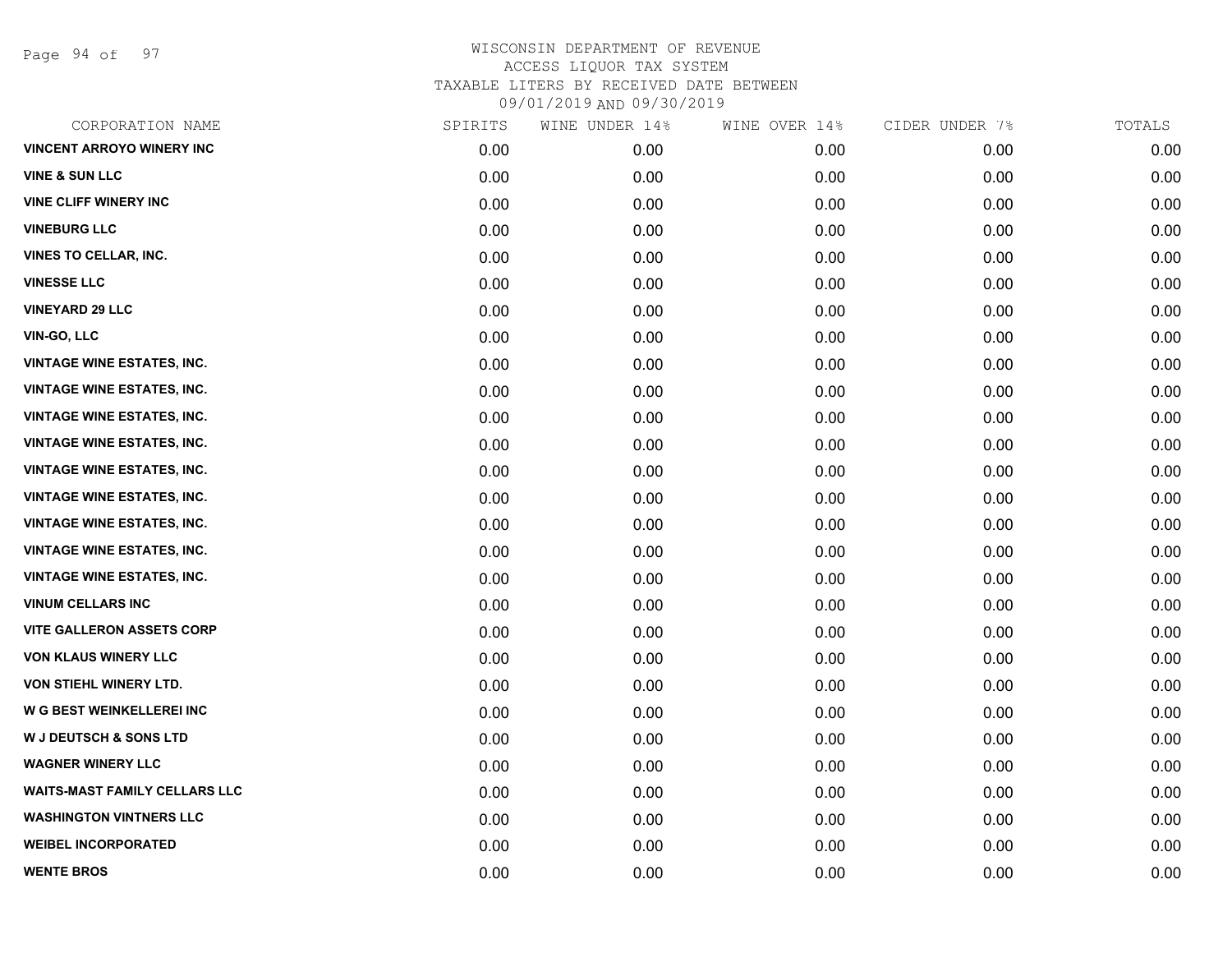Page 95 of 97

| CORPORATION NAME                                   | SPIRITS | WINE UNDER 14% | WINE OVER 14% | CIDER UNDER 7% | TOTALS |
|----------------------------------------------------|---------|----------------|---------------|----------------|--------|
| <b>WEST COAST WINE PARTNERS LLC</b>                | 0.00    | 0.00           | 0.00          | 0.00           | 0.00   |
| <b>WEST PRAIRIE WINERY LLC</b>                     | 0.00    | 0.00           | 0.00          | 0.00           | 0.00   |
| <b>WESTFALL WINERY LLC</b>                         | 0.00    | 0.00           | 0.00          | 0.00           | 0.00   |
| <b>WESTPORT WINERY LLC</b>                         | 0.00    | 0.00           | 0.00          | 0.00           | 0.00   |
| <b>WHEELER WINERY INC</b>                          | 0.00    | 0.00           | 0.00          | 0.00           | 0.00   |
| <b>WHETSTONE WINE CELLARS LLC</b>                  | 0.00    | 0.00           | 0.00          | 0.00           | 0.00   |
| <b>WHISPERING BLUFFS VINEYARD &amp; WINERY LTD</b> | 0.00    | 0.00           | 0.00          | 0.00           | 0.00   |
| <b>WHITE BEAR SPIRITS LLC</b>                      | 0.00    | 0.00           | 0.00          | 0.00           | 0.00   |
| <b>WHITE OAK VINEYARDS &amp; WINERY LLC</b>        | 0.00    | 0.00           | 0.00          | 0.00           | 0.00   |
| WHITE WINTER WINERY INC                            | 0.00    | 0.00           | 0.00          | 0.00           | 0.00   |
| <b>WIENS CELLARS LLC</b>                           | 0.00    | 0.00           | 0.00          | 0.00           | 0.00   |
| <b>WILD EPITOME LLC</b>                            | 0.00    | 0.00           | 0.00          | 0.00           | 0.00   |
| <b>WILDEROTTER WINERY LLC</b>                      | 0.00    | 0.00           | 0.00          | 0.00           | 0.00   |
| <b>WILLAMETTE VALLEY VINEYARDS INC</b>             | 0.00    | 0.00           | 0.00          | 0.00           | 0.00   |
| <b>WILLIAM F BLUHM</b>                             | 0.00    | 0.00           | 0.00          | 0.00           | 0.00   |
| <b>WILLIAM MOSBY</b>                               | 0.00    | 0.00           | 0.00          | 0.00           | 0.00   |
| <b>WILLIAM PRICE III</b>                           | 0.00    | 0.00           | 0.00          | 0.00           | 0.00   |
| <b>WILLIAMS &amp; SELYEM LLC</b>                   | 0.00    | 0.00           | 0.00          | 0.00           | 0.00   |
| <b>WILRONA LLC</b>                                 | 0.00    | 0.00           | 0.00          | 0.00           | 0.00   |
| <b>WILSON CREEK WINERY &amp; VINEYARDS INC</b>     | 0.00    | 0.00           | 0.00          | 0.00           | 0.00   |
| <b>WINDERLEA WINE COMPANY LLC</b>                  | 0.00    | 0.00           | 0.00          | 0.00           | 0.00   |
| <b>WINDWARD VINEYARD LLC</b>                       | 0.00    | 0.00           | 0.00          | 0.00           | 0.00   |
| <b>WINE BY JOE LLC</b>                             | 0.00    | 0.00           | 0.00          | 0.00           | 0.00   |
| WINE OF THE MONTH CLUB, INC.                       | 0.00    | 0.00           | 0.00          | 0.00           | 0.00   |
| <b>WINE ROAD VINTNERS LLC</b>                      | 0.00    | 0.00           | 0.00          | 0.00           | 0.00   |
| <b>WINE SOCIETY LLC</b>                            | 0.00    | 0.00           | 0.00          | 0.00           | 0.00   |
| <b>WINE.COM OF TEXAS LLC</b>                       | 0.00    | 0.00           | 0.00          | 0.00           | 0.00   |
| <b>WINERY AT BLACK STAR FARMS LLC</b>              | 0.00    | 0.00           | 0.00          | 0.00           | 0.00   |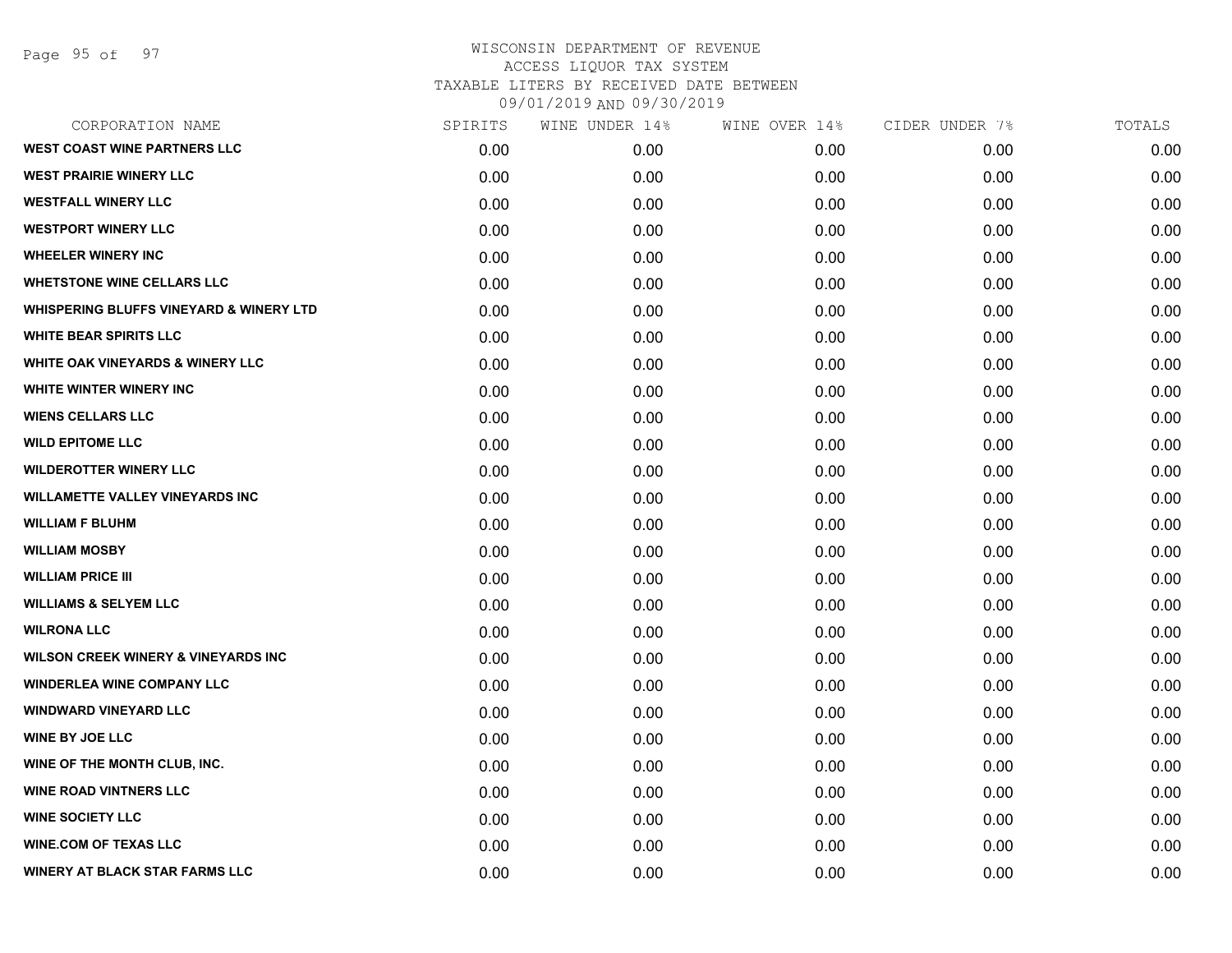Page 96 of 97

| CORPORATION NAME                       | SPIRITS | WINE UNDER 14% | WINE OVER 14% | CIDER UNDER 7% | TOTALS   |
|----------------------------------------|---------|----------------|---------------|----------------|----------|
| <b>WINERY EXCHANGE, INC.</b>           | 0.00    | 0.00           | 0.00          | 0.00           | 0.00     |
| <b>WINERY FULFILLMENT SERVICES LLC</b> | 0.00    | 0.00           | 0.00          | 0.00           | 0.00     |
| <b>WINESITTER BREWHOUSE LLC</b>        | 0.00    | 0.00           | 0.00          | 0.00           | 0.00     |
| <b>WINNESHIEK WILDBERRY WINERY LLC</b> | 0.00    | 0.00           | 0.00          | 0.00           | 0.00     |
| <b>WINSIDE USA INC</b>                 | 0.00    | 0.00           | 0.00          | 0.00           | 0.00     |
| <b>WOLFF VINEYARD LLC</b>              | 0.00    | 0.00           | 0.00          | 0.00           | 0.00     |
| <b>WOLLERSHEIM WINERY, INC.</b>        | 0.00    | 0.00           | 0.00          | 0.00           | 0.00     |
| <b>WOLLERSHEIM WINERY, INC.</b>        | 0.00    | 0.00           | 0.00          | 0.00           | 0.00     |
| <b>WOODSON WINES LLC</b>               | 0.00    | 0.00           | 0.00          | 0.00           | 0.00     |
| <b>WOODWARD CANYON WINERY INC</b>      | 0.00    | 0.00           | 0.00          | 0.00           | 0.00     |
| YORKVILLE CELLARS INC                  | 0.00    | 0.00           | 0.00          | 0.00           | 0.00     |
| <b>ZD WINES LLC</b>                    | 0.00    | 0.00           | 0.00          | 0.00           | 0.00     |
| <b>ZERO LINK MARKETS INC</b>           | 0.00    | 0.00           | 0.00          | 0.00           | 0.00     |
| TOTAL LITERS FOR 9/30/2019             | 0.00    | 7,643.09       | 1,733.25      | 0.00           | 9,376.34 |